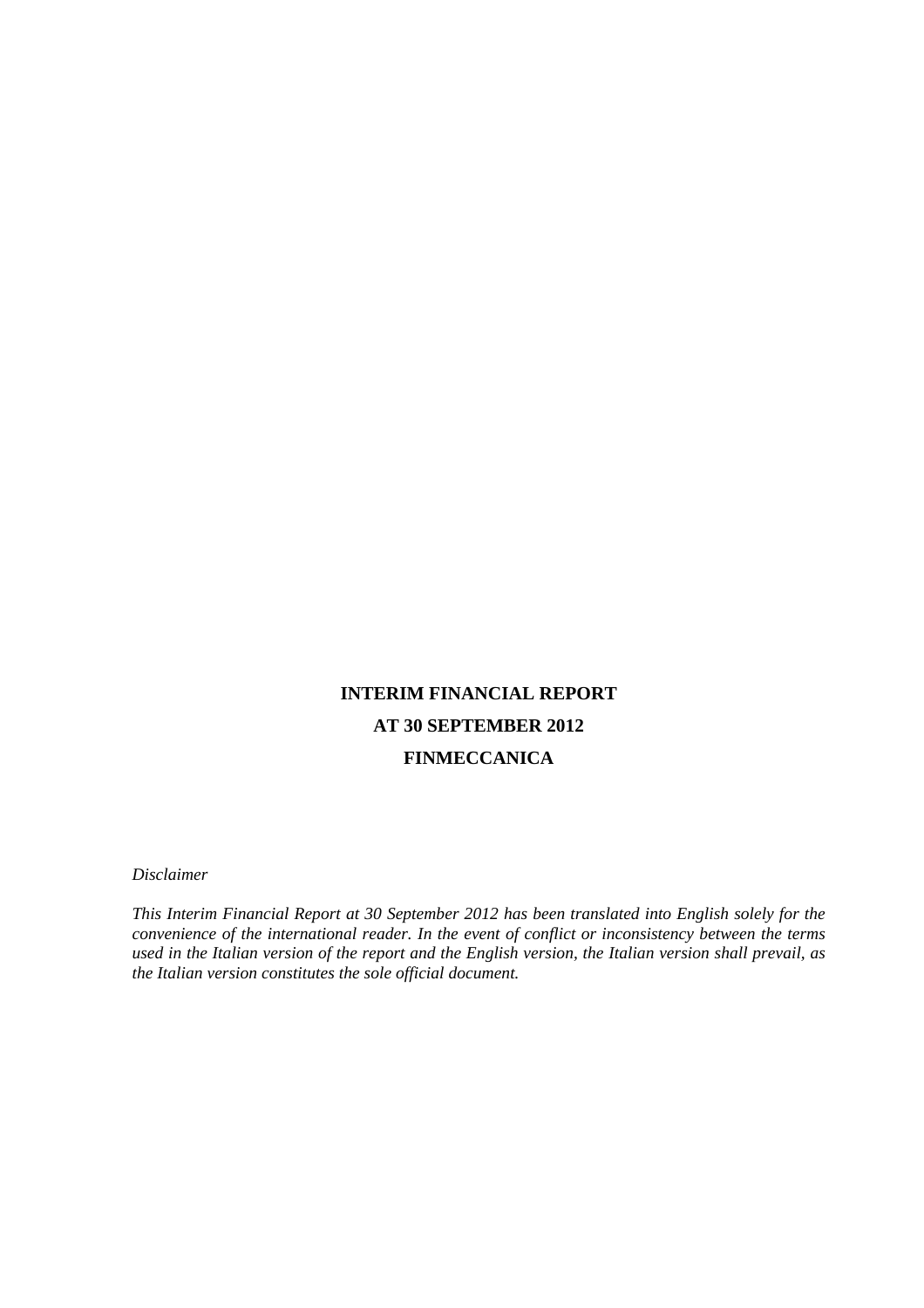## **CONTENTS**

|   | CONDENSED CONSOLIDATED INTERIM FINANCIAL STATEMENTS AS AT AND |  |
|---|---------------------------------------------------------------|--|
|   |                                                               |  |
| ٠ |                                                               |  |
| ٠ |                                                               |  |
|   |                                                               |  |
|   |                                                               |  |
|   |                                                               |  |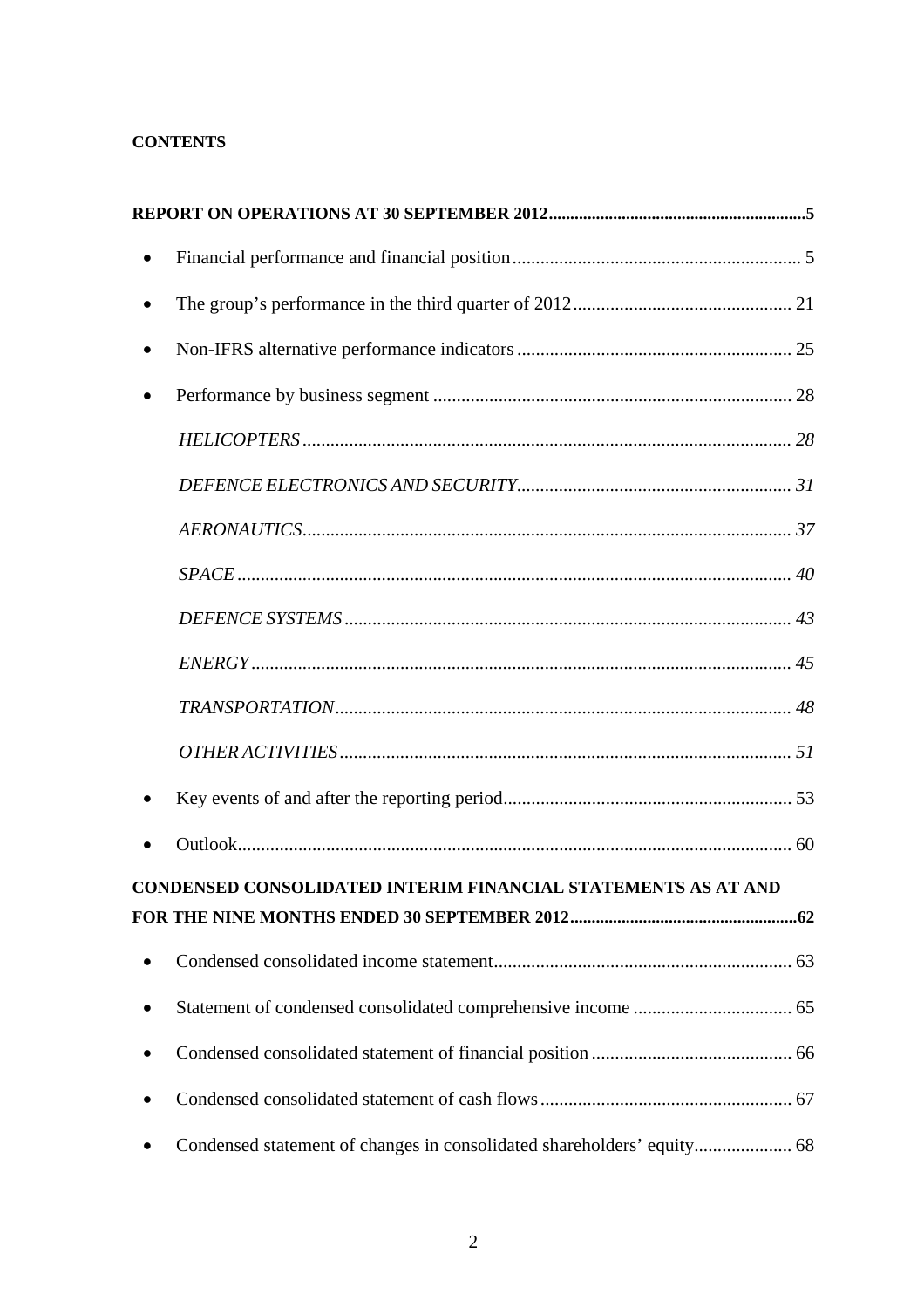| $\mathfrak{1}.$    |                                                                            |
|--------------------|----------------------------------------------------------------------------|
| 2.                 |                                                                            |
| $\mathfrak{Z}$ .   | Treatment of income taxes in the preparation of interim reports and        |
|                    |                                                                            |
| $\boldsymbol{4}$ . |                                                                            |
| 5.                 |                                                                            |
| 6.                 |                                                                            |
| 7.                 |                                                                            |
| 8.                 |                                                                            |
| 9.                 |                                                                            |
| 10.                |                                                                            |
| 11.                |                                                                            |
| 12.                |                                                                            |
| 13.                |                                                                            |
| 14.                |                                                                            |
| 15.                |                                                                            |
| 16.                |                                                                            |
| 17.                |                                                                            |
| 18.                |                                                                            |
| 19.                |                                                                            |
| 20.                |                                                                            |
| 21.                | Trade payables, including progress payments and advances from customers106 |
| 22.                |                                                                            |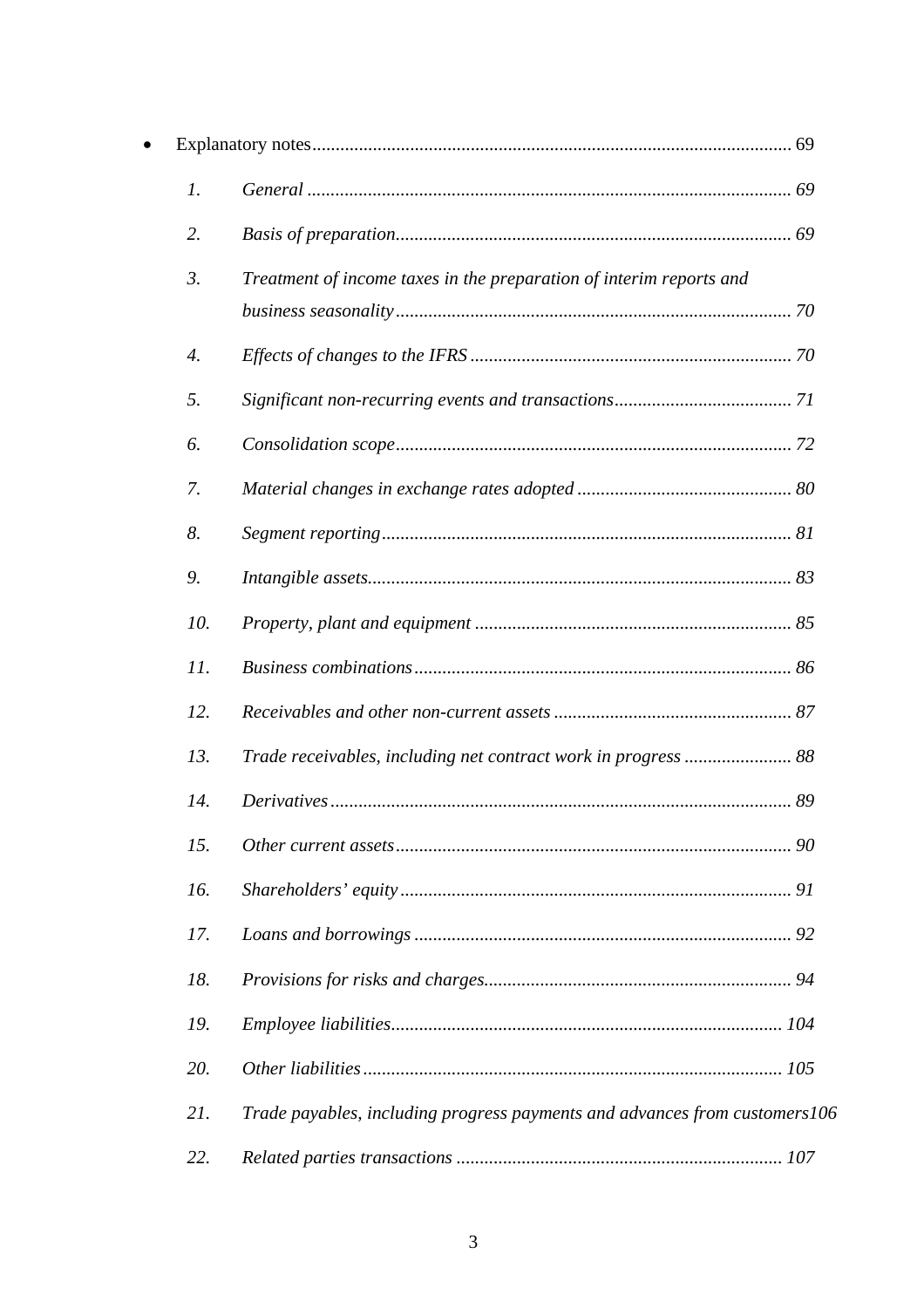|           | 23. |                                                                                      |
|-----------|-----|--------------------------------------------------------------------------------------|
|           | 24. |                                                                                      |
|           | 25. | Raw materials and consumables used and personnel costs 116                           |
|           | 26. |                                                                                      |
|           | 27. |                                                                                      |
|           | 28. | Share of profits (losses) of equity-accounted investments 121                        |
|           | 29. |                                                                                      |
|           | 30. |                                                                                      |
|           | 31. |                                                                                      |
| $\bullet$ |     | Declaration of the manager in charge of financial reporting on the interim financial |
|           |     | report at 30 September 2012 pursuant to article 154-bis, paragraph 2 of Legislative  |
|           |     |                                                                                      |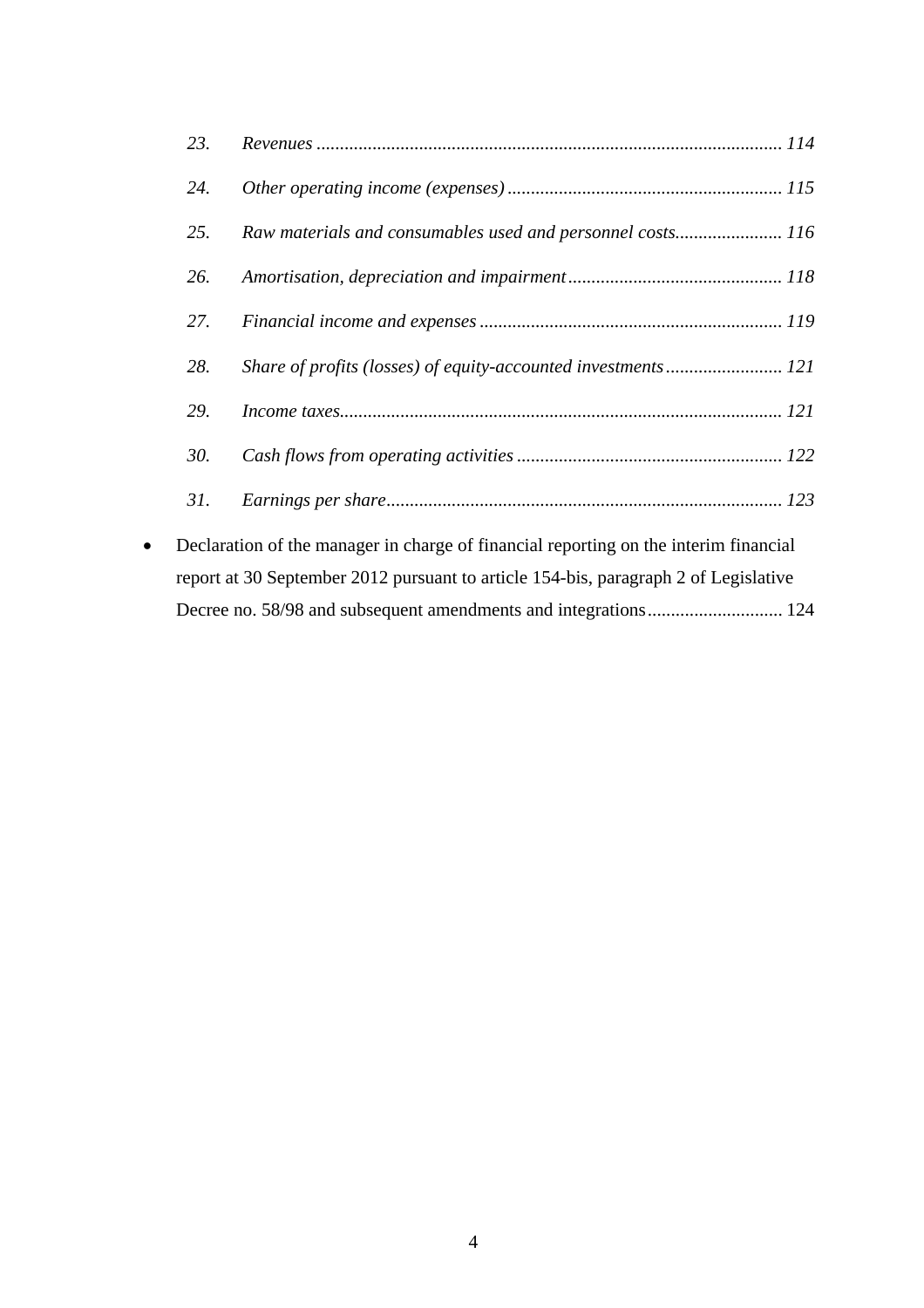## **Finmeccanica group**

### **Report on operations at 30 September 2012**

### **Financial performance and financial position**

| $\n  emillion\n$                  | <b>First nine</b><br>months of<br>2012 | <b>First nine</b><br>months of<br>2011 | <b>Change</b> | 2011      |
|-----------------------------------|----------------------------------------|----------------------------------------|---------------|-----------|
| New orders                        | 10,652                                 | 10,638                                 | 0.1%          | 17,434    |
| Order backlog                     | 44,706                                 | 44,811                                 | $(0.2\%)$     | 46,005    |
| <b>Revenues</b>                   | 12,184                                 | 12,252                                 | $(0.6\%)$     | 17,318    |
| <b>Adjusted EBITA</b>             | 741                                    | (188)                                  | n.a.          | (216)     |
| <b>ROS</b>                        | 6.1%                                   | $(1.5\%)$                              | 7.6 p.p.      | $(1.2\%)$ |
| Net Profit / (Loss)               | 146                                    | (324)                                  | n.a.          | (2,306)   |
| Net invested capital              | 9,541                                  | 11,078                                 | (14%)         | 8,046     |
| Net financial debt / (cash)       | 4,853                                  | 4,665                                  | 4%            | 3,443     |
| <b>FOCF</b>                       | (1, 391)                               | (1, 567)                               | 11%           | (358)     |
| <i>ROI</i>                        | 11.2%                                  | $4.8\%$                                | 6.4 p.p.      | $(2.4\%)$ |
| <b>ROE</b>                        | 4.2%                                   | $(1.3\%)$                              | 5.5 p.p.      | (39.4%    |
| <b>EVA</b>                        | (46)                                   | (855)                                  | 95%           | (956)     |
| Research and development expenses | 1,353                                  | 1,276                                  | 6%            | 2,020     |
| Workforce (no.)                   | 68,321                                 | 71,050                                 | (4%)          | 70,474    |

Key performance indicators

*The income statement figures for the first nine months of 2012 for Ansaldo Energia group are consolidated at 55%, compared to 100% in the first half of 2011 and 55% for the period from 1 July to 30 September 2011.* 

*Reference should be made to the section entitled Non-IFRS alternative performance indicators for definitions thereof.* 

The results of operations of Finmeccanica group (the "group") for the nine months ended 30 September 2012 were better than those for the corresponding period of the previous year and in line with the 2012 budget for the first nine months of the year.

Some of the events described in the Outlook section of the 2011 annual consolidated financial statements affected the first nine months of this year and will impact 2012 full-year performance. Specifically, the key events driving the Group's performance are the budget cuts for military and security investment spending since 2010 in the group's key markets (Italy, Great Britain and the United States of America), the consequent increase in customers' attention to product performance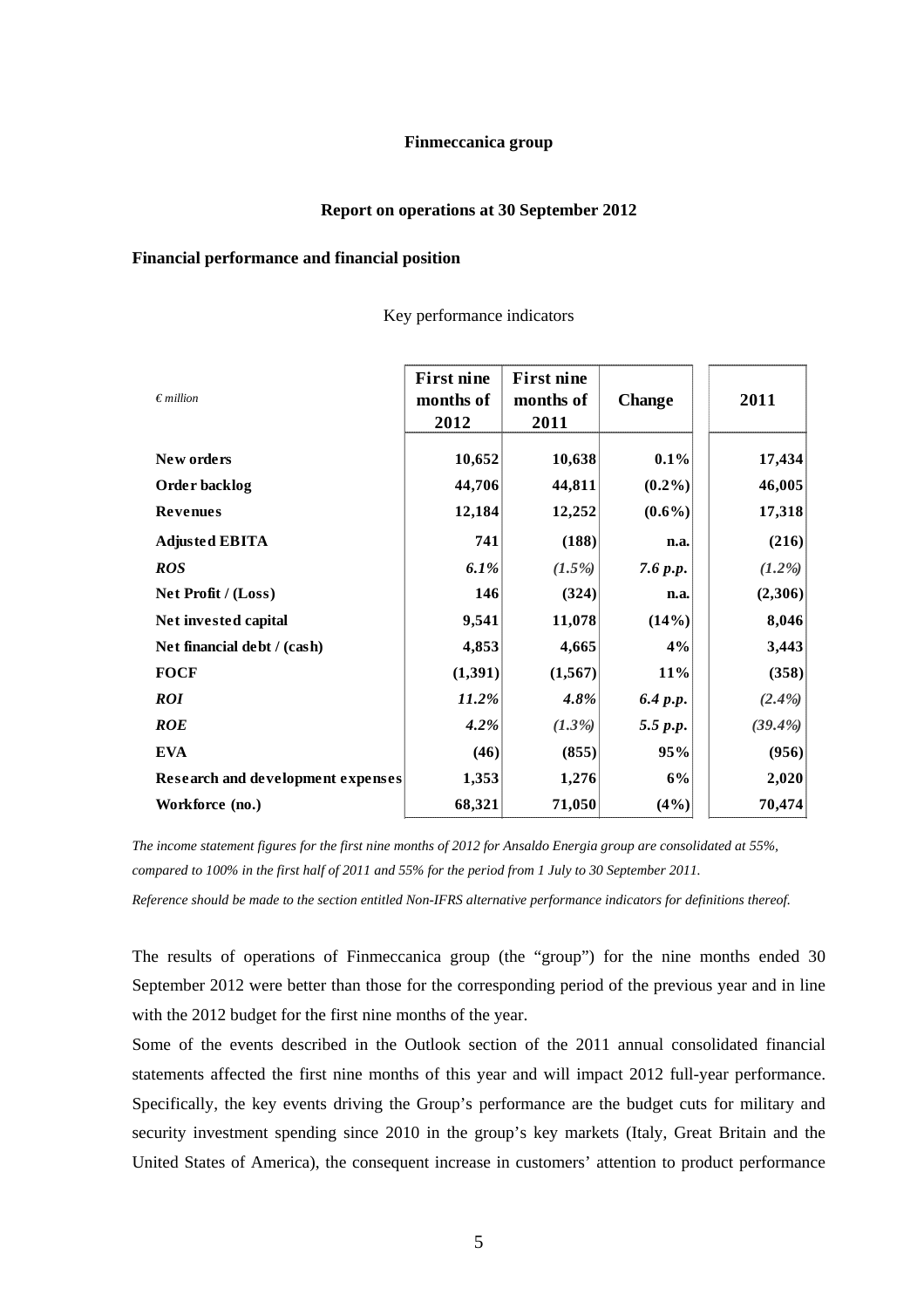and related costs sustainability, which is putting intense pressure on suppliers and timeframes; the shift in demand towards emerging countries with intense competition between companies, which is pushing prices downwards. More generally, the persistent and worsening recession in the Eurozone is making it more difficult (yet, at the same time, necessary) to roll out the business restructuring initiatives and even more important for companies to achieve a sound financial position.

Initiatives undertaken by Finmeccanica group during 2011 enabled the group to improve its efficiency and streamline its corporate structure by drawing up and rolling out in-depth plans (detailing action plans, related costs/benefits, timeframes, constraints and implementation plans) to improve competitiveness and efficiency and to reorganise each company in the Group.

Guidance and monitoring activities undertaken during the reporting period by the parent (as well as the improvement in the key production indicators for the companies) confirm that the steps being implemented as per the above mentioned plans are in line with expectations in terms of physical progress and that the trend of financial statements figures is consistent with the quantitative targets in terms of overall benefits. As early as this reporting period, the results were especially strong in the Aerospace and Defence business segments, while the *vehicles* line of the Transportation business segment is encountering difficulties in pursuing the objectives of the reorganisation plan, mainly due to production issues that may also have consequences on the delivery plans of certain programmes.

Moreover, the impact of these benefits on the interim consolidated financial statements at 30 September 2012 is still limited, as their progressive growth is closely related to revenue volumes in certain cases, such as for purchases and controllable costs.

Even though the group's consolidated results for the first nine months of the year still do not give a comprehensive representation of the full year performance (as around a third of the group's operations take place in the fourth quarter), it should be noted that the benefits seen in the third quarter of 2012 exceed those of the first half of the year.

Aiming to analyse the key performance indicators, it should be noted that average euro exchange rates decreased against both the US dollar (around 9%) and the pound sterling (around 7%) in the first nine months of 2012 if compared to the corresponding period of 2011. The difference in the closing rates applied to the statement of financial position balances as of 30 September 2012 and as of 31 December 2011 is also representative of the euro depreciation (around 4%) against the pound sterling; rather, the euro closing rates versus the US dollar remained fairly consistent.

Again for comparative purposes, it should be noted that a joint venture agreement with a leading international private equity investor specialised in the energy and natural resources sector, First Reserve Corporation, for the sale of 45% of Ansaldo Energia, was executed on 13 June 2011. Accordingly, the results of operations of Ansaldo Energia group were consolidated on a line-by-line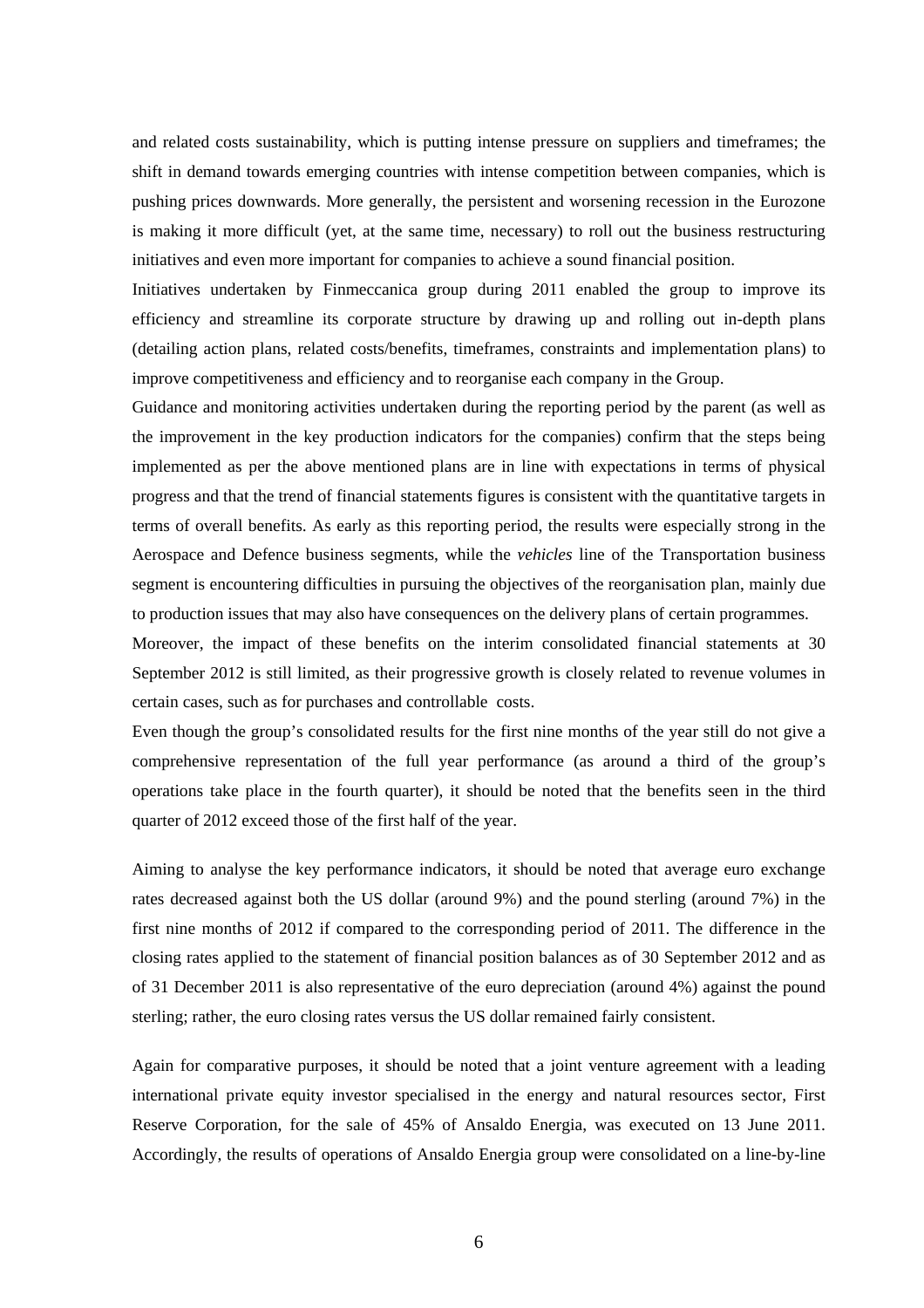basis until the transaction date. After such date, they were consolidated on a proportionate basis (55%). Statement of financial position balances were consolidated on a proportionate basis from the transaction date. Specifically, the sale resulted in the recognition of a  $\infty$ 443 million gain, net of taxes, in the income statement for the nine months of 2011 and an overall positive impact on net financial debt of €344 million.

Finally, the results of operations for the nine months ended 30 September 2011 (particularly for the Adjusted EBITA) of the Aeronautics business segment included "non-recurring" expenses for risks and charges related to the B787 programme, totalling approximately  $\epsilon$ 753 million.

In comparing the two reporting periods, this impact has been disclosed in order to give a more accurate representation of the operating performance of the group and its segments.

The main changes affecting the group's performance compared to the corresponding period of the previous year are set out below. A more detailed analyses is provided in the sections describing the *trend* for each business segment*.*

The following table sets out the key performance indicators by business segment: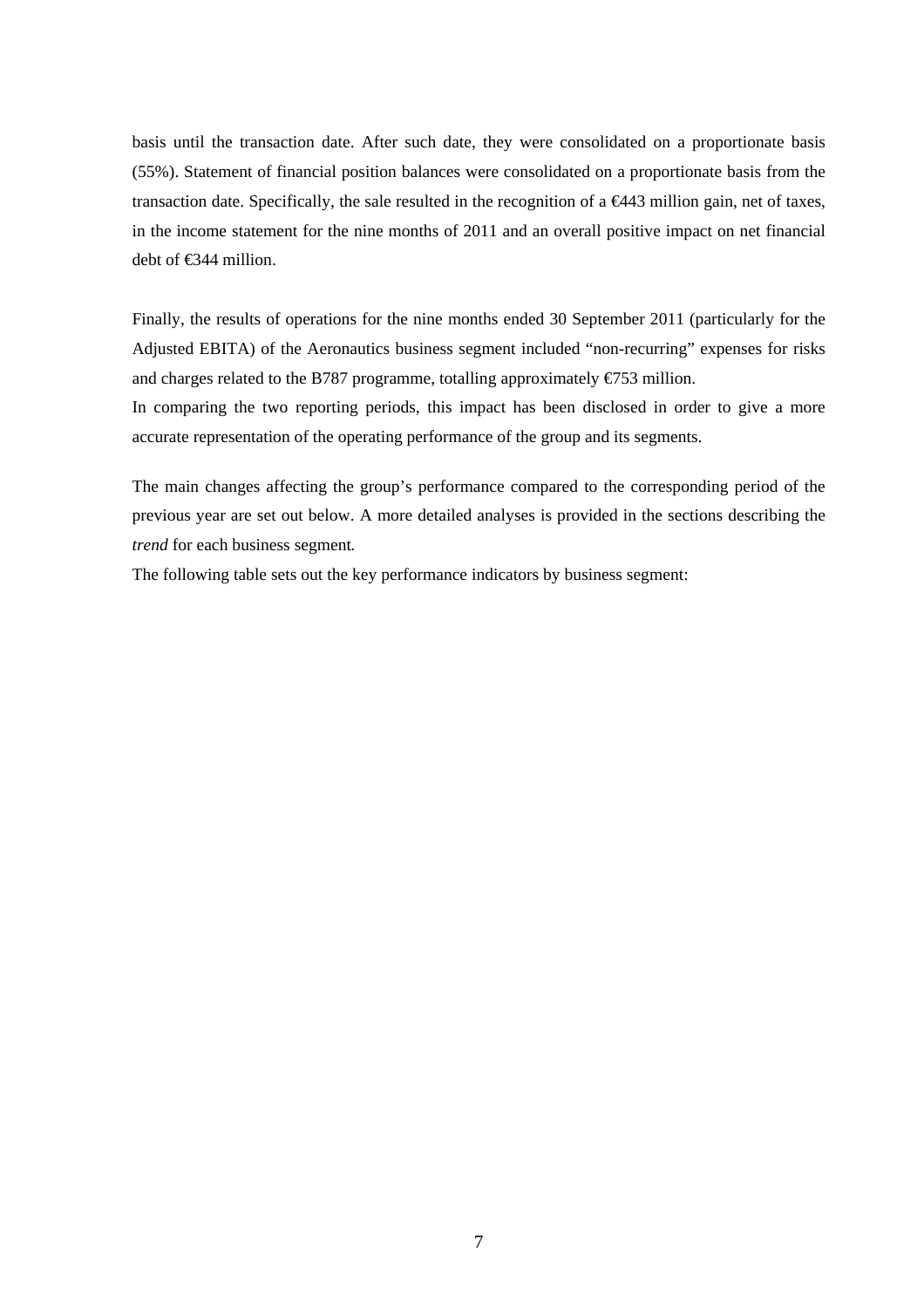| <b>First nine months</b><br>of $2012$ (Emillion) | New orders | Order<br>backlog | <b>Revenues</b> | Adjusted<br><b>EBITA</b> | ROS % | R&D   | Workforce<br>(no.) |
|--------------------------------------------------|------------|------------------|-----------------|--------------------------|-------|-------|--------------------|
| <b>Helicopters</b>                               | 2,276      | 11,567           | 2,976           | 339                      | 11.4% | 332   | 13,098             |
| <b>Defence Electronics and Security</b>          | 3,394      | 8,961            | 4,089           | 238                      | 5.8%  | 535   | 25,568             |
| <b>Aeronautics</b>                               | 2,224      | 8,945            | 2,002           | 74                       | 3.7%  | 215   | 12,163             |
| <b>Space</b>                                     | 639        | 2,424            | 697             | 47                       | 6.7%  | 35    | 4,146              |
| <b>Defence Systems</b>                           | 643        | 3,497            | 829             | 89                       | 10.7% | 186   | 3,983              |
| <b>Energy</b>                                    | 512        | 1,926            | 493             | 36                       | 7.3%  | 12    | 1,819              |
| <b>Transportation</b>                            | 1,244      | 8,164            | 1,385           | 6                        | 0.4%  | 35    | 6,636              |
| Other activities                                 | 43         | 152              | 244             | (88)                     | n.a.  | 3     | 908                |
| <b>Eliminations</b>                              | (323)      | (930)            | (531)           |                          |       |       |                    |
|                                                  | 10,652     | 44,706           | 12,184          | 741                      | 6.1%  | 1,353 | 68,321             |

## **Key performance indicators by business segment**

| <b>First nine months</b><br>of $2011$ (Emillion) | New orders | Order<br>backlog<br>at 31.12.2011 | <b>Revenues</b> | Adjusted<br><b>EBITA</b> | ROS %      | R&D   | <b>Workforce</b><br>(no.)<br>at 31.12.2011 |
|--------------------------------------------------|------------|-----------------------------------|-----------------|--------------------------|------------|-------|--------------------------------------------|
| <b>Helicopters</b>                               | 2,007      | 12,121                            | 2,750           | 287                      | 10.4%      | 293   | 13,303                                     |
| <b>Defence Electronics and Security</b>          | 3,447      | 9,591                             | 4,291           | 267                      | 6.2%       | 482   | 27,314                                     |
| <b>Aeronautics</b>                               | 2,158      | 8,656                             | 1,866           | (768)                    | $(41.2\%)$ | 219   | 11,993                                     |
| <b>Space</b>                                     | 514        | 2,465                             | 699             | 27                       | 3.9%       | 43    | 4,139                                      |
| <b>Defence Systems</b>                           | 483        | 3,656                             | 811             | 65                       | 8.0%       | 186   | 4,066                                      |
| Energy                                           | 1,047      | 1,939                             | 720             | 54                       | 7.5%       | 16    | 1,872                                      |
| <b>Transportation</b>                            | 1,146      | 8,317                             | 1,372           | (10)                     | $(0.7\%)$  | 33    | 6,876                                      |
| Other activities                                 | 267        | 256                               | 197             | (110)                    | n.a.       | 4     | 911                                        |
| <b>Eliminations</b>                              | (431)      | (996)                             | (454)           |                          |            |       |                                            |
|                                                  | 10,638     | 46,005                            | 12,252          | (188)                    | $(1.5\%)$  | 1,276 | 70,474                                     |

| <b>Changes</b>                          | New orders | Order<br>backlog | Revenues  | Adjusted<br><b>EBITA</b> | <b>ROS</b>   | R&D      | Workforce<br>(no.) |
|-----------------------------------------|------------|------------------|-----------|--------------------------|--------------|----------|--------------------|
|                                         | change %   | change %         | change %  | change %                 | p.p. change  | change % | change %           |
| <b>Helicopters</b>                      | 13%        | (5%)             | 8%        | 18%                      | 1 p.p.       | 13%      | $(1.5\%)$          |
| <b>Defence Electronics and Security</b> | (2%)       | (7%)             | (5%)      | $(11\%)$                 | $(0.4)$ p.p. | 11%      | $(6.4\%)$          |
| <b>Aeronautics</b>                      | 3%         | 3%               | 7%        | n.a.                     | 44.9 p.p.    | (2%)     | 1.4%               |
| <b>Space</b>                            | 24%        | (2%)             |           | 74%                      | 2.8 p.p.     | (19%)    | 0.2%               |
| <b>Defence Systems</b>                  | 33%        | $(4\%)$          | 2%        | 37%                      | 2.7 p.p.     | n.s.     | $(2.0\%)$          |
| <b>Energy</b>                           | $(51\%)$   | $(1\%)$          | (32%)     | n.a.                     | $(0.2)$ p.p. | (25%)    | $(2.8\%)$          |
| <b>Transportation</b>                   | 9%         | $(2\%)$          | 1%        | n.a.                     | 1.1 p.p.     | 6%       | $(3.5\%)$          |
| <b>Other activities</b>                 | $(84\%)$   | $(41\%)$         | 24%       | (20%)                    | n.a.         | n.a.     | $(0.3\%)$          |
|                                         | 0.1%       | $(2.8\%)$        | $(0.6\%)$ | n.a.                     | 7.6 p.p.     | 6%       | $(3.1\%)$          |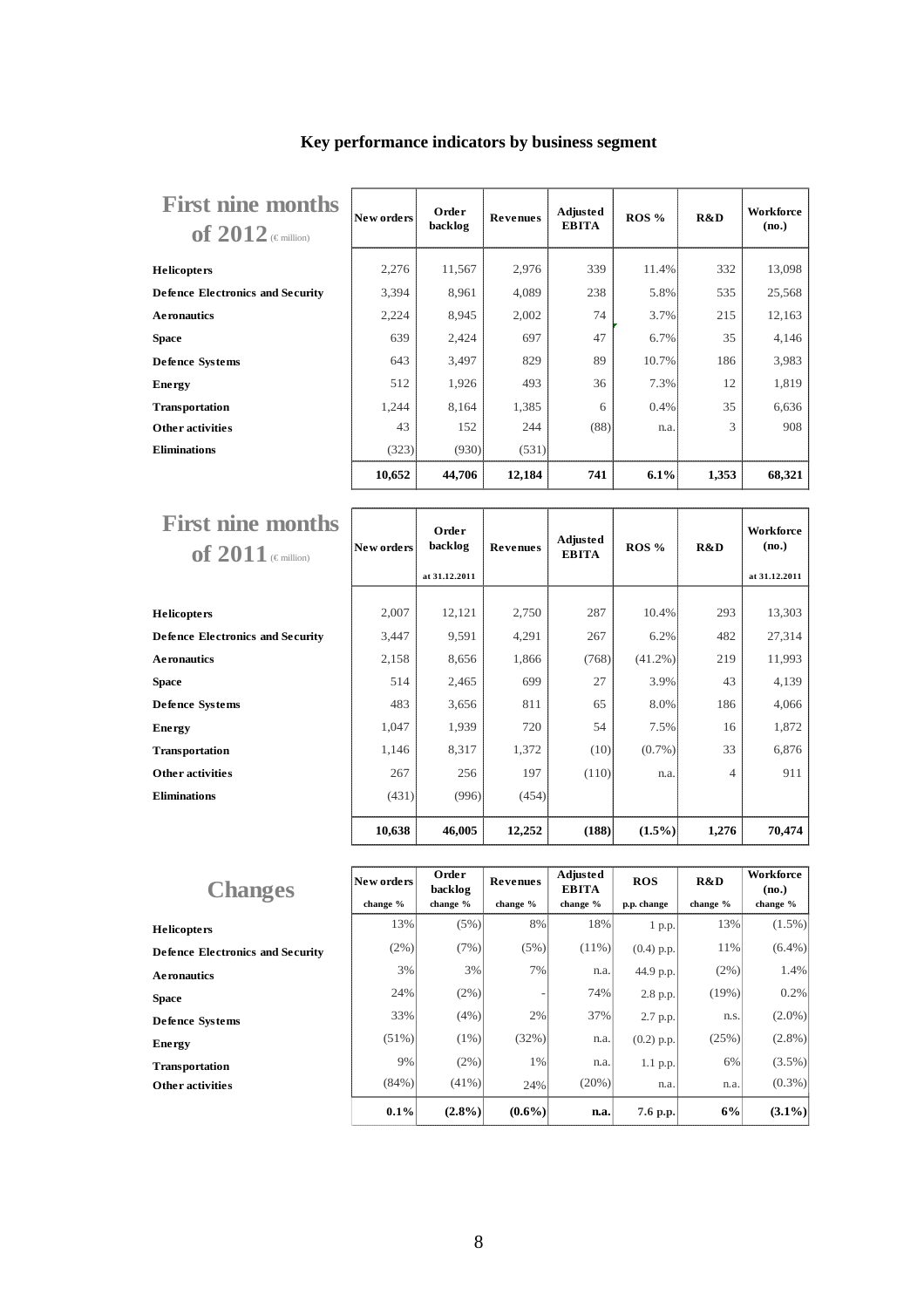In commercial terms, the group's **new orders** of the first nine months of 2012 totalled  $\bigoplus$ 0,652 million, with a  $\in$ 4 million increase over the  $\in$ 0,638 million figure for the corresponding period of the previous year. On a like-for-like basis (using the same consolidation percentage for the Energy group at 30 September 2012), new orders for the nine months ended 30 September 2011 would have been approximately  $\bigoplus$  0,279 million.

The increase in new orders can be observed across most of the group's business segments, especially those of:

- o *Helicopters:* helicopters (new and upgrades) account for around 75.4%, while product support (spare parts and overhauls), engineering and production account for 24.6%. The increase is mainly related to the new AW169 and AW189 models (73 units);
- o *Aeronautics:* due to increased orders in the *military* line, linked to the EFA, M346 and C27J programmes, which more than offset the drop in the *civil* line, which had significant orders of ATR aircraft in 2011;
- o *Space*: related to the *satellite services* line, following the acquisition of the order for the OPSAT - 3000 satellite system and to the *manufacturing* line, mainly due to the orders for two satellites in the *commercial telecommunications* area*;*
- o *Defence Systems*: due to the agreement of an important contract with the Indian Air Force in the *missile systems* line and an order to supply additional VBM armoured vehicles to the Italian Army in the *land weapon systems* line*;*
- o *Transportation*: due mainly to the *signalling and transportation solutions* line*;*

This improvement is partially offset by the decrease seen mainly in the *Defence Electronics and Security* and *Energy* business segments*.* 

.<br>\* \* \* \* \* \* \* \* \* \* \* \*

The **order backlog** at 30 September 2012 totalled €44,706 million, down €1,299 million over the €46,005 million figure at 31 December 2011.

The net decrease is partially offset by the translation of foreign currency orders, substantially following the appreciation of the pound sterling against the euro at 30 September 2012 ( $\epsilon$ 383) million).

The order backlog, considered in terms of its workability, ensures around two and a half years of production for the group.

\* \* \* \* \* \* \* \*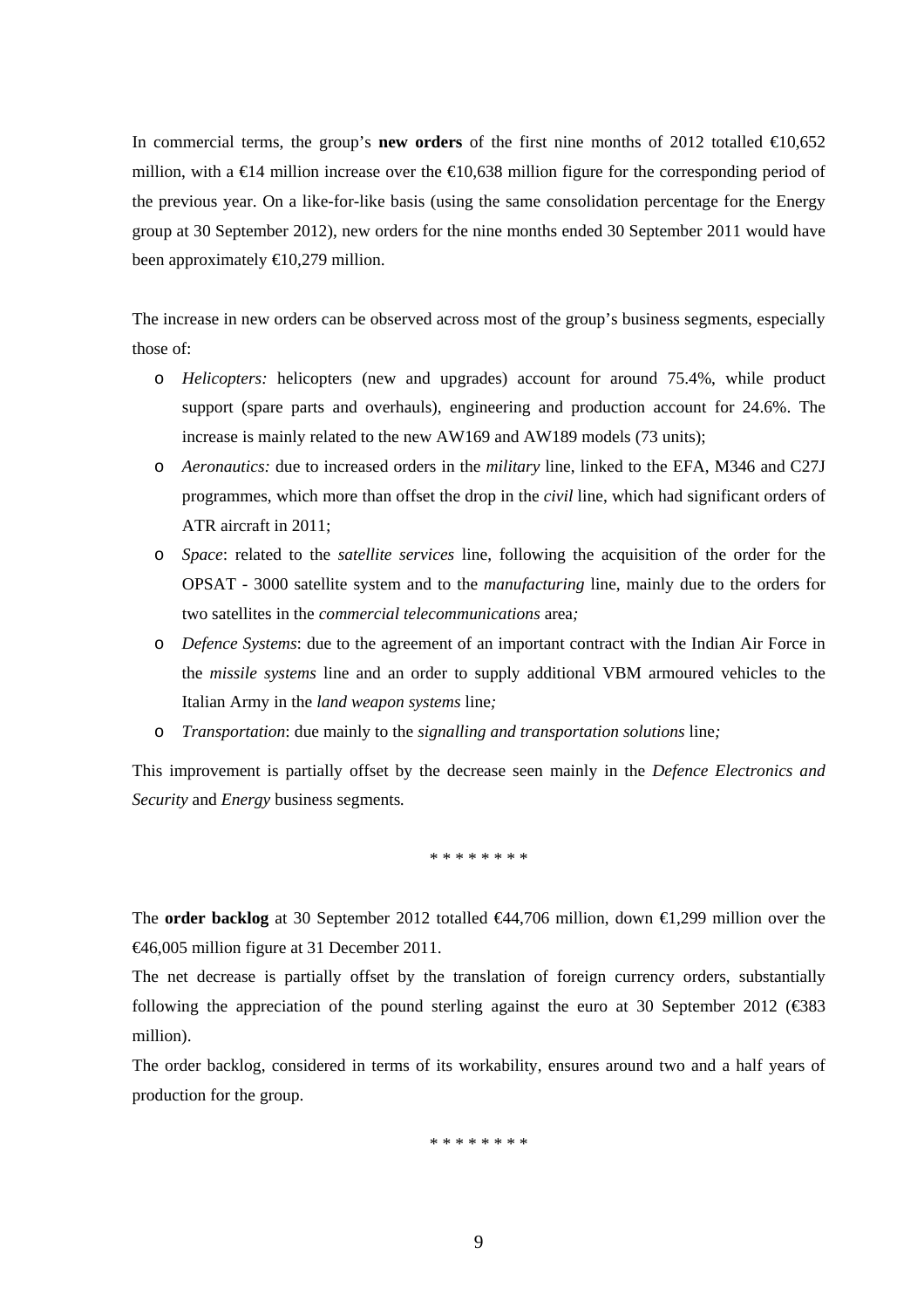|                                                        |             | For the first nine months of |          |
|--------------------------------------------------------|-------------|------------------------------|----------|
| Reclassified income statement                          | <b>Note</b> | 2012                         | 2011     |
| $\epsilon$ <i>million</i>                              |             |                              |          |
| Revenues                                               | 23          | 12,184                       | 12,252   |
| Raw materials and consumables used and personnel costs | $(*)$       | (10,992)                     | (11,233) |
| Amortisation and depreciation                          | 26          | (422)                        | (429)    |
| Other net operating income/(expenses)                  | $^{(**)}$   | (29)                         | (778)    |
| <b>Adjusted EBITA</b>                                  |             | 741                          | (188)    |
| Non-recurring income /(expenses)                       |             |                              | (310)    |
| Restructuring costs                                    |             | (50)                         | (44)     |
| Amortisation of intangible assets acquired as part of  |             |                              |          |
| business combinations                                  | 26          | (67)                         | (61)     |
| <b>EBIT</b>                                            |             | 624                          | (603)    |
| Net financial income/ (expenses)                       | ***         | (330)                        | 170      |
| Income taxes                                           | 29          | (148)                        | 109      |
| NET PROFIT/(LOSS) BEFORE DISCONTINUED                  |             |                              |          |
| <b>OPERATIONS</b>                                      |             | 146                          | (324)    |
| Profit (loss) from discontinued operations             |             |                              |          |
| <b>NET PROFIT/(LOSS)</b>                               |             | 146                          | (324)    |

*Notes to the reconciliation between the reclassified income statement and the income statement included in the condensed consolidated interim financial statements:* 

*(\*) Includes the caption "Raw materials and consumables used and personnel costs" net of "Restructuring costs".* 

*(\*\*) Includes the net amount of "Other operating income" and "Other operating expenses" (net of restructuring costs, impairment of goodwill, non-recurring income (expenses) and includes impairment losses).* 

*(\*\*\*) Includes "Financial income, "Financial expenses" and "Share of profits (losses) on equity-accounted investees".* 

**Revenues** for the first nine months of 2012 totalled  $\bigoplus_{i=1}^{\infty} 2,184$  million, compared to  $\bigoplus_{i=1}^{\infty} 2,252$  million for the corresponding period of the previous year, with a  $668$  million decrease (-0.6%). On a like-forlike basis (using the same consolidation percentage for the Energy group at 30 September 2012), consolidated revenues for the first nine months of 2011 would have amounted to about  $(2,007)$ million.

Revenues were basically consistent with the corresponding period of the previous year and forecasts. but the contribution of the group's various business segments differed. The *Helicopters* business segment grew, thanks to the *machines* area (mainly AW101 and AW139) and the strong performance in product support, and the other business segments were largely stable, while the *Defence Electronics and Security* business segment decreased. The decrease was, however, mitigated by the appreciation of the US dollar and the pound sterling against the euro. This trend was seen across all lines of the segment, due to the generalised difficulties and the slow-down in purchases and start up of new orders, worsened by the simultaneous decrease in the contribution of important programmes now in their final stages. This includes the decreased activities for the US Armed Forces, as substantially expected, and the sharp drop in production volumes in the *command and control*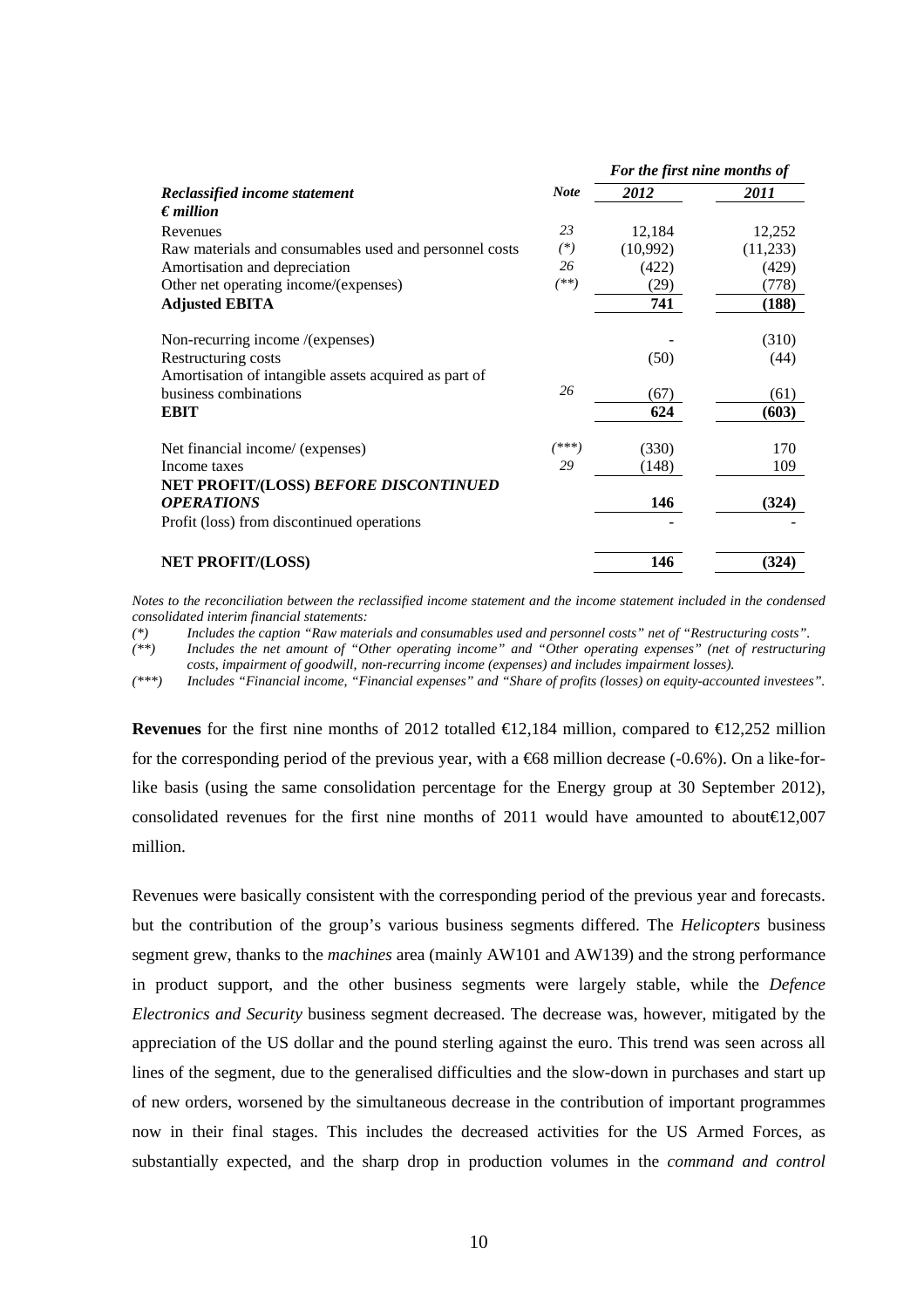*systems* and, to a lesser extent, the *avionics* and *information technology and security* lines, which were also impacted by the freezing of the Ministry for the Environment, Land and Sea's SISTRI programme.

The above will also impact the final quarter of the year, with a new orders/revenues ratio of less than one, like in 2011. The sluggish demand in this business segment could impact its growth in the coming year, although medium-term expectations have not been amended at the present date.

**Adjusted EBITA** for the first nine months of 2012 totalled  $\epsilon$ 741 million, compared to a negative €188 million in the corresponding period of the previous year. Excluding the above-mentioned "nonrecurring" expenses related to the B787 programme in the *Aeronautics* business segment (€753 million), and using the same consolidation percentage for Ansaldo Energia group at 30 September 2012, Adjusted EBITA for the first nine months of 2011 would have been a positive €546 million, with a €195 million increase in the reporting period over the corresponding period of the previous year.

Adjusted EBITA increased in the following business segments:

- o *Helicopters*: partly due to the increase in production volumes and partly to the streamlining and cost-saving initiatives rolled out at the end of last year;
- o *Aeronautics*: due to the improvement in operating expenses and efficiency arising from the restructuring and reorganisation process underway and the benefits arising from the supply chain streamlining and development plan, as well as the renegotiation of the trading agreements of certain programmes;
- o *Space*: due to the different production mix and the benefits brought by the streamlining actions in both lines;
- o *Defence Systems*: due to the marked improvement in the profit margins, mainly in *missile systems;*
- o *Transportation*: in which the *vehicles* line's lower than expected performance is still negative and is impacted by the as yet unresolved issues of the *service* area, as well as the difficulties encountered in pursuing the objectives of the reorganisation plan launched by Ansaldobreda, due to production issues that may have consequences on the delivery plans of certain programmes;
- o *Other activities*: substantially attributable to the parent for the positive outcome of the streamlining and cost-saving actions, which are progressing as expected;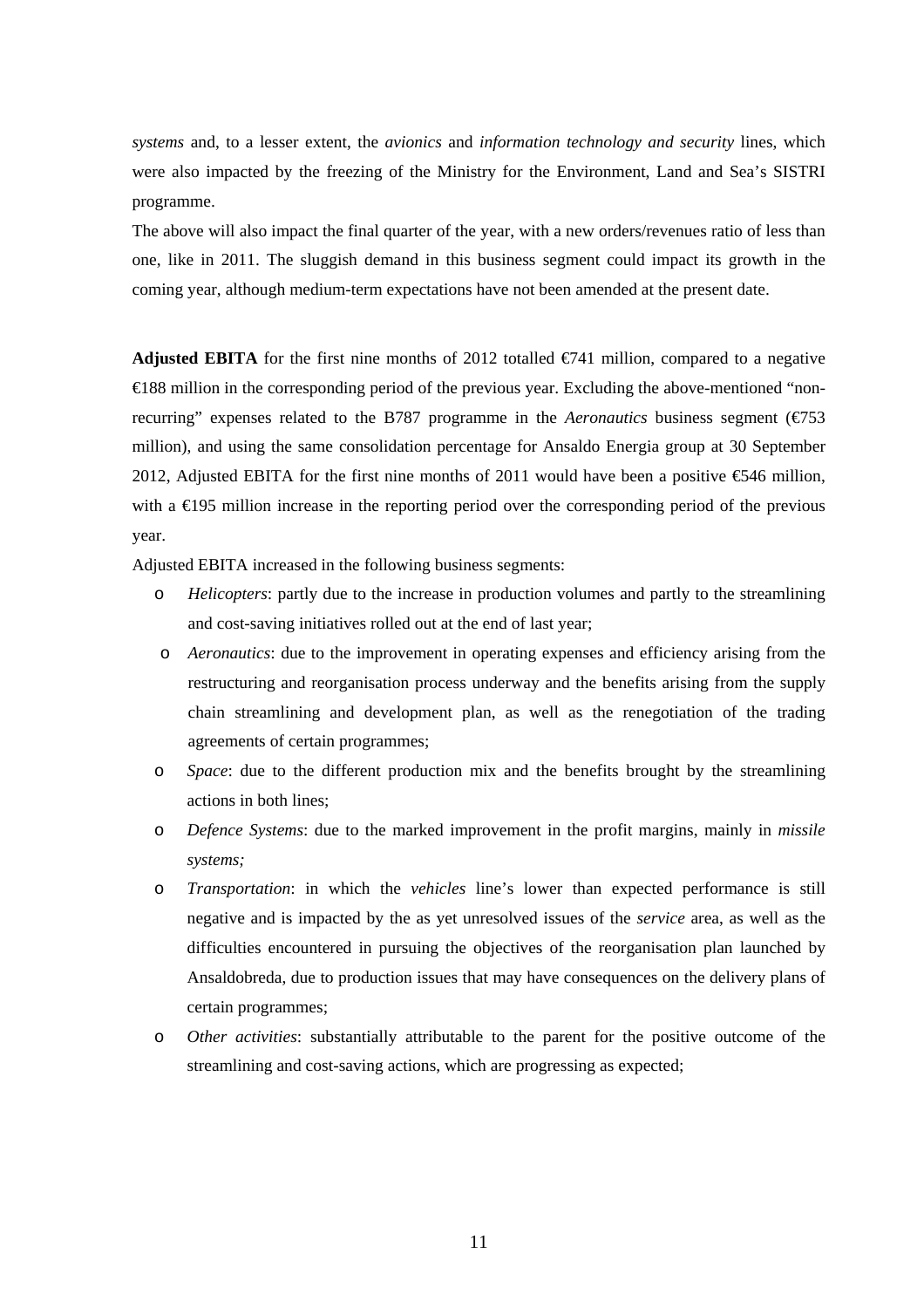Adjusted EBITA decreased in the *Defence Electronics and Security* business segment only, following the above-mentioned drop in production volumes and the deterioration in the mix of the activities in the *command and control systems* line, partly offset by savings generated by the plans underway to improve competitiveness and efficiency and for restructuring.

The *Energy* business segment was substantially stable*.* 

The above changes led to an improvement in **ROS**, which was 6.1%, compared to 4.5% for the corresponding period of the previous year (calculated net of the "non-recurring" expenses).

**EBIT** for the first nine months of 2012 was €624 million, compared to a negative €603 million in the corresponding period of the previous year. Excluding the previously-mentioned "non-recurring" expenses related to the B787 programme in the Aeronautics business segment ( $\epsilon$ 753 million), and using the same consolidation percentage for Ansaldo Energia group at 30 September 2012, EBIT for the first nine months of 2011 would have been a positive  $\epsilon$  31 million, with a  $\epsilon$ 493 million increase over the corresponding period of the previous year.

This improvement is due to the increase in Adjusted EBITA ( $\in$ 195 million) and the lower restructuring/non-recurring expenses incurred compared to the corresponding period of the previous year  $(\text{\textcircled{298}})$  million). The expenses substantially related to the effects of discontinuing certain programmes, particularly in the *Aeronautics* business segment, the costs related to the corporate restructuring and streamlining process involving the *Defence Electronics and Security* business segment and the extra, unforeseeable costs arising in relation to negotiations with a Danish customer for a contract in the *Transportation* business segment.

**Net financial expenses** for the first nine months of 2012 were €330 million, with a deterioration of €500 million compared to the corresponding period of the previous year (net financial income of €170 million). Excluding the gains on the partial sale of Ansaldo Energia group (€458 million), net financial expenses for the nine months ended 30 September 2011 would have been  $\text{\textsterling}88$  million, with a deterioration of €42 million in the reporting period compared to the corresponding period of the previous year. This result is due to the €68 million increase in net financial expenses, mainly due to the combined effect of lower gains for fair value adjustments related to derivatives at fair value through profit or loss and higher commissions, if compared to the corresponding period of the previous year.

The deterioration is partially offset by the share of net losses on equity-accounted investments ( $\in$ 16 million in the first nine months of 2012, compared to €42 million in the corresponding period of the previous year).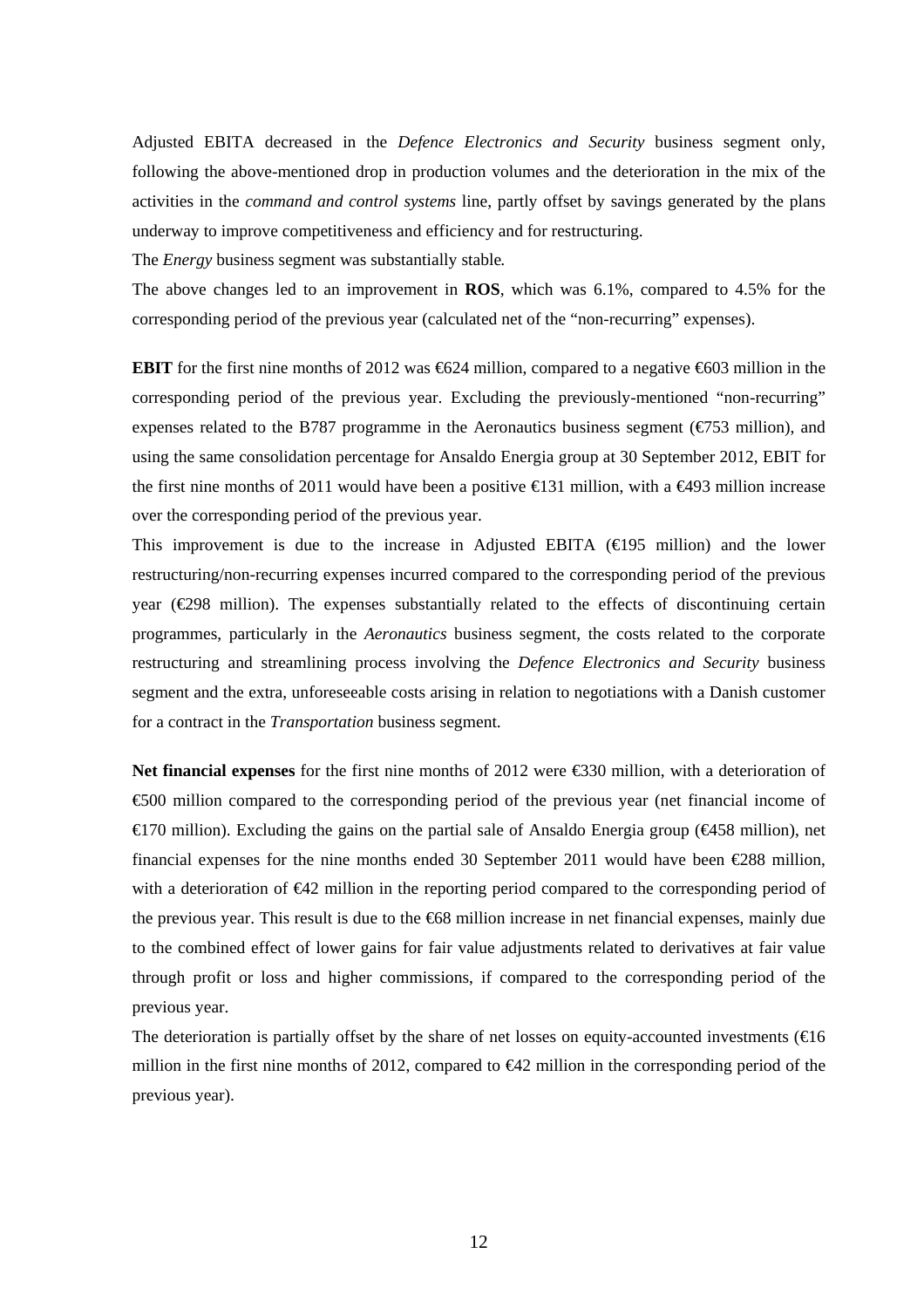The effective **tax rate** for the first nine months of 2012 was -50.38% (-14.00% for the corresponding period of the previous year, net of the effect of the partial sale of Ansaldo Energia). The tax rate will tend to come into line with historical rates towards the end of 2012.

Taxes and the effective tax rate are as follows for each tax type:

- o IRAP (Italian regional tax on production activities):  $665$  million, or -22.13% ( $661$  million for the first nine months of 2011, or -6.90%).
- o IRES (corporate income tax) and deferred taxes: net benefit of  $\text{\textcircled{2}}1$  million, or 7.15% ( $\text{\textcircled{2}}76$ ) million for the first nine months of 2011, or 31.00%);
- o Other taxes (mainly relating to foreign companies):  $\epsilon 0.04$  million (or -35.40%) ( $\epsilon 90$  million for the first nine months of 2011, or -10.10%).

The **net profit** came to  $\infty$  46 million (a loss of  $\infty$ 324 million in the corresponding period of the previous year). Excluding the net effects arising from the "non-recurring" expenses and the gain on the partial sale of Ansaldo Energia (adjusted for the related tax effects) the group would have recognised a profit of  $\epsilon$ 77 million in the corresponding period of the previous year. On a like-for-like basis, the increase between the corresponding period of the previous year and the current period is €69 million.

#### \* \* \* \* \* \* \* \*

| Reclassified statement of financial position     | <b>Note</b> | 30.09.2012 | 31.12.2011 |
|--------------------------------------------------|-------------|------------|------------|
| $\epsilon$ <i>million</i>                        |             |            |            |
| Non-current assets                               |             | 13,578     | 13,543     |
| Non-current liabilities                          | $(*)$       | (4,182)    | (4,145)    |
|                                                  |             | 9,396      | 9,398      |
|                                                  |             |            |            |
| Inventories                                      |             | 4,869      | 4,486      |
| Trade receivables                                | $(**)$ 13   | 9,552      | 8,932      |
| Trade payables                                   | $(***)$ 21  | (12,967)   | (13, 162)  |
| <b>Working capital</b>                           |             | 1,454      | 256        |
| Current provisions for risks and charges         | 18          | (853)      | (932)      |
| Other current liabilities (net)                  | $(****)$    | (456)      | (676)      |
| Net working capital                              |             | 145        | (1,352)    |
| Net invested capital                             |             | 9,541      | 8,046      |
| Equity attributable to the owners of the parent  |             | 4,374      | 4,301      |
| Equity attributable to non-controlling interests |             | 315        | 303        |
| <b>Shareholders' Equity</b>                      | 16          | 4,689      | 4,604      |
| Net financial debt /(cash)                       | 17          | 4,853      | 3,443      |
| Net (assets)/ liabilities held for sale          | *****       | (1)        | (1)        |

*Notes to the reconciliation between the reclassified statement of financial position and the statement of financial position included in the condensed consolidated interim financial statements:*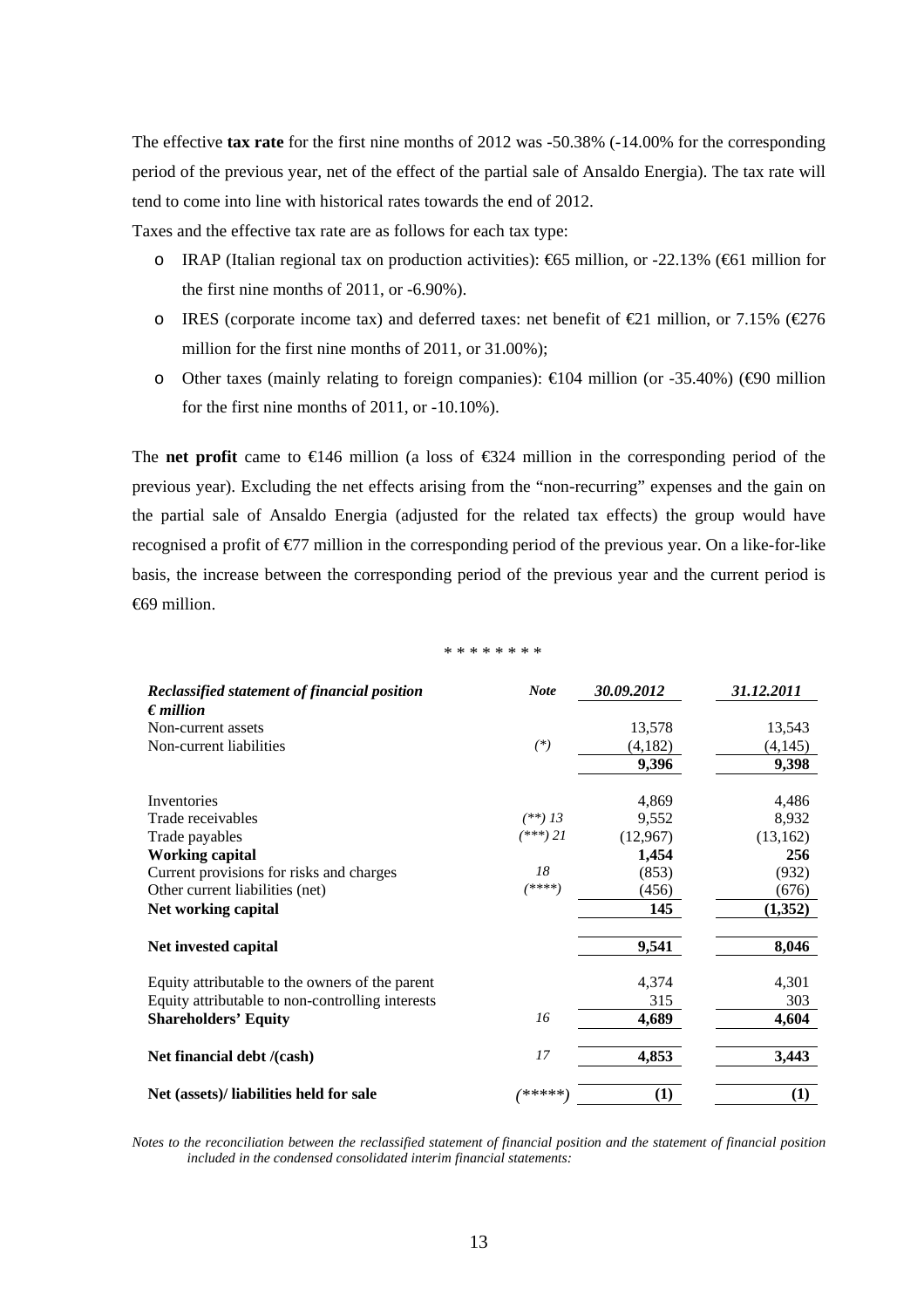- *(\*) Includes all non-current liabilities net of "Non-current loans and borrowings"*
- *(\*\*) Includes "Contract work in progress (net)"*
- *(\*\*\*) Includes "Progress payments and advances from customers"*
- *(\*\*\*\*) Includes "Income tax receivables", "Other current assets" and "Derivative assets", net of "Tax liabilities", "Other current liabilities" and "Derivative liabilities".*
- *(\*\*\*\*\*) Includes the net amount of "Non-current assets held for sale" and "Liabilities associated with assets held for sale".*

At 30 September 2012**, net invested capital** totalled €9,541 million, compared to €8,046 million at 31 December 2011, with a net increase of €1,495 million*.* An in-depth review of the group's invested capital (both non-current and working capital) was carried out at 31 December 2011, leading to the recognition of impairment losses on development expenses for products whose commercial outlook in terms of cost/performance no longer offered an adequate return on the investment, and significant impairment losses on goodwill recognised in relation to specific assets following defence and security budget cuts in the group's main markets which impacted the companies' growth prospects. Net invested capital was also impacted by the accruals made for the roll out of the restructuring plans involving the Aeronautics, Defence Electronics and Security and Transportation (*vehicle* line) business segments in particular. This resulted in the amount of net invested capital being more sustainable and consistent with the forecast growth in the group's profitability and the indicators adequately represent the return on invested capital. The increase in net invested capital in the first nine months of 2012 is substantially due to the typically negative performance of the Free Operating Cash Flows (FOCF), affected by the increase of working capital in this part of the year, as described below.

**Net working capital** increased by **€**1,497 million (a positive **€145** million at 30 September 2012 and a negative €1,352 million at 31 December 2011).

**Non-current assets (net)** are largely unchanged ( $\bigoplus$ , 396 million at 30 September 2012 and  $\bigoplus$ , 398 million at 31 December 2011). The increase generated by investments, net of amortisation/depreciation of the period, and the exchange rate differences arising from the translation of financial statements prepared in currencies other than the euro (particularly following the appreciation of the pound sterling against the euro), which resulted in goodwill for the foreign companies higher by €66 million, is substantially offset by the decrease in equity investments and in receivables and other non-current assets.

In respect of the increase in net invested capital compared to 30 September 2011 (amounts in brackets), ROI was 11.2% (4.8%), EVA was a negative €46 million (negative €855 million) and ROE was 4.2% (-1.3%).

FOCF should be considered in terms of the period of the year (seasonality), when there are significantly more payments of trade payables than collections of trade receivables. At 30 September 2012, FOCF was therefore a negative (use of cash)  $\in$ 1,391 million, compared to a negative  $\in$ 1,567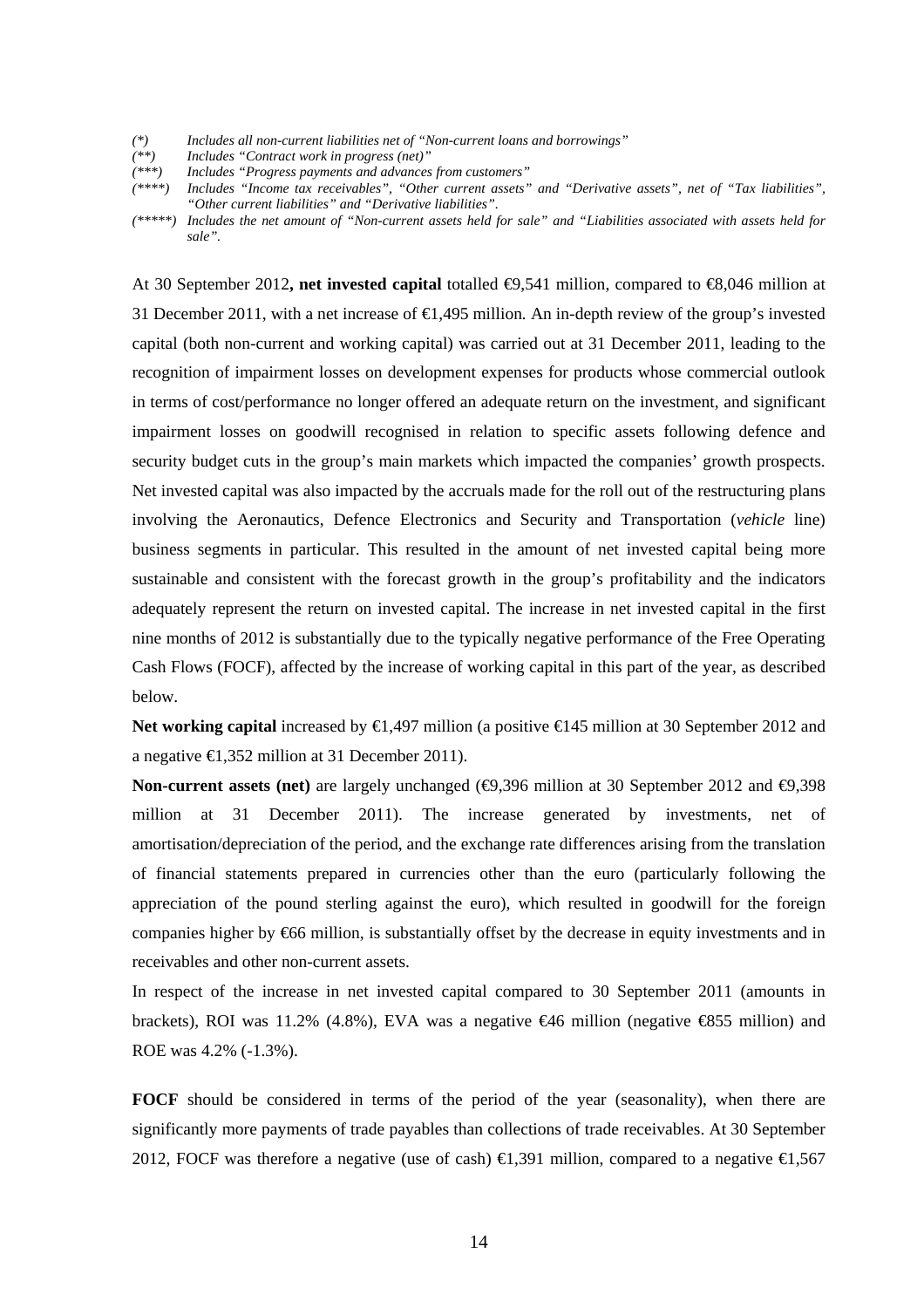million at 30 September 2011, with a net improvement of  $\epsilon$  176 million related to cash flows used in operating and ordinary investing activities, which decreased by  $\epsilon$ 57 million and  $\epsilon$ 19 million, respectively.

In the first nine months of the year, investment activities necessary to develop products were concentrated in the Aeronautics business segment (around 39%), while the Helicopters business segment accounted for 25% and Defence Electronics and Security for 22%.

#### \* \* \* \* \* \* \* \*

|                                                                                                    | For the nine months ended 30 September |         |          |  |
|----------------------------------------------------------------------------------------------------|----------------------------------------|---------|----------|--|
|                                                                                                    | 2012                                   | 2011    |          |  |
| Cash and cash equivalents at 1 January                                                             | 1,331                                  | 1,854   |          |  |
| Gross cash flows from operating activities<br>Change in other operating assets and liabilities and | 1,258                                  | 1,091   |          |  |
| provisions for risks and charges (*)                                                               | (764)                                  | (869)   |          |  |
| <b>Funds from operations (FFO)</b>                                                                 |                                        | 494     | 222      |  |
| Change in working capital                                                                          | (1, 436)                               | (1,221) |          |  |
| Net cash generated/(used) from/in operating activities                                             | (942)                                  | (999)   |          |  |
| Net cash generated/(used) from/in ordinary investing<br>activities                                 | (449)                                  | (568)   |          |  |
| Free operating cash flows (FOCF)                                                                   |                                        | (1,391) | (1, 567) |  |
| Strategic transactions                                                                             |                                        | 473     |          |  |
| Change in other investing activities (**)                                                          | (13)                                   | 8       |          |  |
| Net cash generated/(used) from/in investing activities                                             | (462)                                  | (87)    |          |  |
| Net change in loans and borrowings                                                                 | 1,164                                  | 27      |          |  |
| Dividends paid                                                                                     | (17)                                   | (258)   |          |  |
| Net cash generated/(used) from/in financing activities                                             | 1,147                                  | (231)   |          |  |
| Exchange rate gains / (losses)                                                                     | 19                                     | (36)    |          |  |
| Cash and cash equivalents at 30 September                                                          | 1,093                                  | 501     |          |  |

*(\*) Includes the amounts of "Change in other operating assets and liabilities", "Interest paid", "Income taxes paid" and "Change in provisions for risks and charges".* 

*(\*\*) Includes "Other investing activities", dividends received by subsidiaries and coverage of losses carried out in subsidiaries.* 

\* \* \* \* \* \* \* \*

The group's **net financial debt** (greater loans and borrowings than financial receivables and cash and cash equivalents) at 30 September 2012 was €4,853 million (€3,443 million at 31 December 2011), with a net increase of  $\in$ 1,410 million.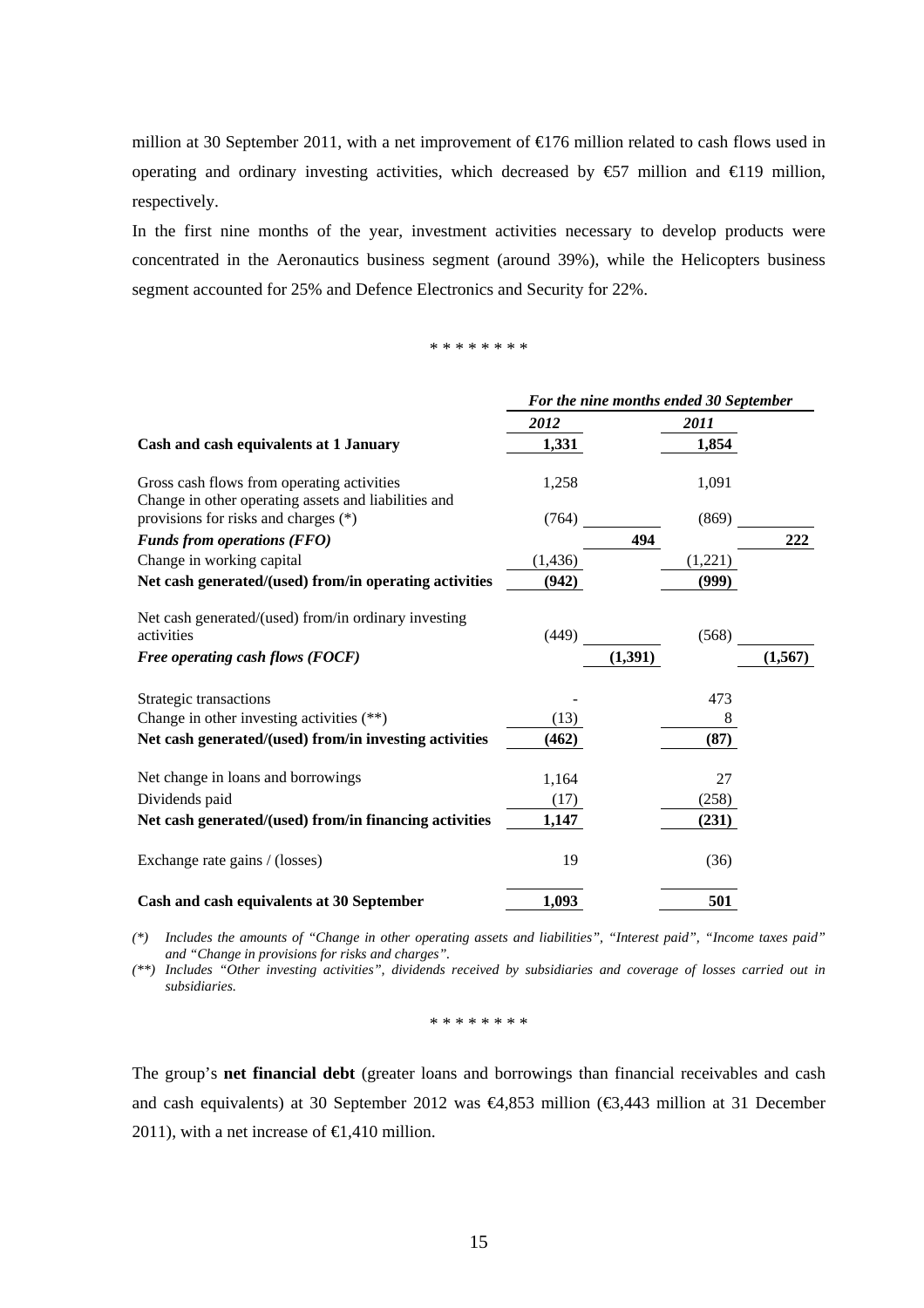The following graph shows the most significant changes affecting net financial debt:



*Net financial debt at 30 September 2012 - € million* 

Net financial debt may be analysed as follows:

| $\epsilon$ <i>million</i>                           | 30.09.2012 | 31.12.2011 |
|-----------------------------------------------------|------------|------------|
| Current loans and borrowings                        | 1,466      | 414        |
|                                                     | 4,375      | 4,397      |
| Non-current loans and borrowings                    |            |            |
| Cash and cash equivalents                           | (1,093)    | (1, 331)   |
| <b>NET BANK LOANS AND BORROWINGS AND BONDS</b>      | 4,748      | 3,480      |
| Securities                                          | (10)       | (40)       |
| Related parties financial receivables               | (65)       | (184)      |
| Other financial receivables                         | (724)      | (887)      |
| <b>CURRENT FINANCIAL RECEIVABLES AND SECURITIES</b> | (799)      | (1,111)    |
| Related parties loans and borrowings                | 755        | 949        |
| Other current loans and borrowings                  | 94         | 66         |
| Other non-current loans and borrowings              | 55         | 59         |
| <b>OTHER LOANS AND BORROWINGS</b>                   | 904        | 1,074      |
| <b>NET FINANCIAL DEBT (CASH)</b>                    | 4,853      | 3,443      |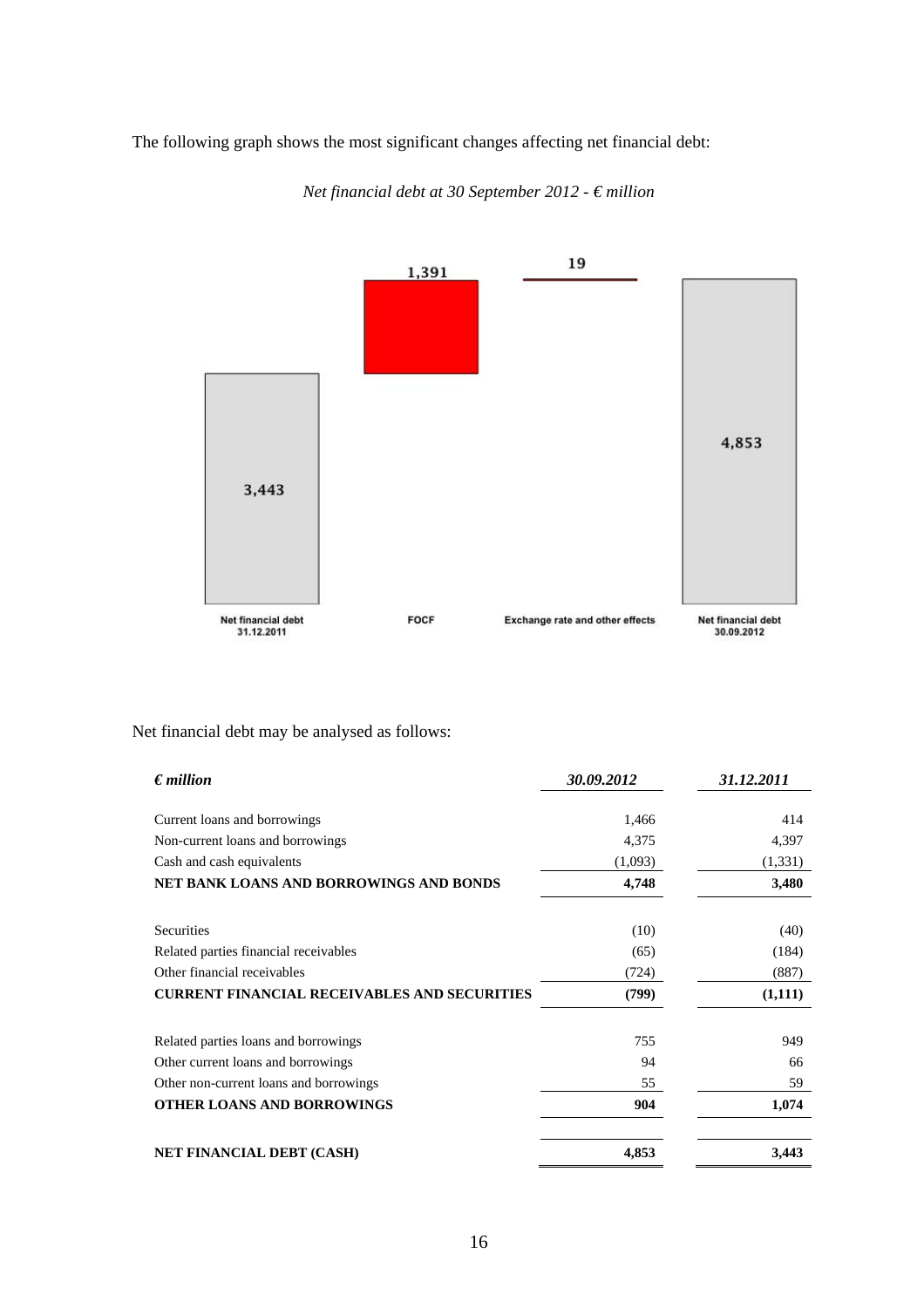Like in previous reporting periods, the 30 September 2012 net financial debt does not include the fair value ( $60$  million;  $68$  million at 31 December 2011) of derivatives at the reporting date.

The net financial debt at the end of the first nine months of 2012, which reflects the typically negative impact of the FOCF of the period, is not materially impacted by non-recurring transactions. It includes, *inter alia*, the €17 million ordinary dividend paid by Ansaldo STS for 2011.

The group factored receivables without recourse during the period for a nominal amount of approximately  $\bigoplus$  32 million ( $\bigoplus$  32 million in the first nine months of 2011).

The net financial debt also benefitted from the opportunity offered by the national tax consolidation scheme to immediately offset taxes, with a consequent lower outlay of around  $\epsilon 0$ 1 million during the reporting period.

The net financial debt, and bank loans and borrowings and bonds in particular, which increased from €3,480 million at 31 December 2011 to  $€4,748$  million at 30 September 2012, shows the following main changes:

- current loans and borrowings increased from €414 million at 31 December 2011 to €1,466 million, mainly due to the use of Finmeccanica's and Ansaldo Energia S.p.A.'s short-term revolving credit facilities to repay the  $\epsilon$ 273 million vendor loan granted by Finmeccanica to support the company's partial sale transaction carried out in June 2011. It also includes the recognition of accrued interest on bonds maturing within one year, net of payments of the period, particularly with regard to Finmeccanica's repayment of the first instalment of the BEI loan;
- non-current loans and borrowings were down slightly, from €4,397 million at 31 December 2011 to €4,375 million at 30 September 2012, substantially due to the net effect of the repurchase totalling around  $\bigoplus$  million of outstanding bonds (reference should be made to the section entitled Financial transactions), and the appreciation of the pound sterling against the euro;
- cash and cash equivalents decreased from  $\bigoplus$ , 331 million at 31 December 2011 to  $\bigoplus$ , 093 million, mainly as a result of the funding of cash requirements for the period. Cash and cash equivalents include, *inter alia*, cash available directly at the parent and at the subsidiaries, particularly in relation to the amounts generated in the last few days of the quarter, which were subsequently transferred to Finmeccanica in October.

This caption also includes cash available at companies and joint ventures that, for various reasons, no longer form part of the centralised treasury system.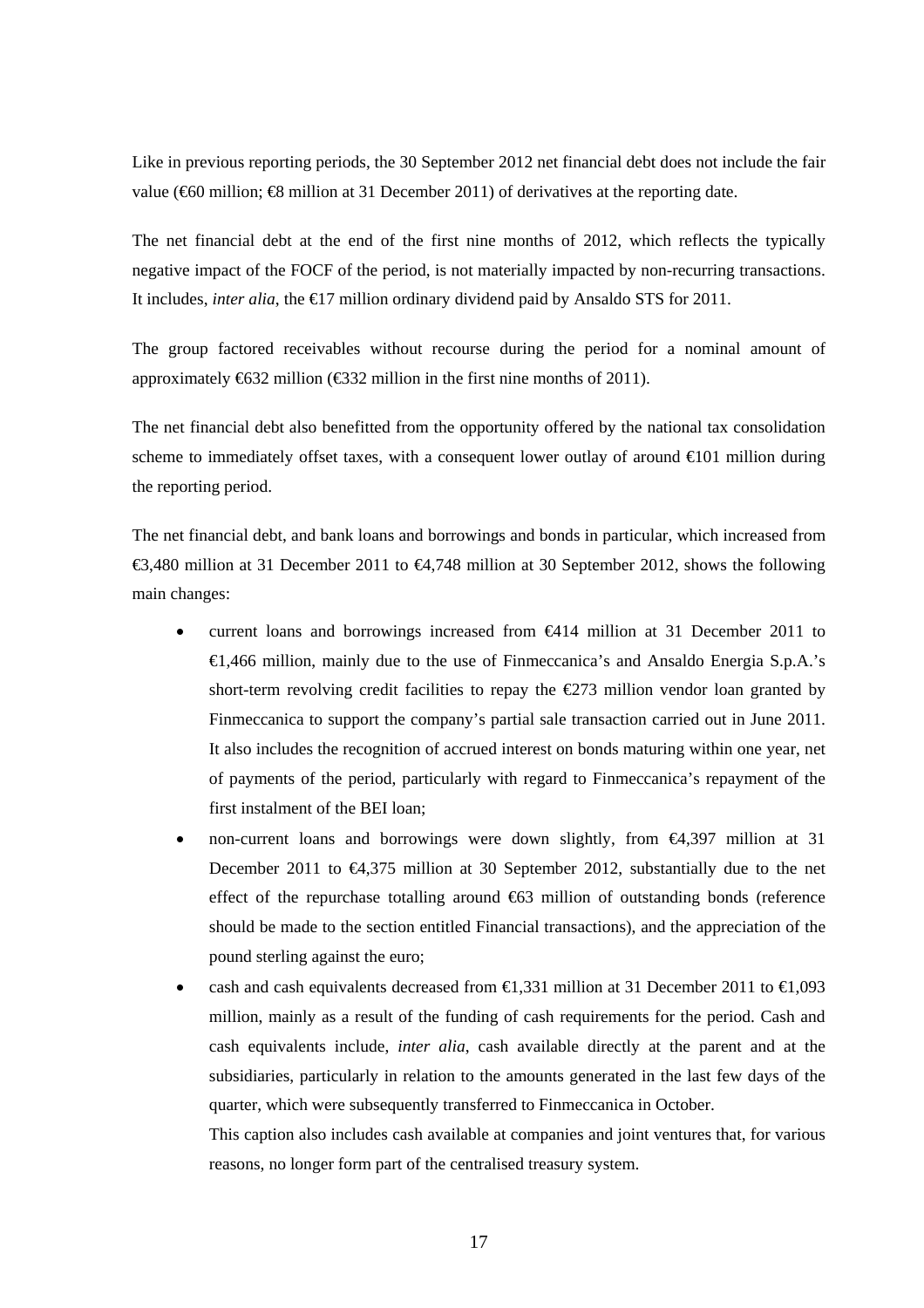"Financial receivables and securities" of  $\in$ 799 million  $(\infty, 111$  million at 31 December 2011) include, *inter alia*, around €663 million (€764 million at 31 December 2011) due to the MBDA and Thales Alenia Space joint ventures from the other venturers under treasury agreements. Under the consolidation method adopted, these receivables are consolidated by the group on a proportionate basis, as are all other amounts relating to joint ventures. As stated previously, during the reporting period, Ansaldo Energia repaid the vendor loan granted by Finmeccanica to support the company's partial sale transaction and the consequent settlement of the financial receivables with the joint venture (equal to the portion not eliminated on proportionate consolidation), which equalled  $\epsilon 26$ million at 31 December 2011.

"Related parties loans and borrowings" of  $\epsilon$ 55 million ( $\epsilon$ 949 million at 31 December 2011) include the unconsolidated amount of  $636$  million ( $6701$  million at 31 December 2012) due from group companies to the MBDA and Thales Alenia Space joint ventures, as well as  $\epsilon$ 69 million ( $\epsilon$ 47 million at 31 December 2011) due to Eurofighter, in which Alenia Aermacchi has a 21% investment. Pursuant to existing agreements, Eurofighter lent excess cash to its shareholders. The above mentioned repayment of the vendor loan also entailed the settlement of the unconsolidated loans and borrowings due to the Ansaldo Energia joint venture of  $\in$  39 million.

To fund the group's ordinary operations, Finmeccanica agreed a Revolving Credit Facility with a pool of domestic and international banks in September 2010 for a total of  $\epsilon$ 2,400 million, with a final maturity date of September 2015. At 30 September 2012, it was used for €930 million. Finmeccanica also has additional short-term uncommitted credit lines of approximately  $630$  million which were unused at 30 September 2012. There are uncommitted unsecured credit lines

\* \* \* \* \* \* \* \*

approximating  $\epsilon$ 2,054 million.

**Research and development** expenses for the first nine months of 2012 totalled **€**1,353 million, up  $\epsilon$ 77 million over the  $\epsilon$ 1,276 million figure for the corresponding period of the previous year.

In the *Aeronautics* business segment, research and development expenses came to €215 million (around 16% of the amount for the entire group) and comprises the progress made on the main programmes under development: M346, C27J, B787 basic version and Unmanned Aerial Vehicles, and in activities related to innovative aerostructures using composite materials and system integration. Development also continued on important military (EFA, AMX and Neuron) and civil (CSeries and B787-9 derivative version) programmes.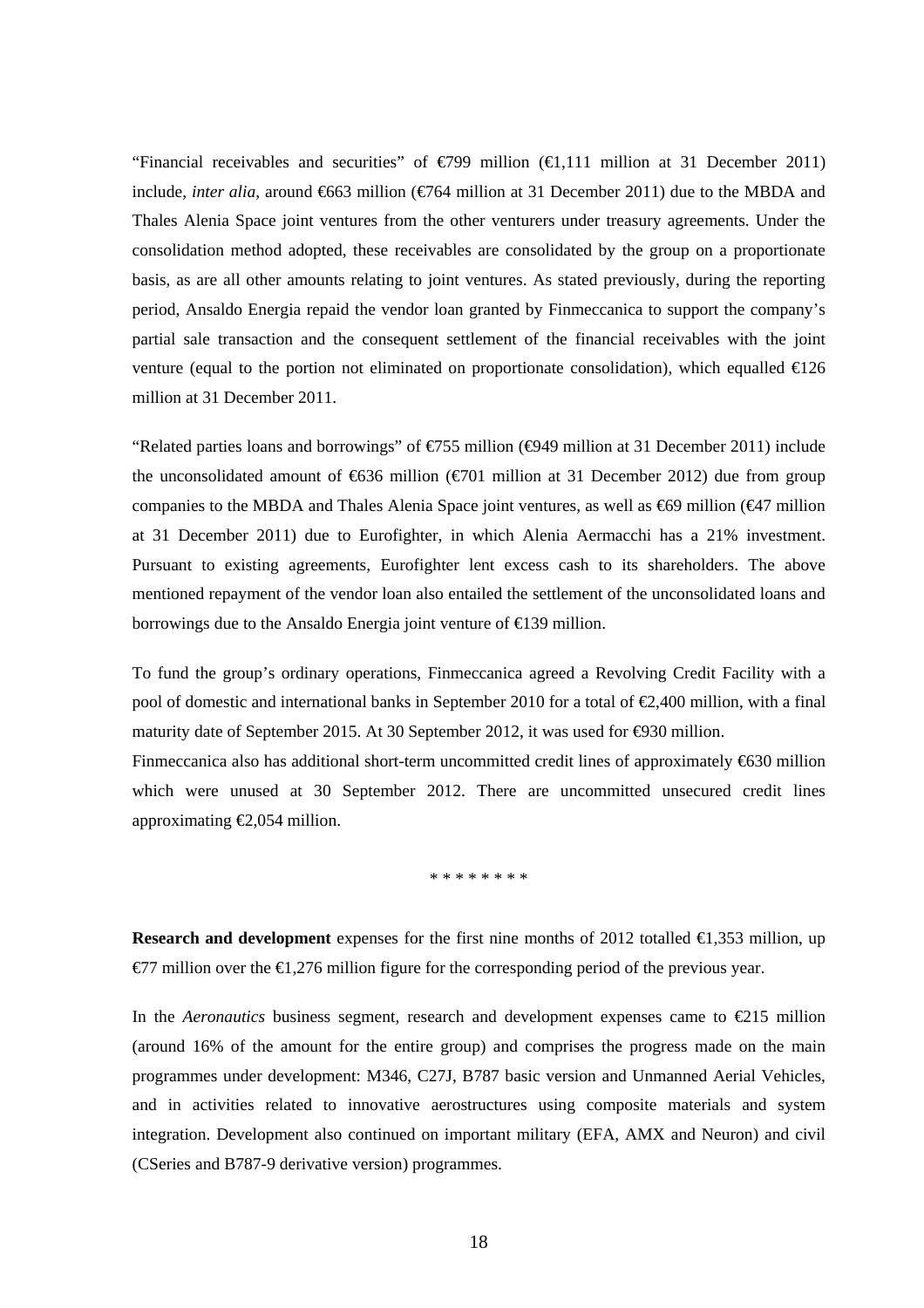In the *Defence Electronics and Security* business segment, research and development expenses totalled  $\text{\textsterling}35$  million (around 40% of the amount for the entire group) and mainly comprises:

- *avionics and electro-optical systems*: EFA programme developments; new systems and sensors for Unmanned Aerial Vehicles; new surveillance and combat electronic-scan radars; improvements to avionics suites to meet the requirements of new fixed- and rotary-wing platforms;
- *major integrated defence and security systems* and *command and control systems*: the continuation of activities for the upgrade of current SATCAS products; the programme to develop capabilities and technologies for the architectural design and development of major systems for the integrated management of operations by armed ground forces (Combined Warfare Proposal); on naval combat systems; the completion of activities for the Kronos 3D surveillance radar and the active multifunctional MFRA;
- *integrated communication systems and networks*: development of TETRA technology products and software defined radio products; on satellite receivers and the ground network for the Galileo PRS programme; on communication intelligence solutions; specific functionalities for advanced Unmanned Airborne Systems.

In the *Helicopters* business segment, research and development expenses totalled €332 million (around 24% of the amount for the entire group) and mainly related to the following development activities:

- technologies for mainly military use for a new 8 tonne class helicopter (AW149);
- multi-role versions of the AW609 convertiplane for national security which is fully owned by and, since mid-November 2011, under the full responsibility of AgustaWestland;
- a 4.5t twin-engine helicopter (AW169).

\* \* \* \* \* \* \* \*

The **workforce** at 30 June 2012 numbered 68,321, with a net decrease of 2,153 employees over the 70,474 employees at 31 December 2011, substantially as a result of the steps taken to reduce and streamline the workforce as part of the group's reorganisation and restructuring plan, especially in the *Defence Electronics and Security*, *Helicopters*, *Defence Systems* and *Transportation* business segments.

A breakdown of the workforce by geographical area at 30 September 2012 was substantially unchanged from 31 December 2011, with around 59% located in Italy and 41% abroad, mainly in the United States of America (14%), the United Kingdom (13%) and France (5%).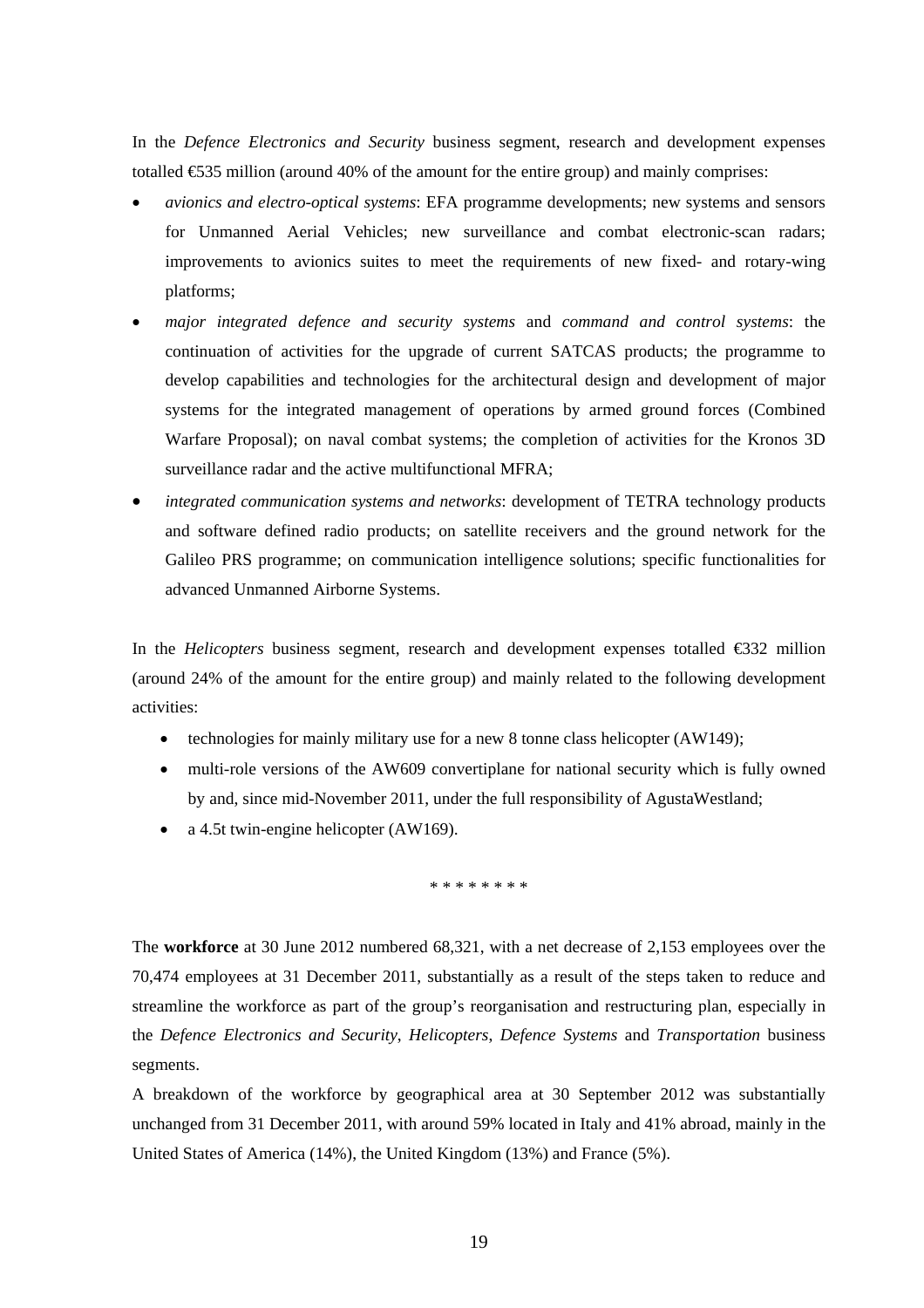\* \* \* \* \* \* \* \*

## **Related parties transactions**

Finmeccanica Spa acts as a holding company with industrial and strategic coordination of its subsidiaries and joint ventures. Pursuant to IAS 24, as well as those companies in which Finmeccanica Spa has a direct or indirect controlling interest, related parties include associates, joint ventures and consortia, key management personnel and their close family members, as well as entities controlled by the Ministry of Economy and Finance ("MEF").

Transactions with related parties relate to ordinary operations. They take place on an arm's length basis (unless governed by specific contractual terms), as do interest-bearing assets and liabilities. They mainly comprise the exchange of goods, the rendering of services and the obtaining/granting of funding from and to associates, joint ventures and unconsolidated consortia and subsidiaries.

Key related parties transactions performed directly by Finmeccanica Spa or through its subsidiaries during the reporting period are described in the section "Key events of and after the reporting period".

Moreover, the financial statements balances and guarantees with related parties and their percentages of the respective totals are shown in the section of "Analysis of the condensed consolidated interim financial statements at 30 September 2012" (Note 22).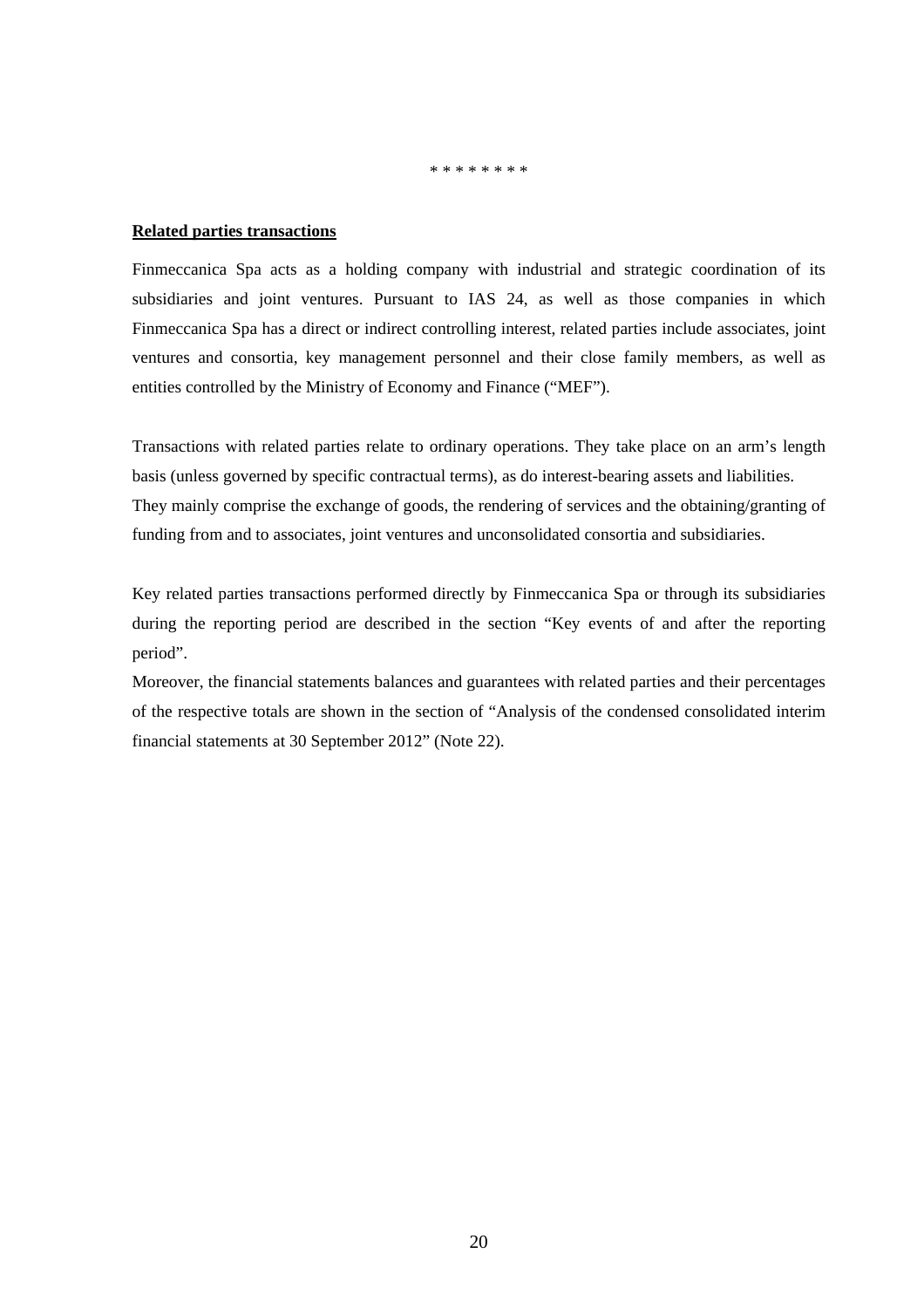### **The group's performance in the third quarter of 2012**

As mentioned in relation to the performance of the first nine months of 2012, for comparative purposes, it should be noted that the results for the third quarter of 2011 (particularly Adjusted EBITA) of the *Aeronautics* business segment included "non-recurring" expenses for risks related to the B787 programme, totalling approximately €753 million.

In comparing the two quarters, this impact has been disclosed in order to give a more accurate representation of the operating performance of the group and its business segments.

Finmeccanica group's performance in the third quarter of 2012 was better than that of the corresponding period of the previous year, with the sole exception of new orders, which came to €2,974 million in the third quarter, down  $\Theta$ 8 million (-3%) compared to the third quarter of 2011  $(\text{\textsterling}3,072 \text{ million}).$ 

Revenues totalled €4,124 million, up approximately 8% over the €3,828 million figure recognised in the third quarter of 2011, while Adjusted EBITA came to  $\epsilon$ 280 million, compared to a negative  $\epsilon$ 627 million in the third quarter of 2011. Excluding the above-mentioned "non-recurring" expenses, Adjusted EBITA in the third quarter of 2011 would have been  $\epsilon$  26 million, and would therefore have been up  $\epsilon$ 154 million in the third quarter of 2012.

The increase in Adjusted EBITA mainly relates to the following business segments:

- o *Helicopters*: partly due to the greater volumes and partly to the streamlining and cost-saving initiatives rolled out at the end of last year;
- o *Defence Electronics and Security*: mainly due to the plans underway to improve competitiveness, streamlining and restructuring (particularly at DRS), which offset both the drop in production volumes and the deterioration of profitability in the *command and control systems* line;
- o *Aeronautics*: due to the reduction in operating expenses and the efficiency gains achieved under the restructuring and reorganisation process underway and to the benefits arising from the development and review of the supply chain and the renegotiation of the trading agreements of certain programmes;
- o *Defence Systems*: due to the marked improvement in the profit margins, mainly in *missile systems;*
- o *Energy*: due to the increase in production volumes and the improvement in operating profitability, which was positively impacted by the reduction in overheads;
- o *Other activities*: substantially attributable to the parent for the outcome of the streamlining actions, which are progressing as expected;
- o *Transportation*: the *vehicles* line's lower than expected performance in the third quarter is still negative and is impacted by the as yet unresolved issues of the *service* area, as well as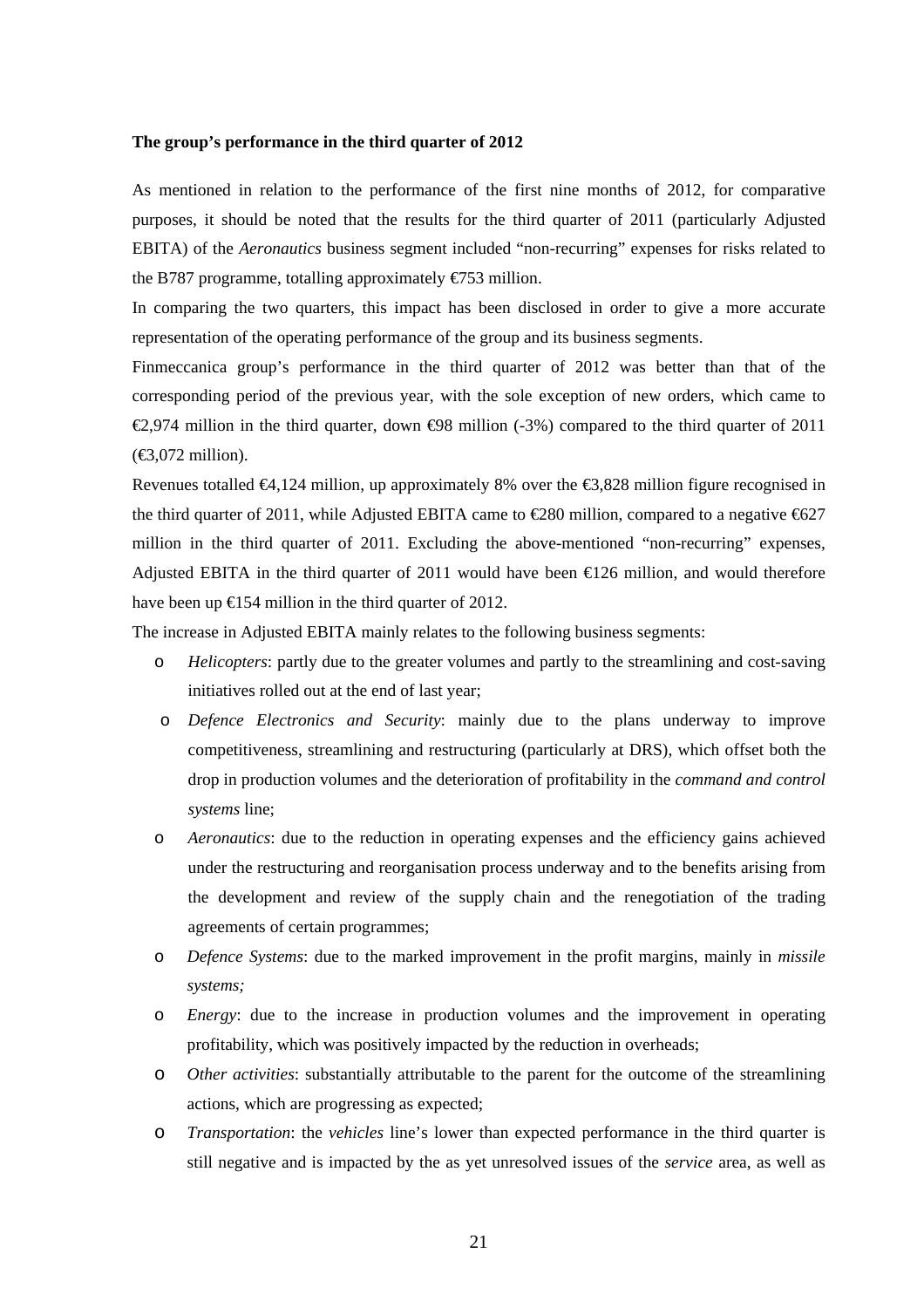the difficulties encountered in pursuing the objectives of the reorganisation plan launched by Ansaldobreda's management, due to production issues.

The *Space* business segment was substantially stable*.*

This performance led to a ROS of 6.8% for the third quarter of 2012, compared to 3.3% for the corresponding period of the previous year (net of the "non-recurring" expenses).

|                                                        |         | For the three months ended<br>30 September |         |  |
|--------------------------------------------------------|---------|--------------------------------------------|---------|--|
| Reclassified income statement                          |         | 2012                                       | 2011    |  |
| $\epsilon$ <i>million</i>                              |         |                                            |         |  |
| Revenues                                               |         | 4,124                                      | 3,828   |  |
| Raw materials and consumables used and personnel costs | $(*)$   | (3,695)                                    | (3,569) |  |
| Amortisation and depreciation                          |         | (143)                                      | (135)   |  |
| Other operating income/(expenses)                      | (**)    | (6)                                        | (751)   |  |
| <b>Adjusted EBITA</b>                                  |         | 280                                        | (627)   |  |
| Non-recurring expenses                                 |         |                                            | (259)   |  |
| Restructuring costs                                    |         | (11)                                       | (17)    |  |
| Amortisation of intangible assets acquired as part of  |         |                                            |         |  |
| business combinations                                  |         | (22)                                       | (20)    |  |
| <b>EBIT</b>                                            |         | 247                                        | (923)   |  |
| Net financial expenses                                 | $(***)$ | (110)                                      | (82)    |  |
| Income taxes                                           |         | (62)                                       | 225     |  |
| NET PROFIT/(LOSS) BEFORE DISCONTINUED                  |         |                                            |         |  |
| <b>OPERATIONS</b>                                      |         | 75                                         | (780)   |  |
| Profit (loss) from discontinued operations             |         |                                            |         |  |
| <b>NET PROFIT/(LOSS)</b>                               |         | 75                                         | (780)   |  |

*Notes to the reconciliation between the reclassified income statement and the income statement included in the condensed consolidated interim financial statements:* 

*(\*) Includes the caption "Raw materials and consumables used and personnel costs" net of "Restructuring costs".* 

Includes the net amount of "Other operating income" and "Other operating expenses" (net of restructuring *costs, impairment of goodwill, non-recurring income (expenses) and includes impairment losses).* 

*(\*\*\*) Includes "Financial income, "Financial expenses" and "Share of profits (losses) on equity-accounted investees".* 

**EBIT** for the third quarter of 2012 totalled  $\epsilon$ 247 million, compared to a negative  $\epsilon$ 923 million in the corresponding period of the previous year. Excluding the above-mentioned "non-recurring" expenses, EBIT for the third quarter of 2011 would have been a negative  $\epsilon$ 170 million, with a  $\epsilon$ 417 million increase over the corresponding period of the previous year. This improvement is due to the increase in Adjusted EBITA ( $\bigoplus$  54 million) and the lower restructuring/non-recurring expenses (down €263 million). The expenses substantially related to the effects of discontinuing certain programmes, particularly in the *Aeronautics* business segment, the costs related to the corporate restructuring and streamlining process involving the *Defence Electronics and Security* business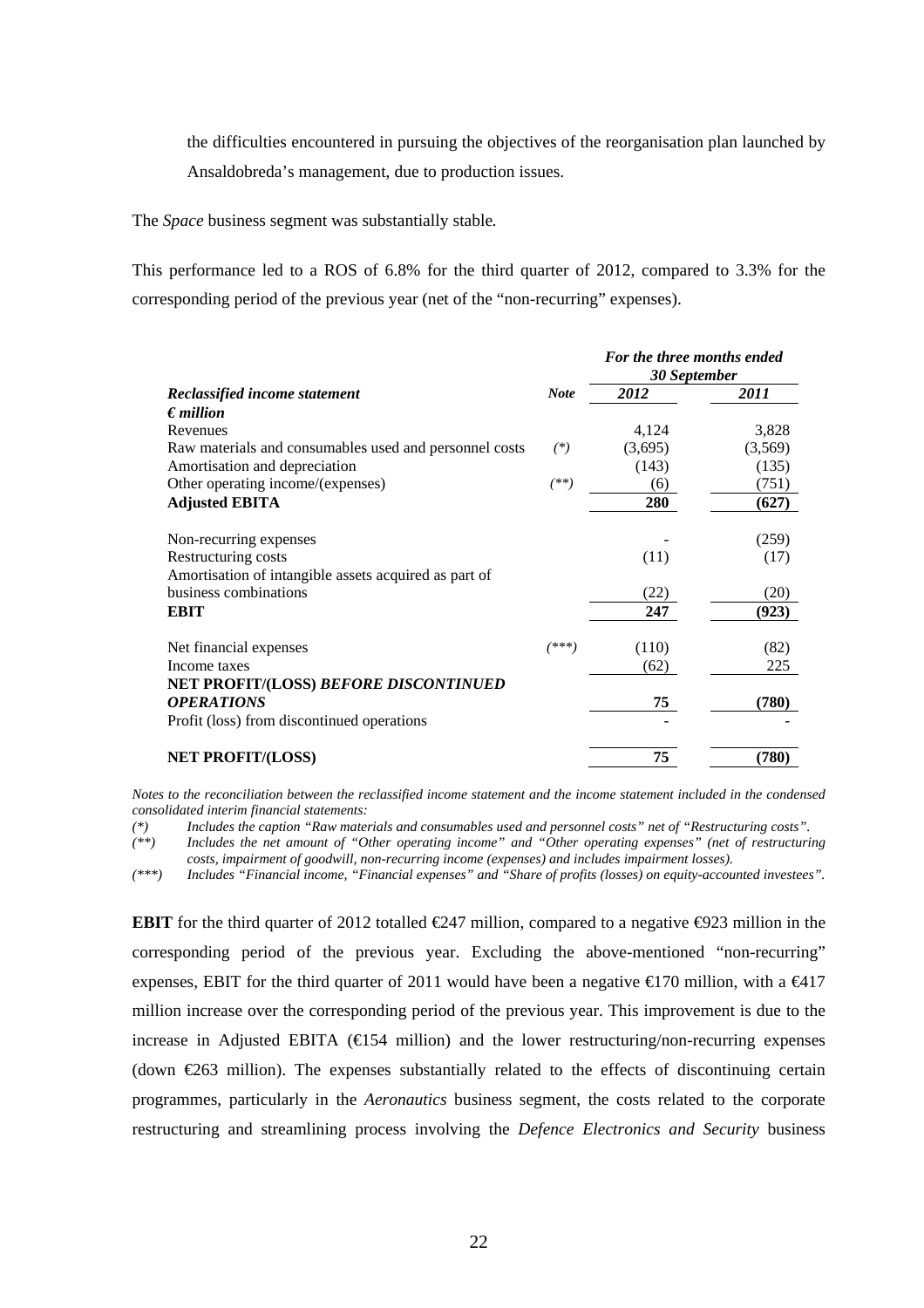segment and the extra, unforeseeable costs arising in relation to negotiations with a Danish customer for a contract in the *Transportation* business segment.

The **net profit** for the third quarter of 2012 came to  $\epsilon$ 75 million (a loss of  $\epsilon$ 780 million in the corresponding period of the previous year). Excluding the net effects arising from the "nonrecurring" expenses, adjusted for the related tax effects, the group would have recognised a profit of €25 million in the third quarter of the previous year, giving a net increase of €50 million in the third quarter of 2012.



*Net financial debt at 2012 September 2012 - € million*

Free operating cash flows **(FOCF)** were a negative €183 million in the third quarter of 2012, an improvement of €200 million over the corresponding period of the previous year's figure of €383 million. Net financial debt at 30 September 2012 increased €197 million over that at 30 June 2012, basically due to changes in FOCF and the impact of the appreciation of the pound sterling against the euro.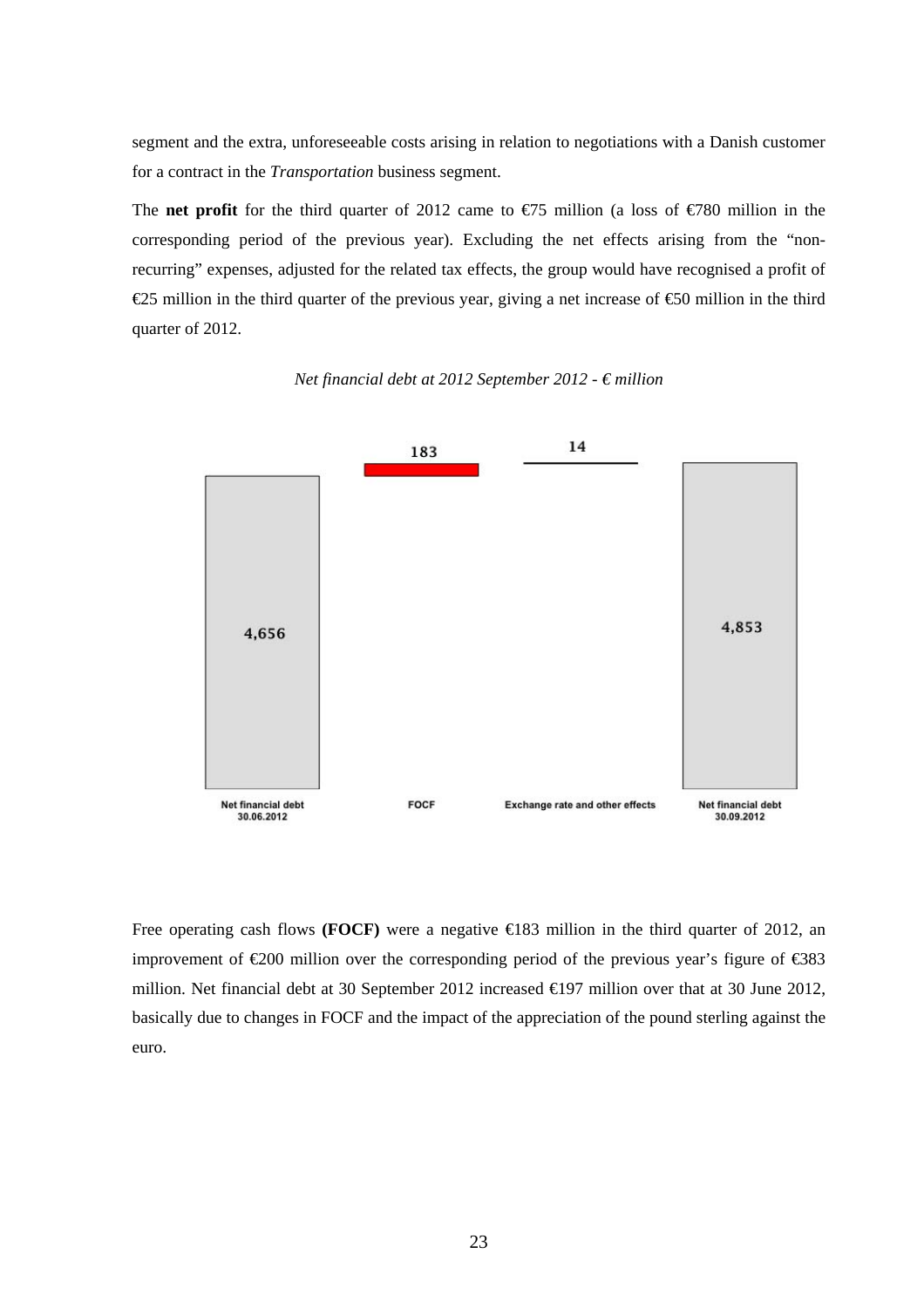## **Key performance indicators by business segment**

3rd quarter of 2012<sup>(€ mil</sup>

| 3rd quarter of $2012$ (Emillion) | New orders | <b>Revenues</b> | Adjusted<br><b>EBITA</b> | ROS %     |
|----------------------------------|------------|-----------------|--------------------------|-----------|
| Helicopters                      | 495        | 1,053           | 119                      | 11.3%     |
| Defence Electronics and Security | 1,052      | 1,337           | 94                       | 7.0%      |
| <b>Aeronautics</b>               | 668        | 681             | 25                       | 3.7%      |
| Space                            | 398        | 235             | 17                       | 7.2%      |
| Defence Systems                  | 121        | 265             | 35                       | 13.2%     |
| <b>Energy</b>                    | 67         | 187             | 16                       | 8.6%      |
| <b>Transportation</b>            | 306        | 444             | (3)                      | $(0.7\%)$ |
| Other activities                 | 12         | 99              | (23)                     | n.s.      |
| <b>Eliminations</b>              | (145)      | (177)           |                          |           |
|                                  | 2,974      | 4,124           | 280                      | $6.8\%$   |
|                                  |            |                 |                          |           |

| 3rd quarter of $2011$ (Emillion) | $\vert$ New orders $\vert$ | <b>Revenues</b> | Adjusted<br><b>EBITA</b> | ROS %      |
|----------------------------------|----------------------------|-----------------|--------------------------|------------|
| <b>Helicopters</b>               | 760                        | 922             | 99                       | $10.7\%$   |
| Defence Electronics and Security | 909                        | 1,373           | 88                       | $6.4\%$    |
| <b>Aeronautics</b>               | 570                        | 569             | (809)                    | n.s.       |
| <b>Space</b>                     | 143                        | 219             | 17                       | $7.8\%$    |
| Defence Systems                  | 165                        | 252             | 16                       | $6.3\%$    |
| <b>Energy</b>                    | 249                        | 158             | 12                       | $7.6\%$    |
| <b>Transportation</b>            | 302                        | 419             | (19)                     | $(4.5\%)$  |
| <b>Other activities</b>          | 37                         | 66              | (31)                     | n.s.       |
| <b>Eliminations</b>              | (63)                       | (150)           |                          |            |
|                                  | 3,072                      | 3,828           | (627)                    | $(16.4\%)$ |

| <b>Changes</b>                   |
|----------------------------------|
| <b>Helicopters</b>               |
| Defence Electronics and Security |
| <b>Aeronautics</b>               |
| <b>Space</b>                     |
| Defence Systems                  |
| <b>Energy</b>                    |
| <b>Transportation</b>            |
| <b>Other activities</b>          |

| <b>Changes</b>                          | New orders | <b>Revenues</b> | Adjusted<br><b>EBITA</b> | <b>ROS</b>               |
|-----------------------------------------|------------|-----------------|--------------------------|--------------------------|
|                                         | change %   | change %        | change %                 | p.p. change              |
| Helicopters                             | (35%)      | 14%             | 20%                      | 0.6 p.p.                 |
| <b>Defence Electronics and Security</b> | 16%        | (3%)            | 7%                       | 0.6 p.p.                 |
| <b>Ae ronautics</b>                     | 17%        | 20%             | n.s.                     | n.s.                     |
| Space                                   | 178%       | 7%              | n.s.                     |                          |
| Defence Systems                         | (27%)      | 5%              | 119%                     | $(0.5)$ p.p.<br>6.9 p.p. |
| Ene rg y                                | (73%)      | 18%             | 33%                      | 1.0 p.p.                 |
| <b>Transportation</b>                   | 1%         | 6%              | n.s.                     | 3.8 p.p.                 |
| Other activities                        | (68%)      | 50%             | 26%                      | n.a.                     |
|                                         | (3%)       | 8%              | n.s.                     | 23.2 p.p.                |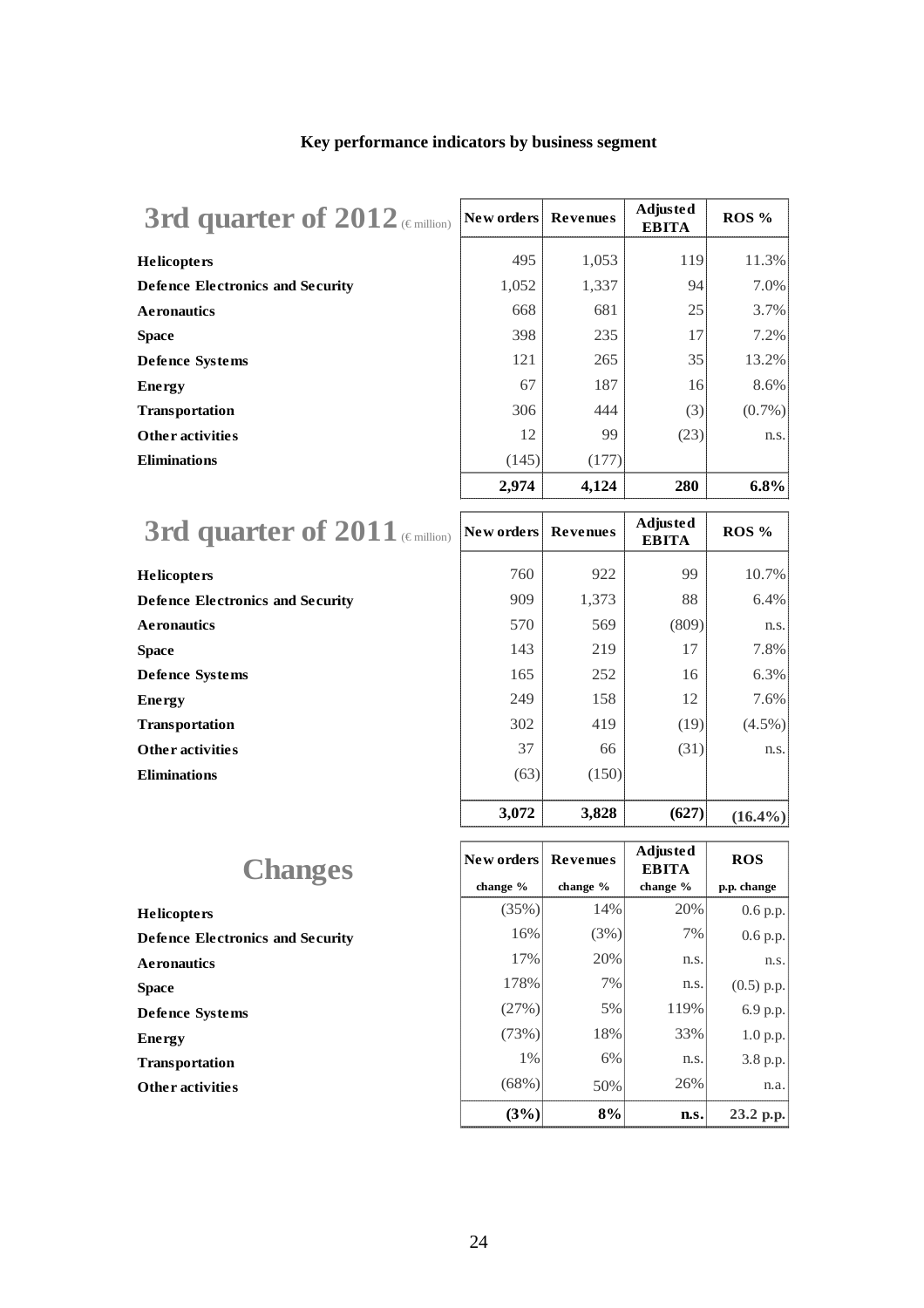## **Non-IFRS alternative performance indicators**

Finmeccanica's management assesses the performance of the group and the business segments using certain indicators that are not defined by the IFRS. Specifically, Adjusted EBITA is used as the main profitability indicator as it enables group profitability to be analysed eliminating the volatility effects of non-recurring items or items unrelated to ordinary activities.

The components of each indicator are described below as required by CESR/05 - 178b Communication:

- *EBIT*: earnings before interest and taxes, before any adjustment. EBIT excludes gains or losses on unconsolidated equity investments and securities, as well as any gains or losses on sales of consolidated equity investments, which are classified under "*net financial income and expenses*" or "*share of profit (losses) on equity-accounted investees"* if related to equityaccounted investments.
- *Adjusted EBITA*: is the EBIT as described above, net of:
	- any impairment of goodwill;
	- amortisation of the portion of purchase price allocated to intangible assets acquired as part of business combinations, pursuant to IFRS 3;
	- restructuring costs in relation to defined and significant plans;
	- other income or expenses not of an ordinary nature, i.e., related to particularly significant events unrelated to ordinary activities.

Adjusted EBITA is used to calculate ROS (return on sales) and annualised ROI (return on investments) (the ratio of annualised Adjusted EBITA to the average invested capital of the period). Until 30 September 2011, this indicator was calculated based on the last 12 months in the interim reports.

A reconciliation of EBIT and Adjusted EBITA for the reporting period and corresponding period of the previous year is set out below: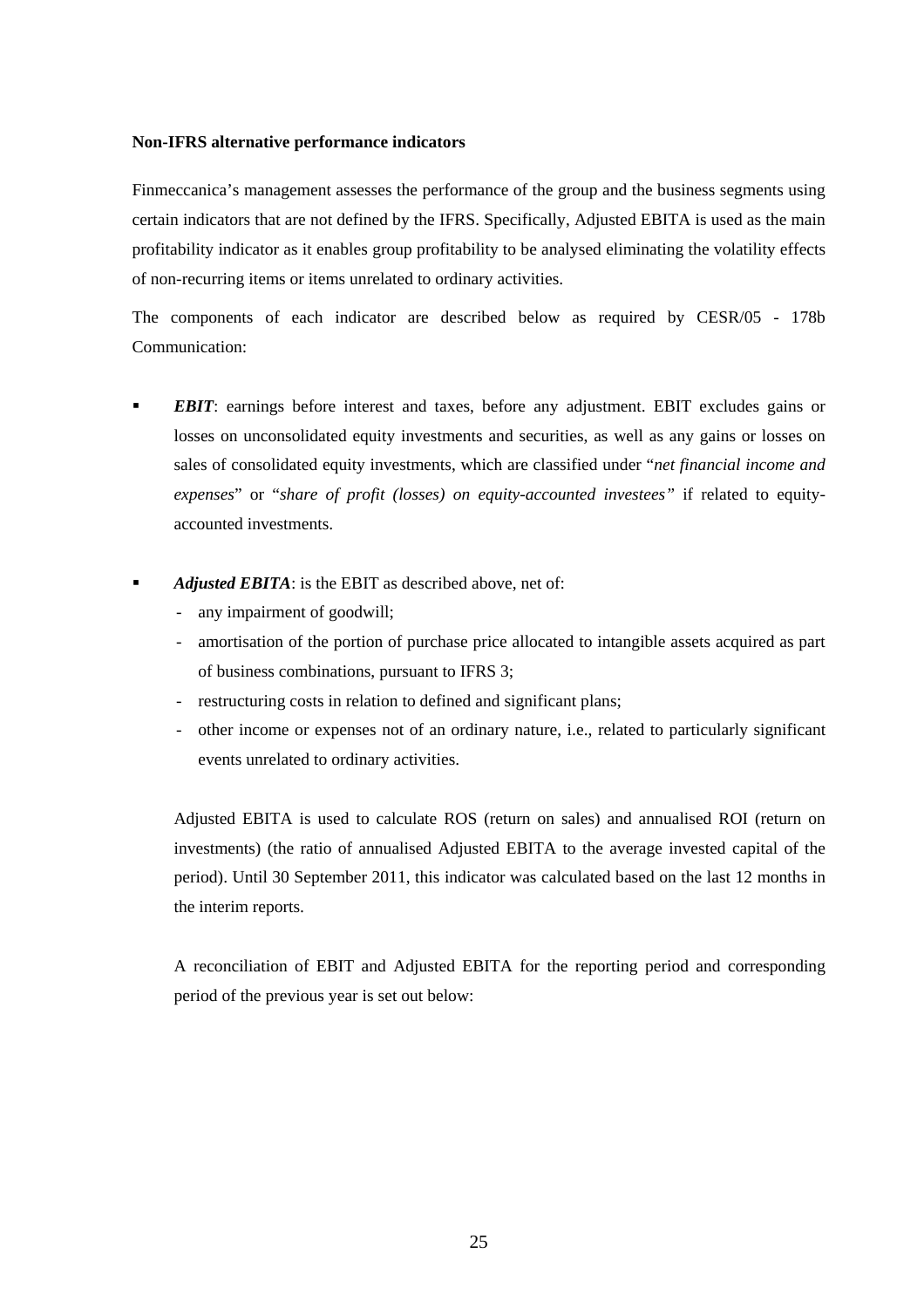|                                                              | Nine months ended 30 September |       |             |  |  |
|--------------------------------------------------------------|--------------------------------|-------|-------------|--|--|
| $\epsilon$ <i>million</i>                                    | 2012                           | 2011  | <b>Note</b> |  |  |
| <b>EBIT</b><br>Amortisation of intangible assets acquired as | 624                            | (603) |             |  |  |
| part of business combinations                                | 67                             | 61    | 26          |  |  |
| Non-recurring expenses                                       |                                | 310   |             |  |  |
| Restructuring costs                                          | 50                             | 44    | 24/25       |  |  |
| Adjusted EBITA                                               | 741                            | (188) |             |  |  |

Non-recurring expenses recognised in the corresponding period of the previous year was the result of the review of the operating areas in which the group was active in the Aeronautics and Defence Electronics and Security business segments, which led to the discontinuance of certain programmes (for a total of  $\bigoplus$ 93 million), and extra costs on Transportation business segment programmes ( $\bigoplus$ 17 million).

Note 8 sets out the EBIT and Adjusted EBITA reconciliation by business segment.

- *Free Operating Cash Flows (FOCF)*: this indicator is the sum of cash flows generated by (used in) operating activities and cash flows generated by (used in) investing and disinvesting in property, plant and equipment, intangible assets and equity investments, net of cash flows from acquisitions and sales of equity investments which are deemed "*strategic*" due to their nature or importance. The reclassified statement of cash flows set out in the previous paragraph shows how FOCF is arrived at for the current reporting period and corresponding period of the previous year.
- *Funds From Operations (FFO)*: this indicator is the cash flows generated by (used in) operating activities, net of changes in working capital (see Note 30). The reclassified statement of cash flows set out in the previous paragraph shows how FFO is arrived at for the current reporting period and the corresponding period of the previous year.
- *Economic value added (EVA)*: is the difference between Adjusted EBITA net of income taxes and the cost of the average invested capital (on a like-for-like basis) of the current reporting period and the corresponding period of the previous year measured on the basis of the weighted average cost of capital (WACC).
- *Working capital*: comprises trade receivables and payables, work in progress and progress payments and advances from customers.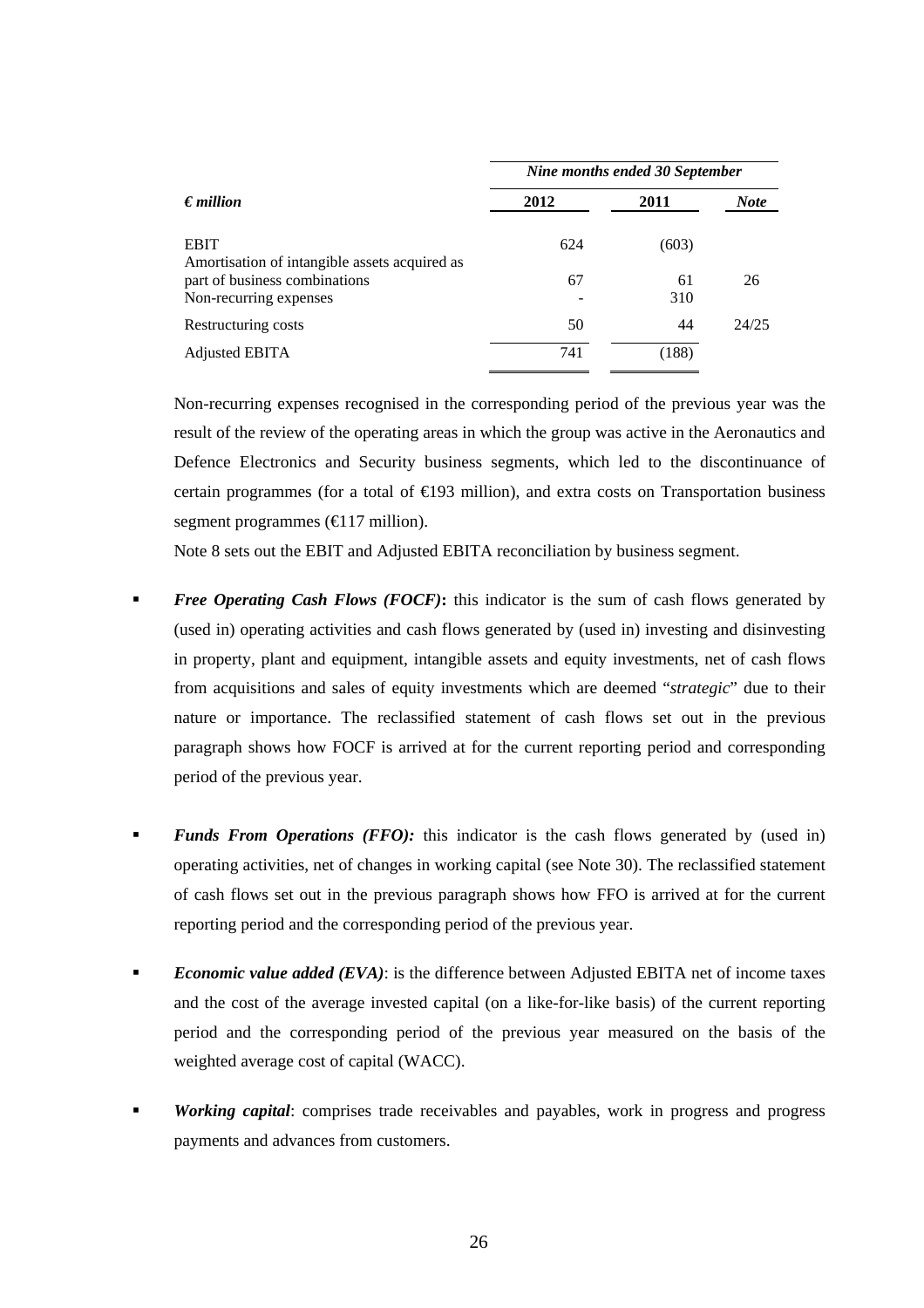- *Net working capital*: is working capital less provisions for current risks and other current assets and liabilities.
- *Net invested capital*: is the sum of non-current assets, non-current liabilities and net working capital.
- *Net financial debt*: the calculation method complies with paragraph 127 of CESR/05-054b recommendations implementing EC Regulation no. 809/2004. See note 17 for its breakdown.
- *Research and development expenses:* the group classifies all internal and external costs incurred in projects to develop or roll out new technologies, know how, materials, products and process as research and development expenses. They may be partially or fully repaid by the customer, funded by public institutions via grants or other incentivising laws or be incurred by the group. Research and development expenses may be recognised in the following different ways:
	- they are recognised as "work in progress" if they are repaid by the customer under existing contracts;
	- they are expensed as incurred if they relate to research activities, that is, the activity is at a stage such that it cannot be demonstrated that it will generate future economic benefits;
	- if they qualify as development activities with respect to which the group can demonstrate the technical feasibility, the ability and intention to complete them and there is a potential market such to generate future economic benefits, they are capitalised under "Intangible assets". Any grants received or to be received related to such expense are recognised as a decrease of the carrying amount of the intangible assets.
- **New orders:** are the sum of the contracts agreed with customers during the reporting period that meet the contractual requirements to be recorded in the orders book.
- *Order backlog:* is the difference between new orders and revenues (work invoiced for the period, less the change in contract work in progress). This difference is added to the backlog for the previous period.
- *Workforce:* is the number of employees recorded in the register on the reporting date.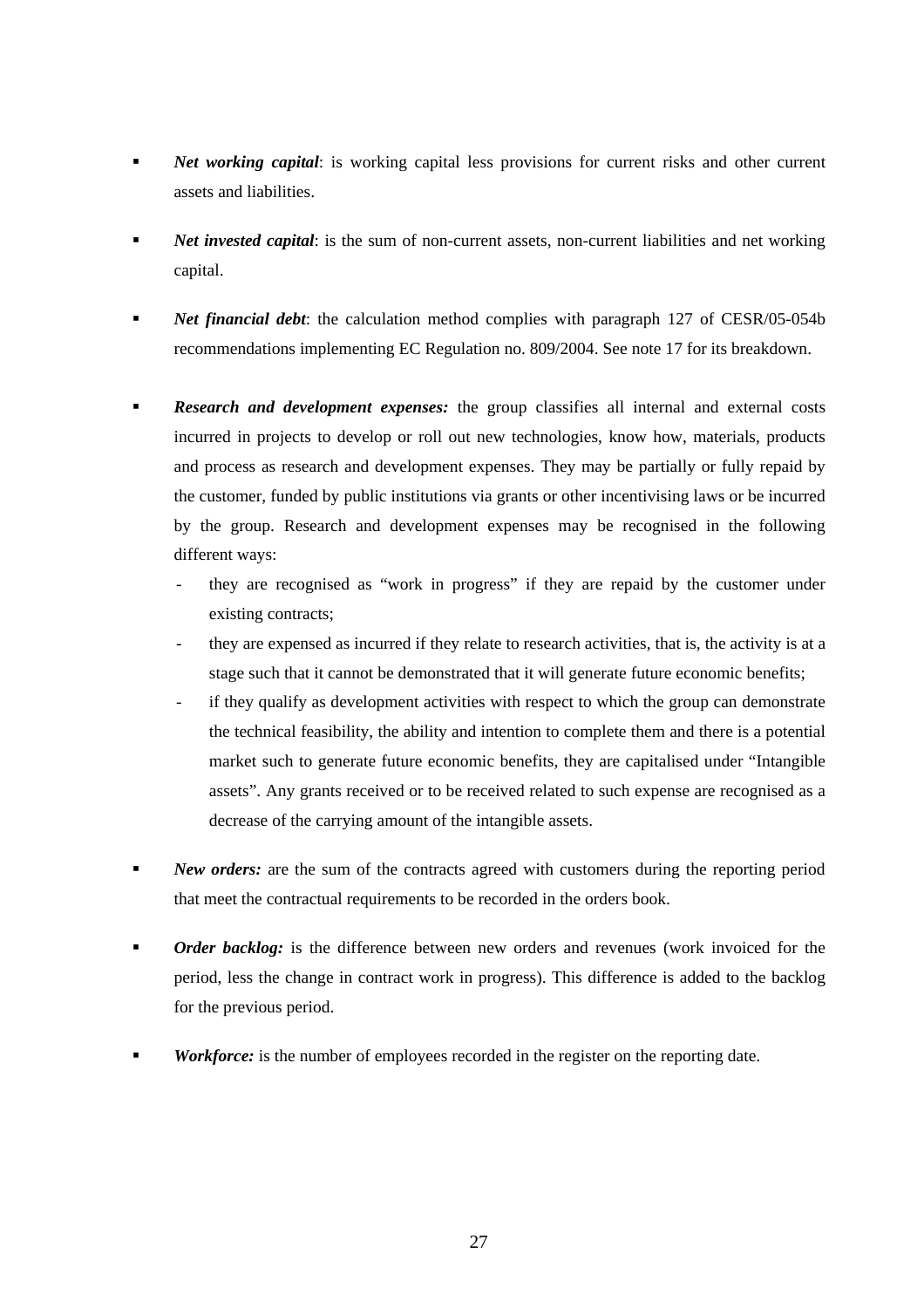## **Performance by business segment**

| $\epsilon$ million       | 30.09.2012 | 30.09.2011 | Q <sub>3</sub><br>2012 | Q <sub>3</sub><br>2011 | 31.12.2011 |
|--------------------------|------------|------------|------------------------|------------------------|------------|
| New orders               | 2,276      | 2,007      | 495                    | 760                    | 3,963      |
| Order backlog            | 11,567     | 11,308     | n.a.                   | n.a.                   | 12,121     |
| Revenues                 | 2,976      | 2,750      | 1,053                  | 922                    | 3,915      |
| Adjusted EBITA           | 339        | 287        | 119                    | 99                     | 417        |
| <b>ROS</b>               | 11.4%      | 10.4%      | 11.3%                  | 10.7%                  | 10.7%      |
| Research and development | 332        | 293        | 104                    | 90                     | 472        |
| Workforce (no.)          | 13,098     | 13,416     | n.a.                   | n.a.                   | 13,303     |

## *HELICOPTERS*

Finmeccanica is an international leader in the civil and military helicopters segment through its subsidiary AgustaWestland NV and its investees.

The volume of **new orders** for the reporting period came to  $\epsilon$ ,276 thousand, up 13.4% over the corresponding period of the previous year *(*€2,007 million). Helicopters (new and upgrades) account for 75.4%, while product support (spare parts and overhauls), engineering and production account for 24.6%. The increase is largely due to sales of the new AW169 and AW189 models (a total of 73 units).

The most important new orders of the period in the *military-government* line include:

- three AW139 units, configured for medical emergency, search and rescue, law enforcement and homeland security missions*,* for the Maryland State Police Aviation Command (Q3);
- $\bullet$  one AW139 helicopter for the Policia do Brasil (Q3);
- six AW Super Lynx 300 helicopters for a key customer in the southern Mediterranean area  $(Q2)$ ;
- five AW169 units for a United Arab Emirates governmental customer (Q2);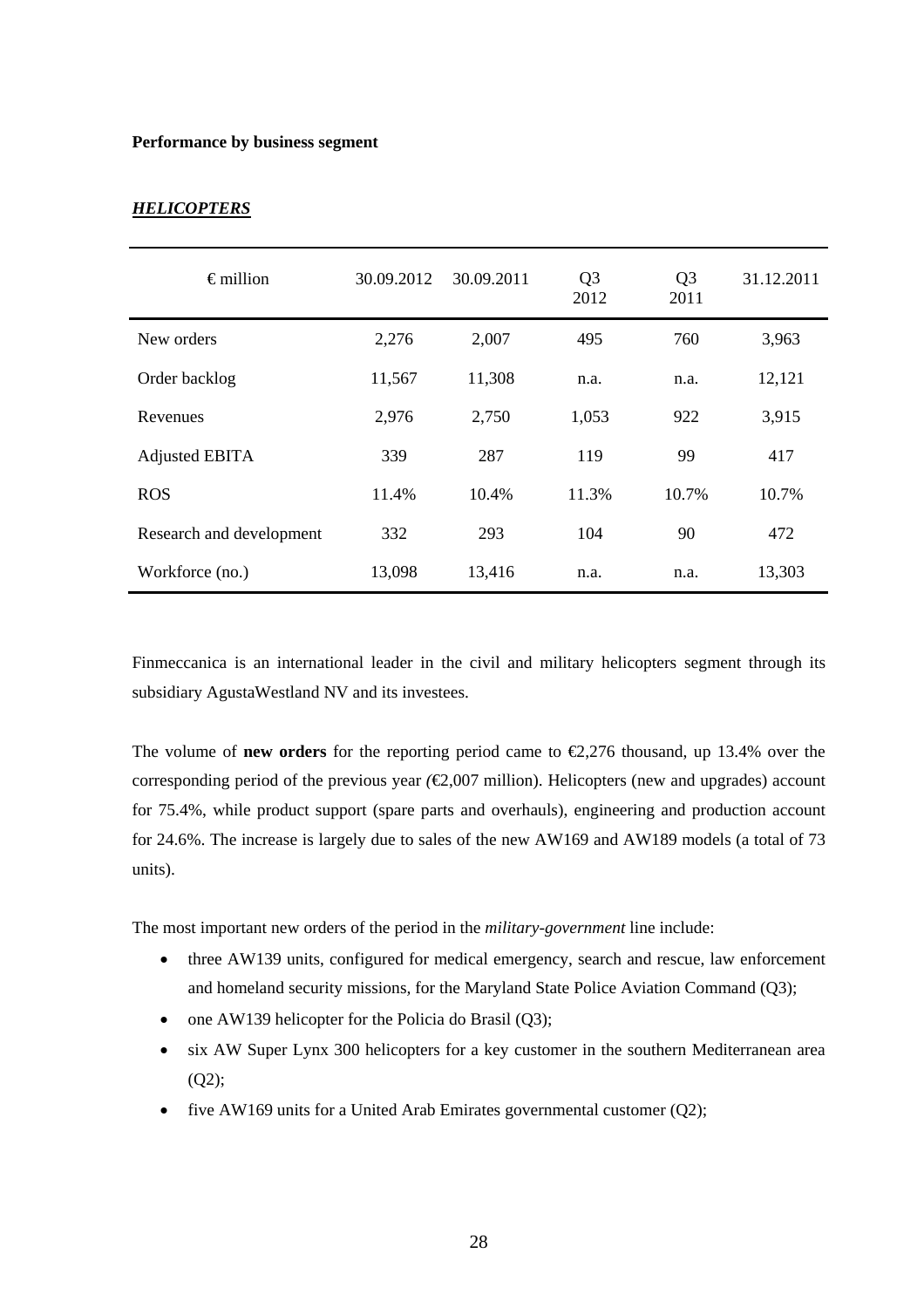- two law enforcement-configured AW139 helicopters for the Japanese National Police Agency (Q1);
- $\bullet$  one AW109 helicopter to the Chilean military police (Q1).

The most important new orders in the *civil-government* line include:

- $\bullet$  the contract with Heli One to supply four AW 139 helicopters (Q3);
- the supply of 15 off-shore-configured AW189 helicopters to Gulf Helicopters to support oil platforms in the Middle East (Q1);
- the supply of five AW169 helicopters to the air rescue services provider, Inaer Aviation Spain (Q1).

The **order backlog** at 30 September 2012 came to €11,567 million, down on 31 December 2011  $(\text{E2,121 million})$ . Helicopters (new and upgrades) account for 67%, while product support (spare parts and overhauls), engineering and production account for 33%. This amount ensures around three years of production.

**Revenues** for the nine months ended 30 September 2012 came to €2,976 million, up 8.2% over the nine months ended 30 September 2011 ( $\epsilon$ 2,750 million), largely due to the significant growth in certain helicopter production lines (AW101 and AW139); the product support area also performed strongly, with an overall growth of 1.9%.

**Adjusted EBITA** for the nine months ended 30 September 2012 came to  $\text{\textless}39$  million, up 18.1% over the nine months ended 30 September 2011 (€287 million). This improvement is partially due to the above-mentioned increase in production volumes and partly to the streamlining and restructuring initiatives rolled out at the end of last year. **ROS** consequently increased 1% to 11.4%, from 10.4% for the period ended 30 September 2011.

**Research and development** expenses for the reporting period came to €332 million (€293 million for the first nine months of 2011) and mainly relates to the development of:

- technologies for mainly military use for a new 8 tonne class helicopter (AW149);
- multi-role versions of the AW609 convertiplane for national security which is fully owned by and under the full responsibility of AgustaWestland;
- a 4.5t twin-engine helicopter (AW169).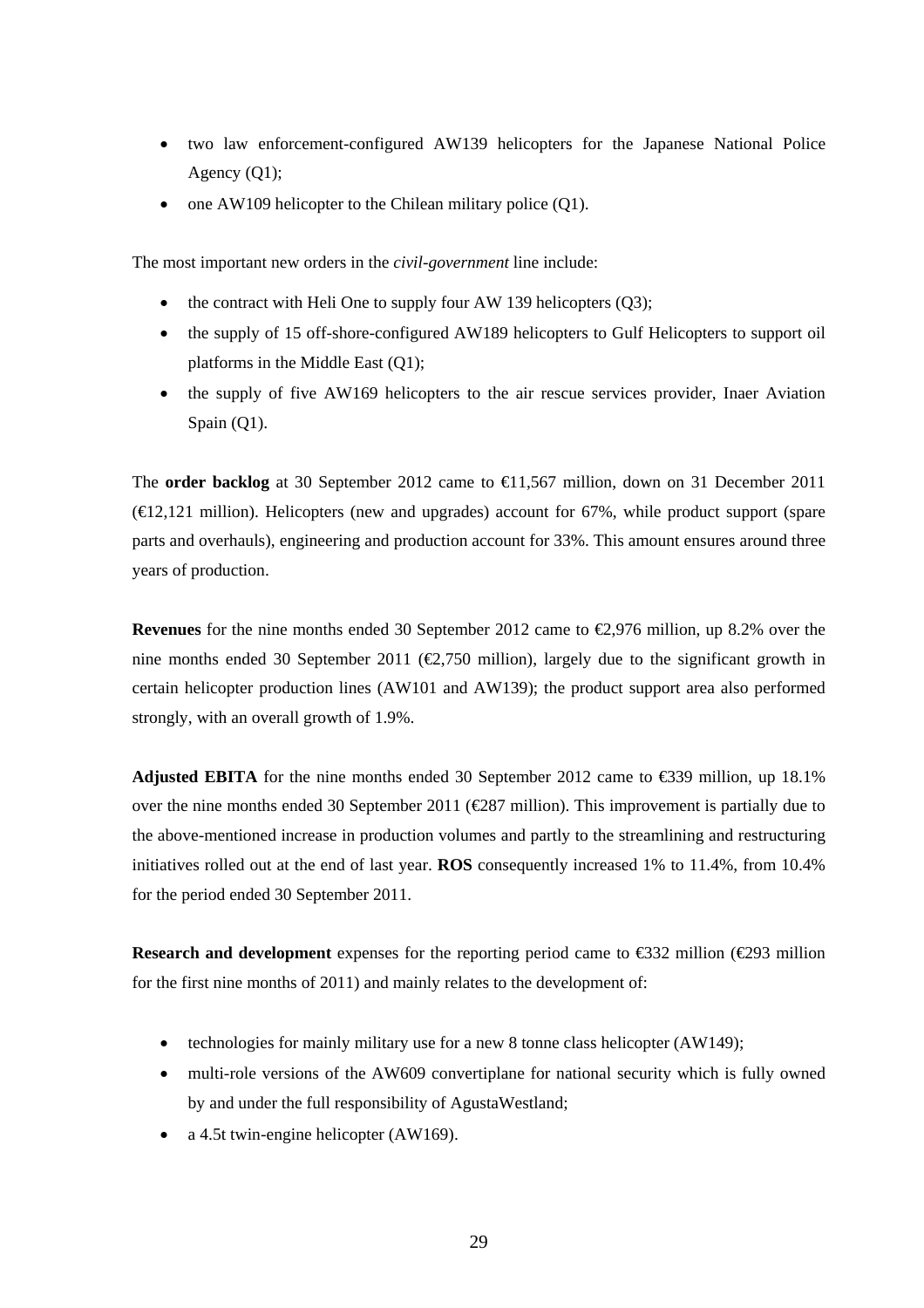Technology research programmes principally comprise activities concerning the European Clean Sky and ALICIA projects.

The **workforce** at 30 September 2012 numbered 13,098, down a net 205 employees on the 13,303 employees at 31 December 2011. This is mainly due to:

- the restructuring plan at the British site of Yeovil, with the laying off of 351 employees during the period;
- the outsourcing of certain non-core activities of the Polish site of Swidnik.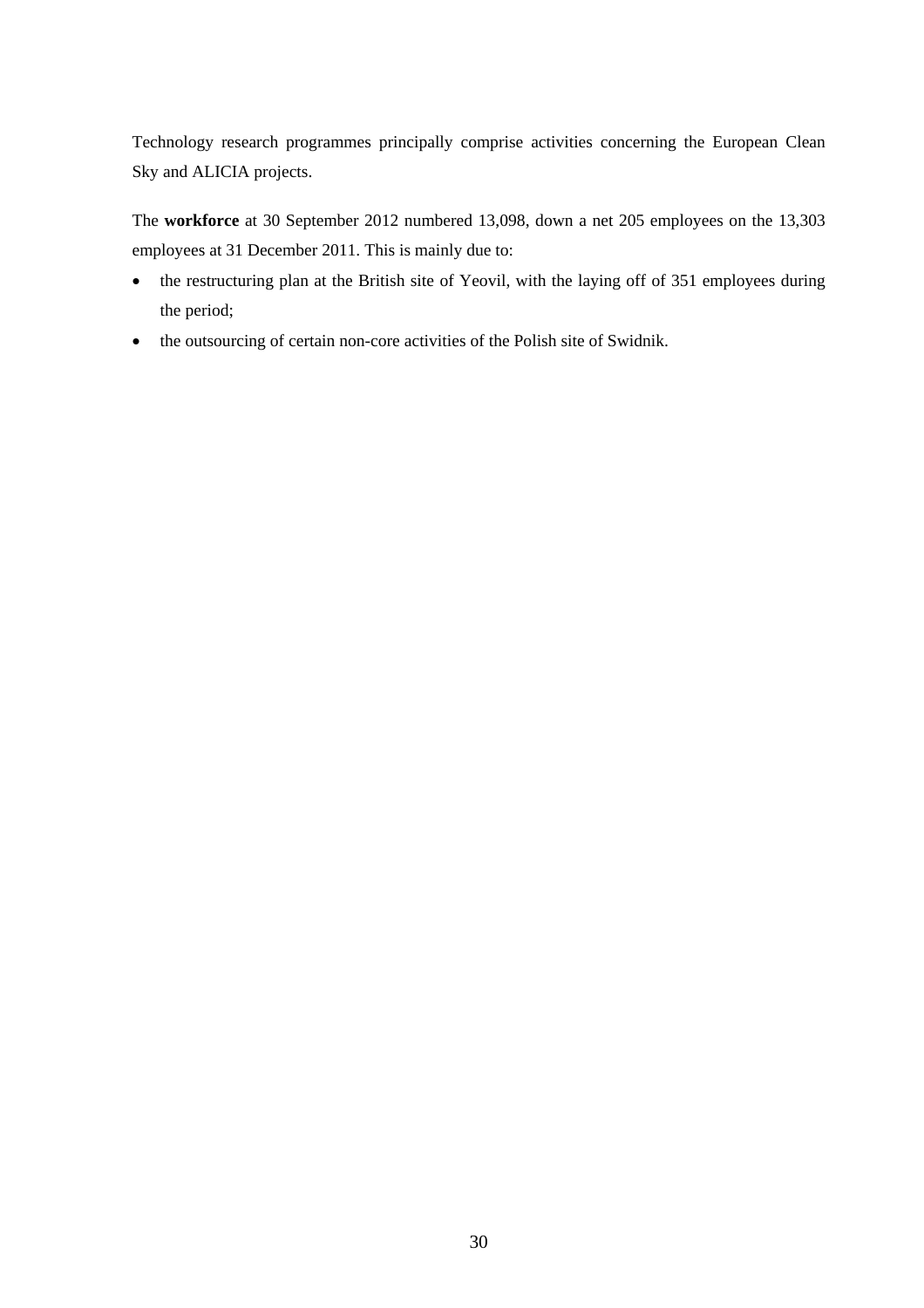| $\epsilon$ million       | 30.09.2012 | 30.09.2011 | Q <sub>3</sub><br>2012 | Q <sub>3</sub><br>2011 | 31.12.2011 |
|--------------------------|------------|------------|------------------------|------------------------|------------|
| New orders               | 3,394      | 3,447      | 1,052                  | 909                    | 4,917      |
| Order backlog            | 8,961      | 10,253     | n.a.                   | n.a.                   | 9,591      |
| Revenues                 | 4,089      | 4,291      | 1,337                  | 1,373                  | 6,035      |
| Adjusted EBITA           | 238        | 267        | 94                     | 88                     | 303        |
| <b>ROS</b>               | 5.8%       | 6.2%       | 7.0%                   | 6.4%                   | 5.0%       |
| Research and development | 535        | 482        | 153                    | 150                    | 823        |
| Workforce (no.)          | 25,568     | 27,620     | n.a.                   | n.a.                   | 27,314     |

## *DEFENCE ELECTRONICS AND SECURITY*

Finmeccanica has several companies operating in the Defence Electronics and Security business segment, including SELEX Galileo group, SELEX Sistemi Integrati group, SELEX Elsag group and DRS Technologies (DRS) group.

The business segment comprises activities relating to the creation of major integrated defence and security systems based on complex architectures and network-centric logics, the provision of integrated products, services and support for military forces and government agencies, supplying avionics and electro-optical equipment and systems, unmanned aircraft, radar systems, land and naval command and control systems, air traffic control systems, integrated communications systems and networks for land, naval, satellite and avionic applications and activities for private mobile radio communications systems, value-added services and IT and security activities.

Security, including protection against threats deriving from the unauthorised use of digital information and communications systems (cyber security), has become a priority issue for governments and decision makers. Capitalising on their core competencies, the companies have developed a range of products and services for government and civil security operators aiming at protecting critical and strategic infrastructures and locations, with particular attention to issues related to the security of telecommunications networks and IT systems that are the crucial core underlying the modern digital economy.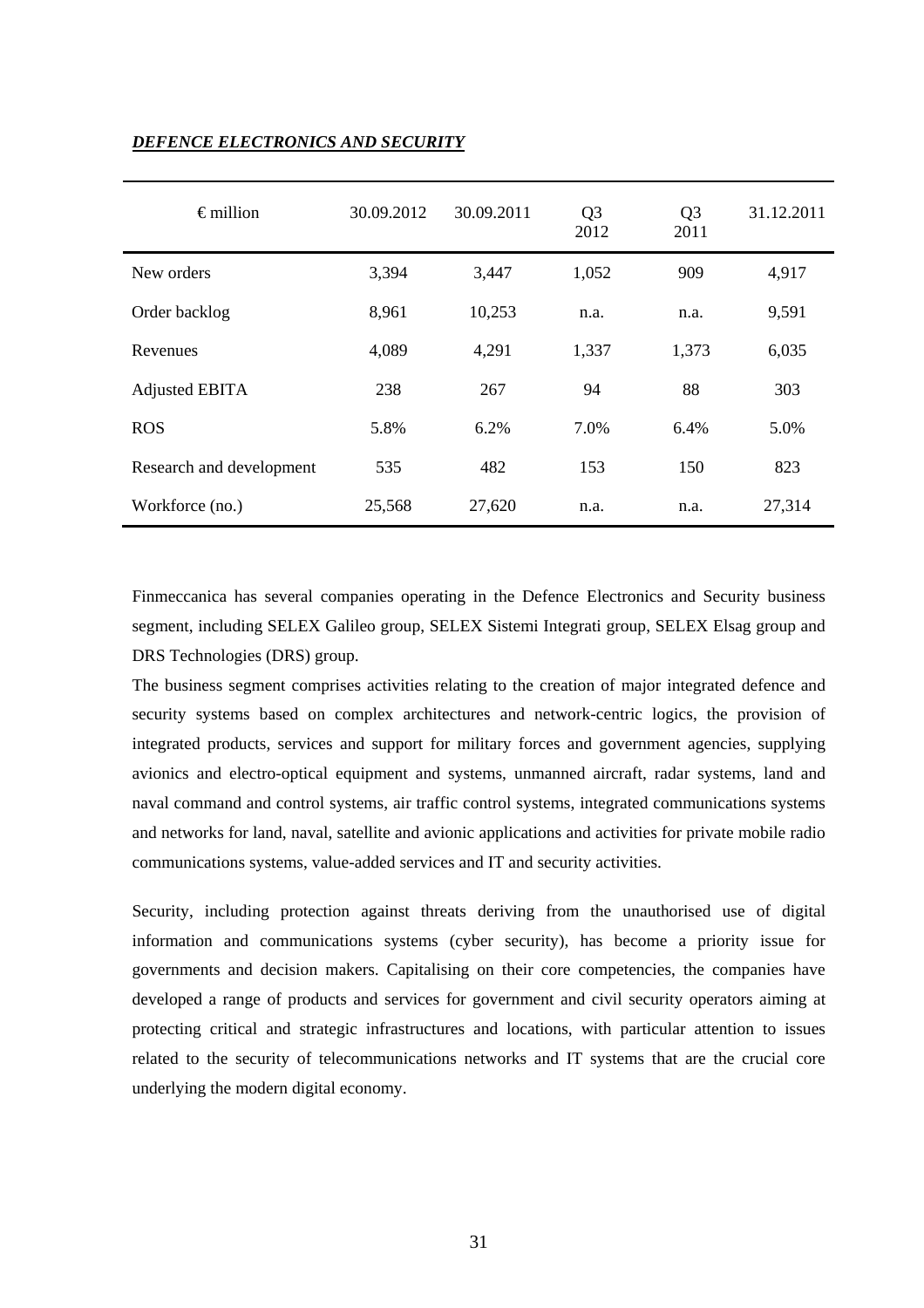Moreover, after the merger between Elsag Datamat and SELEX Communications in 2011, Finmeccanica transferred its equity investments in SELEX Galileo Ltd, SELEX Galileo S.p.A., SELEX Elsag S.p.A. and SELEX Sistemi Integrati S.p.A. to its wholly-owned subsidiary, SELEX Electronic Systems S.p.A. at the beginning of 2012. See the Industrial transactions section for greater details.

New orders for the nine months ended 30 September 2012 totalled <del>€3</del>,394 million, down slightly on those of the corresponding period of the previous year ( $\epsilon$ 3,447 million).

Key new orders in the various lines include:

- *avionics and electro-optical systems*: orders for the EFA programme related to avionics devices and radars for the third lot, as well as logistics (Q1-2-3); the order for activities related to the fixed and mobile component of the ground-based part of a surface-to-air surveillance system forming part of NATO's Alliance Ground Surveillance programme (Q2); orders for various space programmes and, specifically, as part of the Aurora Exomars and Galileo programmes (Q1-2-3); orders for countermeasure systems (Q1-2-3); orders for the NH90 helicopter programme (Q1-2-3); the order from SAAB for development activities of the active electronicscan radar of the Gripen NG multirole fighter (Q2); the order from the Italian Navy for the ground station supporting ATOS surveillance systems on the ATR 72 aircraft as part of its P72A programme (Q1); the order for Unmanned Aerial Vehicle systems for a foreign country (Q1); the order from the British Ministry of Defence for the supply of electro-optical turrets for the fleet of Chinooks (Q2); the order to upgrade the laser targeting capability of the Apache helicopters used by the US army (Q2); customer support orders (Q1-2-3);
- *major integrated defence and security systems*: the further lot of the contract for the Italian Ministry of Defence to increase the security level of operational bases and support Italian soldiers in Afghanistan (Q3);
- *command and control systems* in the *defence systems* area: the order from the Italian Navy to implement the TESEO system on Orizzonte vessels (Q1); orders for the Medium Extended Air Defence System programme  $(Q1)$ ; the order from the Indian navy to supply a RAN 40L shipdetection radar (Q2). In the *civil systems* area: contracts with Uruguay's Civil Aviation Department and the Royal Bahraini Air Force for the supply of primary and secondary radar systems to control and manage air and airport traffic (Q2); the order to upgrade the control tower at Kuala Lumpur's airport in Malaysia (Q3);
- *integrated communication networks and systems*: the order from NATO to develop, implement and manage the Computer Incident Response Capability - Full Operating Capability programme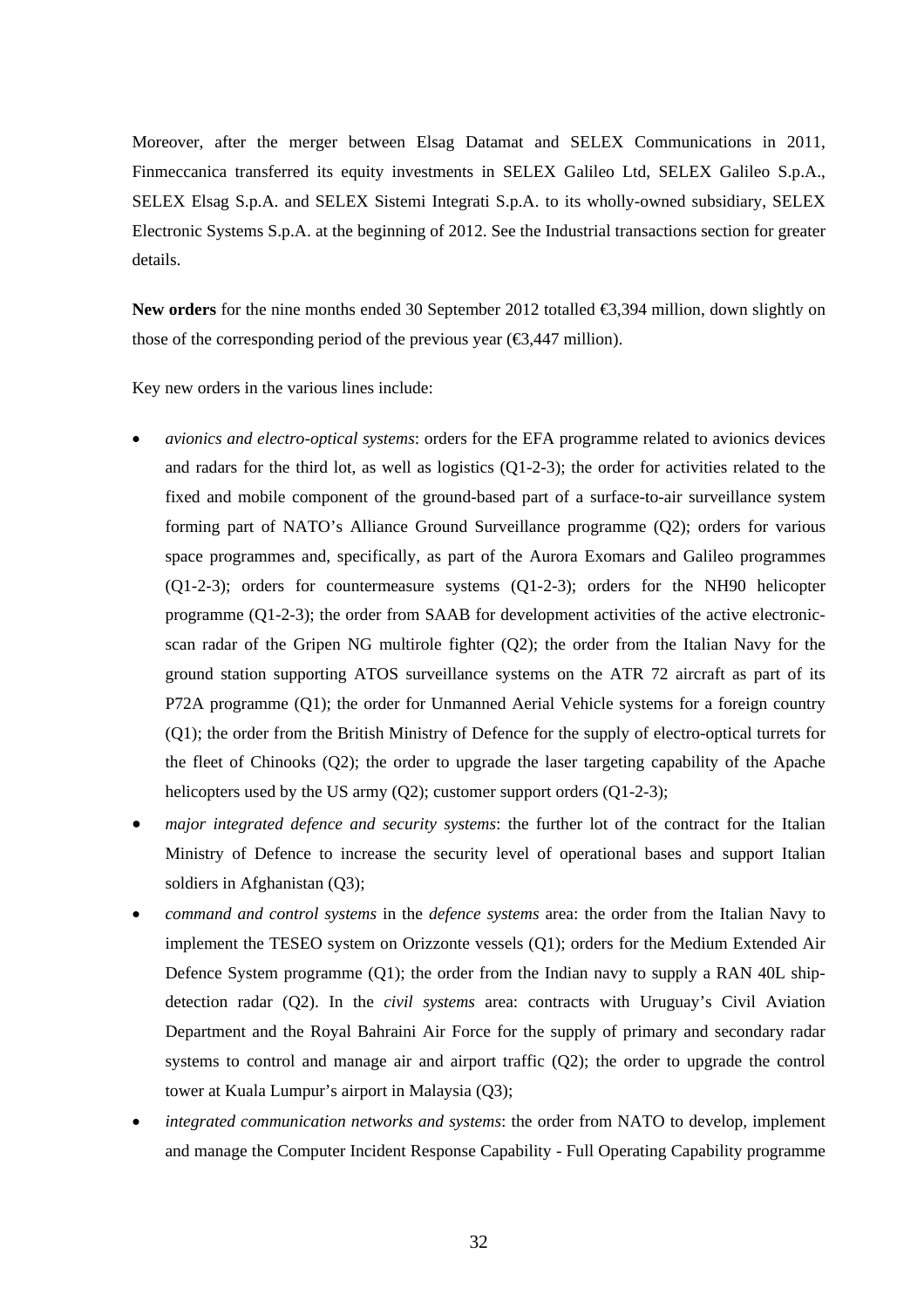to protect data from threats and weaknesses as part of cyber security at numerous NATO command centres and locations in various countries (Q1); the order, as part of NATO's abovementioned Alliance Ground Surveillance programme, to supply the broadband data link (Q2); further orders in the EFA programme to supply various communications devices (Q1-2-3); orders for communications systems of the VBM and VTMM vehicles from the Italian Army (Q2-3); the order from Ansaldo STS to supply the communication system for the Shah-Habshan-Ruwais railway section in the United Arab Emirates (Q2); orders for communications systems for helicopter platforms (Q1-2-3); the order, as part of a cooperation agreement between the Italian and Israeli governments, for the supply of identification and communication systems and flight control computers for Alenia Aermacchi's M346 training aircraft and, via ELTA Systems Ltd, communication subsystems (NATO standard), tactical data links and identification systems for two Conformal Airborne Early Warning aircraft for the Italian Air Force  $(Q3)$ ;

- *Information technology and security:* the order to develop and manage the Ministry of Education, University and Research's IT system (Q1); further orders from the Russian postal service to supply systems for their revenue protection programme (Q1); the order for maintenance and technical assistance services for Poste Italiane S.p.A.'s mail sorting lines and equipment (Q2-3); orders for various system and software support initiatives for the Ministry of Justice (Q3);
- *DRS*: the order to supply modular fuel tanks for the US Army's Modular Fuel System (Q1); the order from the US Navy to supply electronic security services to the Space and Naval Warfare Systems Command (Q2); further orders to supply Thermal Weapon Sight vision systems used by the US Armed Forces (Q1-2); additional orders for the upgrade of the target acquisition subsystems of the Bradley fighting vehicles (Q1-2-3); the order to supply satellite communication services as part of the Future Commercial Satellite Communications Services Acquisition programme (Q2-3); orders for support, technical assistance and logistics services for the Mast Mounted Sight vision system for OH-58D Kiowa Warrior helicopters (Q1).

The **orders backlog** at 30 September 2012 came to **€8**,961 million, compared to **⊕**,591 million at 31 December 2011. Around 80% of this amount relates to operations of European companies active in the sector.

**Revenues** for the first nine months of 2012 came to  $\bigoplus$ 4,089 million, with a  $\bigoplus$ 202 million decrease over the corresponding period of the previous year  $(\epsilon 4.291 \text{ million})$ , which was mitigated by the appreciation of the US dollar and the pound sterling against the Euro. This trend was seen across all lines of the segment, due to the generalised difficulties and the slow-down in purchases and start up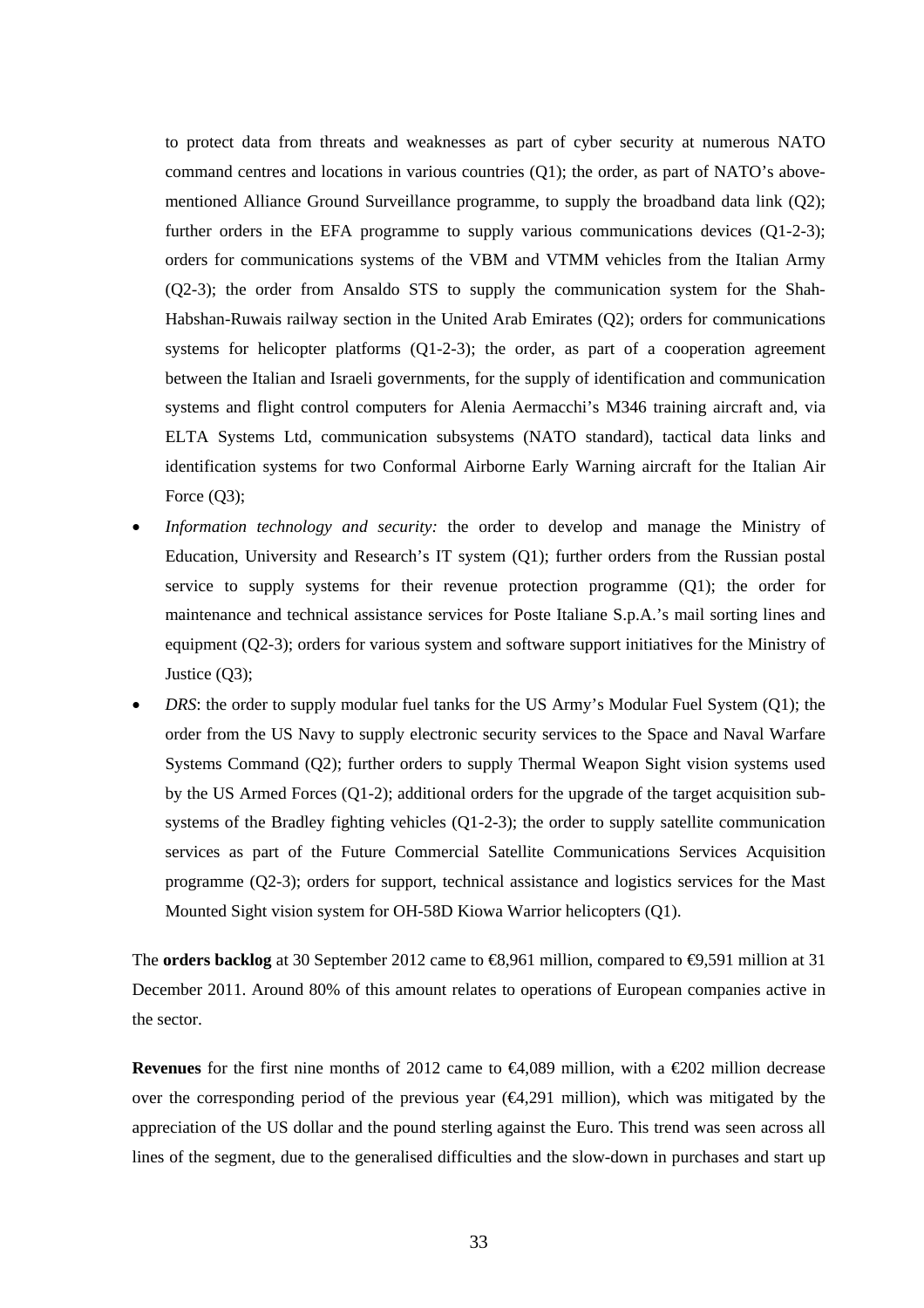of new orders, worsened by the simultaneous decrease in the contribution of important programmes now in their final stages. This includes the decreased activities for the US Armed Forces, as substantially expected, and the sharp drop in production volumes in the *command and control systems* and, to a lesser extent, the *avionics* and *information technology and security* lines, which were also impacted by the freezing of the Ministry for the Environment, Land and Sea's SISTRI programme (reference should also be made to Note 18 to the condensed consolidated interim financial statements).

This will also impact the final quarter of the year, with a new orders/revenues ratio of less than one, like in 2011. The sluggish demand in this business segment could impact its growth in the coming year, although medium-term forecasts have not been amended at the present date.

Revenues in the various lines were mainly generated by:

- *avionics and electro-optical systems*: the continuation of activities for the EFA programme for the production of the Defensive Aids Sub-System, equipment and avionics radars; countermeasure systems; equipment for the helicopter and space programmes; combat and surveillance radars for other fixed-wing platforms; customer support and logistics activities;
- *major integrated defence and security systems:* the continuation of activities for the NEC Force programme; progress on activities related to the Phase 2 Coastal Radar programme; activities related to the Panama Maritime Security System programme;
- *command and control systems*: the continuation of activities on the air traffic control programmes in Italy and abroad; FREMM naval contracts and modernisation of the Italian Navy's vessels; the programme to supply combat systems for the Algerian logistic support amphibious vessel; progress on the Medium Extended Air Defence System international cooperation programme; progress on the programme to supply Fixed Air Defence Radar ground radar for the domestic customer; progress on the supply of fighting systems for vessels for various foreign customers;
- *integrated communications systems and networks*: continuation of the activities to develop the national TETRA network; the development and manufacture of equipment for EFA and helicopter platforms; the supply of military communication systems both in Italy and the United Kingdom; continuation of activities for the FREMM programme;
- *information technology and security*: activities related to postal and industrial automation both in Italy and abroad; monitoring and physical security services for domestic customers and automation services for the public administration;
- *DRS*: the additional supply of Thermal Weapon Sight vision systems for soldiers; additional deliveries related to the programmes to upgrade the target acquisition sub-systems for Bradley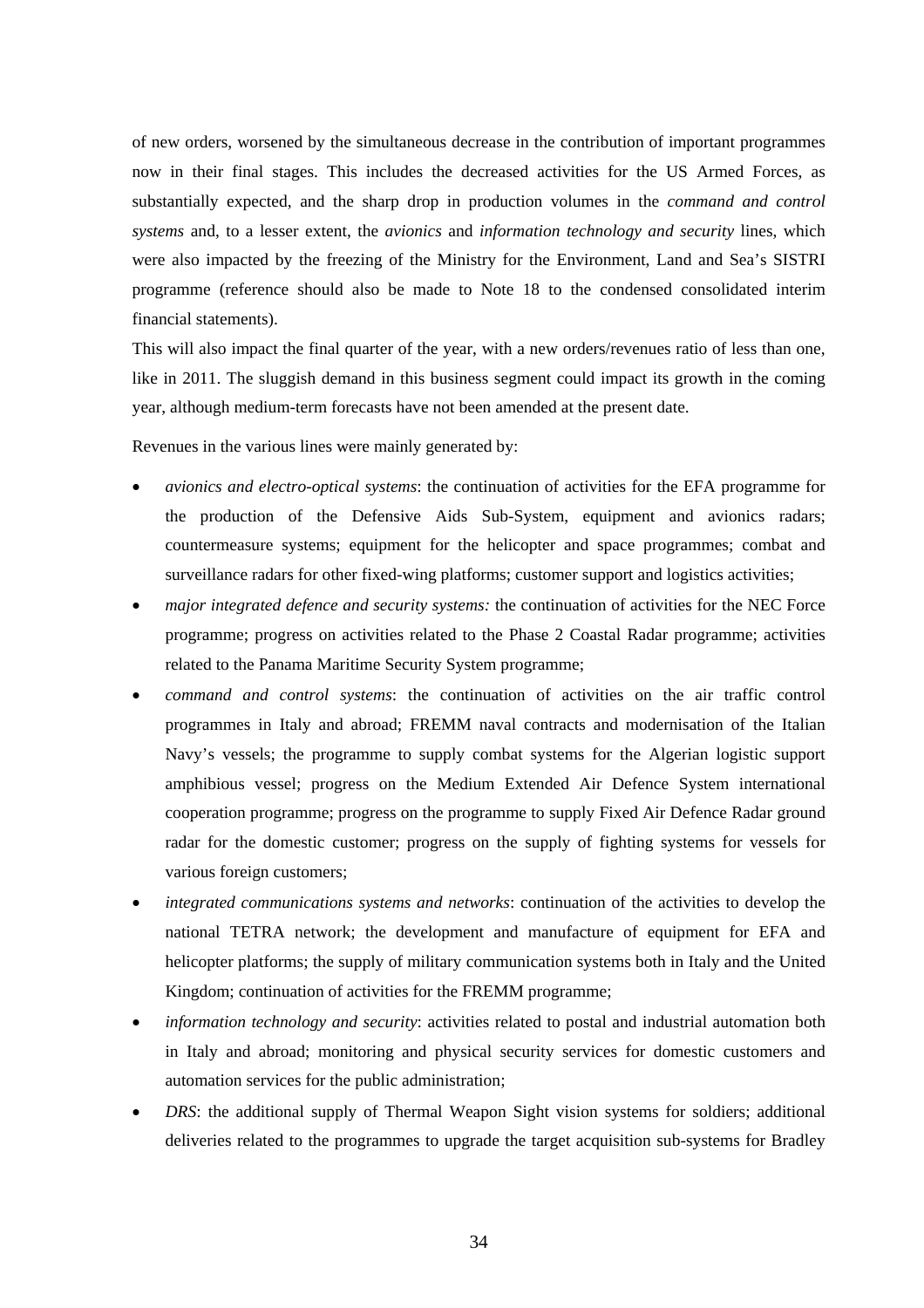fighting vehicles; activities for the repair and supply of spare parts for the Mast Mounted Sight vision systems for helicopters; the continuation of the deliveries of rugged computers and monitors, particularly for the Joint Battle Command - Platform programme (JCB-P); supply of services and products under the Rapid Response contract and satellite communication services.

**Adjusted EBITA** for the period ended 30 September 2012 came to €238 million, down over that for the nine months ended 30 September 2011 ( $\text{\textcircled{e}67}$  million), due to the above-mentioned drop in production volumes, and the deterioration of the mix of activities in the *command and control systems* line, which was partially offset by savings generated by the plans underway to improve competitiveness and efficiency and for restructuring.

**ROS** for the first nine months of 2012 was 5.8%, representing a decrease over the corresponding period of the previous year (6.2%).

In addition to implementing competitiveness, streamlining and restructuring plans, the business segment is also seeking to combine SELEX Galileo, SELEX Elsag and SELEX Sistemi Integrati into one company, within the set timeframes, while significantly streamlining technologies, product lines and industrial facilities. The aim is to establish a single entity in Europe that operates in conjunction and in coordination with DRS, which will not be affected by the business combination given the special regulations to which it is subject. The single entity will be able to successfully take on key industry players, compete on the main markets and take advantage of a technological, financial and production structure that will make it possible to generate significant cash flows and an adequate return on invested capital.

**Research and development** expenses for the reporting period came to €535 million (€482 million for the first nine months of 2011) and mainly relates to:

- *avionics and electro-optical systems*: EFA programme developments; new systems and sensors for Unmanned Aerial Vehicles; new surveillance and combat electronic-scan radars; improvements to avionics suites to meet the requirements of new fixed-and rotary-wing platforms;
- *major integrated defence and security systems*: the continuation of activities for the upgrade of current SATCAS products; the programme to develop capabilities and technologies for the architectural design and development of major systems for the integrated management of operations by armed ground forces (Combined Warfare Proposal); on naval combat systems; the completion of activities for the Kronos 3D surveillance radar and the active multifunctional MFRA;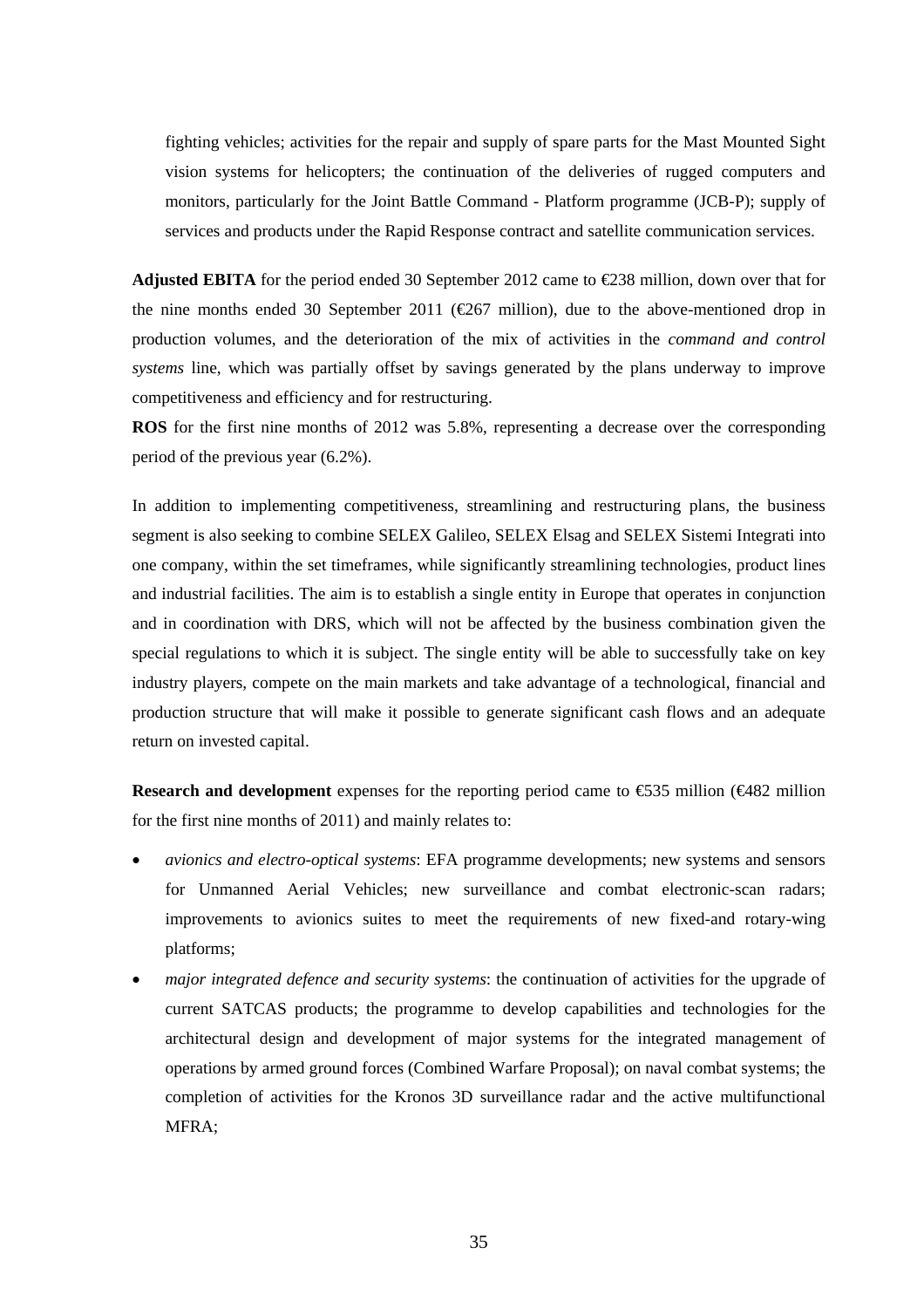*integrated communication systems and networks*: development of TETRA technology products and software defined radio products; on satellite receivers and the ground network for the Galileo PRS programme; communication intelligence solutions; specific functionalities for advanced Unmanned Airborne Systems.

The **workforce** at 30 September 2012 numbered 25,568, down a net 1,746 on the 27,314 employees at 31 December 2011, due to the streamlining of the various lines underway, and DRS especially.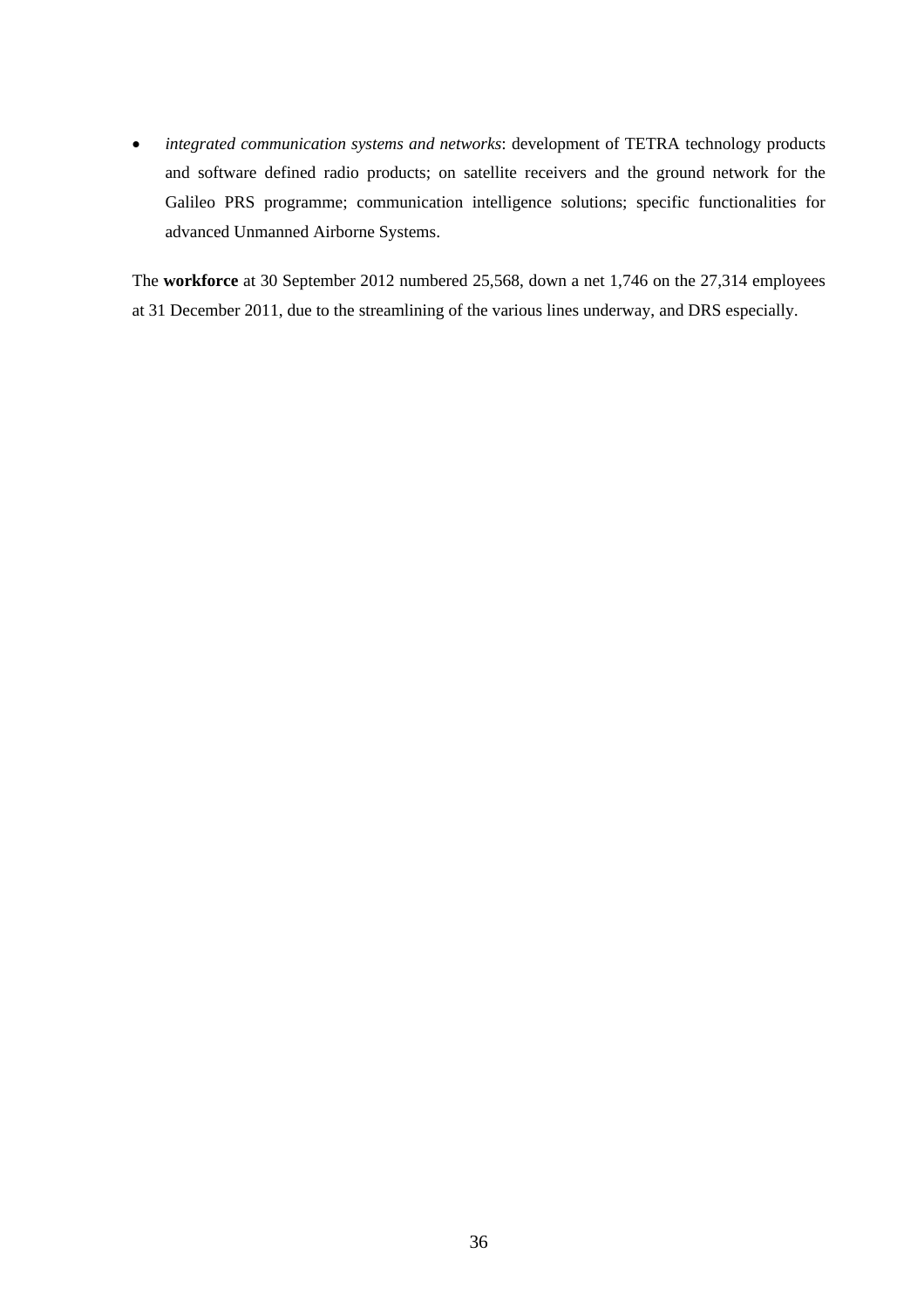### *AERONAUTICS*

| $\epsilon$ million       | 30.09.2012 | 30.09.2011 | Q <sub>3</sub><br>2012 | Q <sub>3</sub><br>2011 | 31.12.2011 |
|--------------------------|------------|------------|------------------------|------------------------|------------|
| New orders               | 2,224      | 2,158      | 668                    | 570                    | 2,919      |
| Order backlog            | 8945       | 8,902      | n.a                    | n.a.                   | 8,656      |
| Revenues                 | 2,002      | 1,866      | 681                    | 569                    | 2,670      |
| <b>Adjusted EBITA</b>    | 74         | (768)      | 25                     | (809)                  | (903)      |
| <b>ROS</b>               | 3.7%       | n.s.       | 3.7%                   | n.s.                   | $(33.8\%)$ |
| Research and development | 215        | 219        | 67                     | 63                     | 326        |
| Workforce (no.)          | 12,163     | 12,093     | n.a                    | n.a.                   | 11,993     |

# *Figures related to the GIE-ATR and Superjet International joint ventures are consolidated on a proportionate basis at 50% and 51%, respectively.*

The Aeronautics business segment includes Alenia Aermacchi S.p.A. (production of military aircraft for combat, transport, special missions and training, as well as civil applications such as regional turboprop aircraft, aerostructures and engine nacelles) and its subsidiaries, including the 50% GIE-ATR (final assembly of ATR aircraft and marketing), Alenia Aermacchi North America Inc., active on the US market also through joint ventures, and the 51% investment in Superjet International S.p.A. (sales and assistance for Superjet aircraft).

With effect from 1 January 2012, Alenia Aermacchi S.p.A. and Alenia SIA S.p.A. were merged into Alenia Aeronautica S.p.A., which changed its name to "Alenia Aermacchi S.p.A.".

**New orders** for the reporting period came to €2,224 million, up €66 million on the figure for the corresponding period of 2011 ( $\bigoplus$ ,158 million). The rise is due to increased orders in the *military* line, linked to the EFA, M346 and C27J programmes, which more than offset the drop in the *civil* line, which had experienced significant orders of ATR aircraft in the first nine months of 2011.

Key new orders acquired in the first nine months of 2012 include:

in the *military* line: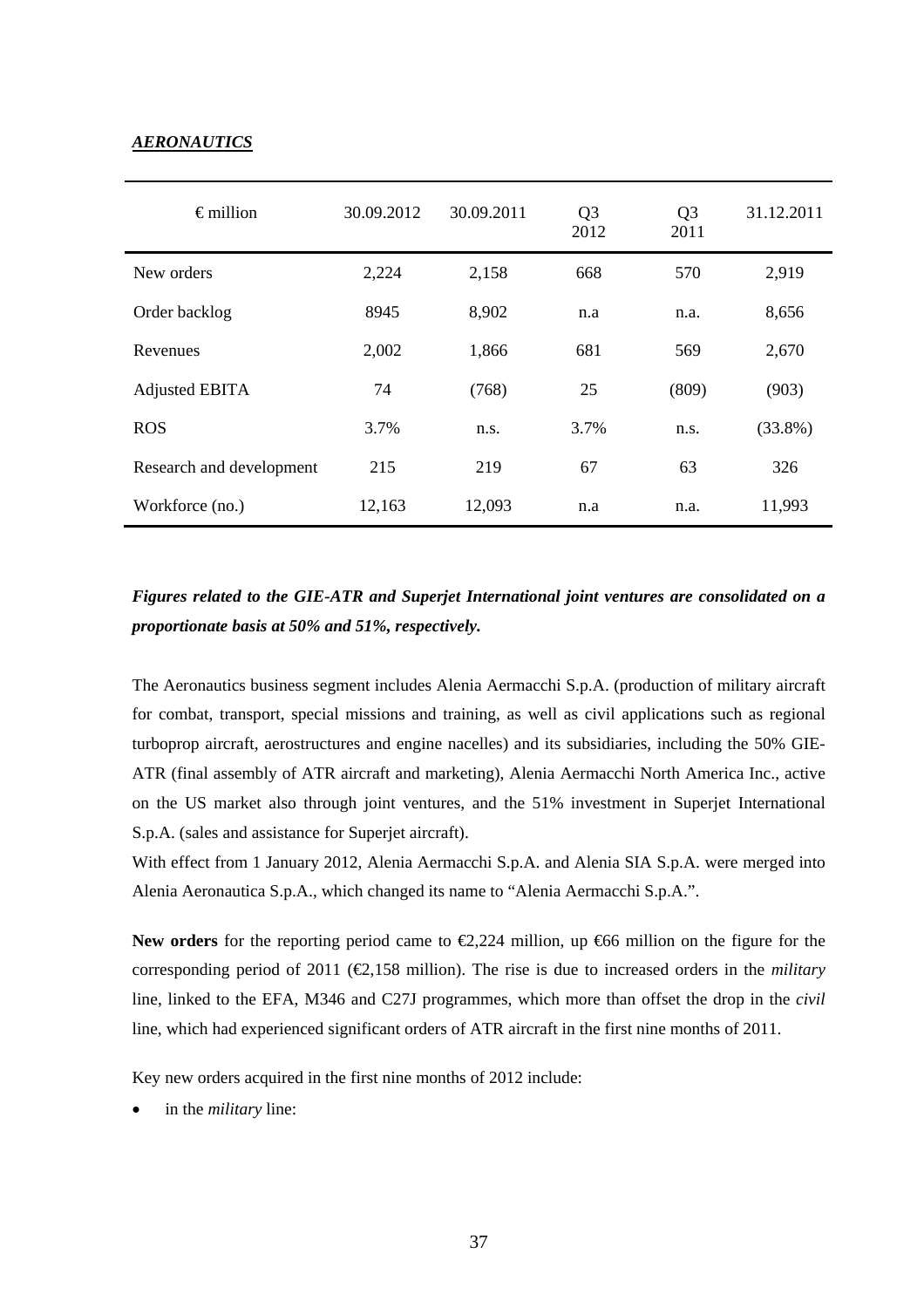- o for the EFA programme, the contract to supply technical-logistics services for five years. This order forms part of a broader contract agreed by the Eurofighter consortium with NETMA to support the fleet of aircraft of the programme's four partner nations: Italy, Germany, Spain and the United Kingdom (O1);
- o for the M346 programme, the order for the supply of 30 training aircraft to the Israeli Air Force, which was signed in July as part of a cooperation agreement between the Italian and Israeli governments;
- o for the C27J programme, the order for ten aircraft for the Australian Air Force via a Foreign Military Sales agreement with the government of the United States, with the contract awarded to the partnership between L-3 - as prime contractor - and Alenia Aermacchi (Q2);
- o for the Maritime Patrol version of the ATR 72 aircraft, the additional order for logistical support for the four aircraft under production ordered by the Italian Air Force in 2008 for maritime patrol (Q1);
- in the *civil* line:
	- o for the ATR aircraft, GIE-ATR acquired orders for 15 aircraft, including two from the Laos-based Lao Airlines (Q1), eight from the Taiwan-based TransAsia Airways (Q2), one from the Denmark-based Nordic Aviation (Q2), two from the Austria-based InterSky (Q3) and two from the US-based Air Lease (Q3);
	- o for aerostructures, further lots for the B767, B777, A380, ATR and A321 programmes and the production of engine nacelles (Q1-2-3).

The **order backlog** at 30 September 2012 was €8,945 million (€8,656 million at 31 December 2011), covering the medium/long-term. Analysing the breakdown shows a significant proportion of the EFA (40%), B787 (16%), ATR (14%), M346 (9%) and C27J (5%) programmes.

**Revenues** for the nine months ended 30 September 2012 came to  $\infty$ ,002 million, up  $\infty$  36 million over the nine months ended 30 September 2011 ( $\bigoplus$ , 866 million) due to increased operations in the *civil* line and the increased production rates for the B787, ATR, A380 and A321 aircraft, which offset the drop in activities for EFA military and transport (C27J and G222) aircraft*.*

**Adjusted EBITA** for the nine months ended 30 September 2012 came to  $\epsilon$ 74 million compared to the negative €768 million for the corresponding period of the previous year, which was affected by significant "non-recurring" expenses totalling €753 million arising from the B787 programme. Net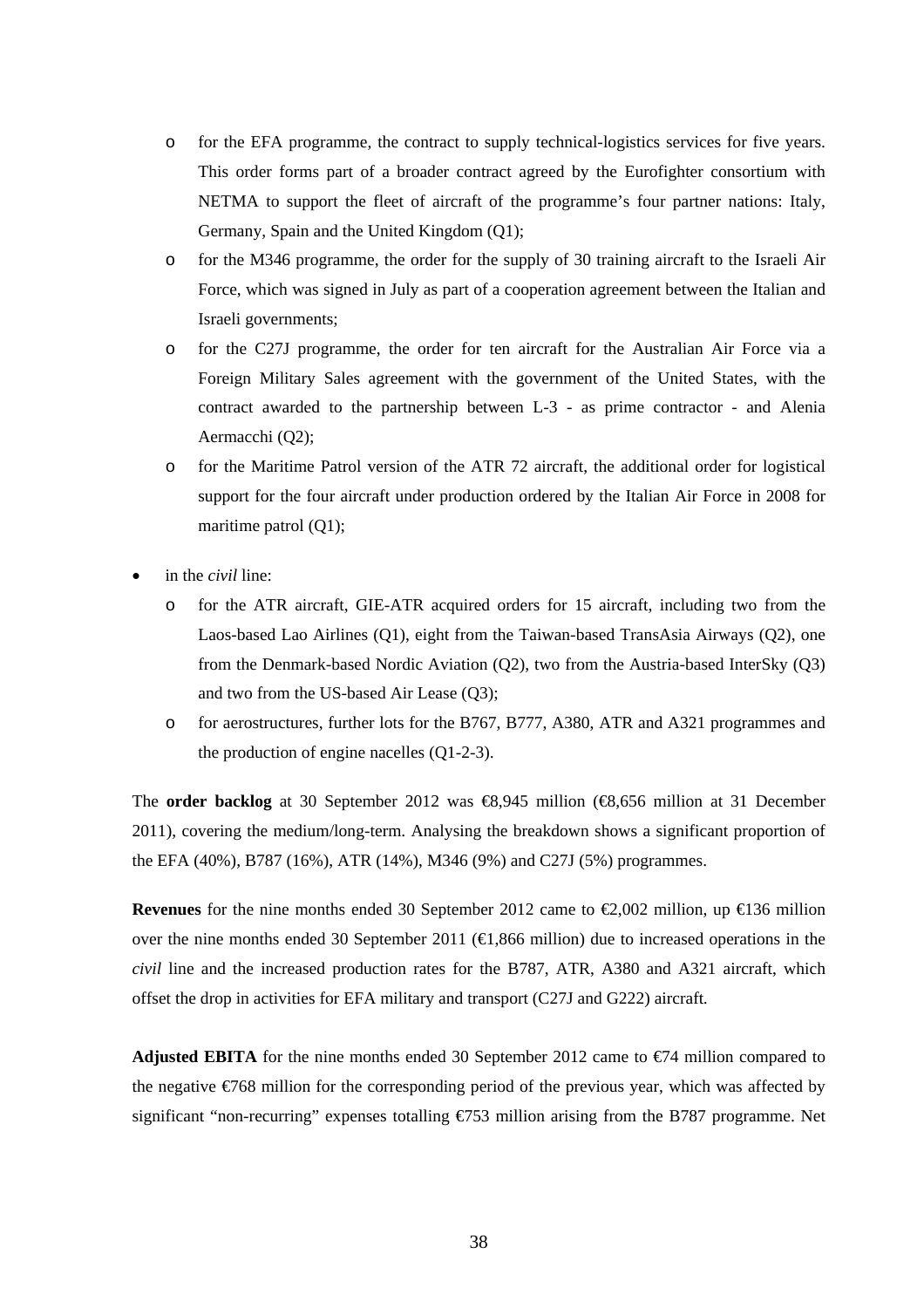of the non-recurring expenses, Adjusted EBITA would have improved by €89 million over the nine months ended 30 September 2011, mainly due to:

- a decrease in operating expenses and improved industrial efficiency thanks to the reorganisation underway;
- the benefits arising from the supply chain streamlining and development plan and the renegotiation of the trading agreements of certain programmes.

Accordingly, **ROS** came to 3.7% compared to a negative figure for the nine months ended 30 September 2011.

**Research and development** expenses for the first nine months of 2012 came to  $\epsilon$ 215 million ( $\epsilon$ 219 million for the nine months ended 30 September 2011) and comprises the progress made on the main programmes under development: M346, C27J, B787 basic version, and Unmanned Aerial Vehicles and in activities related to innovative aerostructures using composite materials and system integration. Development also continued on important military (EFA, AMX and Neuron) and civil (*CSeries* and B787-9 derivative version) programmes.

The **workforce** at 30 September 2012 numbered 12,163, up a net 170 employees on the 11,993 employees at 31 December 2011. This is due, *inter alia*, to:

- the hiring of 470 former temporary workers, as per the agreement reached with the trade unions on 8 November 2011;
- the early retirement for redundancy of 224 employees as part of the restructuring and business reorganisation underway.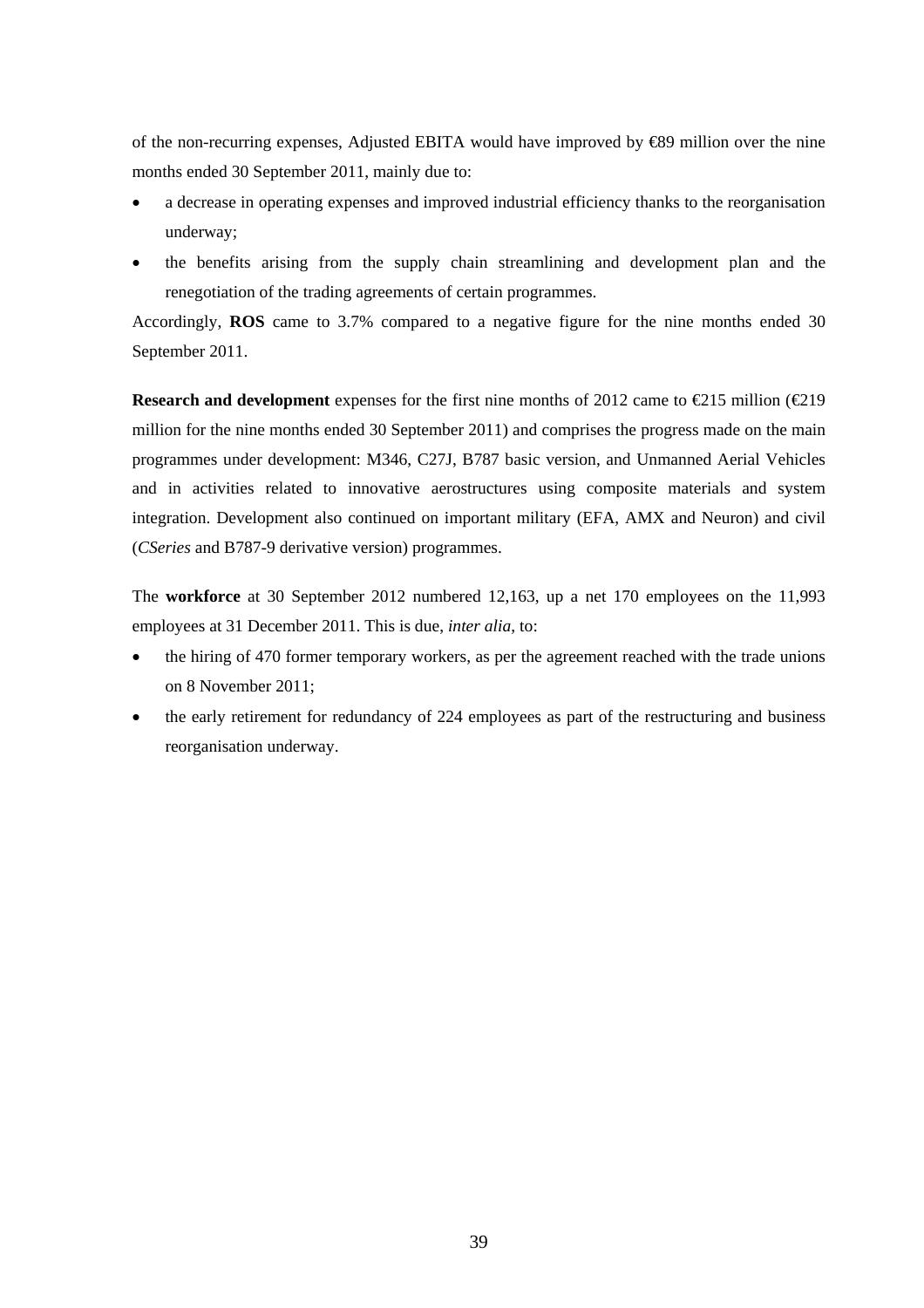## *SPACE*

| $\epsilon$ million       | 30.09.2012 | 30.09.2011 | Q <sub>3</sub><br>2012 | Q <sub>3</sub><br>2011 | 31.12.2011 |
|--------------------------|------------|------------|------------------------|------------------------|------------|
| New orders               | 639        | 514        | 398                    | 143                    | 919        |
| Order backlog            | 2,424      | 2,441      | n.a                    | n.a.                   | 2,465      |
| Revenues                 | 697        | 699        | 235                    | 219                    | 1,001      |
| Adjusted EBITA           | 47         | 27         | 17                     | 17                     | 18         |
| <b>ROS</b>               | 6.7%       | 3.9%       | 7.2%                   | 7.8%                   | 1.8%       |
| Research and development | 35         | 43         | 10                     | 12                     | 77         |
| Workforce (no.)          | 4,146      | 4,118      | n.a                    | n.a.                   | 4,139      |

Finmeccanica group operates in the space industry through the *Space Alliance* between Finmeccanica and Thales, via two joint ventures focused, respectively, on satellite services (Telespazio S.p.A., with registered office in Italy and key industrial facilities in Italy, France, Germany and Spain and of which Finmeccanica Spa holds 67% and Thales SAS holds 33%, and into which Telespazio Holding S.r.l. was merged on 20 February 2012) and manufacturing (Thales Alenia Space SAS, with registered office in France and key industrial facilities in France, Italy, Belgium and Spain, of which Finmeccanica Spa holds 33% and Thales SAS holds 67%).

Telespazio operates in the following areas of the *satellite services* line: networks and connectivity (fixed and mobile telecommunication services, internet services, TV, defence and security and value added services); satellite operations (in-orbit satellite control, telemetry services, command and control, launch and early operation phase services, operating management of satellite infrastructures and telecommunications systems and television broadcasting); satellite systems and applications (design, development and management of earth centres, consulting and engineering services, development of navigation, training and meteorology software) and geoinformation (data, thematic maps, operating services and territorial monitoring and surveillance services).

Thales Alenia Space is focused on the *manufacturing* line (design, development and production) in the following areas: telecommunication satellites (commercial, government, civil and military), scientific programmes, earth observation systems (optical and radar), satellite navigation, orbital infrastructures and transport systems, equipment and devices.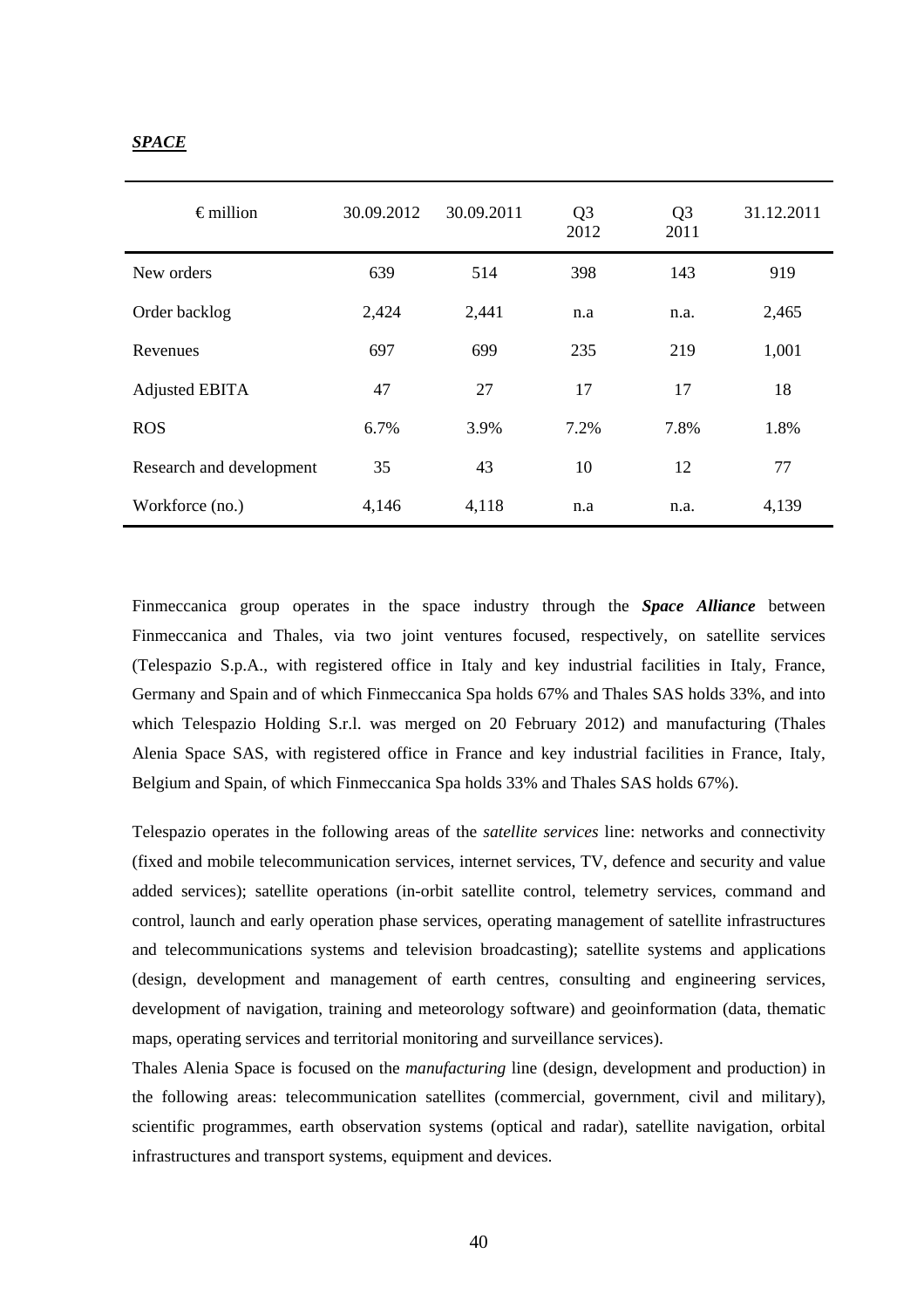**New orders** for the first nine months of 2012 totalled €639 million, up approximately 24% on the corresponding period of the previous year (€514 million). This increase relates to the *satellite services* line, following the acquisition of the order for the OPSAT - 3000 satellite system, and to the *manufacturing* line, mainly due to the orders for two satellites in the *commercial telecommunications*  area.

The most important new orders of the period were as follows:

- in the *commercial telecommunications* line: contracts for the supply of the Turkmensat and Eutelsat 8 West B satellites (Q3); the new orders for satellite and satellite TV services capacities (1-Q2) and supply of satellite telecommunications services (Q1- 2 - 3);
- in the *military and government telecommunications* line: additional lots of the contract with the Italian Space Agency and the French Space Agency (CNES) for the Athena Fidus satellite (Q1) and orders for military satellite telecommunications services (Q1-2-3);
- in the *earth observation* line: additional lots of the order for third-generation Meteosat satellites (Q1-2); the order for the supply of the OPSAT - 3000 optical satellite system (Q3); orders to supply Cosmo data and stations and GeoEye data (Q1-2-3);
- in the *satellite navigation* line: the order for the Egnos programme (Q1);
- in the *scientific programmes* line: an additional lot of orders under the Bepi-Colombo (Q1) and Exomars programmes (Q1-2-3).

The **order backlog** totalled  $\mathcal{Q}_2$ , 424 million at 30 September 2012, down  $\mathcal{Q}_1$  million on the  $\mathcal{Q}_2$ , 465 million figure at 31 December 2011. Manufacturing activities account for 61%, while satellite services account for the remaining 39%.

Revenues for the first nine months of 2012 totalled <del>€6</del>97 million, substantially in line with the €699 million figure of the corresponding period of the previous year. Production mainly related to ongoing activities in the following areas:

- *commercial telecommunications*: for the Russian AM8/AT1&AT2, Yamal- 401 and 402 satellites and payloads; for the O3B and Iridium NEXT satellite constellations; satellite services for telecommunications and the resale of satellite capacity;
- *military telecommunications*: for the Sicral 2 and Athena Fidus satellites and the supply of satellite services;
- *earth observation*: for Sentinel mission satellites (the Kopernikus programme, previously known as GMES); for the Göktürk satellite system for the Turkish Ministry of Defence (the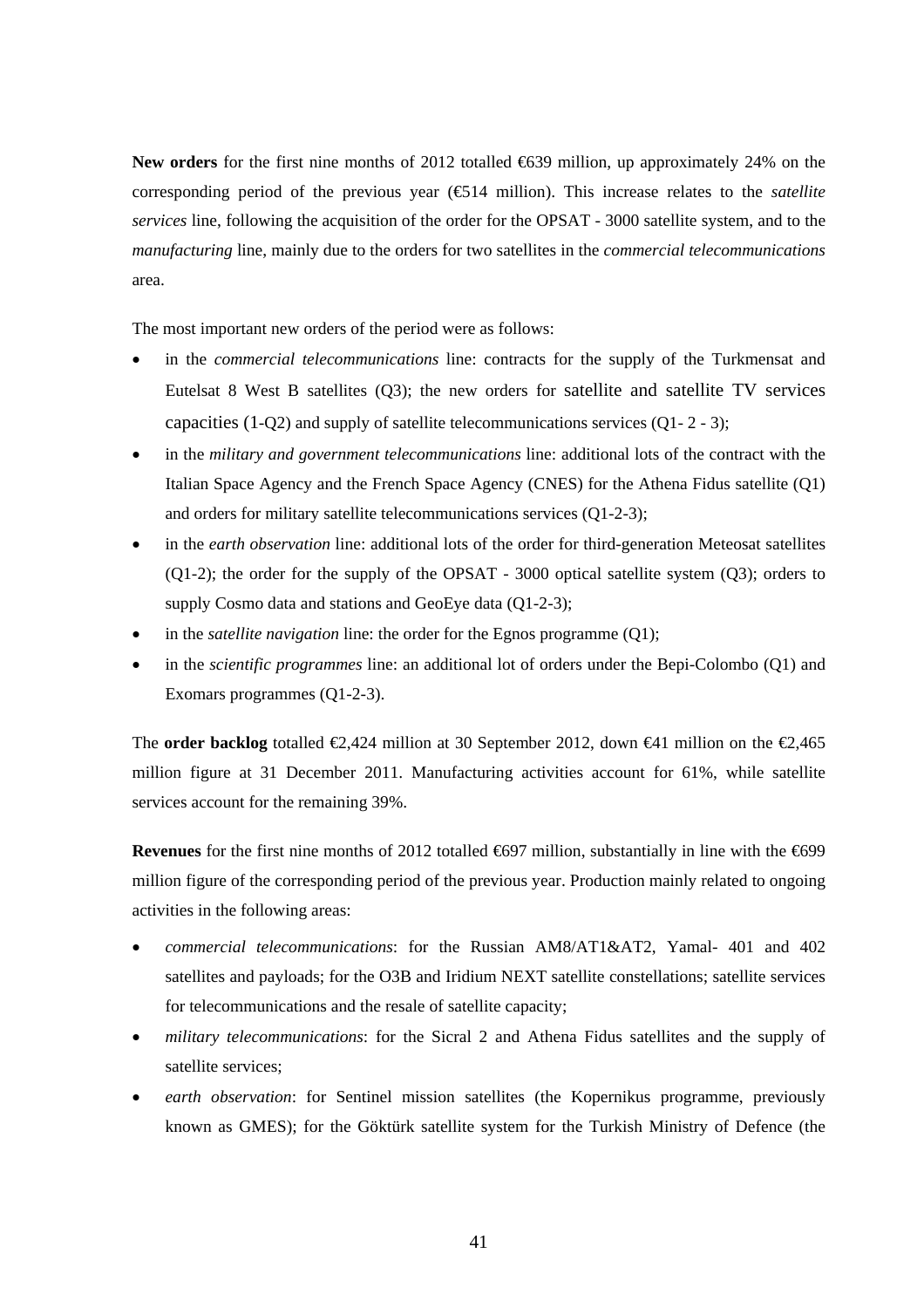programme schedule is currently under review with the latter); for the third-generation Meteosat constellation;

- *scientific programmes*: for the Exomars and Bepi-Colombo programmes;
- *satellite navigation*: for activities in the ground mission line of the Galileo programme and activities related to the Egnos programme.

**Adjusted EBITA** for the nine months ended 30 September 2012 came to  $\epsilon$ 47 million, up  $\epsilon$ 20 million over the  $E$ 7 million figure for the corresponding period of the previous year. The increase is mainly due to a different production mix and the improvements brought by the streamlining actions in both lines. Accordingly, **ROS** came to 6.7%, compared to 3.9% for the nine months ended 30 September 2011.

**Research and development** expenses for the nine months ended 30 September 2012 came to €35 million, down  $\otimes$  million on the corresponding period of the previous year ( $\otimes$ 43 million).

Activities mainly comprised the continued development of security systems, solutions and applications, emergency management, the Homeland Security (Kopernikus) programme and navigation/infomobility (Galileo); aerial communication solutions (SESAR); solutions optimising the satellite band; earth observation SAR data processing systems; flexible payload devices for military communications applications; studies on landing systems for planetary exploration, technologies for orbital structures and life-support systems.

The **workforce** at 30 September 2012 numbered 4,146, substantially in line with the 4,139 employees at 31 December 2011.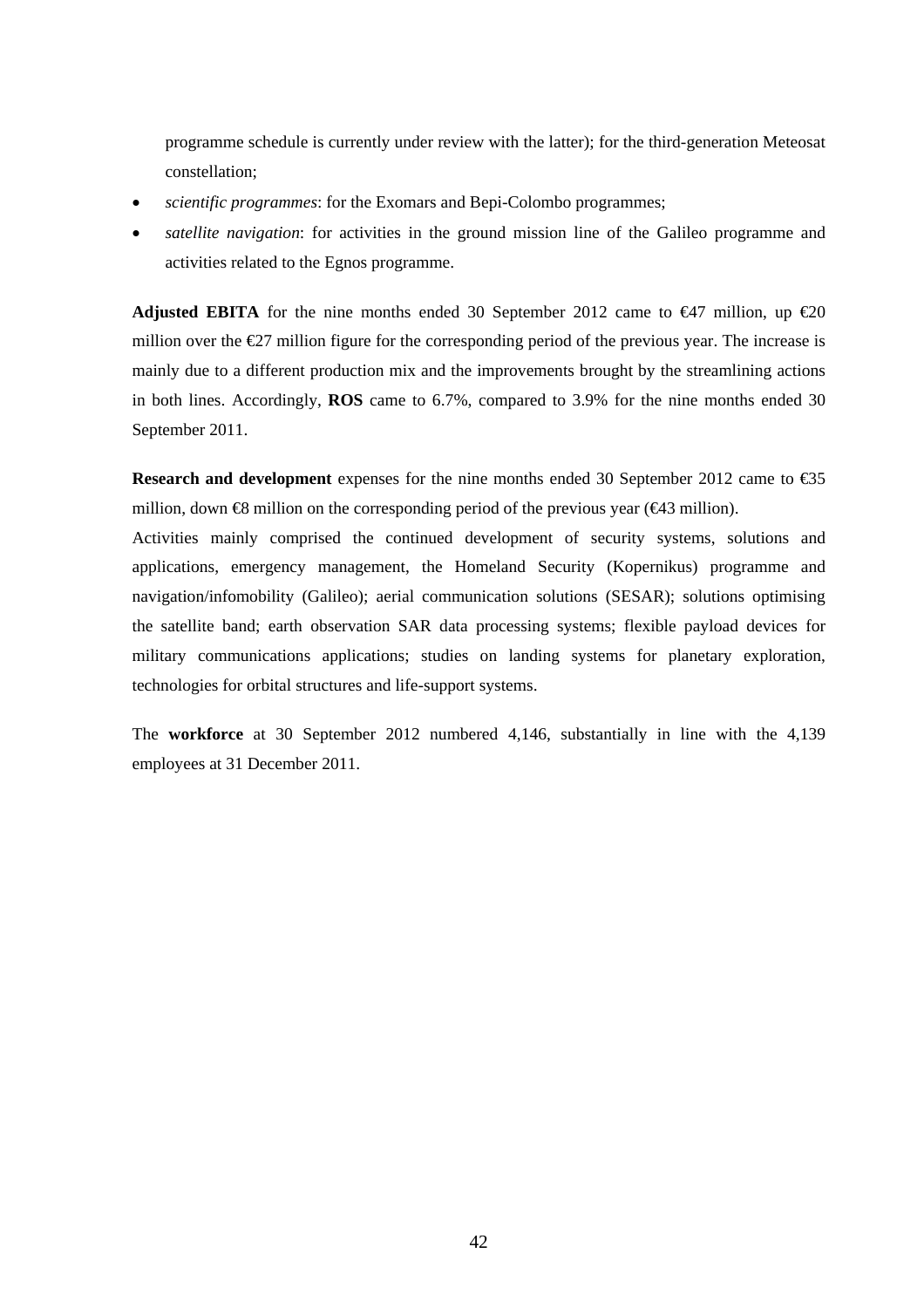## *DEFENCE SYSTEMS*

| $\epsilon$ million       | 30.09.2012<br>30.09.2011 |       | Q <sub>3</sub><br>2012 | Q <sub>3</sub><br>2011 | 31.12.2011 |
|--------------------------|--------------------------|-------|------------------------|------------------------|------------|
| New orders               | 643                      | 483   | 121                    | 165                    | 1,044      |
| Order backlog            | 3,497                    | 3,450 | n.a.                   | n.a.                   | 3,656      |
| Revenues                 | 829                      | 811   | 265                    | 252                    | 1,223      |
| Adjusted EBITA           | 89                       | 65    | 35                     | 16                     | 117        |
| <b>ROS</b>               | 10.7%                    | 8.0%  | 13.2%                  | 6.3%                   | 9.6%       |
| Research and development | 186                      | 186   | 61                     | 62                     | 247        |
| Workforce (no.)          | 3,983                    | 4,079 | n.a.                   | n.a.                   | 4,066      |

The Defence Systems business segment includes the activities of MBDA, the joint venture with BAE Systems and EADS in which Finmeccanica Spa has a 25% investment, in missile systems, Oto Melara group in land, sea and air weapons systems and WASS S.p.A. in underwater weapons (torpedoes and countermeasures) and sonar systems.

New orders for the first nine months of 2012 totalled <del>€6</del>43 million, an increase over the €483 million figure for the first nine months of 2011, due to the agreement of an important contract with the Indian Air Force for *missile systems* and an order to supply additional VBM armoured vehicles to the Italian Army in the *land weapon systems* line.

Key new orders of the reporting period include:

- in the *missile systems* line: the order to supply Mica air-to-air missiles as part of the upgrade of the Mirage 2000 fleet used by the Indian Air Force (Q1); customer support orders (Q1-2-3);
- in the *land, sea and air weapons system* line: the order for an additional lot of VBM armoured vehicles for the Italian Army (Q2); the acquisition of the contract for two 127/64 LW naval cannons for Algeria (Q3) and various logistics orders;
- in the *underwater systems* line: various contracts in the heavy torpedoes and countermeasures business areas; orders related to the FREMM programme from France (Q2) and various logistics orders.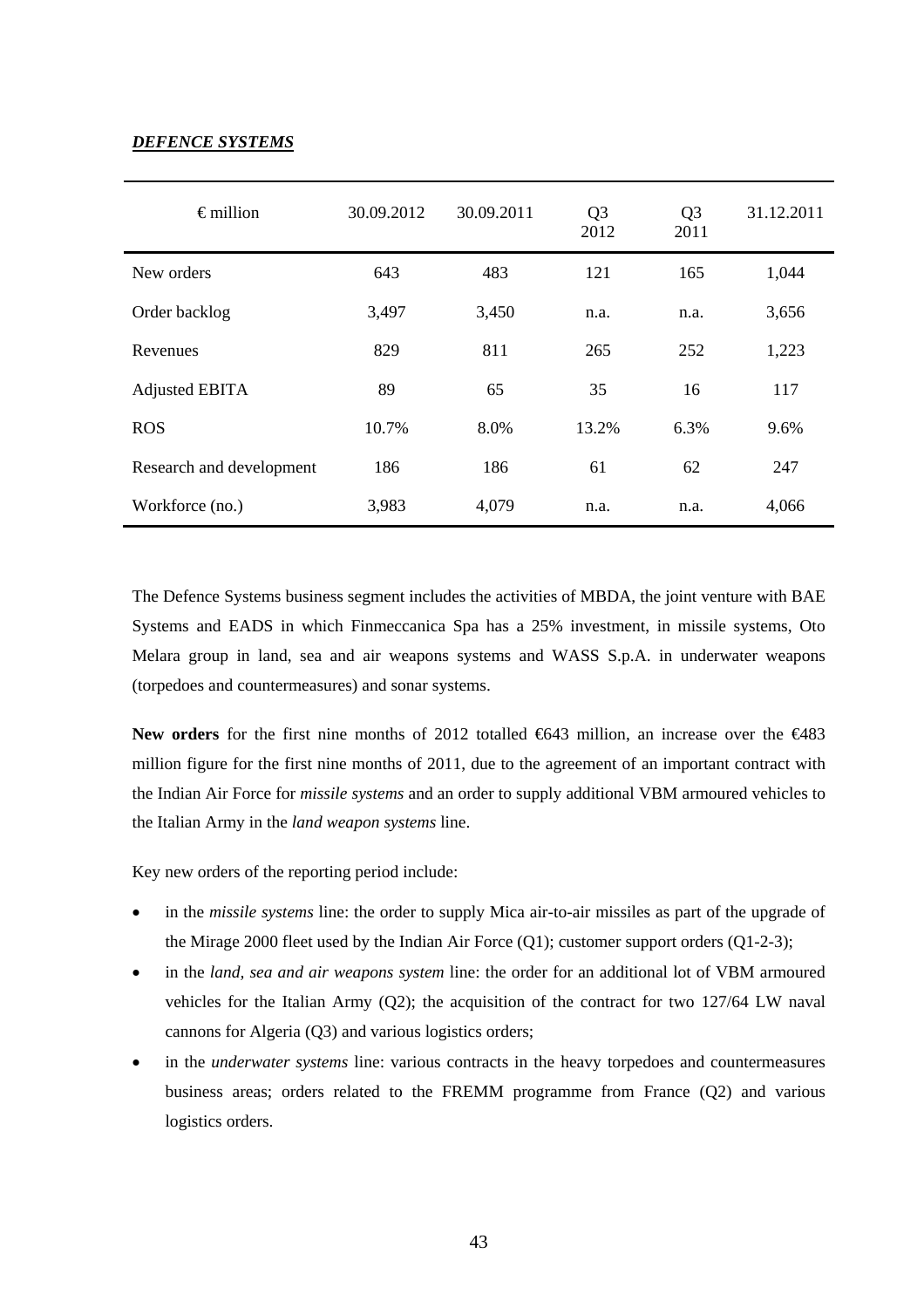The **order backlog** at 30 September 2012 was €3,497 million, compared to €3,656 million at 31 December 2011. Around 64% of this amount relates to the *missile systems* line.

**Revenues** for the nine months ended 30 September 2012 came to €829 million, up 2% on the corresponding period of the previous year ( $\bigoplus$ 11 million).

Revenues were mainly generated by:

- *missile systems*: the production of Aster surface-to-air missiles, Spada aerial defence missile systems and Exocet anti-ship missiles; the development of the aerial defence system as part of the Medium Extended Air Defence System programme; the first deliveries of air-to-surface missiles as part of an important programme for a foreign country; customer support;
- *land, sea and air weapons systems:* production related to the VBM armoured vehicles for the Italian army; the Hitfist turret kits for Poland; activities related to the FREMM programme; the production of SampT missile launchers; the production of machine guns for various foreign customers; logistics;
- *underwater systems*: activities related to the Black Shark heavy torpedo and the A244 light torpedoes; countermeasures; FREMM-related activities; logistics.

**Adjusted EBITA** for the first nine months of 2012 totalled €89 million, higher than the €65 million recognised in the corresponding period of the previous year mainly due to the considerable improvement in the profit margins in *missile systems*. **ROS** came to 10.7% (8.0% for the nine months ended 30 September 2011).

**Research and development** expenses for the first nine months of 2012 came to  $\bigoplus$  86 million, the same amount as for the corresponding period of the previous year. Key activities included: in the *missile systems* line, activities for the Medium Extended Air Defence System programmes and development programmes with the British Ministry of Defence, as well as the continued development of the air-to-air Meteor missile; in the *land, sea and air weapons systems* line, activities for the guided munitions programmes and to develop the 127/64 LW cannon; in the *underwater systems* line, activities related to the A244 light torpedo and the Black Shark heavy torpedo.

The **workforce** at 30 September 2012 numbered 3,983, down 83 employees from the 4,066 employees at 31 December 2011.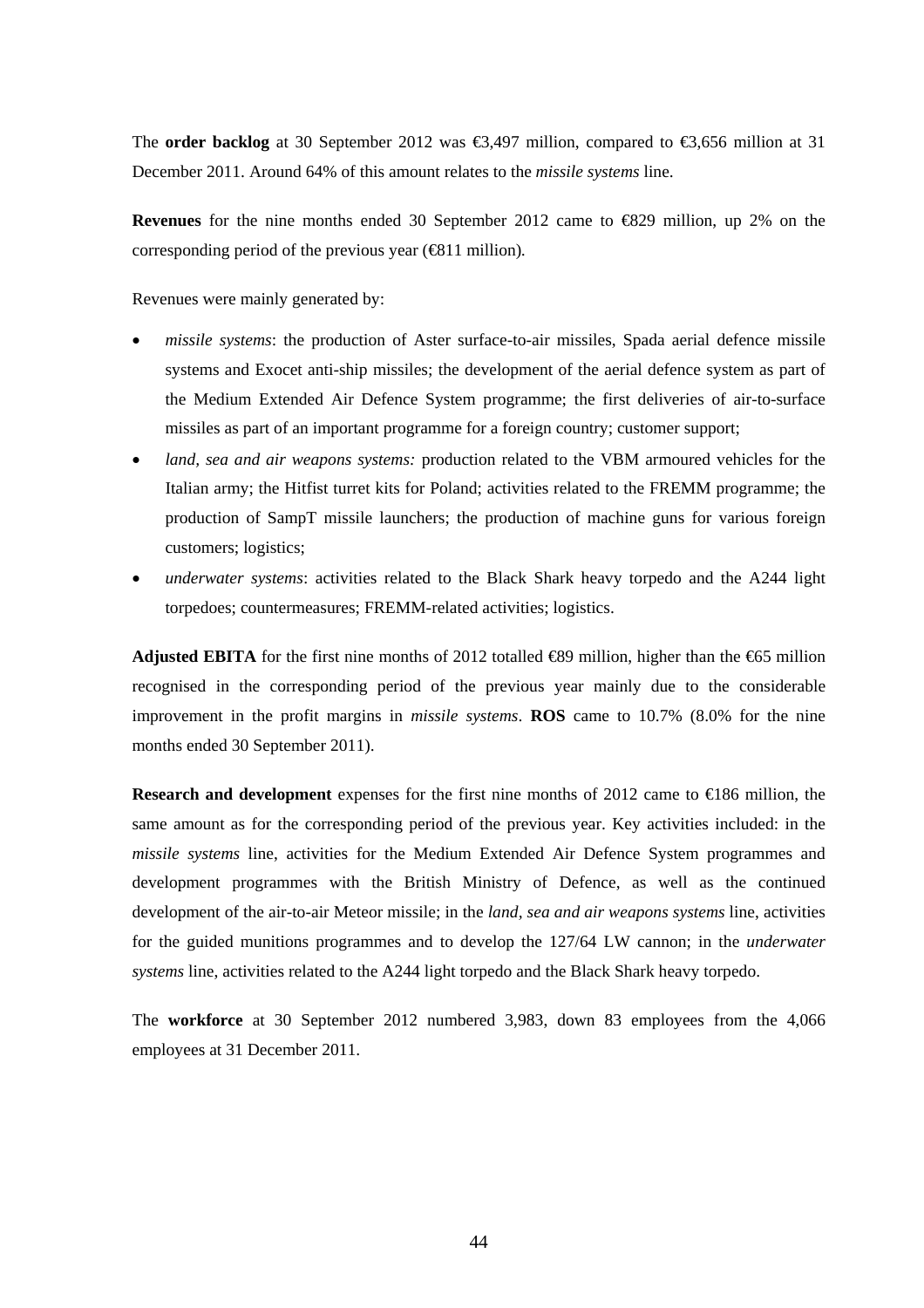## *ENERGY*

| $\epsilon$ million       | 30.09.2012 | 30.09.2011 | Q <sub>3</sub><br>2012 | Q <sub>3</sub><br>2011 | 31.12.2011 |
|--------------------------|------------|------------|------------------------|------------------------|------------|
| New orders               | 512        | 1,047      | 67                     | 249                    | 1,258      |
| Order backlog            | 1,926      | 2,030      | n.a.                   | n.a.                   | 1,939      |
| Revenues                 | 493        | 720        | 187                    | 158                    | 981        |
| <b>Adjusted EBITA</b>    | 36         | 54         | 16                     | 12                     | 91         |
| <b>ROS</b>               | 7.3%       | 7.5%       | 8.6%                   | 7.6%                   | 9.3%       |
| Research and development | 12         | 16         | $\overline{4}$         | $\overline{4}$         | 23         |
| Workforce (no.)          | 1,819      | 1,848      | n.a                    | n.a.                   | 1,872      |

Finmeccanica Spa sold a 45% investment in Ansaldo Energia group to the US investment fund, First Reserve Corporation, on 13 June 2011. Ansaldo Energia Holding and its subsidiaries have consequently been consolidated on a proportionate basis since that date. Moreover, the merger of the parent Ansaldo Energia Holding into the subsidiary Ansaldo Energia was finalised on 30 June 2012, as agreed with First Reserve Corporation at the time the joint venture was created.

Finmeccanica operates in the Energy business segment via Ansaldo Energia S.p.A. (in which it has a 55% investment) and its subsidiaries, Ansaldo Nucleare S.p.A., Asia Power Projects Private Ltd, Ansaldo Swiss AG, the Ansaldo Thomassen group and Yeni Aen Insaat Anonim Sirteki.

The Energy business segment is specialised in supplying *plants* and *components* for energy generation (conventional thermal, combined-cycle and simple-cycle, cogeneration and geothermal power plants), post-sales services, *nuclear* activities (plant engineering, service, waste and decommissioning) and activities for *renewable energy* generation.

Before analysing the changes between the reporting period and the corresponding period of the previous year, it should be noted that in the income statement for the first nine months of 2011, the amounts for the first half of 2011 and the third quarter of 2011 were consolidated at 100% and 55%, respectively. Accordingly, to properly present the business segment's performance, changes in income statement figures will be shown and discussed on a like-for-like basis.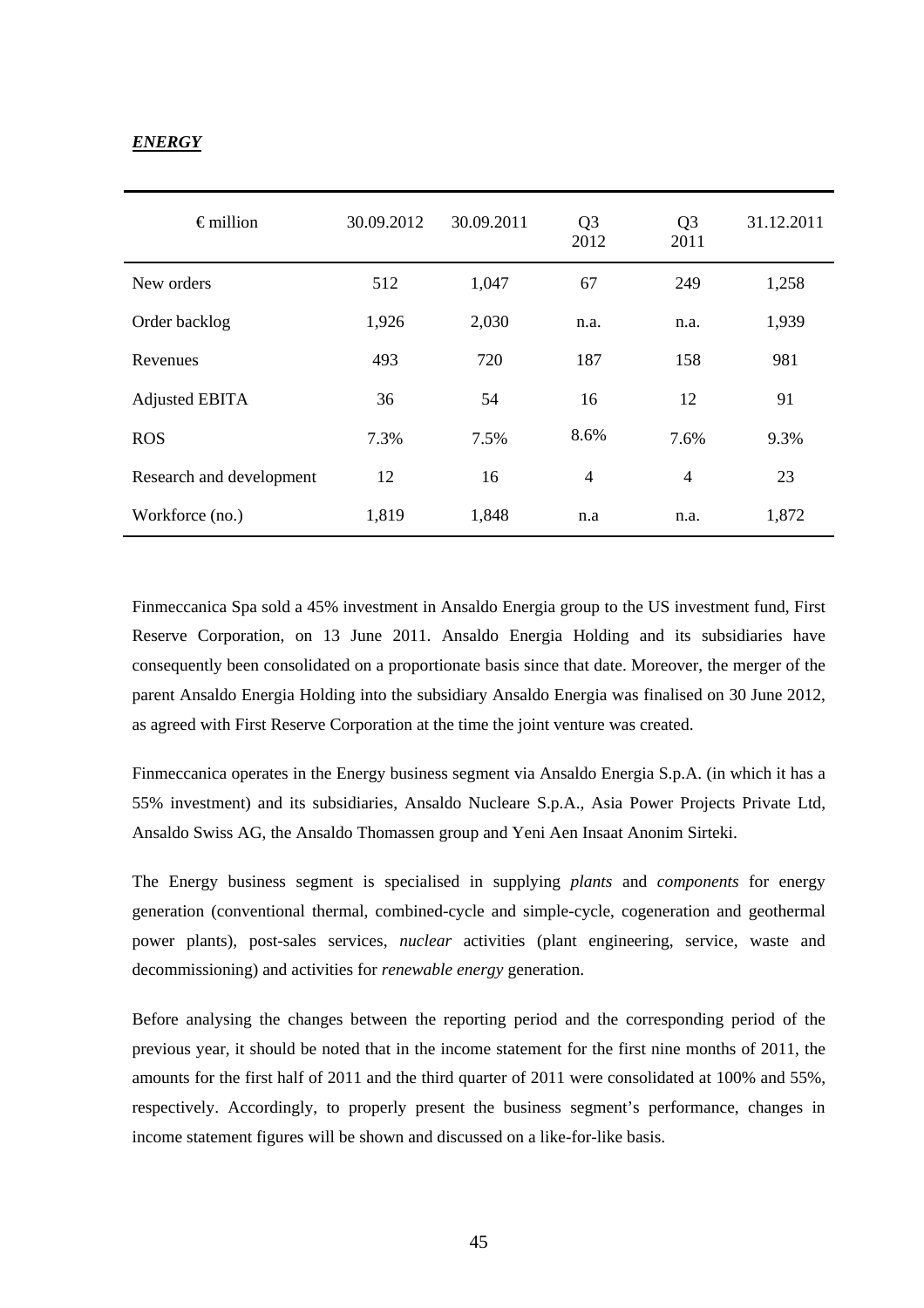New orders for the first nine months of 2012 came to **€12** million, down €535 million over the  $\in$  0.47 million figure of the corresponding period of the previous year. On a like-for-like basis, new orders decreased €176 million, largely due to lower purchases in the *plants and components* line.

Key new orders of the reporting period include:

- in the *plants and components* line: an open-cycle plant in Algeria (Hassi Messaud) (Q2); supply of a gas turbine and alternator in Algeria (Labreg) (Q2); supply of a steam turbine and alternator in Chile (Cochrane) (Q2); the supply of a steam turbine and alternator in Egypt (Giza North) (Q3);
- in the *service* line: the solution contract (modifying turbine parts) related to the revamping of the nuclear turbo alternator for a power station in Argentina (Embalse) (Q1); field service contracts;
- in the *nuclear* line: the plant engineering order in Argentina (Embalse) (Q1); the order for the full-scale prototype of the divertor's inner vertical target for a nuclear power station in France (Cardache) (Q2).

The **order backlog** at 30 September 2012 totalled €1,926 million, down €13 million over the €1,939 million figure at 31 December 2011*. Plants and components* account for 39%, while *services*  account for 59% (70% of which is represented by long-term service agreements - LTSAs - for scheduled maintenance contracts), *nuclear* for 1% and *renewable energies* for the remaining 1%.

**Revenues** for the first nine months of 2012 came to €493 million, down €227 million over the corresponding period of the previous year ( $\epsilon$ 720 million), due entirely to the change in consolidation method. On a like-for-like basis, revenues increased  $\epsilon$  million and substantially relates to the greater operations in the *plants and component* and *renewable energies* lines.

Revenues were mainly generated by:

- *plant and components*: work on contracts in Italy (Aprilia), Tunisia (Sousse), Egypt (El Sabtia Cairo), Turkey (Gebze) and Algeria (Ain Djasser II and Labreg);
- *services*: LTSAs in Italy (Calenia, Rizziconi, Servola, various Enipower facilities) and in Northern Ireland (Ballylumford ); in the spare part area, the activities on the gas and steam turbines in Spain (Algeciras and Escatron), Jordan (Amman-East), Bolivia (Carrasco), Turkey and for a power station in Algeria (Hamma); activities in Italy (Ferrara and Ravenna) and in Chile (Mejillones) in the field service area;
- *nuclear*: in the *plant engineering* area*,* the continuation of activities for the China project (*Sanmen*) in conjunction with Westinghouse for the new AP1000 nuclear reactors and engineering activities in the Slovakia power station to complete the two VVER 440 reactors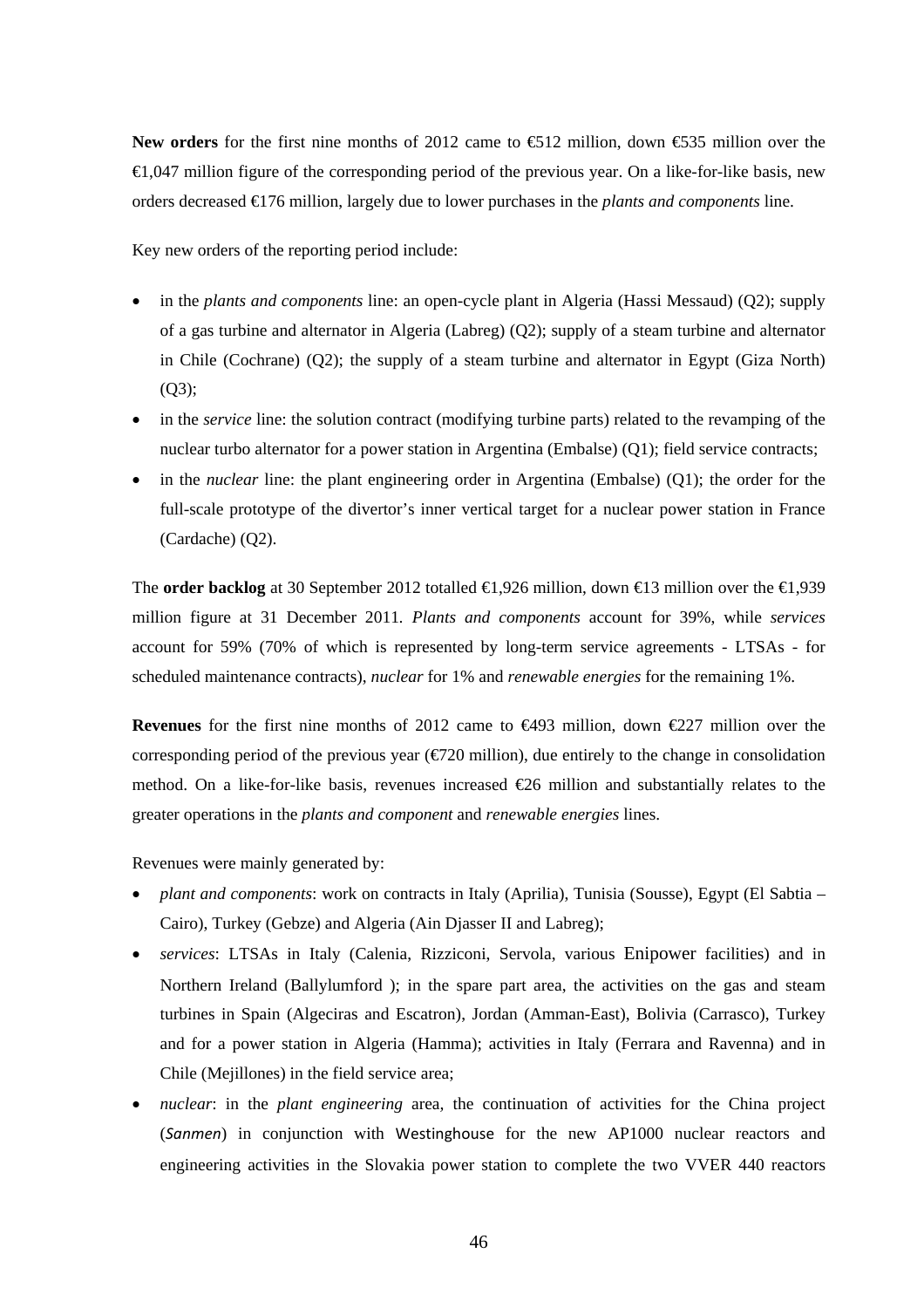(Mochovce). In the *services* area, revamping activities at the power station in Argentina (Embalse). In the waste and decommissioning area, activities to treat and store radioactive waste from submarines in Russia (Andreeva Bay);

 *renewable energy*: in the *wind* area, work on the Avellina (Bisacca) contract to build a 66 MW wind farm; in the *photovoltaic* area, progress on the Siracusa (Francofonte*)* and Avellino (Bisaccia), Martano and Soleto (both in Lecce) contracts;

**Adjusted EBITA** for the first nine months of 2012 came to €36 million, down €18 million over the €54 million figure of the corresponding period of the previous year. On a like-for-like basis, Adjusted EBITA is substantially in line with the same period of the previous year.

**ROS** for the reporting period was 7.3%, compared to 7.5% for the first nine months of 2011.

**Research and development** expenses for the reporting period came to  $\bigoplus 2$  million, down  $\bigoplus$  million on the corresponding period of the previous year  $(\text{\e} 16$  million). On a like-for-like basis, there were no substantial changes with respect to the corresponding period of the previous year.

The **workforce** at 30 September 2012 numbered 1,819, down 53 employees on the 1,872 employees at 31 December 2011.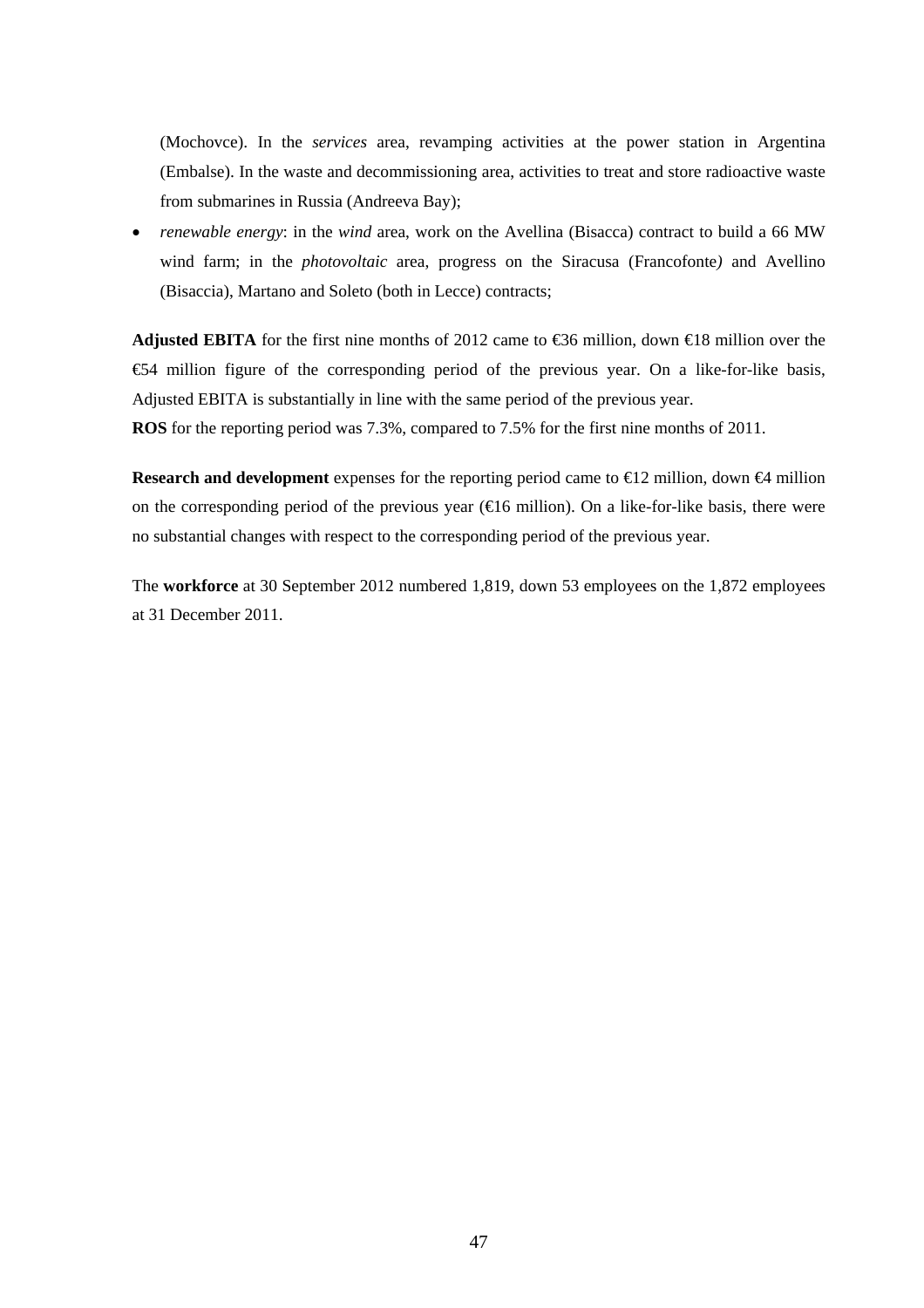## *TRANSPORTATION*

| $\epsilon$ million       | 30.09.2012 | 30.09.2011 | Q <sub>3</sub><br>2012 | Q <sub>3</sub><br>2011 | 31.12.2011 |
|--------------------------|------------|------------|------------------------|------------------------|------------|
| New orders               | 1,244      | 1,146      | 306                    | 302                    | 2,723      |
| Order backlog            | 8,164      | 7,159      | n.a.                   | n.a.                   | 8,317      |
| Revenues                 | 1,385      | 1,372      | 444                    | 419                    | 1,877      |
| <b>Adjusted EBITA</b>    | 6          | (10)       | (3)                    | (19)                   | (110)      |
| <b>ROS</b>               | 0.4%       | $(0.7\%)$  | $(0.7\%)$              | $(4.5\%)$              | $(5.9\%)$  |
| Research and development | 35         | 33         | 10                     | 9                      | 46         |
| Workforce (no.)          | 6,636      | 6,981      | n.a.                   | n.a.                   | 6,876      |

The Transportation business segment comprises Ansaldo STS group (*signalling and transportation solutions*), AnsaldoBreda S.p.A. and its investees (*vehicles*) and BredaMenarinibus S.p.A. (*buses*).

New orders for the nine months ended 30 September 2012 totalled €1,244 million, up  $\Theta$ 8 million on the €1,146 million figure of the corresponding period of the previous year, related mainly to the *signalling and transportation solutions* line.

Key new orders of the reporting period include:

- for the *signalling and transportation solutions* line:
	- o in the *signalling* area: the order for the first two stages of a signalling system for the train line for heavy traffic use for the Roy Hill Iron Ore project in Australia (Q2); the contract agreed with Southeastern Pennsylvania Transportation Authority for the Positive Train Control integrated signalling system (Q1); the order for the new Shah-Habshan-Ruwais line in the United Arab Emirates (Q1); the contract for the supply of the railway traffic control system for a high-speed line in Korea  $(Q3)$ ; various components and service & maintenance contracts*;*
	- o in the *transportation solutions* area, the AutoHaulTM contract to develop and supply an automated train management system for the heavy transport of steel for Rio Tinto Iron Ore, awarded as part of the master agreement signed with Rio Tinto Iron Ore (Q2) and other contracts under the same master agreement, in Australia;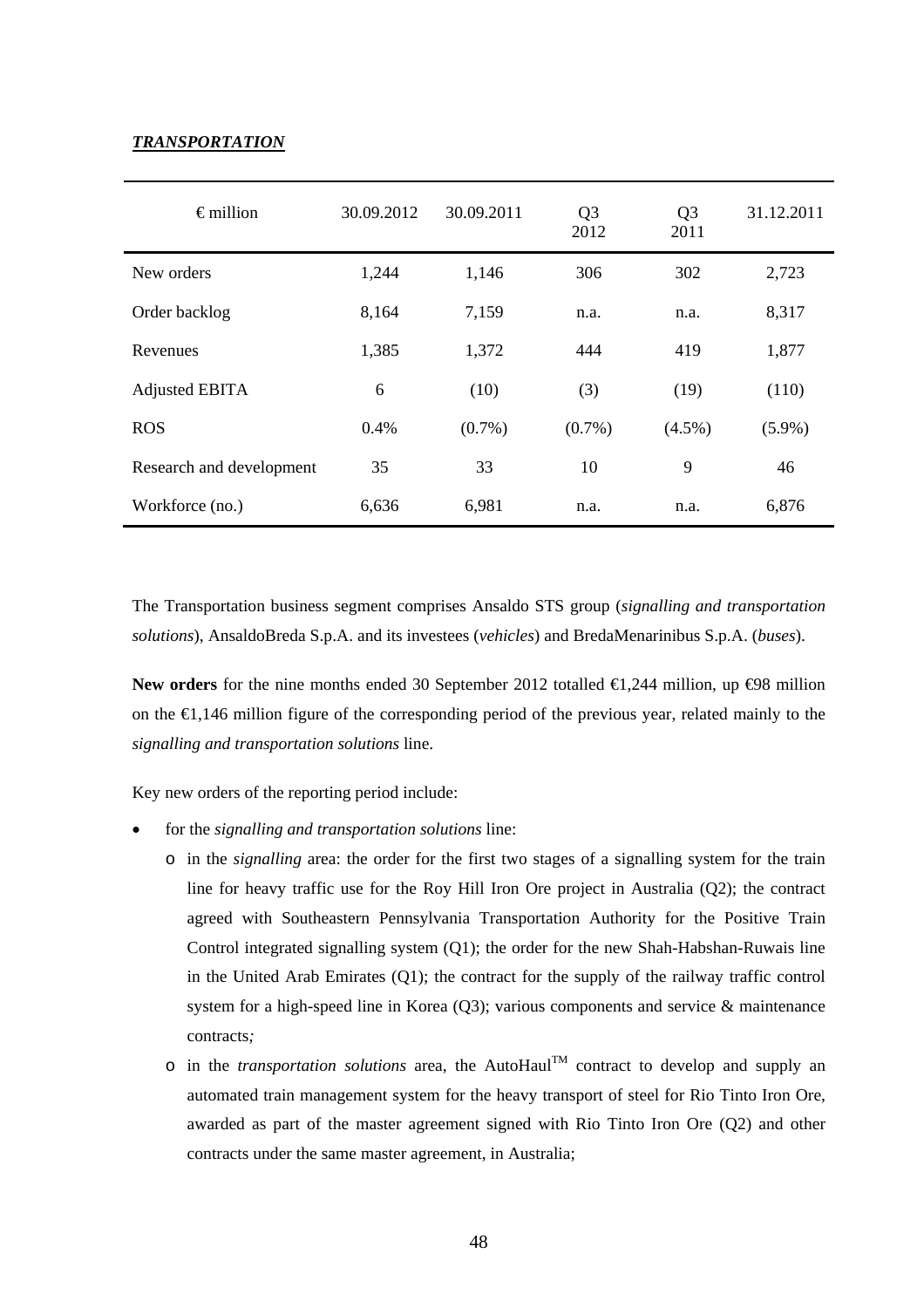- in the *vehicles* line, the change to Trenitalia's 2010 order for high-speed trains (Q2); additional vehicles that had already been optioned for the Fortaleza metro system in Brazil (Q2); service orders;
- in the *bus* line, orders for nineteen buses and various post-sales orders.

The **order backlog** at 30 September 2012 totalled €8,164 million, down €153 million over the €8,317 million figure at 31 December 2011. The *signalling and transportation solutions* line accounts for 68.4%, the *vehicles* line for 31.4% and the *bus* line for 0.2%.

**Revenues** for the first nine months of 2012 came to  $\in$ ,385 million, compared to  $\in$ ,372 million in the corresponding period of the previous year. Production mainly included:

- for the *signalling and transportation solutions* line:
	- o in the *signalling* area, high-speed projects, train control systems and the Turin-Padua stretch in Italy; contracts for the Bogazkopru-Ulukisla-Yenice and Mersin-Toprakkale train lines and for the Ankara metro in Turkey; orders for Australian Rail Track in Australia; the contract for the Red Line of the Stockholm metro in Sweden; the Union Pacific Railroad project in the US; various components contracts;
	- o in the *transportation solutions* area, the Copenhagen, Naples Line 6, Rome Line C, Brescia, Genoa, Milan and Riyadh (Saudi Arabia) metros; the Rio Tinto projects in Australia;
- in the *vehicles* line, double-decker carriages for Trenitalia; trains for the Danish railways; trains for the Dutch and Belgian railways; vehicles for the Fortaleza (Brazil), Milan and Riyadh (Saudi Arabia) metros; various service orders;
- in the *bus* line*,* various bus orders, representing 55% of this line's revenues, and post-sales activities.

**Adjusted EBITA** for the first nine months of 2012 totalled  $\mathfrak{G}$  million, up  $\mathfrak{G}$  million over the negative €10 million recorded in the corresponding period of the previous year. The *vehicles* line's lower than expected performance is still negative and is impacted by the as yet unresolved issues of the *service* area, as well as the difficulties encountered in pursuing the objectives of the reorganisation plan launched by Ansaldobreda's management, due to production issues that may have consequences on the delivery plans of certain programmes.

**ROS** for the business segment was 0.4% (negative by 0.7% for the nine months ended 30 September 2011).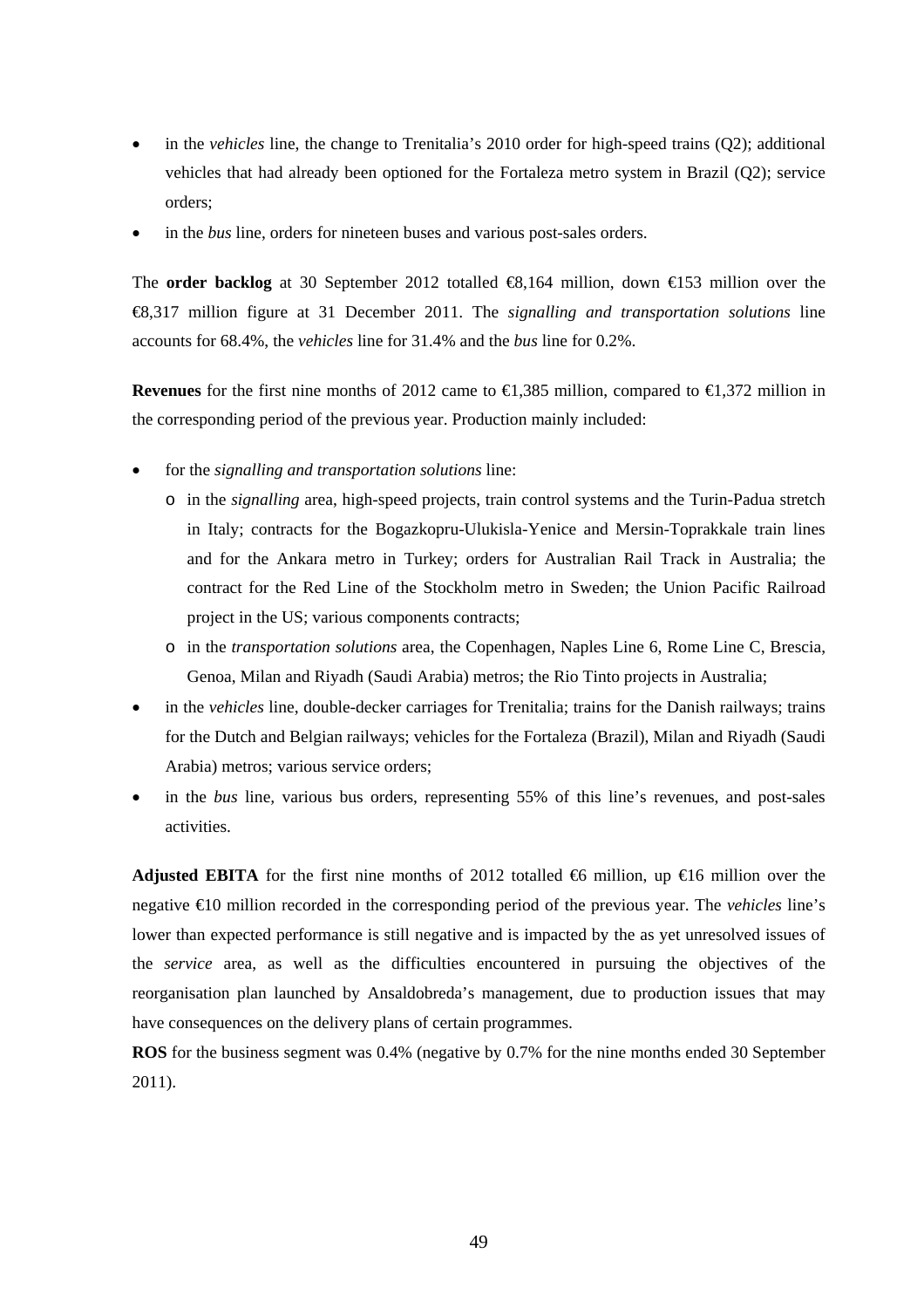**Research and development** expenses for the nine months ended 30 September 2012 came to €35 million (€33 million for the first nine months of 2011) and mainly related to projects in the *signalling and transportation solutions* line.

The **workforce** at 30 September 2012 numbered 6,636, down a net 240 employees on the 6,876 employees at 31 December 2011. This relates to both the *vehicles* line (175 employees, including in relation to AnsaldoBreda France SAS's placement into liquidation and consequent exit from the consolidation scope), and to the *signalling and transportation solutions* line.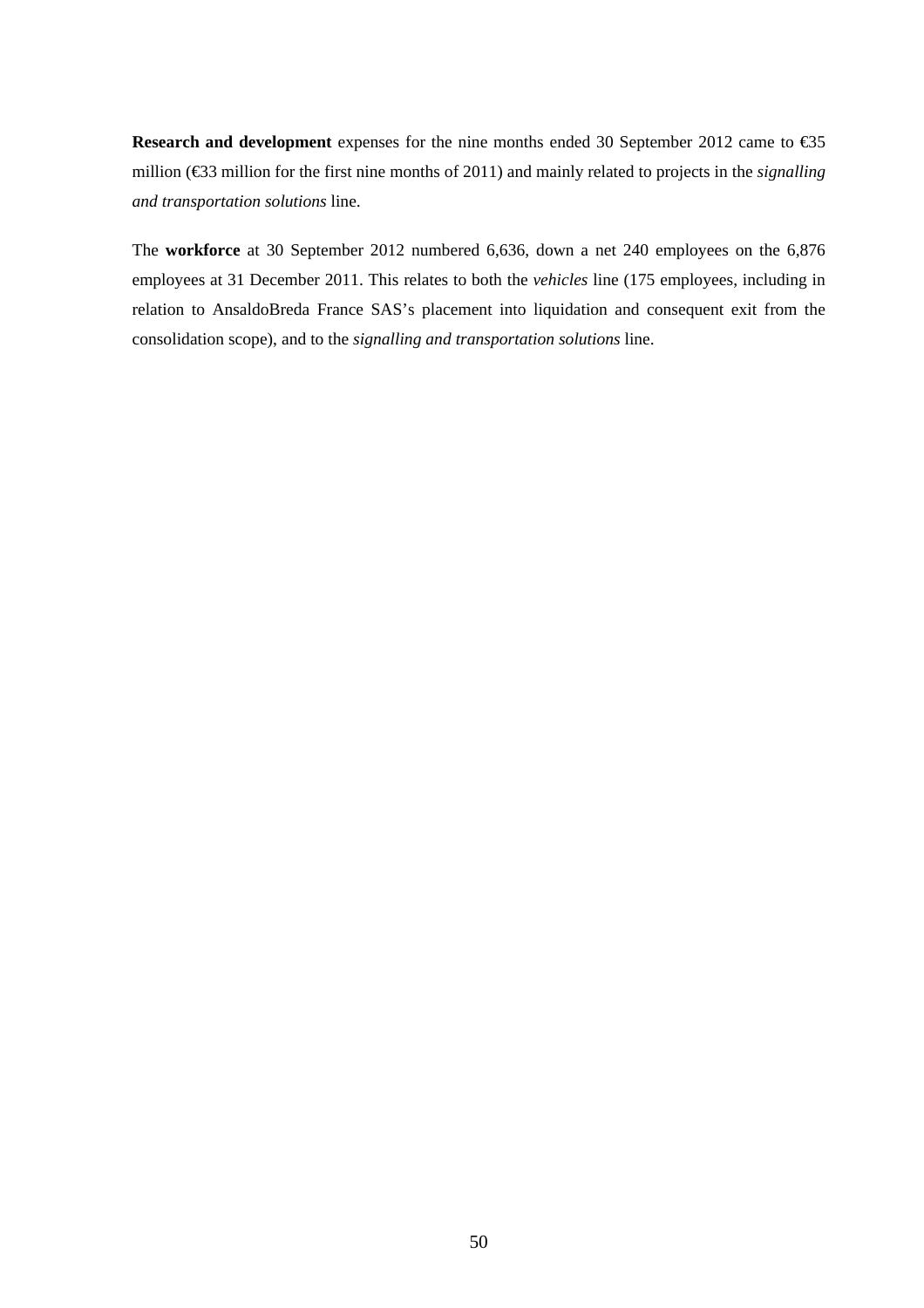## *OTHER ACTIVITIES*

| $\epsilon$ million       | 30.09.2012 | 30.09.2011     | Q <sub>3</sub><br>2012   | Q <sub>3</sub><br>2011 | 31.12.2011 |
|--------------------------|------------|----------------|--------------------------|------------------------|------------|
| New orders               | 43         | 267            | 12                       | 37                     | 319        |
| Order backlog            | 152        | 290            | n.a                      | n.a.                   | 256        |
| Revenues                 | 244        | 197            | 99                       | 66                     | 305        |
| <b>Adjusted EBITA</b>    | (88)       | (110)          | (23)                     | (31)                   | (149)      |
| <b>ROS</b>               | n.s.       | n.s.           | n.s.                     | n.s.                   | n.a.       |
| Research and development | 3          | $\overline{4}$ | $\overline{\phantom{a}}$ | $\overline{4}$         | 6          |
| Workforce (no.)          | 908        | 895            | n.a                      | n.a.                   | 911        |

This business segment includes, *inter alia*, Finmeccanica Group Services S.p.A., which manages group services, Finmeccanica Finance SA and Meccanica Holdings USA Inc, which provide the group with financial support, Finmeccanica Group Real Estate S.p.A. (FGRE), which manages, streamlines and enhances the group's real estate assets, and So.Ge.Pa. S.p.A. in liquidation.

It also includes the **FATA** group, which provides plant and equipment for the processing of aluminium and steel and contracting services to electricity generation and primary aluminium production companies.

At 30 September 2012, FATA had received **new orders** of €43 million, down €224 million on the corresponding period of the previous year ( $\epsilon$ 267 million). The first nine months of 2011 were positively affected by a large new order received from Oman.

**Revenues** for the nine months ended 30 September 2012 totalled €147 million, up €56 million on the corresponding period of the previous year  $(\Theta 1$  million).

The **workforce** at 30 September 2012 numbered 395, compared to 346 employees at 31 December 2011.

This business segment's figures also include **Finmeccanica Spa**, which has been undergoing an indepth transformation process for several years, redirecting its focus from financial to industrial (guidance and coordination). This process was boosted in previous years by management's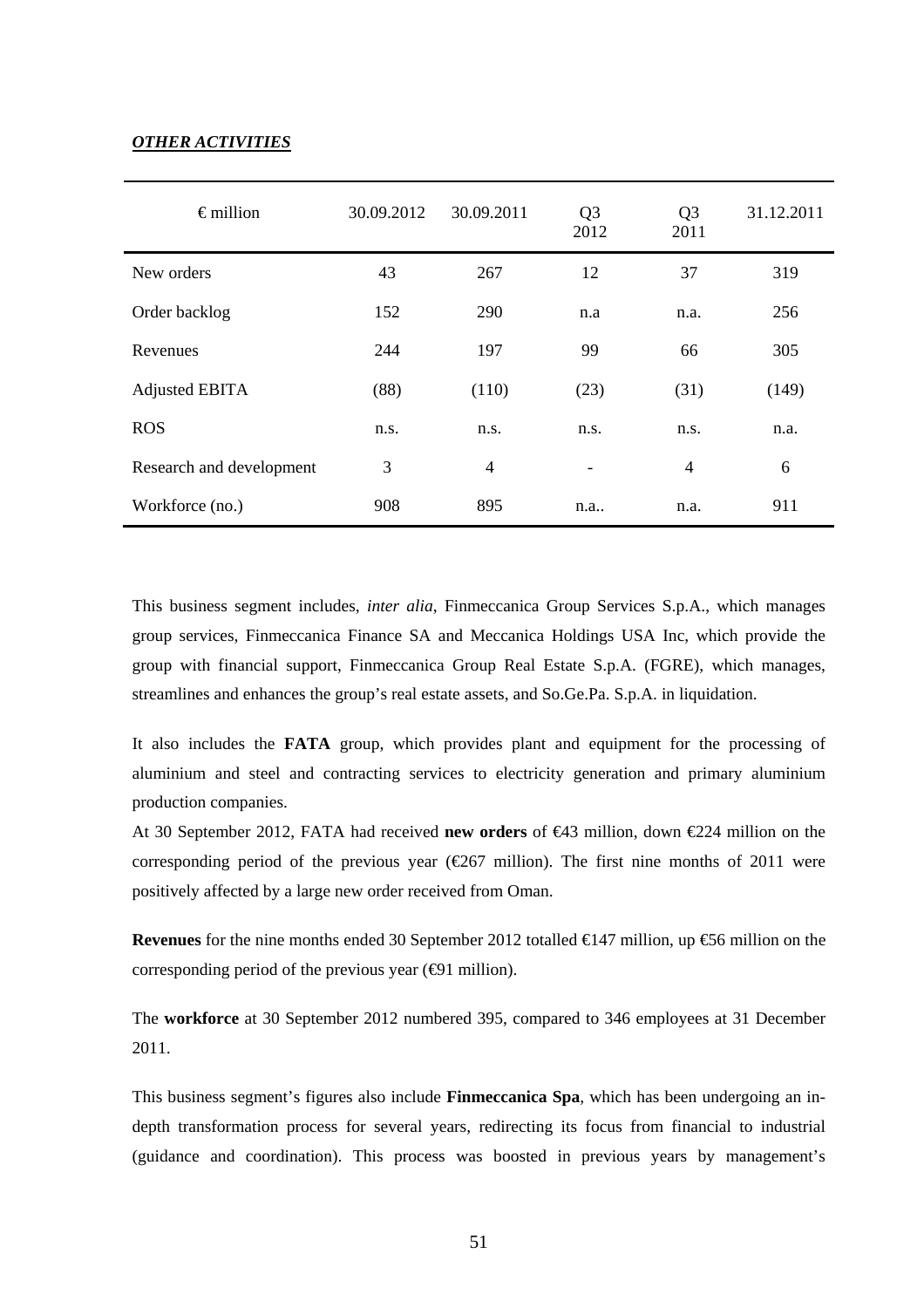commitment to continue steps towards industrial, technological and commercial integration. The group will, therefore, benefit from an additional stimulus to its profitability through streamlining and cost-saving processes. These processes, aimed at reducing costs and which are progressing as planned, also involved Finmeccanica Spa directly, which has already benefitted significantly at 30 September 2012.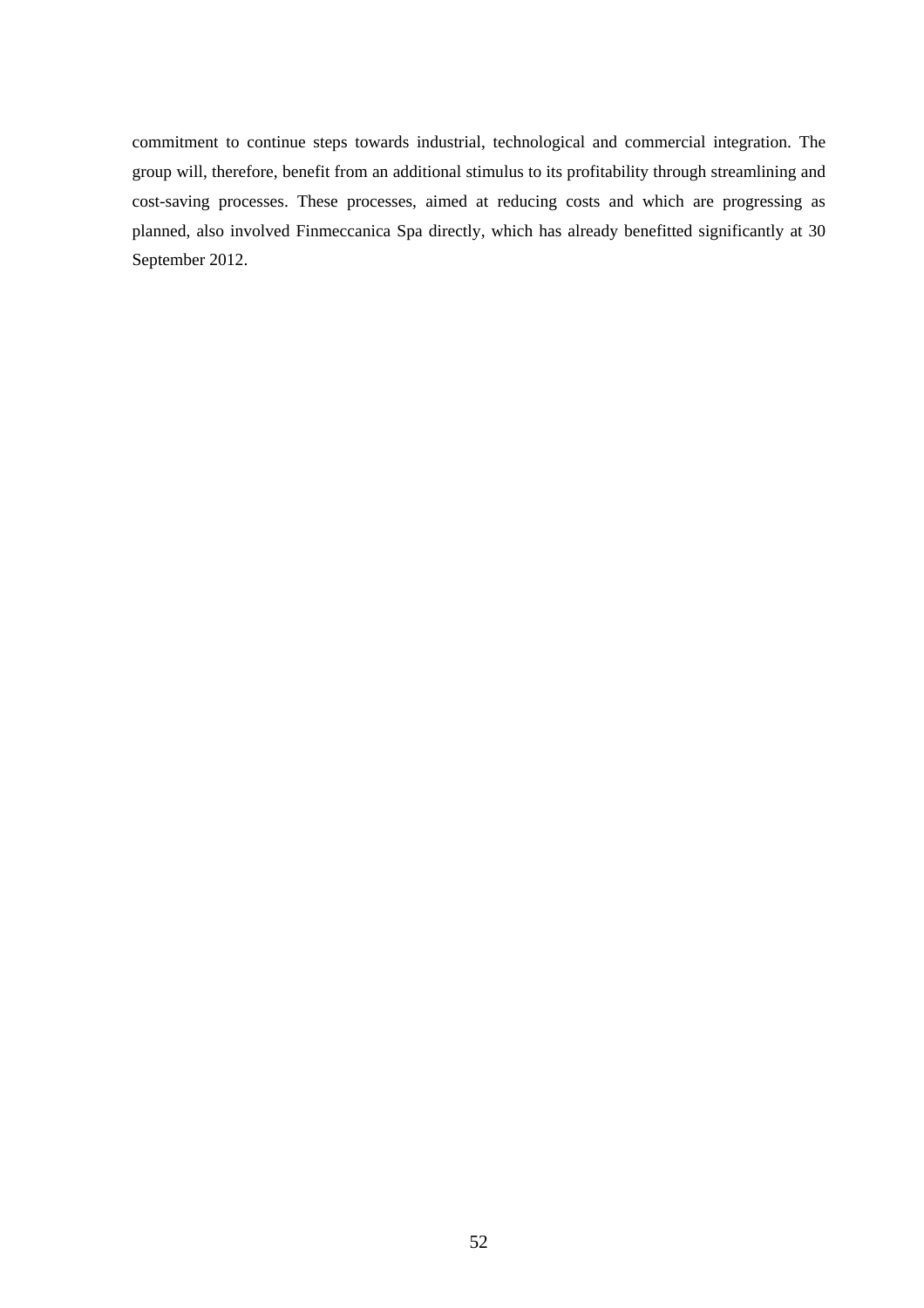### **Key events of and after the reporting period**

### **Industrial transactions**

In the **Helicopters** business segment, AgustaWestland signed an agreement on 18 September 2012 with the US-based Northrop Grumman Corporation to take part in the forthcoming tender of the US Air Force for a new Combat Rescue Helicopter (CRH) and the future tender for the new presidential helicopter Marine One (VXX) which is under the responsibility of the US Navy. The partnership between AgustaWestland and Northrop Grumman brings together Finmeccanica's leadership in the rotary-wing sector and the US company's long experience in the area of mission systems and equipment integration on flights for the United States Department of Defense.

As part of the reorganisation of the **Aeronautics** business segment commenced in 2010, the merger into Alenia Aeronautica S.p.A. of its subsidiaries Alenia Aermacchi S.p.A. and Alenia SIA S.p.A. took effect on 1 January 2012. Alenia Aeronautica S.p.A. then changed its name to Alenia Aermacchi S.p.A. and transferred its registered office from Pomigliano d'Arco (NA) to Venegono Superiore (VA). The plan to relaunch, reorganise and restructure the business segment was also rolled out near the end of 2011 with a view to recapturing market competitiveness through selected products and top-flight technologies.

The programme to upgrade Finmeccanica's industrial structure in the **Defence Electronics and Security ("DE&S")** business segment launched in 2010 involved the 2011 merger between Elsag Datamat and SELEX Communications and the simultaneous incorporation of SELEX Elsag and transfer thereto of the equity investments in Seicos (100%), SELEX Service Management (100%) and SELEX Elsag Cyberlabs (49%) (the first two were held by Finmeccanica and the third by Finmeccanica Group Services). Starting from 1 February 2012, Seicos was also merged into SELEX Elsag. Moreover, effective as of 1 April 2012, Amtec S.p.A., which produces telecommunications network equipment (encryption devices, IP routers, set top boxes), was merged into SELEX Elsag S.p.A..

With effect from 2012, Finmeccanica transferred the equity investments in SELEX Gelileo Ltd, SELEX Galileo S.p.A., SELEX Elsag S.p.A. and SELEX Sistemi Integrati S.p.A. to its whollyowned subsidiary SELEX Electronic Systems S.p.A. ("SELEX ES"); the procedure for the merger of SELEX Galileo S.p.A. and SELEX Elsag S.p.A. into SELEX ES S.p.A. commenced in September 2012.

The above reorganisation, which will also involve SELEX Sistemi Integrati S.p.A. in the last quarter of 2012, is part of the group's reorganisation in the DE&S business segment which will culminate in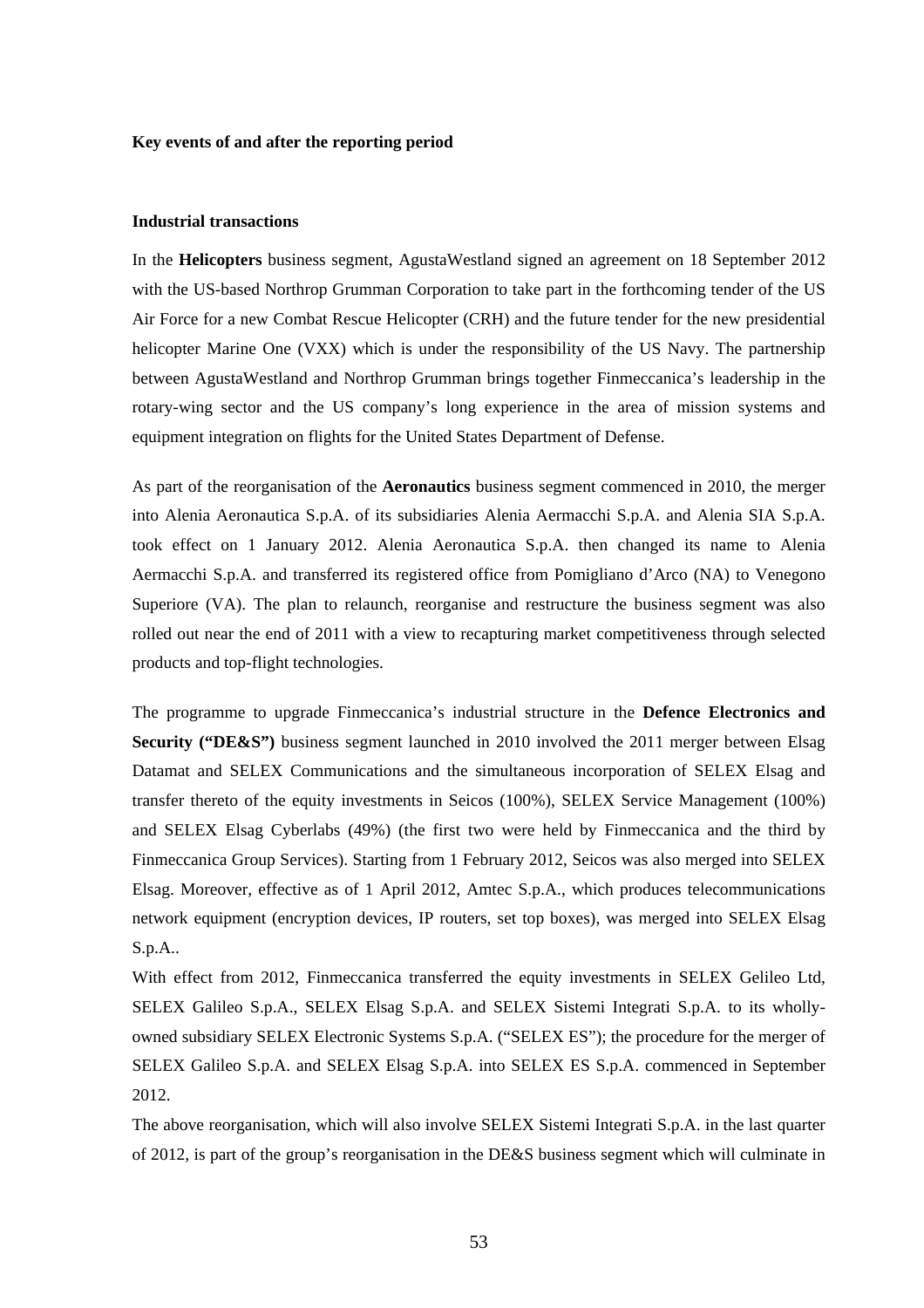the creation of a single European-level organisation by the end of 2012. This will provide all business areas with consistent guidance and further streamline the business structure and investments and provide a unified approach to domestic and international customers. After having only a marginal impact on the results of the first nine months of the year, the effect of the streamlining could result in the accrual of provisions as early as the fourth quarter of 2012.

On 19 December 2011, Finmeccanica (via SELEX Elsag and Vega) and Northrop Grumman signed a collaboration agreement to meet the NCIRC (NATO Computer Incident Response Capability) - Full Operating Capability (FOC) programme requirements. The programme's aim is to ensure security of the information held at around 50 NATO locations and sites across 28 countries, enabling rapid and effective detection and response to cyber security risks. On 29 February 2012, Finmeccanica and Northrop Grumman were awarded the contract by NATO NC3A Agency (Consultation, Command and Control).

On 23 July 2012, Finmeccanica signed a strategic partnership agreement with Poste Italiane S.p.A. and the Russian postal services for its subsidiary SELEX Elsag to supply know how and technologies to develop and modernise the Russian postal network (comprising 42 thousand offices) by upgrading the logistics network and rolling out new digital services. Under this agreement, activities will also be carried out in 2012 to identify further business opportunities where Italian know how can be applied.

On 20 February 2012, in the **Space** business segment, the overhaul of Telespazio group's organisational and management model involved the merger of Telespazio Holding S.r.l., Telespazio group's holding company (67% owned by Finmeccanica and 33% owned by the French company Thales), into the operating company Telespazio S.p.A.. On 7 September 2012, Telespazio successfully completed the restructuring of certain of its operations in Germany, merging VEGA Space GMBH and Telespazio Deutschland GMBH into a single company (Telespazio VEGA Deutschland GmbH).

In the **Energy** business segment, the merger of the parent Ansaldo Energia Holding into the subsidiary Ansaldo Energia was finalised on 30 June 2012. One of the aims is to streamline the corporate structure, with a view to decreasing operating expenses and increasing profitability.

In the **Transportation** business segment, Ansaldo STS reached a strategic agreement with the China-based Cnr Dalian and the Taiwan-based General Resources Company on 17 July 2012, licensing the "TramWave" technology to the joint venture that will be formed by Cnr Dalian and General Resources. The TramWave solution offers cable-free electric power distribution and was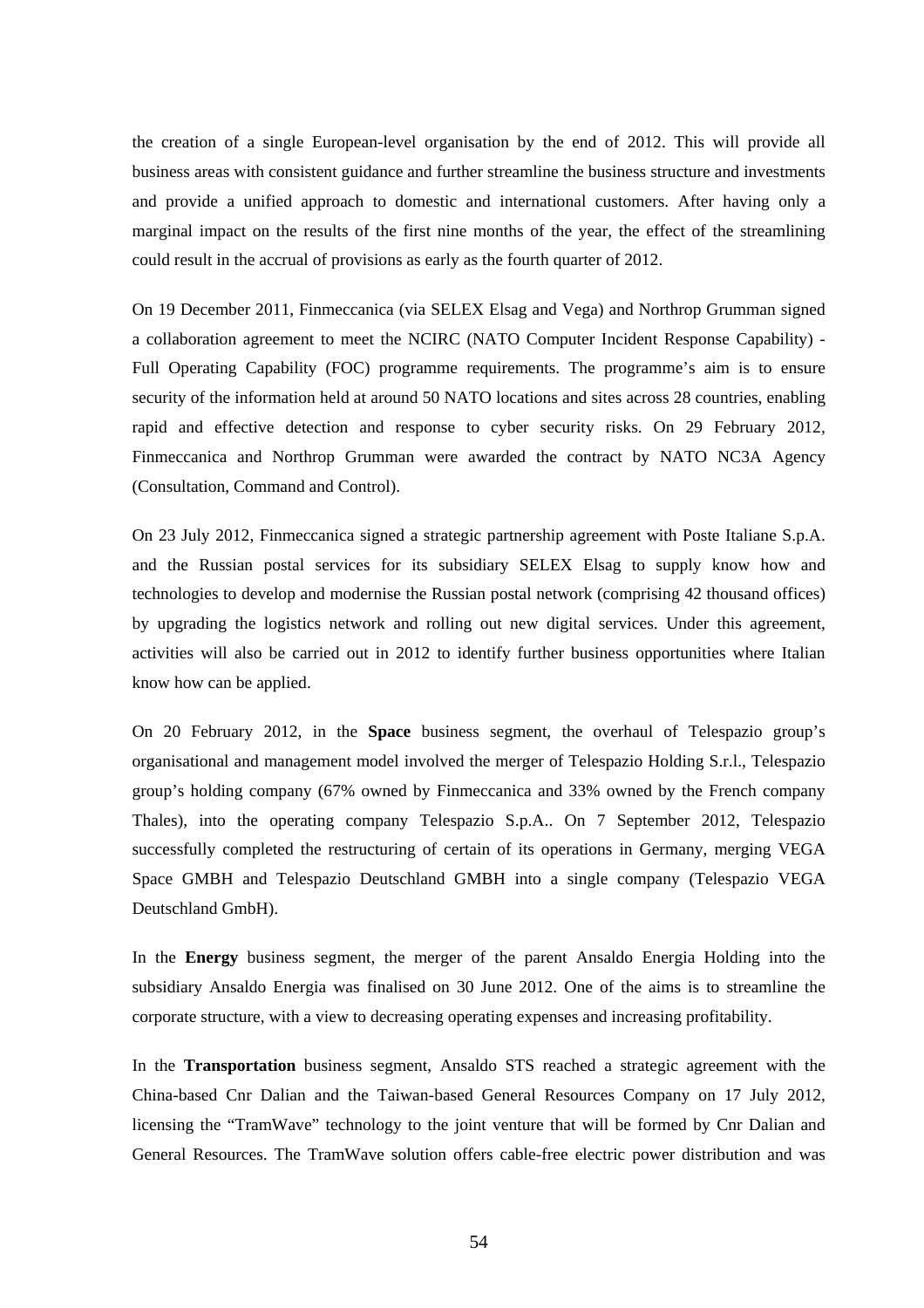developed and patented by Ansaldo STS for use in urban transport systems, eliminating the visual impact of traditional overhead cables.

On 17 October 2012, AnsaldoBreda reached a trading agreement with Cnr Dalian for the transfer of AnsaldoBreda's technology related to the Sirio platform for 600 new trams to be used for public transport in China. With the exception of the first ten, which AnsaldoBreda will produce in its Pistoia facilities and which will be used to train Cnr Dalian personnel, the vehicles will be produced by Cnr Dalian in China under licence from AnsaldoBreda.

On 30 August 2012, **Finmeccanica** (on behalf of SELEX Sistemi Integrati, SELEX Elsag, Thales Alenia Space Italia, MBDA and Elettronica) and the University of Trento signed a three-year master agreement whereby Centro di Ricerca di Diagnostica Elettromagnetica ELEDIA (ELEctromagnetic DIAgnostic) - against financial consideration - gives the above companies an option on all results arising from the basic research into issues regarding innovation in the RF antennas area, including radiating systems architectures and new generation sensing devices, as well as Wireless Power Transmission techniques.

### **Financial transactions**

The group did not carry out material transactions on the capital markets in the first nine months of 2012, with the only transactions of the period being the finalisation of some existing bond repurchase transactions. Specifically, in February and March, Meccanica Holdings USA repurchased, in several instalments, around \$34 million of bonds maturing in July 2019, bearing interest at 6.25%, that it issued in 2009 for a total of \$500 million. In the second quarter, a further approximate \$32 million of same bonds was repurchased, for a total amount approximating \$66 million (roughly €1 million). The average repurchase price totalled 89.81% of the nominal amount, with an average annual return of 8.13%. Unlike for bonds issued on the Euromarket, these bonds do not have to be cancelled immediately.

With reference to issues on the Euromarket, Finmeccanica continued in 2012 to repurchase, on an arm's length basis, notes maturing in December 2013, bearing interest at 8.125%. They were issued as part of the Euro Medium Term Notes (EMTN) programme. In respect of this issue, an approximate further  $\epsilon$ 12 million was repurchased in the third quarter of 2012 for an average repurchase price of 106.40% of the nominal amount, with an average annual return of 3.21%. The repurchase of a total of  $\epsilon$ 197 million ( $\epsilon$ 185 million in 2011 plus the  $\epsilon$ 12 million in 2012) took place at an average repurchase price of 105.74% of the nominal amount, with an average return of 5.21%.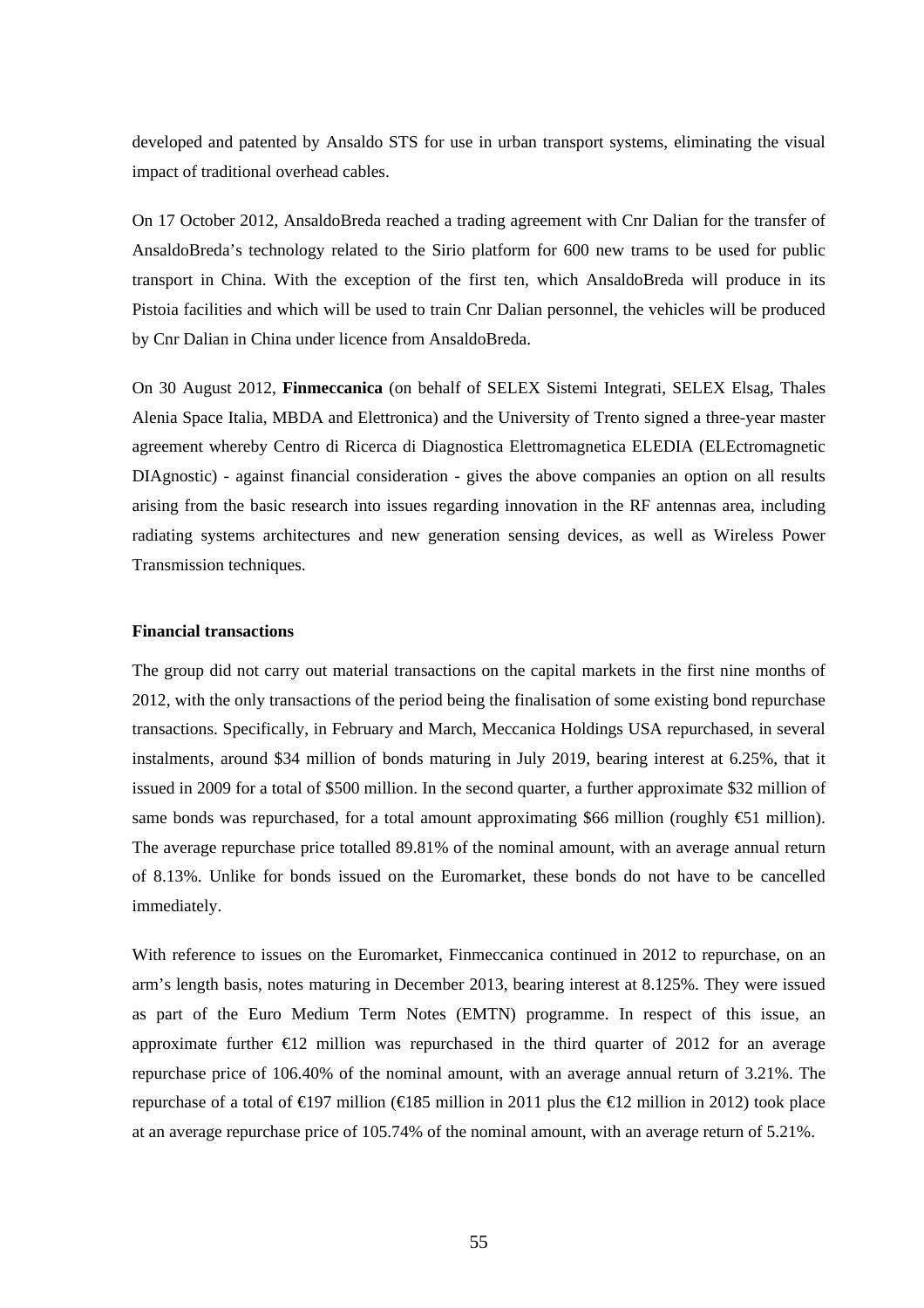The following table details the bonds outstanding at 30 September 2012 showing, respectively, the Euro bonds issued by Finmeccanica and the subsidiary Finmeccanica Finance, the pound sterling bonds issued by Finmeccanica Finance, and the bonds issued by Meccanica Holdings USA on the US market. The average remaining life of the outstanding bonds at 30 September 2012 is approximately ten years.

During the life of the various bonds, Finmeccanica has undertaken transactions to convert the fixed rate to floating rate, in some cases together with option structures protecting against floating rate rises. The notes to the table describe the transactions in place at 30 September 2012.

| <b>Issuer</b>                     |     | Year of<br>issue | <b>Maturity</b> | <b>Nominal</b><br>amount<br>$(\epsilon$ million) | Annual<br>interest<br>rate | Type of offer             | <b>IFRS</b><br>carrying<br>amount<br>$(\epsilon$ million)<br>(7) |
|-----------------------------------|-----|------------------|-----------------|--------------------------------------------------|----------------------------|---------------------------|------------------------------------------------------------------|
| Finmeccanica Finance<br><b>SA</b> | (1) | 2003             | 2018            | 500                                              | 5.75%                      | European<br>institutional | 520                                                              |
| Finmeccanica Spa                  | (2) | 2005             | 2025            | 500                                              | 4.875%                     | European<br>institutional | 508                                                              |
| Finmeccanica<br>Finance SA        | (3) | 2008             | 2013            | $803(*)$                                         | 8.125%                     | European<br>institutional | 857                                                              |
| Finmeccanica<br>Finance SA        | (4) | 2009             | 2022            | 600                                              | 5.25%                      | European<br>institutional | 615                                                              |

| <b>Issuer</b>              |     | Year of<br>issue | <b>Maturity</b> | <b>Nominal</b><br>amount<br>$(E \text{ million})$ | Annual<br>interest<br>rate | Type of offer             | <b>IFRS</b><br>carrying<br>amount<br>$(\epsilon$ million)<br>(7) |
|----------------------------|-----|------------------|-----------------|---------------------------------------------------|----------------------------|---------------------------|------------------------------------------------------------------|
| Finmeccanica<br>Finance SA | (5) | 2009             | 2019            | 400                                               | 8.00%                      | European<br>institutional | 508                                                              |

| <b>Issuer</b>                 |     | Year of<br>issue | <b>Maturity</b> | <b>Nominal</b><br>amount<br>$$$ million) | Annual<br>interest<br>rate | Type of offer                                    | <b>IFRS</b><br>carrying<br>amount<br>$\epsilon$ million (7) |
|-------------------------------|-----|------------------|-----------------|------------------------------------------|----------------------------|--------------------------------------------------|-------------------------------------------------------------|
| Meccanica Holdings<br>USA Inc | (6) | 2009             | 2019            | $434$ <sup>(**)</sup> )                  | 6.25%                      | American<br>institutional<br>Rule<br>144A/Reg. S | 337                                                         |
| Meccanica Holdings<br>USA Inc | (6) | 2009             | 2039            | 300                                      | 7.375%                     | American<br>institutional<br>Rule<br>144A/Reg. S | 230                                                         |
| Meccanica Holdings<br>USA Inc | (6) | 2009             | 2040            | 500                                      | 6.25%                      | American<br>institutional<br>Rule<br>144A/Reg. S | 387                                                         |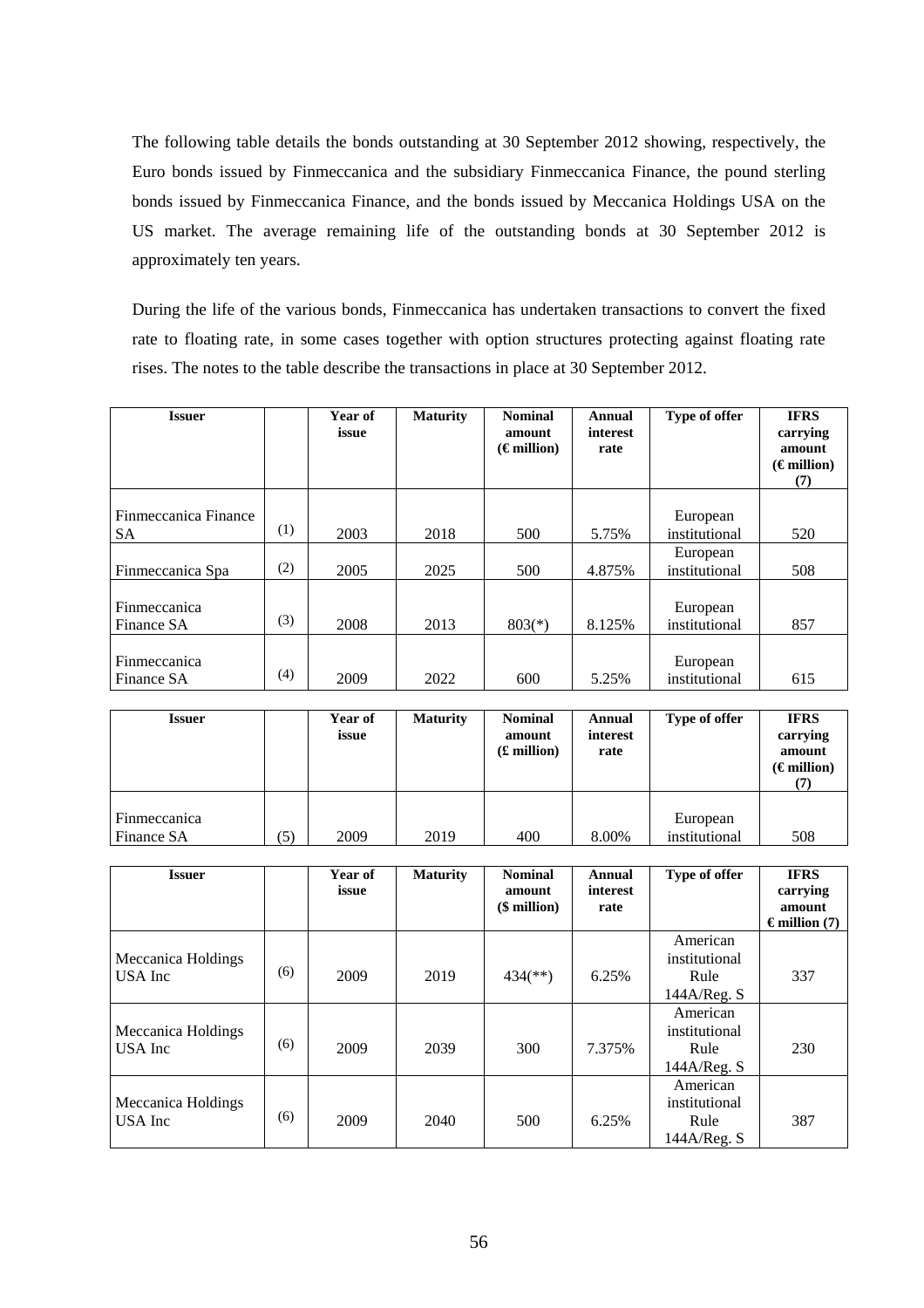- *(\*) Residual nominal amount after the repurchase of €197 million in several instalments between 2011 and the third quarter of 2012.*
- *(\*\*) Nominal amount of \$500 million, reduced after the repurchase of approximately \$66 million in several instalments in the first half of 2012.*
- 1. Notes issued as part of the EMTN programme with a ceiling of €3.8 billion. The transaction was authorised pursuant to article 129 of Legislative decree no. 385/93. Notes listed on the Luxembourg stock exchange. Interest rate transactions were undertaken for these notes so that the floating rate remained around 3.25%. From 2006, the effective cost of the loan returned to a fixed rate averaging around 5.6%.
- 2. Notes issued as part of the EMTN programme with a ceiling of  $\bigoplus$  8.8 billion. The transaction was authorised pursuant to article 129 of Legislative decree no. 385/93. Notes listed on the Luxembourg stock exchange. In December 2011, the IRSs converting  $\epsilon$ 250 million to floating rate were redeemed early, thus realising the fair value gain of €36 million.
- 3. Notes issued as part of the EMTN programme with a ceiling of €3.8 billion. Notes listed on the Luxembourg stock exchange. €750 million of the issue was converted to fixed rate, with a benefit of over 200 basis points in 2011.
- 4. Notes issued as part of the EMTN programme with a ceiling of €3.8 billion. Notes listed on the Luxembourg stock exchange. No interest rate transactions have been entered into for this issue.
- 5. Notes issued as part of the EMTN programme with a ceiling of €3.8 billion. Notes listed on the Luxembourg stock exchange. The issue's proceeds were converted into euros and the transaction's currency risk is fully hedged. In the first quarter of 2011, transactions were carried out converting £100 million to floating rate, generating a gain of approximately €4.5 million in the second quarter. Finmeccanica has not excluded the possibility of changing the notes back to pounds sterling to partially hedge the strategic investments in Great Britain.
- 6. Bonds issued pursuant to Rule 144A Regulation S of the US Securities Act. This issue's proceeds have been fully used by Meccanica Holdings USA to fund the subsidiary DRS in place of the US dollar bonds originally issued by the company and for which early redemption was requested following Finmeccanica's purchase of DRS. Accordingly, no currency or interest risk hedging transactions were performed on these issues.
- 7. The difference between the bonds' nominal and carrying amounts is due to the recognition of accrued interest as an increase in the payable amount and the annual amounts of issue discounts as a decrease thereof.

All bonds issued by Finmeccanica Finance and Meccanica Holdings USA are irrevocably and unconditionally secured by Finmeccanica and they have a medium-term credit rating from the international rating agencies Moody's Investor Service (Moody's), Standard and Poor's and Fitch.

At the date of the submission of the present document, Finmeccanica's credit ratings are as follows: Baa3 with stable outlook from Moody's (from Baa2 with negative outlook), BBB- with negative outlook from Fitch and BBB- with negative outlook from Standard and Poor's. Specifically, Moody's rating was amended on 24 October 2012, following its decision to place Finmeccanica's debt "on review for downgrade" in July after the further downgrading of the Italian Republic. In rating companies' debt, Standard and Poor's and Moody's use methods such that issuers can be allocated a different rating from that on a "stand alone" basis in the event there are particular relationships linking the issuer to the country to which they belong.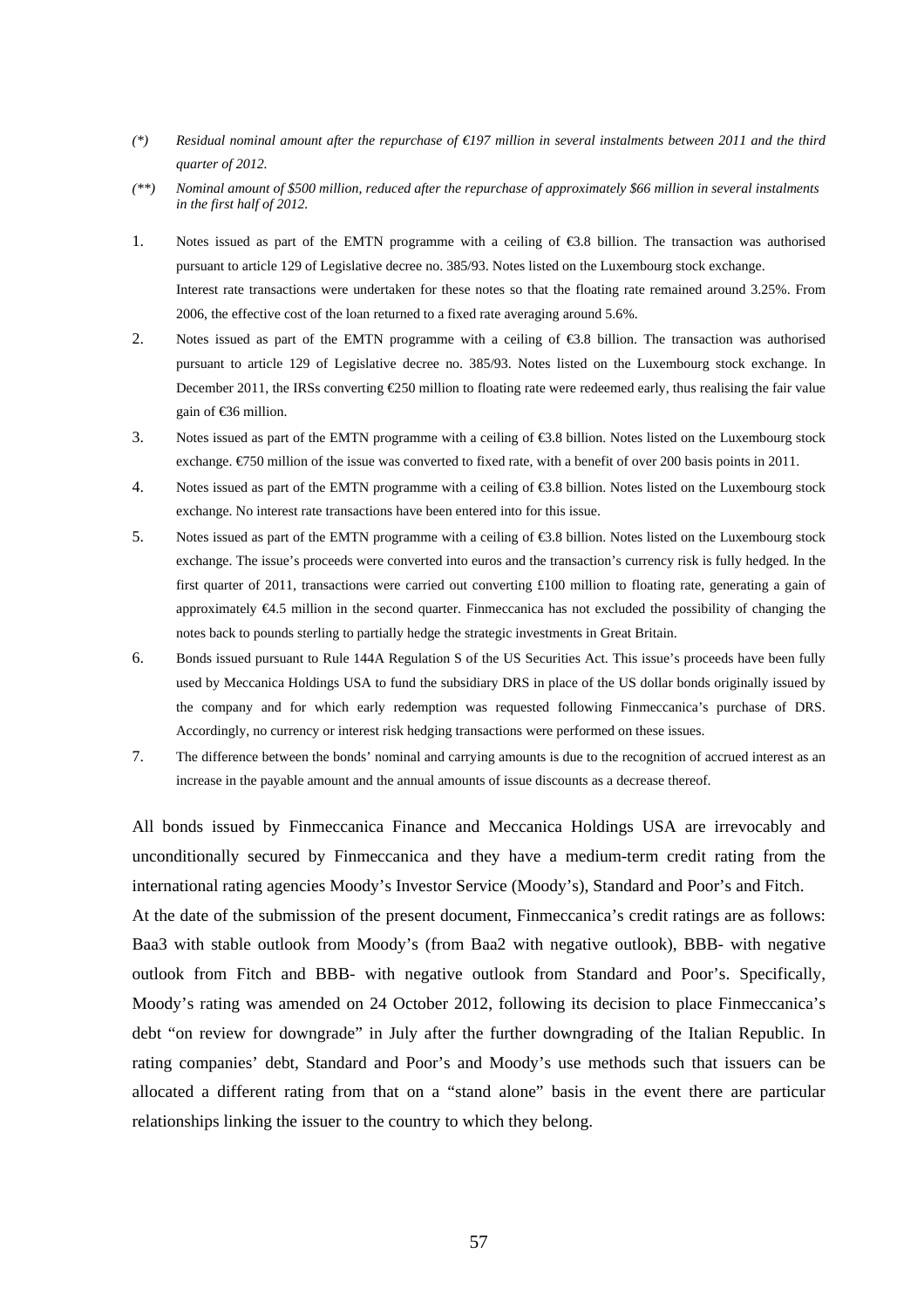Moreover, the current credit ratings by Standard and Poor's and Moody's do not presently show any difference between the *"stand alone"* ratings and the ratings determined based on Standard and Poor's Government related entities (GRE) and Moody's Government related issuers (GRI) methodologies. Overall, Finmeccanica is rated "Investment Grade", although with negative outlook only for Fitch and Standard and Poor's. This rating could be changed by the rating agencies based not only on the ongoing outcomes of Finmeccanica's restructuring, reorganisation and disinvestment programmes, but also in the event of a deterioration in the macroeconomic context (e.g., national economic system, etc.).

A hypothetical further downgrading of Finmeccanica's rating, even to below Investment Grade, would not significantly affect the confirmed existing financing. However, it could be more difficult and costly to use some of the credit line sources of financing used to date.

The group is actively committed to rolling out the steps of the restructuring plan launched in 2011, which, *inter alia*, include the reduction of debt. Moreover, the group's financial and investment and contract selection policies mean the group constantly monitors the soundness of its financial position and its financial debt level, which also enable compliance with the indicators the rating agencies refer to.

All the existing bond issues are governed by regulations containing standard legal clauses for this type of corporate transaction on institutional markets. They do not require compliance with specific financial covenants for issues, while they include, *inter alia*, negative pledge and cross default clauses.

Under the negative pledge clauses, group issuers, Finmeccanica and their material subsidiaries (in which Finmeccanica Spa holds more than 50% and the related gross revenues and equity represent at least 10% of Finmeccanica's consolidated gross revenues and equity) are expressly prohibited from pledging collateral or other guarantees securing bonds or financial instruments that are listed or may be listed, unless such guarantees are extended to all bondholders. Securitisation transactions are excluded from this prohibition as is, from July 2006, the earmarking of assets pursuant to article 2447-*bis* and following articles of the Italian Civil Code.

Under the cross default clauses, the bondholders of each issue may request their early repayment if one of the group issuers and/or Finmeccanica and/or a material subsidiary defaults, resulting in a failure to pay exceeding set limits.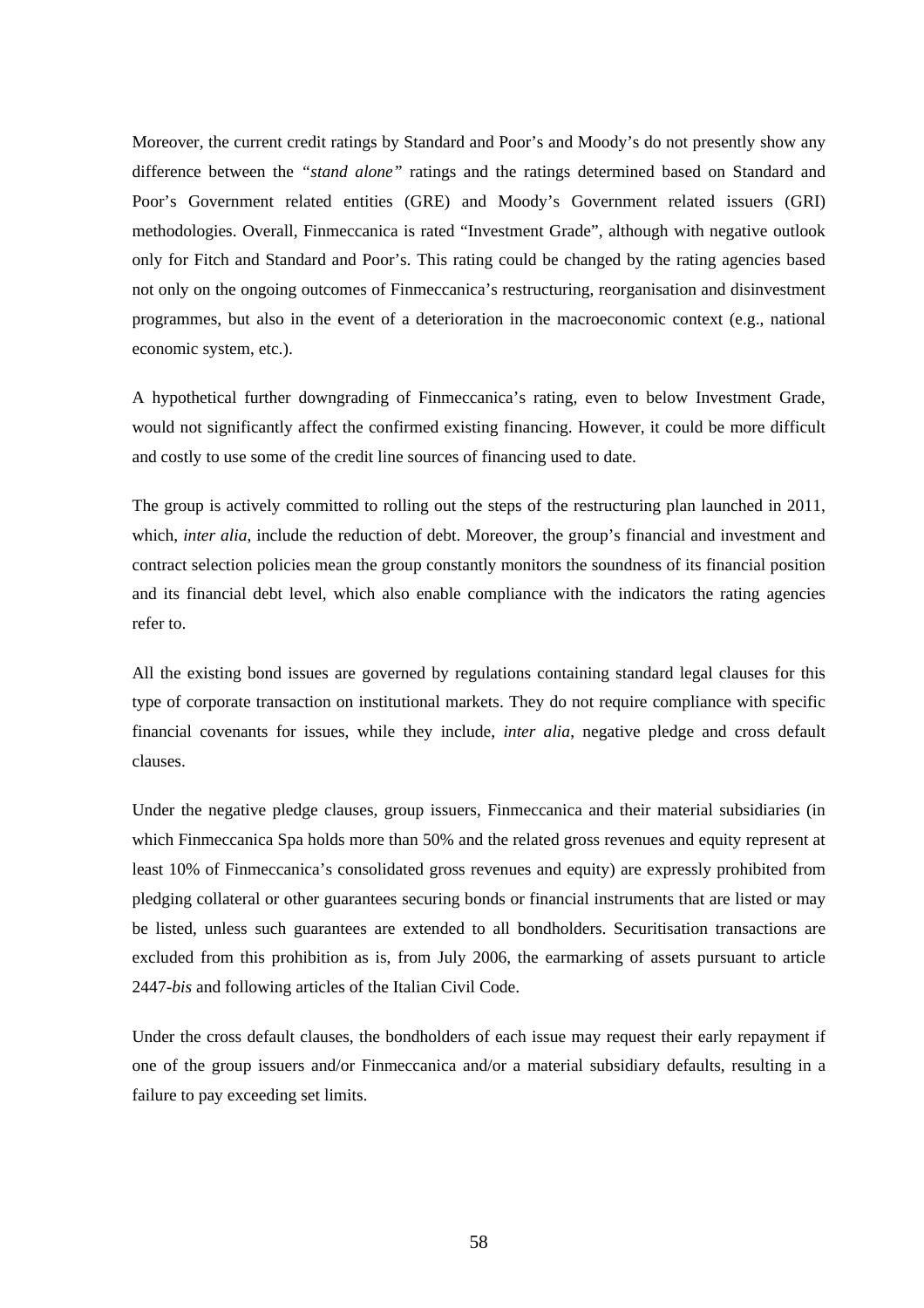### **Other events**

As part of the group's focus on its strategic sectors, on 31 May 2012, Finmeccanica Finance, Fondo Strategico Italiano S.p.A. ("FSI"), Avio S.p.A. ("Avio") and the ultimate parent BCV Investments SCA reached an agreement, with the condition precedent of Avio's listing on the stock exchange before the end of 2012 under favourable market conditions, which will enable FSI to become a shareholder of Avio with a stable approximate 15% investment, taking part in the initial public offering, which includes a share capital increase, and acquiring Finmeccanica's entire investment therein. Finmeccanica will receive an amount equal to the net placement price for the sale of its stake.

The sale by Finmeccanica Finance to FSI (subsidiary of Cassa Depositi e Prestiti, in turn controlled by the Ministry for Economy and Finance), if realised under the terms described above, would be a transaction between related parties - carried out by Finmeccanica Spa through its subsidiary - which would qualify for the exemption available for ordinary transactions that take place on an arm's length basis (article 13.3.c) of CONSOB Regulation no. 17221/3 and article 11.2.c) of the company's procedure approved on 26 November 2010.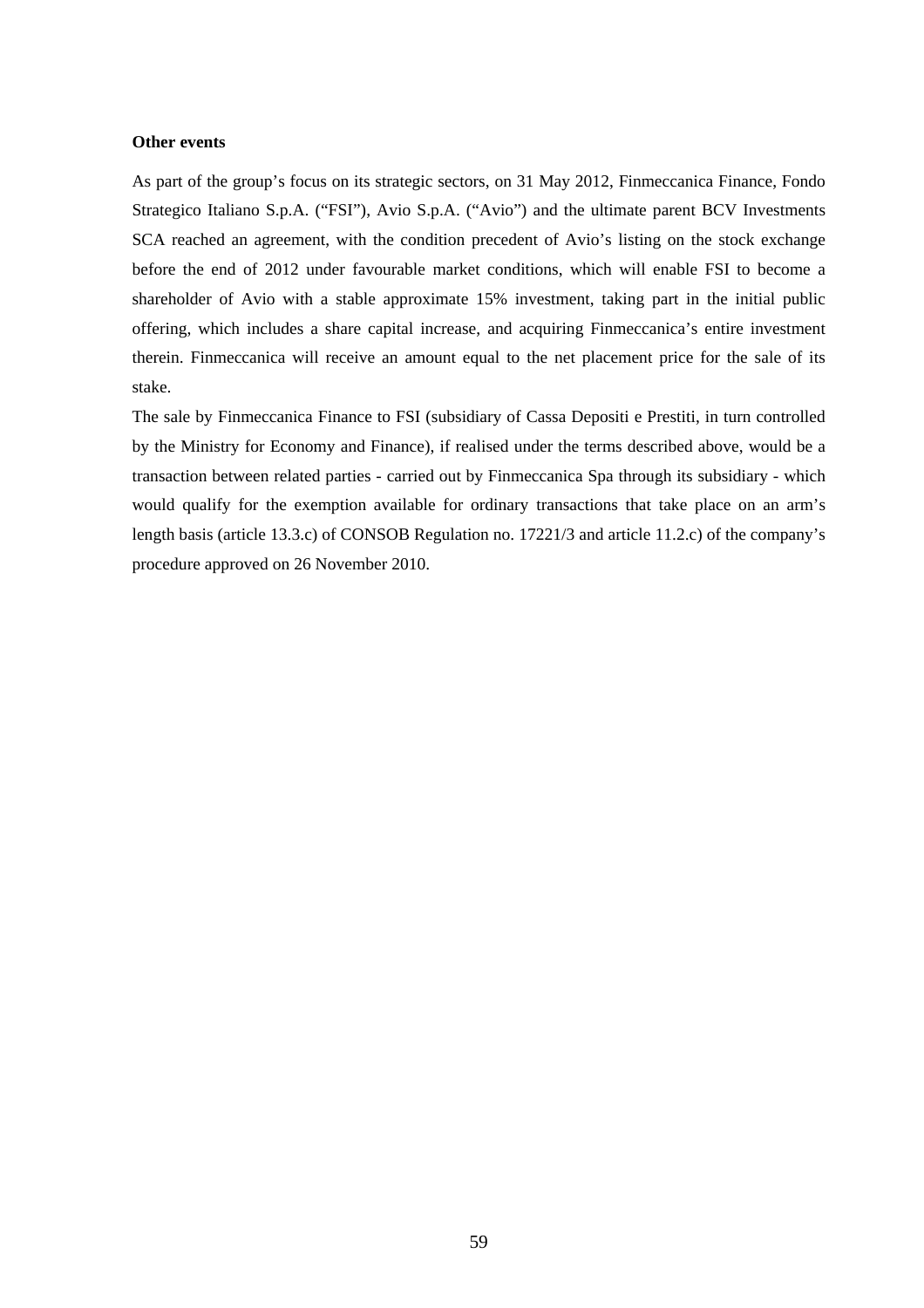### **Outlook**

Finmeccanica group's results for the first nine months of 2012 improved on those of the corresponding period of the previous year (also when the accruals related to the B787 programme are excluded, as detailed at the beginning of this report), and were substantially in line with the forecasts contained in the companies' budgets for the reporting period.

As detailed more fully in the report on operations accompanying the 2011 annual consolidated financial statements, the recession which affected other industries from 2008 extended to the Aerospace and Defence industries in the group's key markets of Great Britain, the United States of America and Italy, where budgets for military and security investment spending were cut in 2010. Customers are also tending to refocus on product performance/cost sustainability ratios. Current and prospective demand in the sector is shifting towards emerging countries and competition between companies is intense, which is pushing prices downwards.

The current macroeconomic context is in some ways more worrying than originally thought, with significant impacts on its markets.

Initiatives undertaken to different extents by the various group companies during 2011 enabled the group to improve its efficiency and simplify corporate structures by drawing up and rolling out indepth plans (detailing actions, costs/benefits, timeframes, limitations and how the roll out is to take place) to improve competitiveness and efficiency and to reorganise each company (with expected benefits topping  $\bigoplus$  440 million in 2013).

These plans cover all critical business areas, including production processes (streamlining of facilities, product/component standardisation, lean manufacturing), purchases (streamlining of suppliers and make or buy policies), engineering (lean engineering, streamlining of investments), workforce (streamlining the indirect to direct ratio), controllable costs, overheads and administrative expenses (streamlining of personnel and IT systems and the corporate structure).

Guidance and monitoring undertaken during the reporting period by Finmeccanica (as well as the improvement in the key production indicators for the companies) confirm the steps are being rolled out as scheduled in terms of physical progress and that the trend of financial statements figures is consistent with the quantitative targets in terms of overall benefits. As early as this reporting period, the results were especially strong in the Aerospace and Defence segment, while the *vehicles* line of the Transportation business segment is encountering difficulties in pursuing the objectives of the reorganisation plan, mainly due to production issues that may also have consequences on the delivery plans of certain programmes.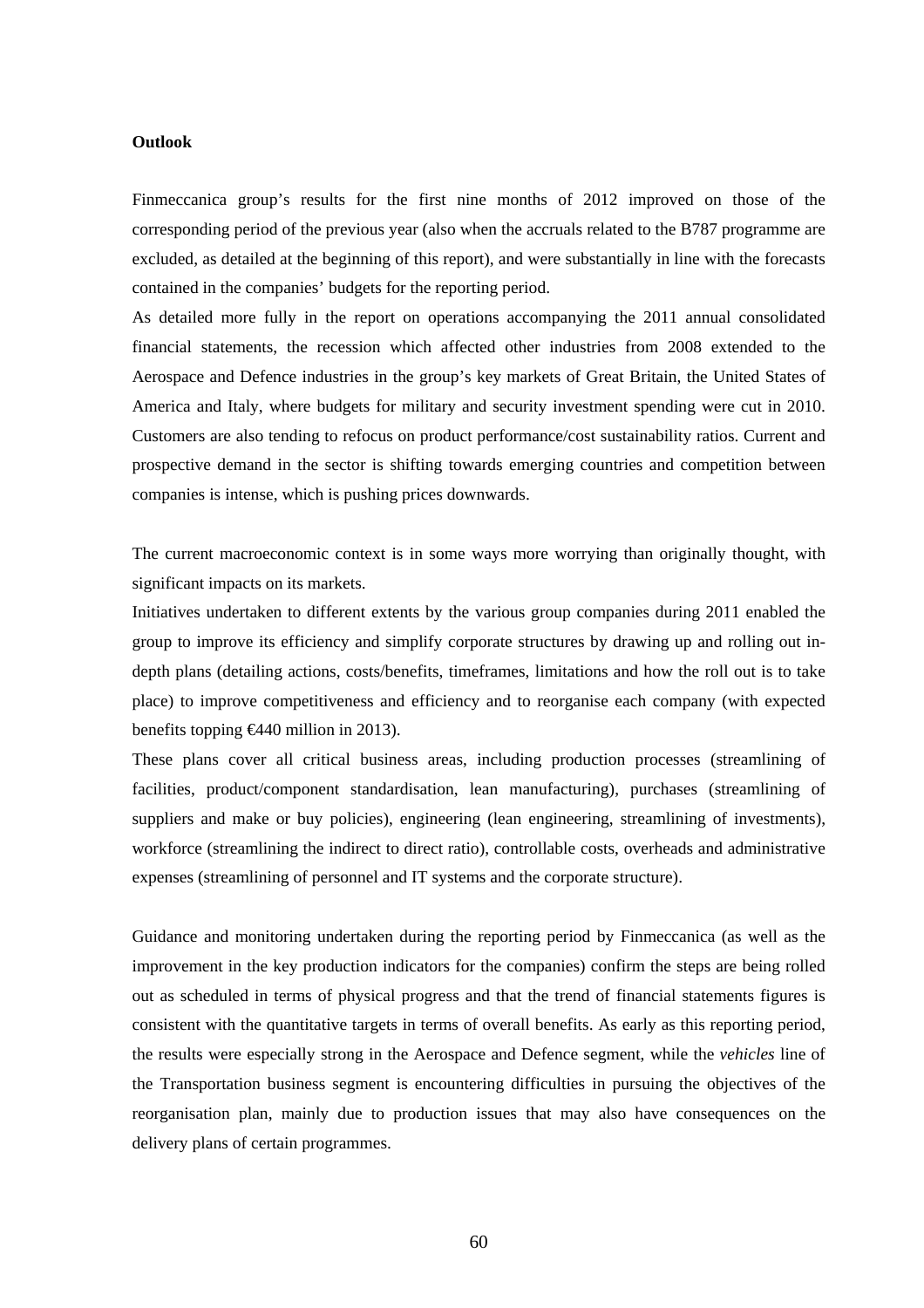The group is also taking the steps necessary for structural and sustainable growth, to solve strategic issues, including the consolidation and strengthening of activities in the Defence Electronics and Security business segment, through the combination of SELEX Galileo, SELEX Elsag and SELEX Sistemi Integrati into one company, while significantly streamlining technologies, product lines and industrial facilities, leading to important synergies and consequent significant decreases in manufacturing costs. The aim is to establish a single entity in Europe that operates in conjunction and in coordination with DRS, which will not be affected by the business combination given the special regulations to which it is subject. The single entity will be able to successfully take on key industry players, compete on the main markets and take advantage of a technological, financial and production structure that will make it possible to generate significant cash flows and an adequate return on invested capital.

Equally important is the roll out of the group's asset portfolio review, concentrating invested capital in those activities and business segments boasting the technological and production capacities to maximise the creation and extraction of value on the market. This could entail the disposal of assets, thus reducing financial debt and thereby improving the overall cash position.

In view of the group's results of operations for the first nine months of 2012 and its reaching the milestones set out both in its plans to improve competiveness and efficiency and for restructuring, and the roll out of actions to resolve strategic issues, we confirm the forecasts for the full year 2012 prepared at the time the 2011 Annual Report was prepared.

Revenues for the full year is expected to be in the range of  $\epsilon$ 6.9 billion and  $\epsilon$ 17.3 billion. Adjusted EBITA will return to be positive in the Aeronautics business segment, although it will continue to be negative in the *vehicles* line, and will increase in the Defence Electronics and Security and Helicopters business segments. Adjusted EBITA will thus approximate €1,100 million, while FOCF will be positive thanks to operating activities before investing activities which (after having funded part of the restructuring costs accrued in 2011, borrowing costs and income taxes) will generate cash flows exceeding  $\Theta$ 00 million, while investment expenses (after collecting the grants under Law no. 808/85) is expected to generate negative cash outflows approximating  $\Theta$ 00 million.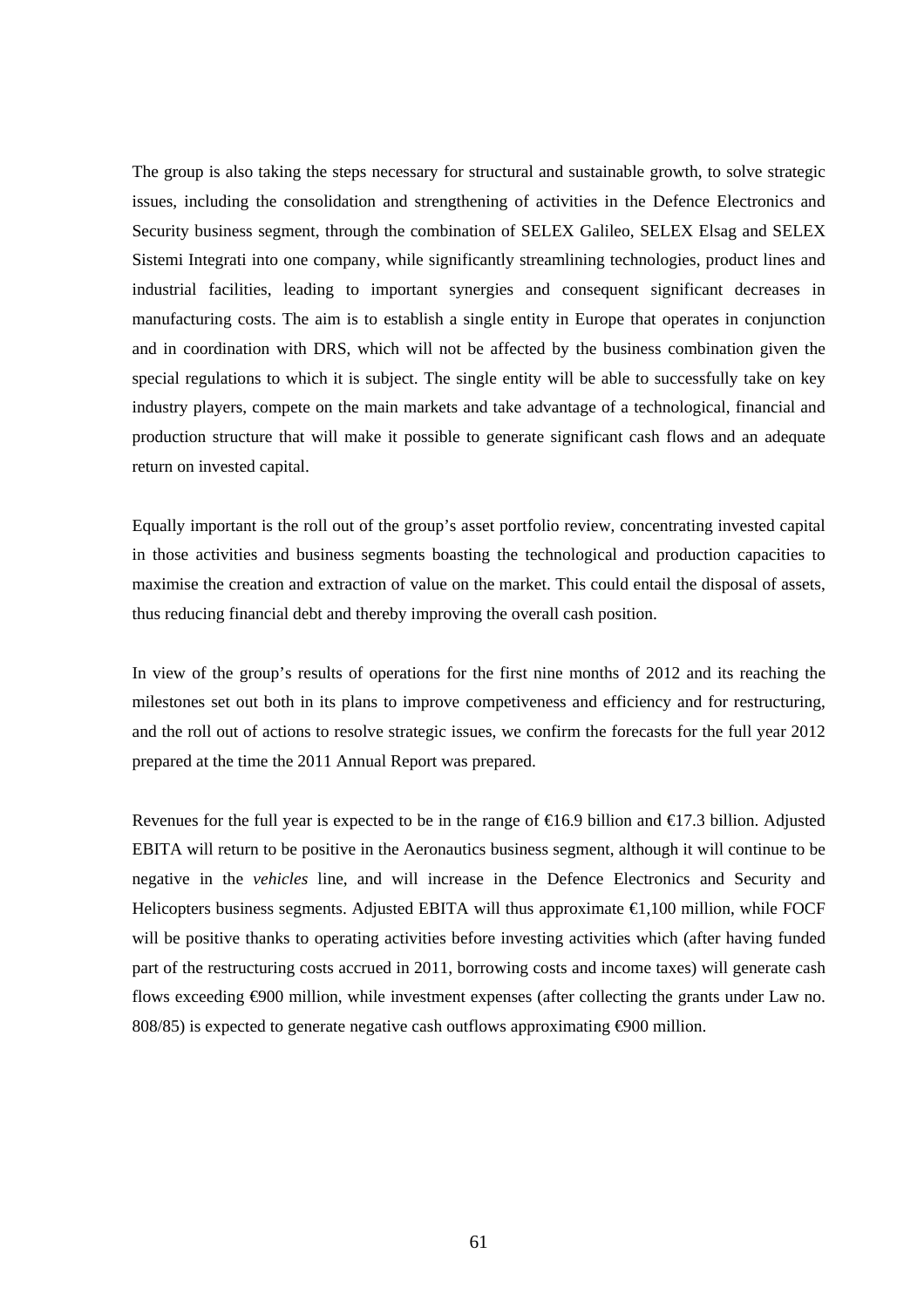**Condensed consolidated interim financial statements as at and for the nine months ended 30 September 2012**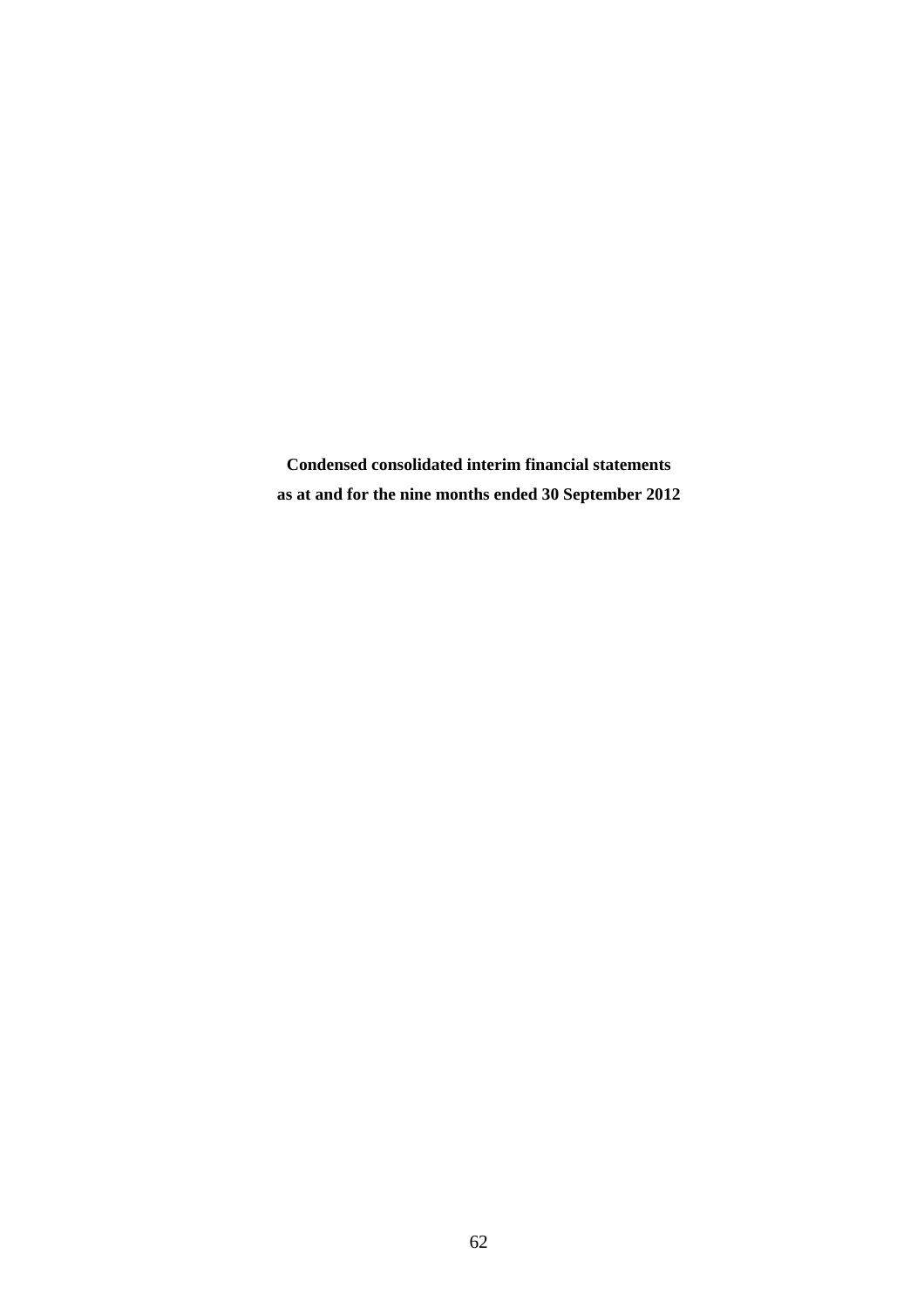## **Condensed consolidated income statement**

|                                                                  |      | For the first nine<br>months of |                                 | For the first nine<br>months of |                                 |
|------------------------------------------------------------------|------|---------------------------------|---------------------------------|---------------------------------|---------------------------------|
| (Emillion)                                                       | Note | 2012                            | of which,<br>related<br>parties | 2011                            | of which,<br>related<br>parties |
| Revenues<br>Raw materials and consumables used and               | 23   | 12,184                          | 1,472                           | 12,252                          | 1,394                           |
| personnel costs                                                  | 25   | (11,035)                        | (152)                           | (11, 324)                       | (127)                           |
| Amortisation, depreciation and impairment                        | 26   | (508)                           |                                 | (553)                           |                                 |
| Other operating income/(expenses)                                | 24   | (17)                            | (2)                             | (978)                           | $\boldsymbol{l}$                |
|                                                                  |      | 624                             |                                 | (603)                           |                                 |
| Net financial income(expenses)                                   | 27   | (314)                           | (3)                             | 212                             | (6)                             |
| Share of profit/(losses) of                                      |      |                                 |                                 |                                 |                                 |
| equity-accounted investments                                     | 28   | (16)                            |                                 | (42)                            |                                 |
| Profit (loss) before income taxes and<br>discontinued operations |      | 294                             |                                 | (433)                           |                                 |
| Income taxes                                                     | 29   | (148)                           |                                 | 109                             |                                 |
| Profit (loss) from discontinued operations                       |      |                                 |                                 |                                 |                                 |
| Net profit/(loss)                                                |      | 146                             |                                 | (324)                           |                                 |
| . attributable to the owners of the parent                       |      | 118                             |                                 | (358)                           |                                 |
| . attributable to non-controlling interests                      |      | 28                              |                                 | 34                              |                                 |
| Earnings/(losses) per share                                      | 31   |                                 |                                 |                                 |                                 |
| <b>Basic</b>                                                     |      | 0.205                           |                                 | (0.620)                         |                                 |
| <b>Diluted</b>                                                   |      | 0.205                           |                                 | (0.619)                         |                                 |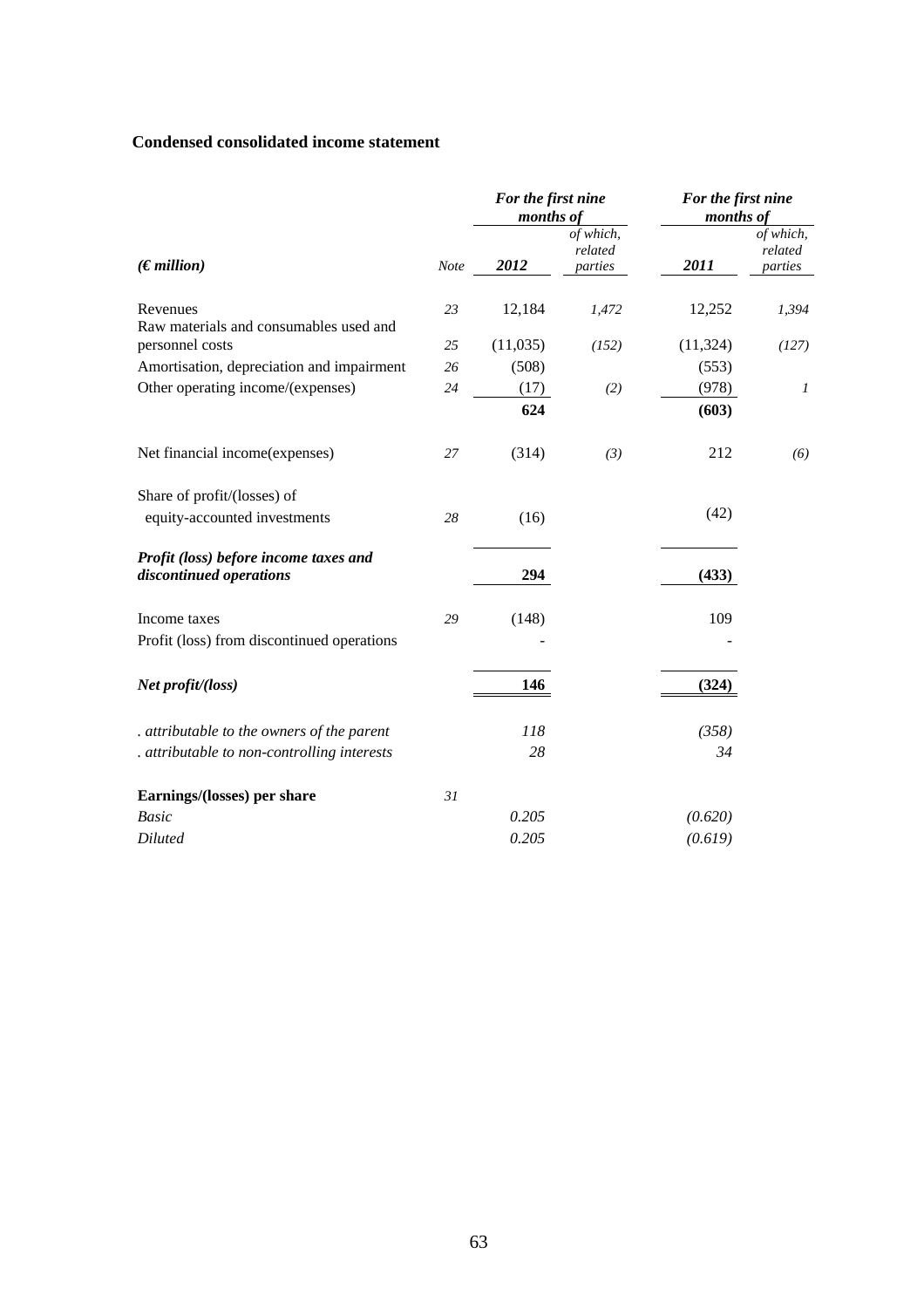## **Condensed consolidated income statement**

|                                                                  |             | For the three months<br>ended 30 September |                                 | For the three months<br>ended 30 September |                                 |  |
|------------------------------------------------------------------|-------------|--------------------------------------------|---------------------------------|--------------------------------------------|---------------------------------|--|
| (Emillion)                                                       | <b>Note</b> | 2012                                       | of which,<br>related<br>parties | 2011                                       | of which,<br>related<br>parties |  |
| Revenues<br>Raw materials and consumables used and               | 23          | 4,124                                      | 492                             | 3,828                                      | 466                             |  |
| personnel costs                                                  | 25          | (3,701)                                    | (60)                            | (3,618)                                    | (51)                            |  |
| Amortisation, depreciation and impairment                        | 26          | (169)                                      |                                 | (181)                                      |                                 |  |
| Other operating income/(expenses)                                | 24          | (7)<br>247                                 | 1                               | (952)<br>(923)                             | 2                               |  |
| Net financial income/(expenses)                                  | 27          | (107)                                      | (1)                             | (49)                                       | (2)                             |  |
| Share of profit/(losses) of                                      |             |                                            |                                 |                                            |                                 |  |
| equity-accounted investments                                     | 28          | (3)                                        |                                 | (33)                                       |                                 |  |
| Profit (loss) before income taxes and<br>discontinued operations |             | 137                                        |                                 | (1,005)                                    |                                 |  |
| Income taxes                                                     | 29          | (62)                                       |                                 | 225                                        |                                 |  |
| Profit (loss) from discontinued operations                       |             |                                            |                                 |                                            |                                 |  |
| Net profit/(loss)                                                |             | 75                                         |                                 | (780)                                      |                                 |  |
| . attributable to the owners of the parent                       |             | 65                                         |                                 | (790)                                      |                                 |  |
| . attributable to non-controlling interests                      |             | 10                                         |                                 | 10                                         |                                 |  |
| Earnings/(losses) per share                                      | 31          |                                            |                                 |                                            |                                 |  |
| <b>Basic</b>                                                     |             | 0.113                                      |                                 | (1.370)                                    |                                 |  |
| <b>Diluted</b>                                                   |             | 0.113                                      |                                 | (1.368)                                    |                                 |  |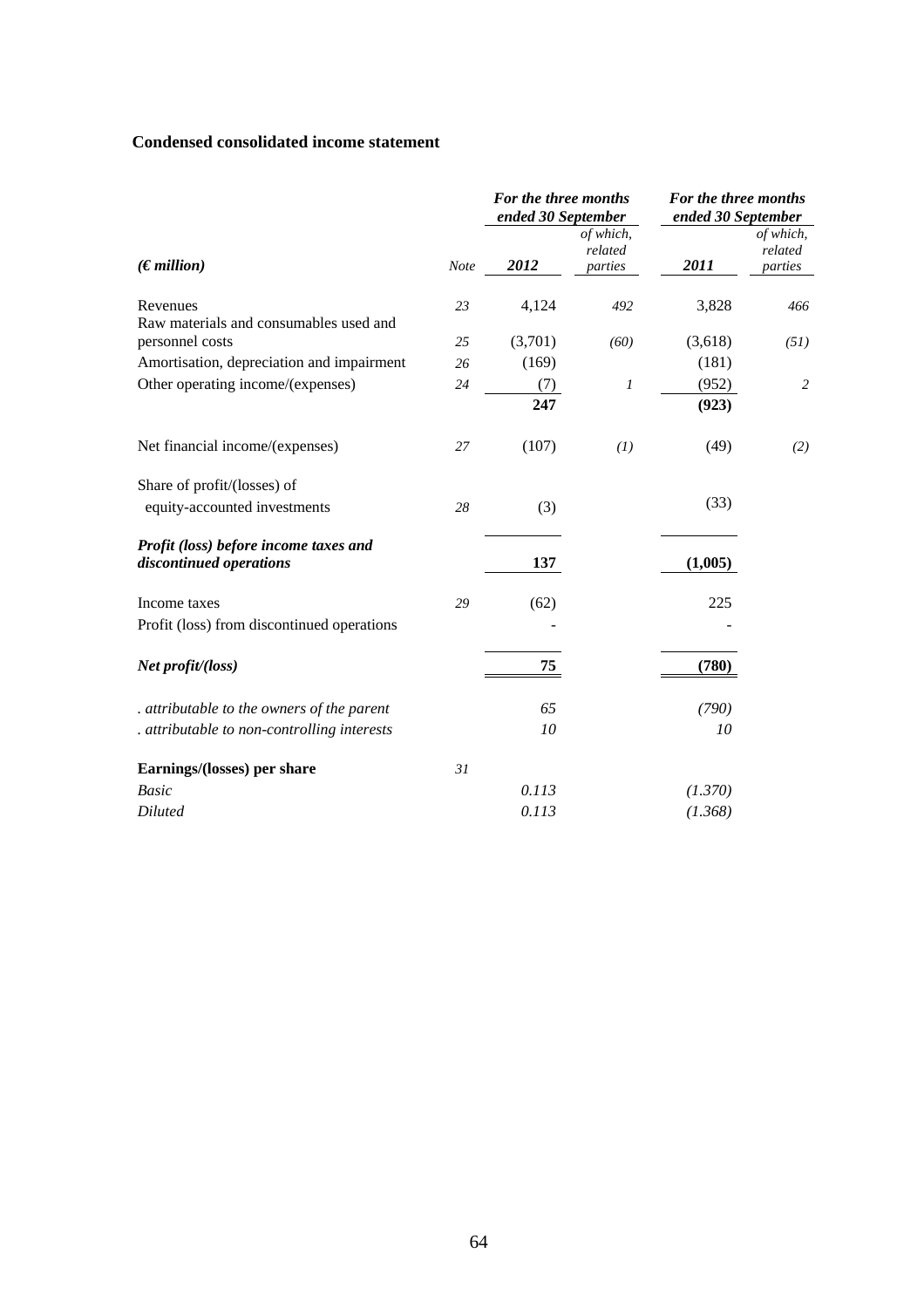## **Statement of condensed consolidated comprehensive income**

|                  |       | 2011 |                              |
|------------------|-------|------|------------------------------|
|                  | 146   |      | (324)                        |
|                  |       |      |                              |
|                  | (224) |      | (78)                         |
| (220)            |       | (78) |                              |
| (4)              |       |      |                              |
|                  | 35    |      | 23                           |
| 31               |       | 26   |                              |
| $\overline{4}$   |       | (3)  |                              |
|                  |       |      |                              |
|                  | 103   |      | (52)                         |
|                  | 42    |      | 6                            |
| 41               |       | (1)  |                              |
|                  |       | 7    |                              |
| $\boldsymbol{l}$ |       |      |                              |
|                  | (44)  |      | (101)                        |
|                  | 102   |      | (425)                        |
|                  |       |      |                              |
|                  | 74    |      | (453)                        |
|                  | 28    |      | 28                           |
|                  |       | 2012 | For the first nine months of |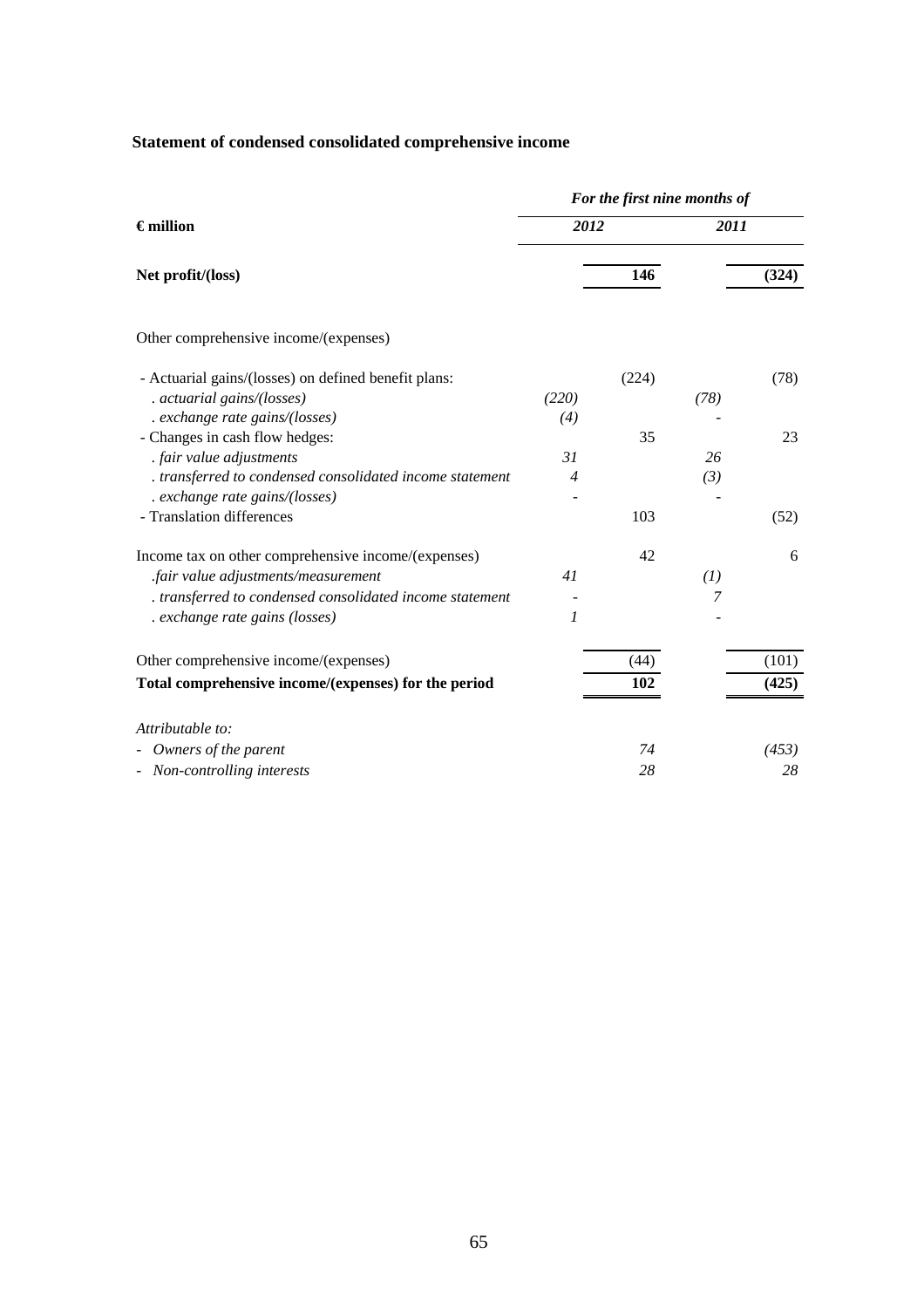# **Condensed consolidated statement of financial position**

| Non-current assets<br>Intangible assets<br>9<br>8,610<br>8,409<br>Property, plant and equipment<br>3,171<br>3,198<br>10<br>Deferred tax assets<br>1,046<br>1,043<br>Other assets<br>727<br>917<br>12<br>35<br>11<br>13,578<br>13,543<br>Current assets<br>Inventories<br>4,869<br>4,486<br>Trade receivables, including net contract work in<br>9,552<br>8,932<br>13<br>865<br>884<br>progress<br>Financial receivables<br>789<br>1,071<br>65<br>184<br>Derivatives<br>165<br>167<br>14<br>1,144<br>1,062<br>Other assets<br>15<br>11<br>13<br>Cash and cash equivalents<br>1,093<br>1,331<br>17,612<br>17,049<br>Non-current assets held for sale<br>$\mathbf{1}$<br>$\mathbf{1}$<br><b>Total</b> assets<br>30,593<br>31,191<br>Shareholders' equity<br>2,525<br>2,525<br>Share capital<br>16<br>1,849<br>1,776<br>Other reserves<br>Equity attributable to the owners of the parent<br>4,374<br>4,301<br>315<br>303<br>Equity attributable to non-controlling interests<br>4,689<br>4,604<br>Total shareholders' equity<br>Non-current liabilities<br>Loans and borrowings<br>4,463<br>4,492<br>33<br>36<br>17<br>Employee liabilities<br>1,082<br>956<br>19<br>Provisions for risks and charges<br>1,728<br>1,774<br>18<br>Deferred tax liabilities<br>427<br>479<br>Other liabilities<br>945<br>936<br>20<br>8,645<br>8,637<br>Current liabilities<br>Trade payables, including progress payments and<br>advances from customers<br>12,967<br>155<br>13,162<br>160<br>21<br>Loans and borrowings<br>2,282<br>1,393<br>17<br>722<br>913<br>88<br>44<br>Income tax payables<br>Provisions for risks and charges<br>853<br>932<br>18<br>Derivatives<br>105<br>159<br>14<br>Other liabilities<br>20<br>1,562<br>1,662<br>35<br>41<br>17,352<br>17,857<br>Liabilities associated with assets held for sale<br><b>Total liabilities</b><br>26,502<br>25,989<br>Total liabilities and shareholders' equity<br>31,191<br>30,593 | $(E$ <i>million</i> ) | <b>Note</b> | 30.09.12 | of which,<br>related<br>parties | 31.12.11 | of which,<br>related<br>parties |
|-----------------------------------------------------------------------------------------------------------------------------------------------------------------------------------------------------------------------------------------------------------------------------------------------------------------------------------------------------------------------------------------------------------------------------------------------------------------------------------------------------------------------------------------------------------------------------------------------------------------------------------------------------------------------------------------------------------------------------------------------------------------------------------------------------------------------------------------------------------------------------------------------------------------------------------------------------------------------------------------------------------------------------------------------------------------------------------------------------------------------------------------------------------------------------------------------------------------------------------------------------------------------------------------------------------------------------------------------------------------------------------------------------------------------------------------------------------------------------------------------------------------------------------------------------------------------------------------------------------------------------------------------------------------------------------------------------------------------------------------------------------------------------------------------------------------------------------------------------------------------------------------------------------------------------|-----------------------|-------------|----------|---------------------------------|----------|---------------------------------|
|                                                                                                                                                                                                                                                                                                                                                                                                                                                                                                                                                                                                                                                                                                                                                                                                                                                                                                                                                                                                                                                                                                                                                                                                                                                                                                                                                                                                                                                                                                                                                                                                                                                                                                                                                                                                                                                                                                                             |                       |             |          |                                 |          |                                 |
|                                                                                                                                                                                                                                                                                                                                                                                                                                                                                                                                                                                                                                                                                                                                                                                                                                                                                                                                                                                                                                                                                                                                                                                                                                                                                                                                                                                                                                                                                                                                                                                                                                                                                                                                                                                                                                                                                                                             |                       |             |          |                                 |          |                                 |
|                                                                                                                                                                                                                                                                                                                                                                                                                                                                                                                                                                                                                                                                                                                                                                                                                                                                                                                                                                                                                                                                                                                                                                                                                                                                                                                                                                                                                                                                                                                                                                                                                                                                                                                                                                                                                                                                                                                             |                       |             |          |                                 |          |                                 |
|                                                                                                                                                                                                                                                                                                                                                                                                                                                                                                                                                                                                                                                                                                                                                                                                                                                                                                                                                                                                                                                                                                                                                                                                                                                                                                                                                                                                                                                                                                                                                                                                                                                                                                                                                                                                                                                                                                                             |                       |             |          |                                 |          |                                 |
|                                                                                                                                                                                                                                                                                                                                                                                                                                                                                                                                                                                                                                                                                                                                                                                                                                                                                                                                                                                                                                                                                                                                                                                                                                                                                                                                                                                                                                                                                                                                                                                                                                                                                                                                                                                                                                                                                                                             |                       |             |          |                                 |          |                                 |
|                                                                                                                                                                                                                                                                                                                                                                                                                                                                                                                                                                                                                                                                                                                                                                                                                                                                                                                                                                                                                                                                                                                                                                                                                                                                                                                                                                                                                                                                                                                                                                                                                                                                                                                                                                                                                                                                                                                             |                       |             |          |                                 |          |                                 |
|                                                                                                                                                                                                                                                                                                                                                                                                                                                                                                                                                                                                                                                                                                                                                                                                                                                                                                                                                                                                                                                                                                                                                                                                                                                                                                                                                                                                                                                                                                                                                                                                                                                                                                                                                                                                                                                                                                                             |                       |             |          |                                 |          |                                 |
|                                                                                                                                                                                                                                                                                                                                                                                                                                                                                                                                                                                                                                                                                                                                                                                                                                                                                                                                                                                                                                                                                                                                                                                                                                                                                                                                                                                                                                                                                                                                                                                                                                                                                                                                                                                                                                                                                                                             |                       |             |          |                                 |          |                                 |
|                                                                                                                                                                                                                                                                                                                                                                                                                                                                                                                                                                                                                                                                                                                                                                                                                                                                                                                                                                                                                                                                                                                                                                                                                                                                                                                                                                                                                                                                                                                                                                                                                                                                                                                                                                                                                                                                                                                             |                       |             |          |                                 |          |                                 |
|                                                                                                                                                                                                                                                                                                                                                                                                                                                                                                                                                                                                                                                                                                                                                                                                                                                                                                                                                                                                                                                                                                                                                                                                                                                                                                                                                                                                                                                                                                                                                                                                                                                                                                                                                                                                                                                                                                                             |                       |             |          |                                 |          |                                 |
|                                                                                                                                                                                                                                                                                                                                                                                                                                                                                                                                                                                                                                                                                                                                                                                                                                                                                                                                                                                                                                                                                                                                                                                                                                                                                                                                                                                                                                                                                                                                                                                                                                                                                                                                                                                                                                                                                                                             |                       |             |          |                                 |          |                                 |
|                                                                                                                                                                                                                                                                                                                                                                                                                                                                                                                                                                                                                                                                                                                                                                                                                                                                                                                                                                                                                                                                                                                                                                                                                                                                                                                                                                                                                                                                                                                                                                                                                                                                                                                                                                                                                                                                                                                             |                       |             |          |                                 |          |                                 |
|                                                                                                                                                                                                                                                                                                                                                                                                                                                                                                                                                                                                                                                                                                                                                                                                                                                                                                                                                                                                                                                                                                                                                                                                                                                                                                                                                                                                                                                                                                                                                                                                                                                                                                                                                                                                                                                                                                                             |                       |             |          |                                 |          |                                 |
|                                                                                                                                                                                                                                                                                                                                                                                                                                                                                                                                                                                                                                                                                                                                                                                                                                                                                                                                                                                                                                                                                                                                                                                                                                                                                                                                                                                                                                                                                                                                                                                                                                                                                                                                                                                                                                                                                                                             |                       |             |          |                                 |          |                                 |
|                                                                                                                                                                                                                                                                                                                                                                                                                                                                                                                                                                                                                                                                                                                                                                                                                                                                                                                                                                                                                                                                                                                                                                                                                                                                                                                                                                                                                                                                                                                                                                                                                                                                                                                                                                                                                                                                                                                             |                       |             |          |                                 |          |                                 |
|                                                                                                                                                                                                                                                                                                                                                                                                                                                                                                                                                                                                                                                                                                                                                                                                                                                                                                                                                                                                                                                                                                                                                                                                                                                                                                                                                                                                                                                                                                                                                                                                                                                                                                                                                                                                                                                                                                                             |                       |             |          |                                 |          |                                 |
|                                                                                                                                                                                                                                                                                                                                                                                                                                                                                                                                                                                                                                                                                                                                                                                                                                                                                                                                                                                                                                                                                                                                                                                                                                                                                                                                                                                                                                                                                                                                                                                                                                                                                                                                                                                                                                                                                                                             |                       |             |          |                                 |          |                                 |
|                                                                                                                                                                                                                                                                                                                                                                                                                                                                                                                                                                                                                                                                                                                                                                                                                                                                                                                                                                                                                                                                                                                                                                                                                                                                                                                                                                                                                                                                                                                                                                                                                                                                                                                                                                                                                                                                                                                             |                       |             |          |                                 |          |                                 |
|                                                                                                                                                                                                                                                                                                                                                                                                                                                                                                                                                                                                                                                                                                                                                                                                                                                                                                                                                                                                                                                                                                                                                                                                                                                                                                                                                                                                                                                                                                                                                                                                                                                                                                                                                                                                                                                                                                                             |                       |             |          |                                 |          |                                 |
|                                                                                                                                                                                                                                                                                                                                                                                                                                                                                                                                                                                                                                                                                                                                                                                                                                                                                                                                                                                                                                                                                                                                                                                                                                                                                                                                                                                                                                                                                                                                                                                                                                                                                                                                                                                                                                                                                                                             |                       |             |          |                                 |          |                                 |
|                                                                                                                                                                                                                                                                                                                                                                                                                                                                                                                                                                                                                                                                                                                                                                                                                                                                                                                                                                                                                                                                                                                                                                                                                                                                                                                                                                                                                                                                                                                                                                                                                                                                                                                                                                                                                                                                                                                             |                       |             |          |                                 |          |                                 |
|                                                                                                                                                                                                                                                                                                                                                                                                                                                                                                                                                                                                                                                                                                                                                                                                                                                                                                                                                                                                                                                                                                                                                                                                                                                                                                                                                                                                                                                                                                                                                                                                                                                                                                                                                                                                                                                                                                                             |                       |             |          |                                 |          |                                 |
|                                                                                                                                                                                                                                                                                                                                                                                                                                                                                                                                                                                                                                                                                                                                                                                                                                                                                                                                                                                                                                                                                                                                                                                                                                                                                                                                                                                                                                                                                                                                                                                                                                                                                                                                                                                                                                                                                                                             |                       |             |          |                                 |          |                                 |
|                                                                                                                                                                                                                                                                                                                                                                                                                                                                                                                                                                                                                                                                                                                                                                                                                                                                                                                                                                                                                                                                                                                                                                                                                                                                                                                                                                                                                                                                                                                                                                                                                                                                                                                                                                                                                                                                                                                             |                       |             |          |                                 |          |                                 |
|                                                                                                                                                                                                                                                                                                                                                                                                                                                                                                                                                                                                                                                                                                                                                                                                                                                                                                                                                                                                                                                                                                                                                                                                                                                                                                                                                                                                                                                                                                                                                                                                                                                                                                                                                                                                                                                                                                                             |                       |             |          |                                 |          |                                 |
|                                                                                                                                                                                                                                                                                                                                                                                                                                                                                                                                                                                                                                                                                                                                                                                                                                                                                                                                                                                                                                                                                                                                                                                                                                                                                                                                                                                                                                                                                                                                                                                                                                                                                                                                                                                                                                                                                                                             |                       |             |          |                                 |          |                                 |
|                                                                                                                                                                                                                                                                                                                                                                                                                                                                                                                                                                                                                                                                                                                                                                                                                                                                                                                                                                                                                                                                                                                                                                                                                                                                                                                                                                                                                                                                                                                                                                                                                                                                                                                                                                                                                                                                                                                             |                       |             |          |                                 |          |                                 |
|                                                                                                                                                                                                                                                                                                                                                                                                                                                                                                                                                                                                                                                                                                                                                                                                                                                                                                                                                                                                                                                                                                                                                                                                                                                                                                                                                                                                                                                                                                                                                                                                                                                                                                                                                                                                                                                                                                                             |                       |             |          |                                 |          |                                 |
|                                                                                                                                                                                                                                                                                                                                                                                                                                                                                                                                                                                                                                                                                                                                                                                                                                                                                                                                                                                                                                                                                                                                                                                                                                                                                                                                                                                                                                                                                                                                                                                                                                                                                                                                                                                                                                                                                                                             |                       |             |          |                                 |          |                                 |
|                                                                                                                                                                                                                                                                                                                                                                                                                                                                                                                                                                                                                                                                                                                                                                                                                                                                                                                                                                                                                                                                                                                                                                                                                                                                                                                                                                                                                                                                                                                                                                                                                                                                                                                                                                                                                                                                                                                             |                       |             |          |                                 |          |                                 |
|                                                                                                                                                                                                                                                                                                                                                                                                                                                                                                                                                                                                                                                                                                                                                                                                                                                                                                                                                                                                                                                                                                                                                                                                                                                                                                                                                                                                                                                                                                                                                                                                                                                                                                                                                                                                                                                                                                                             |                       |             |          |                                 |          |                                 |
|                                                                                                                                                                                                                                                                                                                                                                                                                                                                                                                                                                                                                                                                                                                                                                                                                                                                                                                                                                                                                                                                                                                                                                                                                                                                                                                                                                                                                                                                                                                                                                                                                                                                                                                                                                                                                                                                                                                             |                       |             |          |                                 |          |                                 |
|                                                                                                                                                                                                                                                                                                                                                                                                                                                                                                                                                                                                                                                                                                                                                                                                                                                                                                                                                                                                                                                                                                                                                                                                                                                                                                                                                                                                                                                                                                                                                                                                                                                                                                                                                                                                                                                                                                                             |                       |             |          |                                 |          |                                 |
|                                                                                                                                                                                                                                                                                                                                                                                                                                                                                                                                                                                                                                                                                                                                                                                                                                                                                                                                                                                                                                                                                                                                                                                                                                                                                                                                                                                                                                                                                                                                                                                                                                                                                                                                                                                                                                                                                                                             |                       |             |          |                                 |          |                                 |
|                                                                                                                                                                                                                                                                                                                                                                                                                                                                                                                                                                                                                                                                                                                                                                                                                                                                                                                                                                                                                                                                                                                                                                                                                                                                                                                                                                                                                                                                                                                                                                                                                                                                                                                                                                                                                                                                                                                             |                       |             |          |                                 |          |                                 |
|                                                                                                                                                                                                                                                                                                                                                                                                                                                                                                                                                                                                                                                                                                                                                                                                                                                                                                                                                                                                                                                                                                                                                                                                                                                                                                                                                                                                                                                                                                                                                                                                                                                                                                                                                                                                                                                                                                                             |                       |             |          |                                 |          |                                 |
|                                                                                                                                                                                                                                                                                                                                                                                                                                                                                                                                                                                                                                                                                                                                                                                                                                                                                                                                                                                                                                                                                                                                                                                                                                                                                                                                                                                                                                                                                                                                                                                                                                                                                                                                                                                                                                                                                                                             |                       |             |          |                                 |          |                                 |
|                                                                                                                                                                                                                                                                                                                                                                                                                                                                                                                                                                                                                                                                                                                                                                                                                                                                                                                                                                                                                                                                                                                                                                                                                                                                                                                                                                                                                                                                                                                                                                                                                                                                                                                                                                                                                                                                                                                             |                       |             |          |                                 |          |                                 |
|                                                                                                                                                                                                                                                                                                                                                                                                                                                                                                                                                                                                                                                                                                                                                                                                                                                                                                                                                                                                                                                                                                                                                                                                                                                                                                                                                                                                                                                                                                                                                                                                                                                                                                                                                                                                                                                                                                                             |                       |             |          |                                 |          |                                 |
|                                                                                                                                                                                                                                                                                                                                                                                                                                                                                                                                                                                                                                                                                                                                                                                                                                                                                                                                                                                                                                                                                                                                                                                                                                                                                                                                                                                                                                                                                                                                                                                                                                                                                                                                                                                                                                                                                                                             |                       |             |          |                                 |          |                                 |
|                                                                                                                                                                                                                                                                                                                                                                                                                                                                                                                                                                                                                                                                                                                                                                                                                                                                                                                                                                                                                                                                                                                                                                                                                                                                                                                                                                                                                                                                                                                                                                                                                                                                                                                                                                                                                                                                                                                             |                       |             |          |                                 |          |                                 |
|                                                                                                                                                                                                                                                                                                                                                                                                                                                                                                                                                                                                                                                                                                                                                                                                                                                                                                                                                                                                                                                                                                                                                                                                                                                                                                                                                                                                                                                                                                                                                                                                                                                                                                                                                                                                                                                                                                                             |                       |             |          |                                 |          |                                 |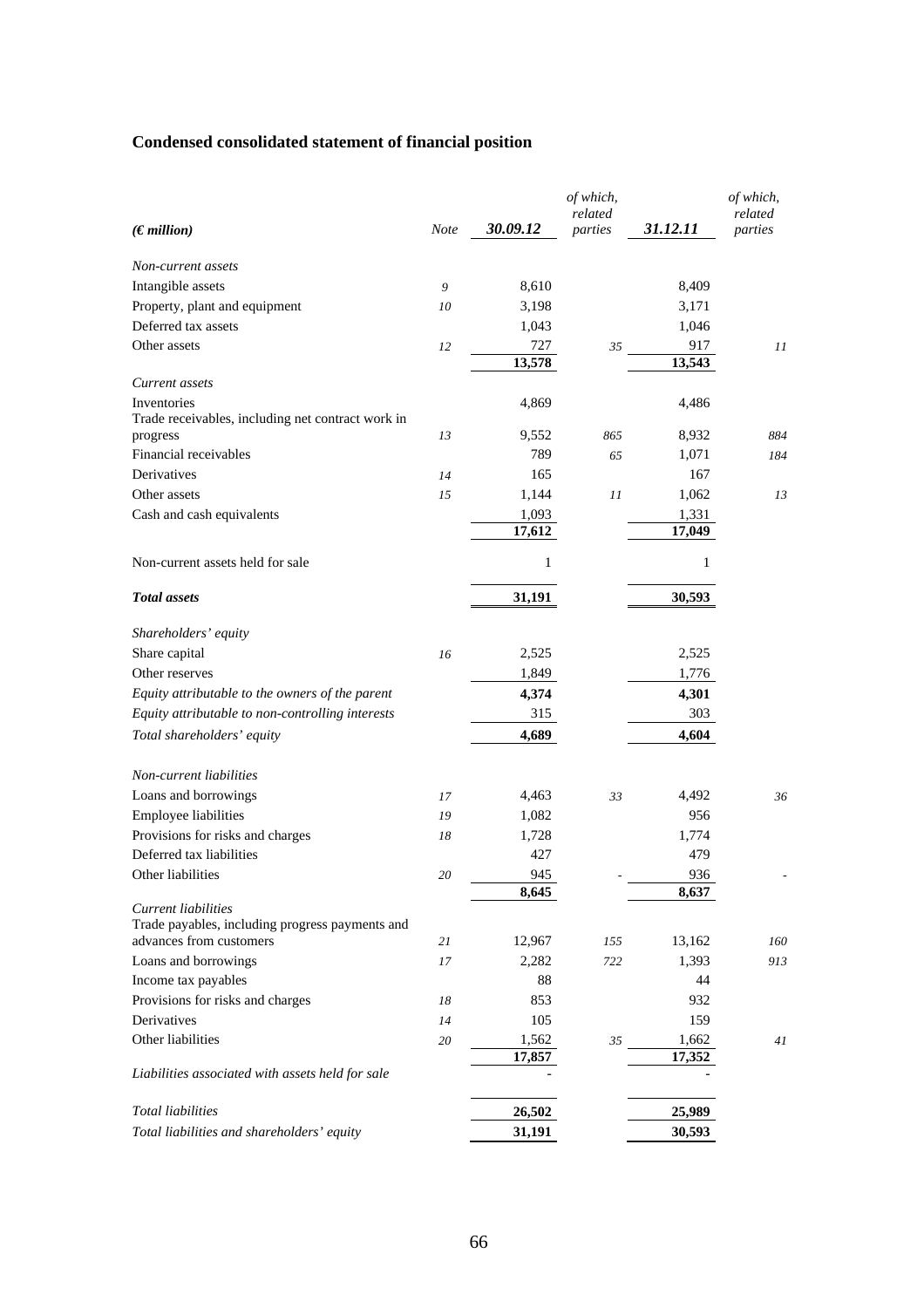## **Condensed consolidated statement of cash flows**

| (Emillion)                                                                                                         |               | For the first nine months of |                                    |         |                                    |  |  |
|--------------------------------------------------------------------------------------------------------------------|---------------|------------------------------|------------------------------------|---------|------------------------------------|--|--|
|                                                                                                                    | <b>Note</b>   | 2012                         | οf<br>which,<br>related<br>parties | 2011    | οf<br>which,<br>related<br>parties |  |  |
| Cash flows from operating activities:                                                                              |               |                              |                                    |         |                                    |  |  |
| Gross cash flows from operating activities                                                                         | 30            | 1,258                        |                                    | 1,091   |                                    |  |  |
| Change in working capital                                                                                          | 30            | (1, 436)                     | 27                                 | (1,221) | 285                                |  |  |
| Change in other operating assets and liabilities, income<br>taxes, financial expenses and provisions for risks and |               |                              |                                    |         |                                    |  |  |
| charges                                                                                                            |               | (764)                        | (131)                              | (869)   | (125)                              |  |  |
| Net cash generated/(used) from/in operating<br>activities                                                          | (a)           | (942)                        |                                    | (999)   |                                    |  |  |
|                                                                                                                    |               |                              |                                    |         |                                    |  |  |
| Cash flows from investing activities:                                                                              |               |                              |                                    |         |                                    |  |  |
| Acquisitions of companies, net of cash acquired                                                                    | 11            |                              |                                    | (4)     |                                    |  |  |
| Sale of Ansaldo Energia                                                                                            |               |                              |                                    | 477     |                                    |  |  |
| Purchase of property, plant and equipment and<br>intangible assets                                                 |               | (494)                        |                                    | (596)   |                                    |  |  |
| Proceeds from sales of property, plant and equipment                                                               |               |                              |                                    |         |                                    |  |  |
| and intangible assets                                                                                              |               | 34                           |                                    | 29      |                                    |  |  |
| Other investing activities                                                                                         |               | (2)                          | 1                                  | 7       | (4)                                |  |  |
| Net cash generated/(used) from/in investing activities                                                             | (b)           | (462)                        |                                    | (87)    |                                    |  |  |
| Cash flows from financing activities:                                                                              |               |                              |                                    |         |                                    |  |  |
| Net change in other loans and borrowings                                                                           |               | 1,164                        | (50)                               | 27      | (28)                               |  |  |
| Dividends paid to the owners of the parent                                                                         |               |                              |                                    | (237)   |                                    |  |  |
| Dividends paid to non-controlling investors                                                                        |               | (17)                         |                                    | (21)    |                                    |  |  |
| Net cash generated/(used) from/in financing<br>activities                                                          | (c)           | 1,147                        |                                    | (231)   |                                    |  |  |
|                                                                                                                    |               |                              |                                    |         |                                    |  |  |
| Net increase/(decrease) in cash and cash equivalents                                                               | $(d = a+b+c)$ | (257)                        |                                    | (1,317) |                                    |  |  |
| Exchange rate gains/ (losses) and other changes                                                                    | (e)           | 19                           |                                    | (36)    |                                    |  |  |
| Cash and cash equivalents at 1 January                                                                             | (f)           | 1,331                        |                                    | 1,854   |                                    |  |  |
| Net increase/(decrease) of the period                                                                              | $(g=d+e)$     | (238)                        |                                    | (1,353) |                                    |  |  |
| Cash and cash equivalents at 30 September                                                                          | $(f+g)$       | 1,093                        |                                    | 501     |                                    |  |  |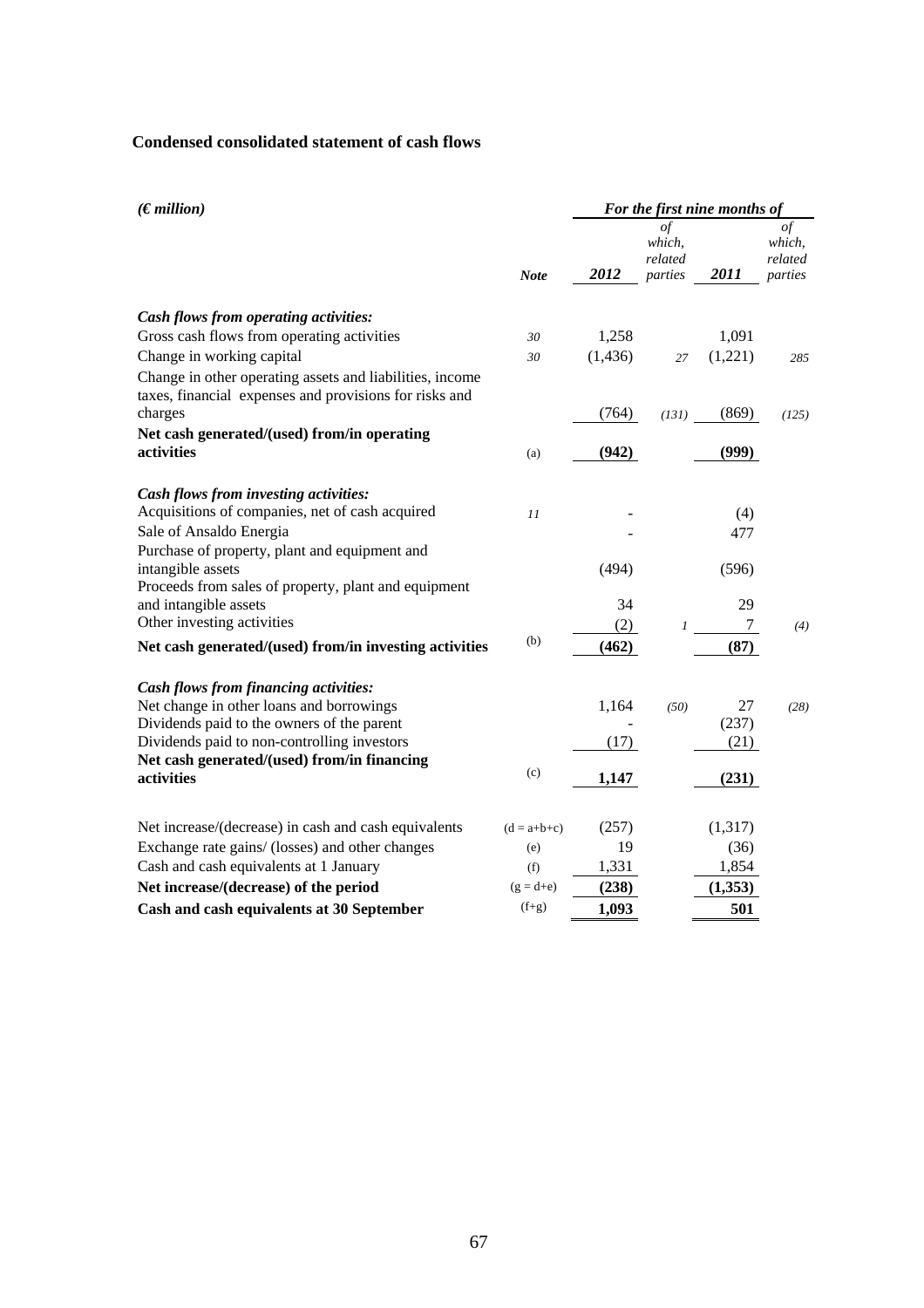|                                                                                 | <b>Share</b><br>capital | <b>Retained</b><br>earnings and<br>consolidation<br>reserve | Cash-<br>flow<br>hedge<br>reserve | <b>Reserve</b><br>for Stock<br>options/<br>grant<br>plans | <b>Reserve</b><br>for<br><b>Actuarial</b><br>gains/<br>(losses) | <b>Translation</b><br>reserve | <b>Equity</b><br>attributable<br>to the<br>owners of<br>the parent | <b>Equity</b><br>attributable<br>to non-<br>controlling<br>interests |
|---------------------------------------------------------------------------------|-------------------------|-------------------------------------------------------------|-----------------------------------|-----------------------------------------------------------|-----------------------------------------------------------------|-------------------------------|--------------------------------------------------------------------|----------------------------------------------------------------------|
| 1 January 2011                                                                  | 2,517                   | 4,870                                                       | 16                                | 43                                                        | (96)                                                            | (536)                         | 6,814                                                              | 284                                                                  |
| Dividends paid<br>Share capital<br>increases<br>Profit/(Loss) for the<br>period |                         | (237)<br>(358)                                              |                                   |                                                           |                                                                 |                               | (237)<br>(358)                                                     | (21)<br>34                                                           |
| Other<br>comprehensive<br>income/(expenses)                                     |                         |                                                             | 24                                |                                                           | (70)                                                            | (49)                          | (95)                                                               | (6)                                                                  |
| Stock option/ grant<br>plans                                                    |                         |                                                             |                                   |                                                           |                                                                 |                               |                                                                    |                                                                      |
| - service cost                                                                  |                         |                                                             |                                   |                                                           |                                                                 |                               |                                                                    | $\mathbf{1}$                                                         |
| Other changes                                                                   |                         | (2)                                                         | (7)                               |                                                           | 6                                                               |                               | (3)                                                                | $\mathbf{1}$                                                         |
| 30 September 2011                                                               | 2,517                   | 4,273                                                       | 33                                | 43                                                        | (160)                                                           | (585)                         | 6,121                                                              | 293                                                                  |
|                                                                                 |                         |                                                             |                                   |                                                           |                                                                 |                               |                                                                    |                                                                      |
| 1 January 2012                                                                  | 2,525                   | 2,310                                                       | (31)                              | $\qquad \qquad \blacksquare$                              | (76)                                                            | (427)                         | 4,301                                                              | 303                                                                  |
| Dividends paid<br>Share capital<br>increases<br>Profit/(Loss) for the<br>period |                         | 118                                                         |                                   |                                                           |                                                                 |                               | 118                                                                | (17)<br>28                                                           |
| Other<br>comprehensive<br>income/(expenses)                                     |                         |                                                             | 25                                |                                                           | (171)                                                           | 102                           | (44)                                                               |                                                                      |
| Stock option/grant<br>plans                                                     |                         |                                                             |                                   |                                                           |                                                                 |                               |                                                                    |                                                                      |
| - service cost                                                                  |                         |                                                             |                                   | $\mathbf{1}$                                              |                                                                 |                               | $\mathbf{1}$                                                       | $\mathbf{1}$                                                         |
| Other changes                                                                   |                         | (2)                                                         |                                   |                                                           |                                                                 |                               | (2)                                                                |                                                                      |
| 30 September 2012                                                               | 2,525                   | 2,426                                                       | (6)                               | $\mathbf{1}$                                              | (247)                                                           | (325)                         | 4,374                                                              | 315                                                                  |

# **Condensed statement of changes in consolidated shareholders' equity**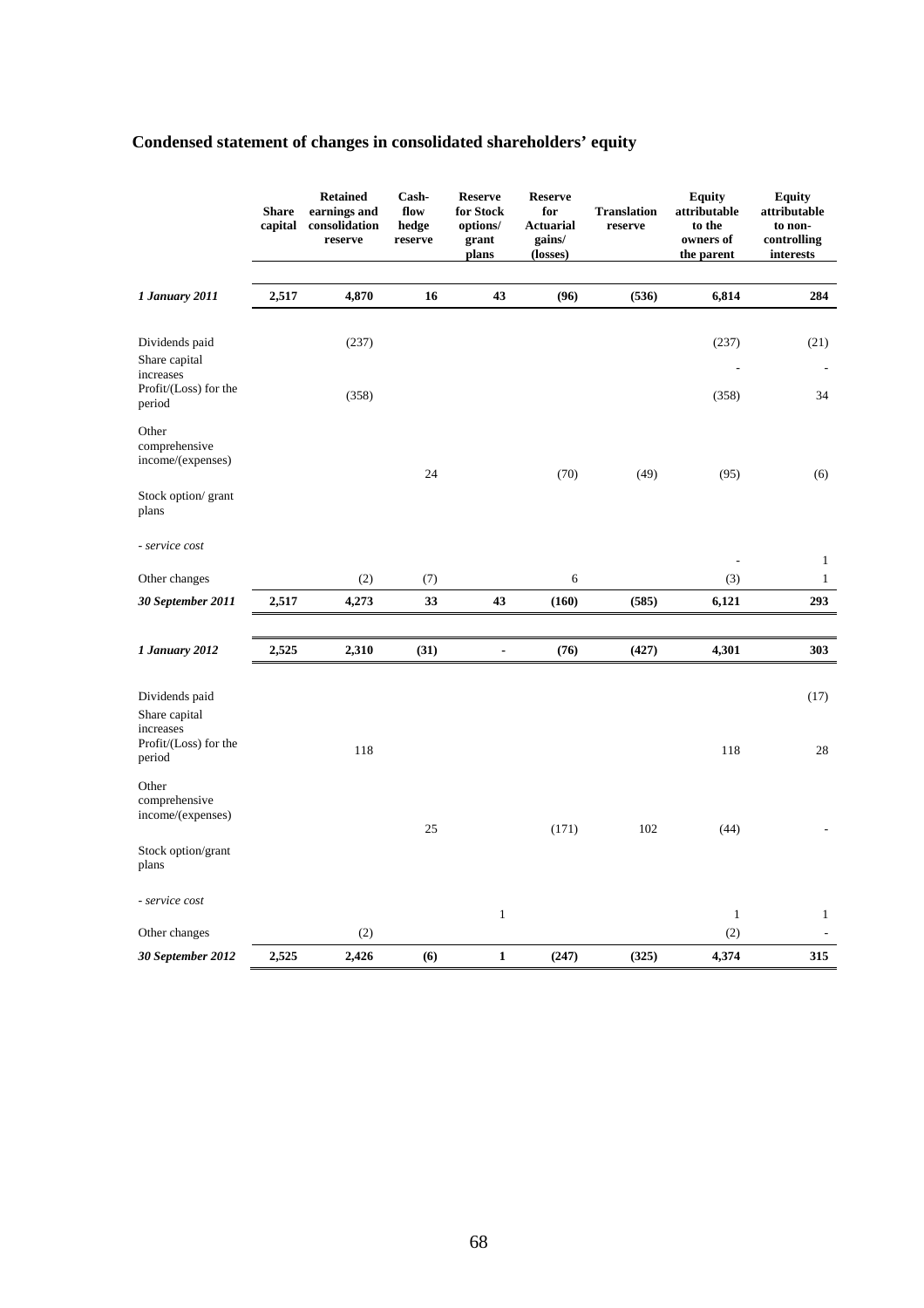### **Explanatory notes**

### **1. GENERAL**

Finmeccanica is a company limited by shares domiciled in Piazza Monte Grappa 4, Rome (Italy). It is listed on the Italian stock exchange (FTSE MIB).

Finmeccanica group is a key industrial operator in the high-technology sector. The holding company, Finmeccanica Spa (the "parent"), provides industrial and strategic orientation and control and coordinates its operating subsidiaries ("Finmeccanica group" or the "group"), mainly operating in the Helicopters, Defence Electronics and Security, Aeronautics, Space, Defence Systems, Energy and Transportation sectors.

## **2. BASIS OF PREPARATION**

Finmeccanica group's condensed consolidated interim financial statements as at and for the nine months ended 30 September 2012 were prepared pursuant to the provisions of article 154-*ter*.5 of Legislative Decree no. 58/98 - the Consolidated Finance Act - and subsequent amendments and integrations.

The notes to the condensed consolidated interim financial statements do not include all disclosures required for annual financial statements, as they refer only to those items that are essential to understand the group's financial position, results of operations and cash flows given their amount, breakdown or changes therein. This interim financial report should, therefore, be read in conjunction with the 2011 annual consolidated financial statements.

The statement of financial position and income statement are likewise presented in a condensed format compared to the annual financial statements. The notes to the items combined in the interim consolidated financial statements schedules include a reconciliation with annual consolidated financial statements schedules.

The accounting policies used for the condensed consolidated interim financial statements are unchanged from those of the 2011 annual consolidated financial statements (except for those specifically applicable to interim financial reports) and the condensed consolidated interim financial statements at 30 September 2011. The new standards applicable from 1 January 2012 reported in note 4 below did not materially impact these condensed consolidated interim financial statements.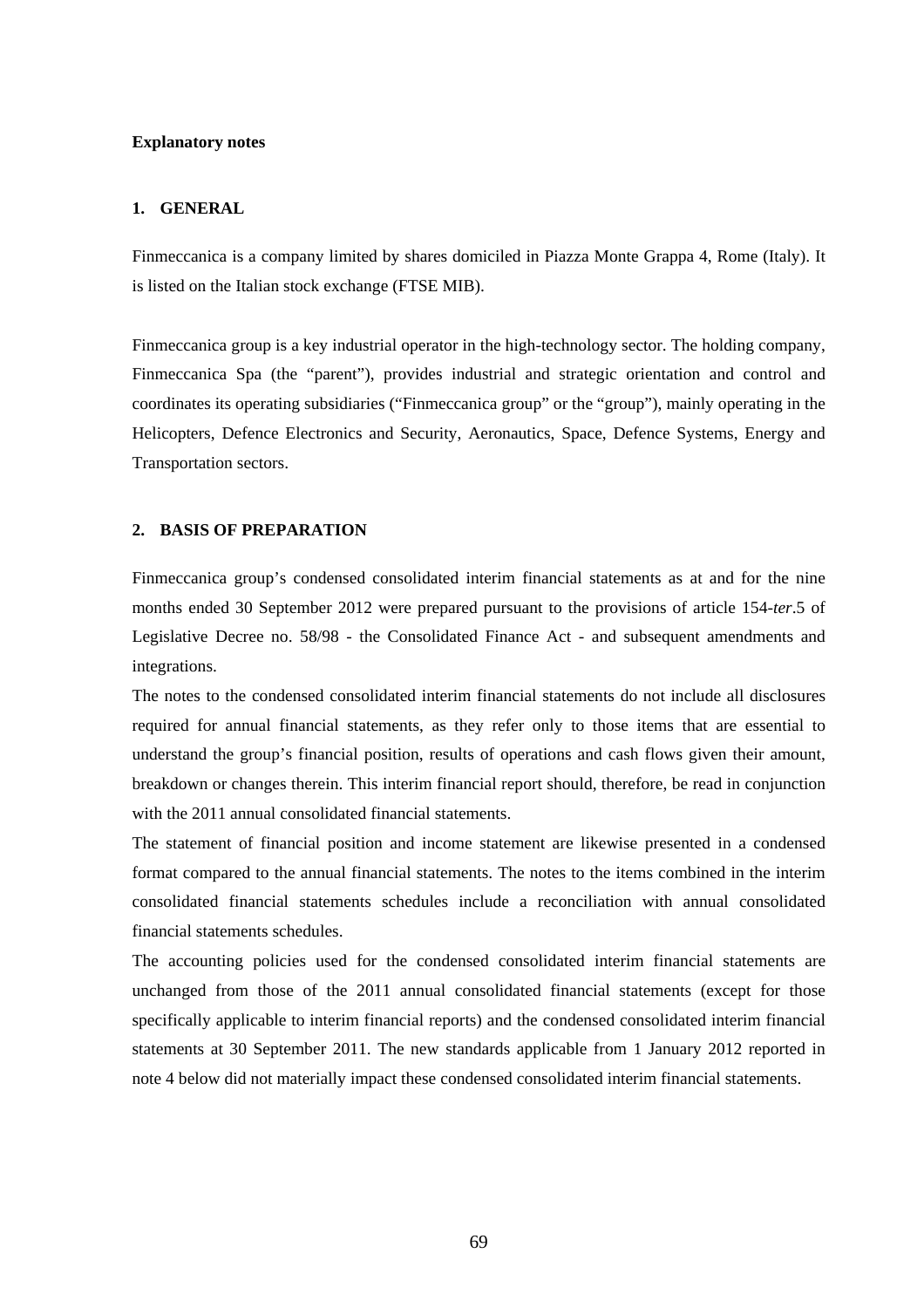The interim financial report at 30 September 2012 was approved by the board of directors on 8 November 2012 and published on the same day.

Amounts are shown in millions of euros unless stated otherwise.

These condensed consolidated interim financial statements have not been audited or reviewed by the independent auditors.

# **3. TREATMENT OF INCOME TAXES IN THE PREPARATION OF INTERIM REPORTS AND BUSINESS SEASONALITY**

### **Treatment of income taxes**

In interim reports, income taxes are estimated based on the expected tax rate applied to pre-tax profit or loss for the period.

## **Cash flows relating to operations**

The group's key business segments feature a high concentration of cash flows from customers in the last few months of the year. This has an impact on interim cash flows and the variability of the group's debt over the various interim periods, which improves substantially in the last few months of the calendar year.

## **4. EFFECTS OF CHANGES TO THE IFRS**

The group adopted IFRS 7 *Financial instruments: disclosures - Amendments* with effect from 1 January 2012. These amendments establish additional disclosures to be provided about transfers of financial assets that are not derecognised or in the event of any continuing involvement in transferred financial assets. This amendment only affects the disclosure provided in annual financial statements.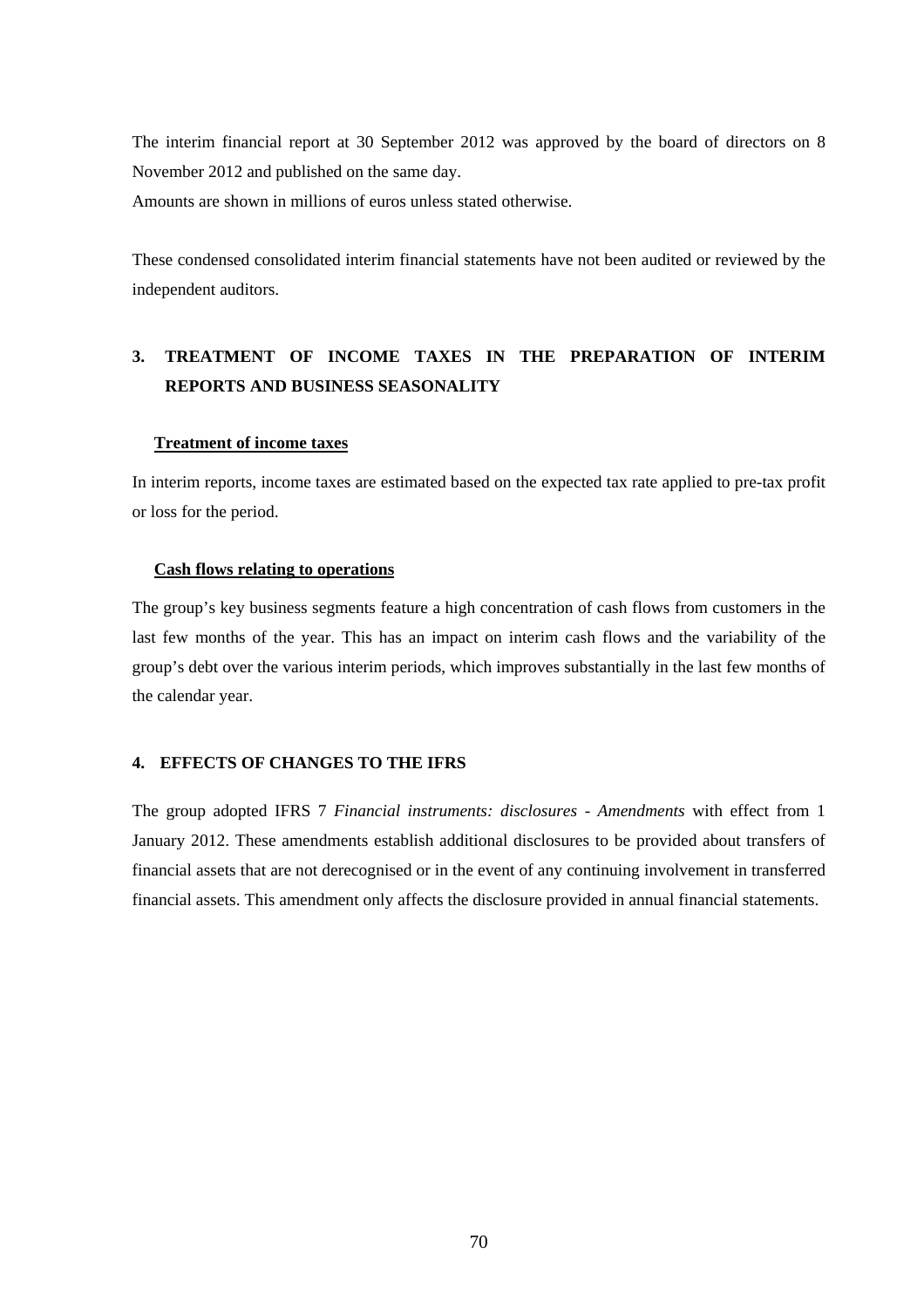### **5. SIGNIFICANT NON-RECURRING EVENTS AND TRANSACTIONS**

Nothing to report for the period.

Conversely, in the first nine months of 2011, the Ansaldo Energia joint venture was set up, with the consequent sale to First Reserve Corporation of a 45% interest in Ansaldo Energia group, executed in June 2011. As a result of this transaction, Finmeccanica group recognised a gain of €458 million (€443 million net of taxes) and net proceeds of €477 million. Net of the effects of the deconsolidation of 45% of Ansaldo Energia's financial position at the transaction date, the transaction led to a €344 million improvement in the group's net financial debt.

The results of operations of the Ansaldo Energia group were consolidated on a line-by-line basis up to 30 June 2011 and on a proportionate basis, to the extent of the group's investment therein, from 1 July to 30 September 2011.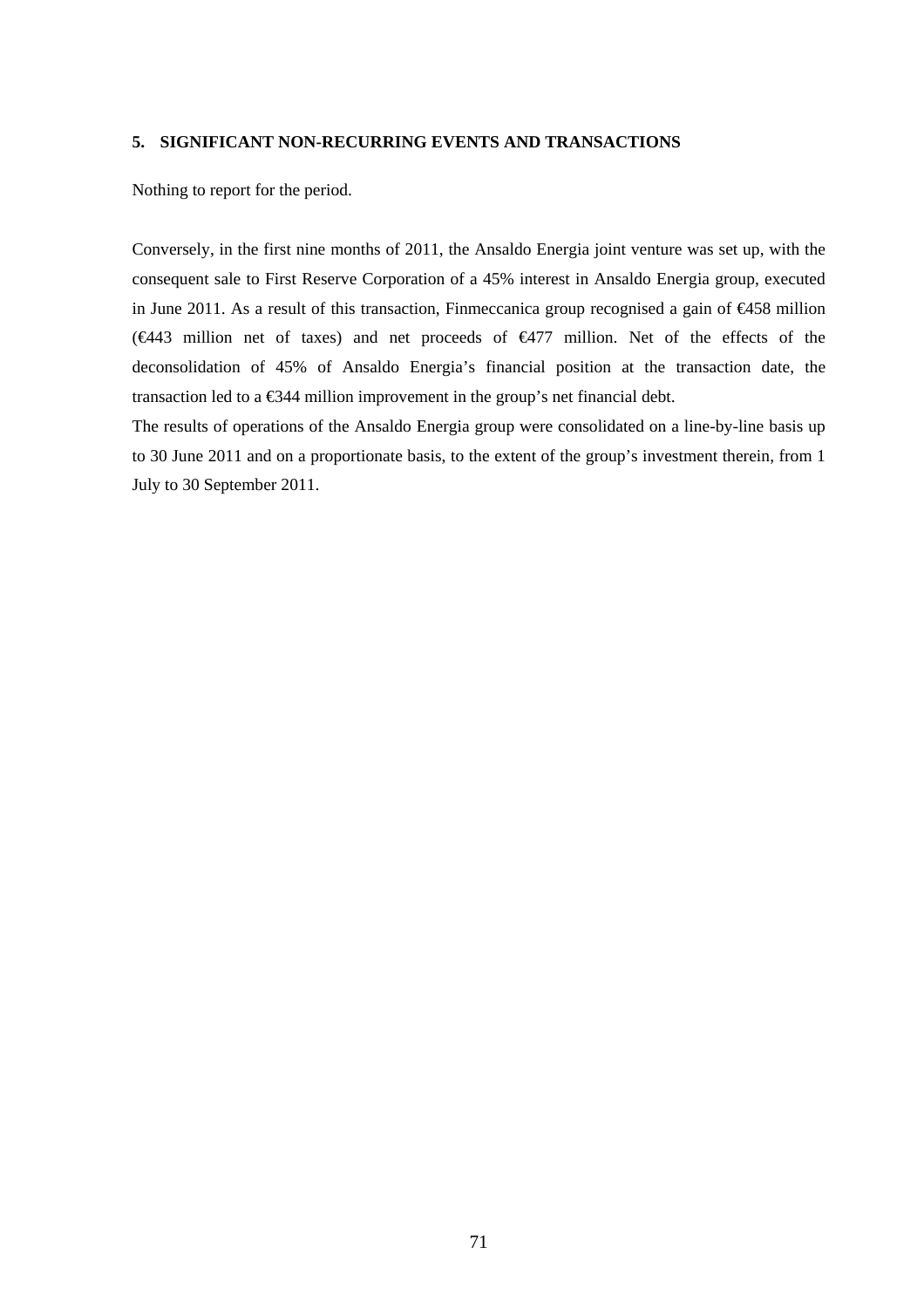## **6. CONSOLIDATION SCOPE**

| Companies consolidated on a line-by-line basis                                                |                                                             |                         |                 |                                          |
|-----------------------------------------------------------------------------------------------|-------------------------------------------------------------|-------------------------|-----------------|------------------------------------------|
| Name                                                                                          | Registered office                                           | Group's<br>investment % |                 | <b>Contribution</b><br>to the group<br>% |
|                                                                                               |                                                             |                         | Direct Indirect |                                          |
|                                                                                               |                                                             |                         |                 |                                          |
| 3083683 NOVA SCOTIA LIMITED<br>ADVANCED ACOUSTIC CONCEPTS LLC                                 | Halifax, Nova Scotia (Canada)<br>Wilmington, Delaware (USA) |                         | 100<br>51       | 100<br>51                                |
| AGUSTA AEROSPACE SERVICES A.A.S. SA                                                           | Grace Hollogne (Belgiium)                                   |                         | 100             | 100                                      |
| <b>AGUSTA HOLDING BV</b>                                                                      | Amsterdam (The Netherlands)                                 |                         | 100             | 100                                      |
| AGUSTAWESTLAND TILT-ROTOR INC. formerly AGUSTA US INC                                         | Wilmington, Delaware (USA)                                  |                         | 100             | 100                                      |
| AGUSTAWESTLAND AMERICA LLC                                                                    | Wilmington, Delaware (USA)                                  |                         | 100             | 100                                      |
| AGUSTAWESTLAND AUSTRALIA P TY LTD                                                             | Melbourne (Australia)                                       |                         | 100             | 100                                      |
| AGUSTAWESTLAND DO BRASILLTDA                                                                  | Sao Paulo (Brazil)<br>Madrid (Spain)                        |                         | 100<br>100      | 100<br>100                               |
| AGUSTAWESTLAND ESP ANA SL                                                                     | Yeo vil, Somers et (UK)                                     |                         | 100             | 100                                      |
| AGUSTAWESTLAND HOLDINGS LTD<br>AGUSTAWESTLAND INC                                             | New Castle, Wilmington, Delaware (USA)                      |                         | 100             | 100                                      |
| AGUSTAWESTLAND INDIA PRIVATE LTD                                                              | New Delhi (India)                                           |                         | 100             | 100                                      |
| AGUSTAWESTLAND INTERNATIONAL LTD                                                              | Yeo vil, Somers et (UK)                                     |                         | 100             | 100                                      |
| AGUSTAWESTLAND LTD                                                                            | Yeo vil, Somers et (UK)                                     |                         | 100             | 100                                      |
| AGUSTAWESTLAND MALAYSIA SDN BHD                                                               | Kuala Lumpur (Malaysia)                                     |                         | 100             | 100                                      |
| AGUSTAWESTLAND NORTH AMERICA INC                                                              | Wilmington, Delaware (USA)                                  |                         | 100             | 100                                      |
| AGUSTAWESTLAND NV                                                                             | Amsterdam (The Netherlands)<br>Wilmington Delaware (USA)    | 100                     | 100             | 100<br>100                               |
| AGUSTAWESTLAND PHILADELPHIA CO                                                                | Milan                                                       |                         | 80              | 80                                       |
| AGUSTAWESTLAND POLITECNICO ADVANCED ROTORCRAFT CENTER S.C.A R.L.<br>AGUSTAWESTLAND PORTUGALSA | Lisbon (Portugal)                                           |                         | 100             | 100                                      |
| AGUSTAWESTLAND PROPERTIES LTD                                                                 | Yeo vil. Somers et (UK)                                     |                         | 100             | 100                                      |
| AGUSTAWESTLAND S.p.A.                                                                         | Cascina Costa (VA)                                          |                         | 100             | 100                                      |
| ALENIA AERMACCHIS.p.A. formerly ALENIA AERONAUTICA S.p.A.                                     | Venegono Superiore (VA)                                     | 100                     |                 | 100                                      |
| ALENIA AERMACCHINORTH AMERICA INC formerly ALENIA NORTH AMERICA INC                           | New Castle, Wilmington, Delaware (USA)                      |                         | 100             | 100                                      |
| ANSALDO RAILWAY SYSTEM TRADING (BEIING) LTD                                                   | Beijing (China)                                             |                         | 100             | 40.066%                                  |
| ANSALDO STS AUSTRALIA P TY LTD                                                                | Birs bane (Australia)                                       |                         | 100             | 40.066%                                  |
| ANSALDO STS BEIJNG LTD                                                                        | Beijing (China)                                             |                         | 80<br>100       | 32.0528                                  |
| ANSALDO STS CANADA INC.                                                                       | Kings to ne, Ontario (Canada)<br>Munich (Germany)           |                         | 100             | 40.066%<br>40.066%                       |
| ANSALDO STS DEUTSCHLAND GMBH<br>ANSALDO STS ESP ANA SAU                                       | Madrid (Spain)                                              |                         | 100             | 40.066%                                  |
| ANSALDO STS FINLAND OY (IN LIQ.)                                                              | Helsinki (Finland)                                          |                         | 100             | 40.066%                                  |
| ANSALDO STS FRANCE SAS                                                                        | Les Ulis (France)                                           |                         | 100             | 40.066%                                  |
| ANSALDO STS HONG KONG LTD                                                                     | Ko wlo on Bay (China)                                       |                         | 100             | 40.066%                                  |
| ANSALDO STS IRELAND LTD                                                                       | CO KERRY (Irland)                                           |                         | 100             | 40.066%                                  |
| ANSALDO STS MALAYSIA SDN BHD                                                                  | Kuala Lumpur (Malaysia)                                     |                         | 100             | 40.066%                                  |
| ANS ALDO STS - SINOSA RAIL SOLUT. SOUTH AFR. (PTY) LTD formerly ANS. STS SOUTH AFR. (PTY      | Sandton (ZA - South Africa)<br>Gaborone (Bots wana)         |                         | 100             | 40.066%                                  |
| ANSALDO STS SOUTHERN AFRICA (PTY) LTD                                                         | Solna (Sweden)                                              |                         | 100<br>100      | 40.066%<br>40.066%                       |
| ANSALDO STS SWEDEN AB<br>ANSALDO STS TRANSPORTATION SYSTEMS INDIA PRIVATE LTD                 | Bangalore (India)                                           |                         | 100             | 40.066%                                  |
| ANSALDO STS UKLTD                                                                             | Barbican (UK)                                               |                         | 100             | 40.066%                                  |
| ANSALDO STS S.p.A.                                                                            | Geno a                                                      | 40.066%                 |                 | 40.066%                                  |
| ANSALDO STS USA INC                                                                           | Wilmington, Delaware (USA)                                  |                         | 100             | 40.066%                                  |
| ANSALDO STS USA INTERNATIONAL CO                                                              | Wilmington, Delaware (USA)                                  |                         | юо              | 40.066%                                  |
| ANSALDO STS USA INTERNATIONAL PROJECT CO                                                      | Wilmington, Delaware (USA)                                  |                         | 100             | 40.066%                                  |
| ANSALDOBREDA ESPANA SLU                                                                       | Madrid (Spain)                                              |                         | 100             | 100                                      |
| ANS ALDOBREDA INC                                                                             | Pitts burg, California (USA)<br><b>Naples</b>               | 100                     | $100\,$         | $100$<br>100                             |
| ANSALDOBREDA S.p.A.<br>AUTOMATISMES CONTROLES ET ETUDES ELECTRONIQUES ACELEC SAS              | Les Ulis (France)                                           |                         | 100             | 40.066%                                  |
| BREDAMENARINIBUS S.p.A.                                                                       | Bologna                                                     | 100                     |                 | 100                                      |
| CISDEG S.p.A.                                                                                 | Rome                                                        |                         | 87.5            | 87.5                                     |
| DRS C3 & AVIATION COMP ANY                                                                    | Wilmington, Delaware (USA)                                  |                         | $100\,$         | $100$                                    |
| DRS CENGEN LLC                                                                                | Wilmington, Delaware (USA)                                  |                         | 100             | 100                                      |
| DRS CONSOLIDATED CONTROLS INC                                                                 | Wilmington, Delaware (USA)                                  |                         | 100             | 100                                      |
| DRS DEFENSE SOLUTIONS LLC                                                                     | Wilmington, Delaware (USA)                                  |                         | 100             | 100                                      |
| DRS ENVIRONMENTAL SYSTEMS INC                                                                 | Wilmington, Delaware (USA)<br>Wilmington, Delaware (USA)    |                         | 100<br>100      | 100<br>100                               |
| DRS HOMELAND SECURITY SOLUTIONS INC<br>DRS ICAS LLC                                           | Wilmington, Delaware (USA)                                  |                         | 100             | 100                                      |
| DRS INTERNATIONALINC                                                                          | Wilmington, Delaware (USA)                                  |                         | 100             | 100                                      |
| DRS POWER & CONTROL TECHNOLOGIES INC                                                          | Wilmington, Delaware (USA)                                  |                         | 100             | 100                                      |
| DRS POWER TECHNOLOGY INC                                                                      | Wilmington, Delaware (USA)                                  |                         | 100             | 100                                      |
| DRS RADAR SYSTEMS LLC                                                                         | Wilmington, Delaware (USA)                                  |                         | 100             | 100                                      |
| DRS RSTA INC                                                                                  | Wilmington, Delaware (USA)                                  |                         | 100             | 100                                      |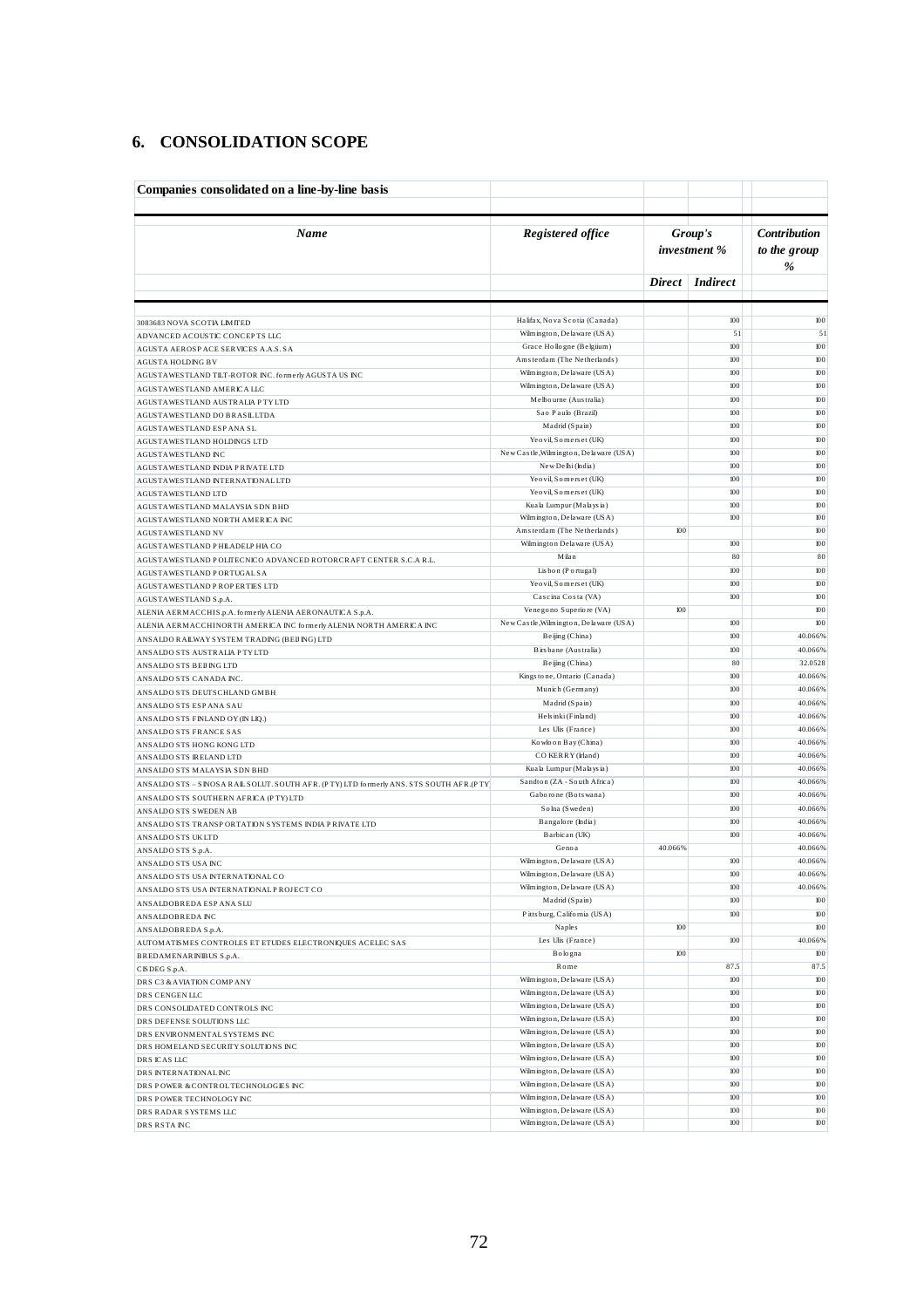| Companies consolidated on a line-by-line basis (continued)      |                                                     |                |                         |                                          |
|-----------------------------------------------------------------|-----------------------------------------------------|----------------|-------------------------|------------------------------------------|
| Name                                                            | Registered office                                   |                | Group's<br>investment % | <b>Contribution</b><br>to the group<br>% |
|                                                                 |                                                     | $Direct \vert$ | <i>Indirect</i>         |                                          |
|                                                                 | Wilmington, Delaware (USA)                          |                | 100                     | 100                                      |
| DRS SENSORS & TARGETING SYSTEMS INC<br>DRS SIGNAL SOLUTIONS INC | Wilmington, Delaware (USA)                          |                | 100                     | 100                                      |
| DRS SONETICOM INC                                               | Tallahassee, Florida (USA)                          |                | 100                     | 100                                      |
| DRS SURVEILLANCE SUPPORT SYSTEMS INC                            | Wilmington, Delaware (USA)                          |                | 100                     | 100                                      |
| DRS SUSTAINMENT SYSTEMS INC                                     | Wilmington, Delaware (USA)                          |                | 100                     | 100                                      |
| DRS SYSTEMS MANAGEMENT LLC                                      | Wilmington, Delaware (USA)                          |                | 100                     | 100                                      |
| DRS SYSTEMS INC                                                 | Wilmington, Delaware (USA)                          |                | 100                     | 100                                      |
| DRS TACTICAL SYSTEMS GLOBAL SERVICES INC                        | Plantation, Florida (USA)                           |                | 100                     | 100                                      |
| DRS TACTICALSYSTEMS INC                                         | Plantation, Florida (USA)                           |                | 100                     | 100                                      |
| DRS TACTICAL SYSTEMS LIMITED                                    | Farnham, Surrey (UK)<br>Baden-Wurttemberg (Germany) |                | 100<br>100              | 100<br>100                               |
| DRS TECHNICAL SERVICES GMBH & COKG                              | Baltimora, Maryland (USA)                           |                | 100                     | 100                                      |
| DRS TECHNICAL SERVICES INC<br>DRS TECHNOLOGIES CANADA INC       | Wilmington, Delaware (USA)                          |                | 100                     | 100                                      |
| DRS TECHNOLOGIES CANADA LTD                                     | Kanata, Ontario (Canada)                            |                | 100                     | 100                                      |
| DRS TECHNOLOGIES SAUDIARABIA LLC                                | Riyadh (Saudi Arabia)                               |                | 49                      | 49                                       |
| DRS TECHNOLOGIES UK LIMITED                                     | Farnham, Surrey (UK)                                |                | 100                     | 100                                      |
| DRS TECHNOLOGIES VERWALTUNGS GMBH                               | Baden-Wurttemberg (Germany)                         |                | 100                     | 100                                      |
| DRS TECHNOLOGIES INC                                            | Wilmington, Delaware (USA)                          |                | 100                     | 100                                      |
| DRS TEST & ENERGY MANAGEMENT LLC                                | Wilmington, Delaware (USA)                          |                | 100                     | 100                                      |
| DRS TRAINING & CONTROLS YSTEMS LLC                              | Plantation, Florida (USA)                           |                | 100                     | 100                                      |
| DRS TSINTERNATIONALLLC                                          | Wilmington, Delaware (USA)                          |                | 100                     | 100                                      |
| DRS UNMANNED TECHNOLOGIES INC                                   | Wilmington, Delaware (USA)                          |                | 100                     | 100                                      |
| ED CONTACT S.r.l.                                               | Rome                                                |                | 100                     | 100                                      |
| ELECTRON ITALIA S.r.l.                                          | Rome                                                |                | 80                      | 80                                       |
| ELSAG NORTH AMERICA LLC                                         | Madison, North Carolina (USA)                       |                | 100                     | 100                                      |
| ENGINEERED COILCOMPANY                                          | Clayton, Missouri (USA)                             |                | 100                     | 100                                      |
| ENGINEERED ELECTRIC COMPANY                                     | Clayton, Missouri (USA)                             |                | 100                     | 100                                      |
| ENGINEERED SUPPORT SYSTEMS INC                                  | Clayton, Missouri (USA)<br>Montes ilvano (Pe)       |                | 100<br>79.688           | 100<br>79.688                            |
| E-SECURITY S.r.l.                                               | Louis ville, Kentucky (USA)                         |                | 100                     | $100$                                    |
| <b>ESSIRESOURCES LLC</b>                                        | Pianezza (To)                                       |                | 100                     | 100                                      |
| FATA ENGINEERING S.p.A.<br><b>FATA HUNTER INC</b>               | Riverside, California (USA)                         |                | 100                     | 100                                      |
| FATA LOGISTIC SYSTEMS S.p.A.                                    | Pianezza (To)                                       |                | 100                     | 100                                      |
| FATAS.p.A.                                                      | Pianezza (To)                                       | 100            |                         | 100                                      |
| FINMECCANICA FINANCE SA                                         | Luxe mbo urg (Luxe mbo urg)                         | 100            |                         | 100                                      |
| FINMECCANICA GROUP REALESTATE S.p.A.                            | Rome                                                | 100            |                         | 100                                      |
| FINMECCANICA GROUP SERVICES S.p.A.                              | Rome                                                | 100            |                         | 100                                      |
| GLOBAL MILITARY AIRCRAFT SYSTEMS LLC                            | Wilmington, Delaware (USA)                          |                | 51                      | 51                                       |
| LARMART S.p.A.                                                  | Rome                                                |                | 60                      | 60                                       |
| <b>LASERTEL INC</b>                                             | Tucson, Arizona (USA)                               |                | 100                     | $100$                                    |
| LAUREL TECHNOLOGIES PARTNERSHIP                                 | Wilmington, Delaware (USA)                          |                | 80                      | 80                                       |
| MECCANICA HOLDINGS USA INC                                      | Wilmington, Delaware (USA)                          | 100            |                         | 100                                      |
| MECCANICA REINSURANCE SA                                        | Luxe mbo urg (Luxe mbo urg)                         |                | 100                     | 100                                      |
| NET SERVICE S.r.l.                                              | Bologna                                             |                | 70                      | 70                                       |
| ORANGEE S.r.l.                                                  | Rome<br>Lo riguilla, Valencia (Spain)               |                | 100<br>100              | 100<br>100                               |
| OTO MELARA IBERICA SAU                                          | Do ver, Delaware (USA)                              |                | 100                     | 100                                      |
| OTO MELARA NORTH AMERICA INC                                    | La Spezia                                           | 100            |                         | 100                                      |
| OTO MELARA S.p.A.<br>P CA ELECTRONIC TEST LTD                   | Grantham, Lincolnshire (UK)                         |                | 100                     | 100                                      |
| P IVOTAL P OWER INC                                             | Halifax, Nova Scotia (Canada)                       |                | 100                     | $100\,$                                  |
| REGIONALNYPARKPRZEMYSLOWYSWIDNIKSP.ZO.O.                        | Mechaniczna 13 - Ul, Swidnik (Poland)               |                | 72.0588                 | 72.0588                                  |
| SELEXCOMMUNICATIONS DO BRASILLTDA                               | Rio de Janeiro (Brazil)                             |                | 100                     | 100                                      |
| SELEXCOMMUNICATIONS GMBH                                        | Backnang (Germany)                                  |                | 100                     | 100                                      |
| SELEXCOMMUNICATIONS INC                                         | San Francisco, California (USA)                     |                | 100                     | 100                                      |
| SELEXCOMMUNICATIONS ROMANIA S.r.l.                              | Bucarest (Romenia)                                  |                | 99.976                  | 99.976                                   |
| SELEXELECTRONIC SYSTEMS S.p.A.                                  | Rome                                                | 100            |                         | 100                                      |
| SELEXELSAG CYBERLABS S.r.l.                                     | Milan                                               |                | 100                     | 100                                      |
| SELEXELSAG HOLDINGS LTD                                         | Chelms ford (UK)                                    |                | 100                     | 100                                      |
| ${\tt SELEXELSAG}$ ${\tt LTD}$                                  | Chelms ford, Essex (UK)                             |                | 100                     | 100                                      |
| SELEXELSAG S.p.A.                                               | Geno a                                              |                | 100                     | 100                                      |
| SELEX GALLEO INC                                                | Wilmington, Delaware (USA)                          |                | 100                     | $100\,$                                  |
| SELEX GALLEO LTD                                                | $Es$ s e x $(UK)$                                   |                | 100                     | 100                                      |
| SELEX GALLEO MUAS S.p.A.                                        | Rome                                                |                | 100                     | 100                                      |
| SELEX GALLEO S.p.A.                                             | CampiBisenzio (Fi)                                  |                | 100                     | 100                                      |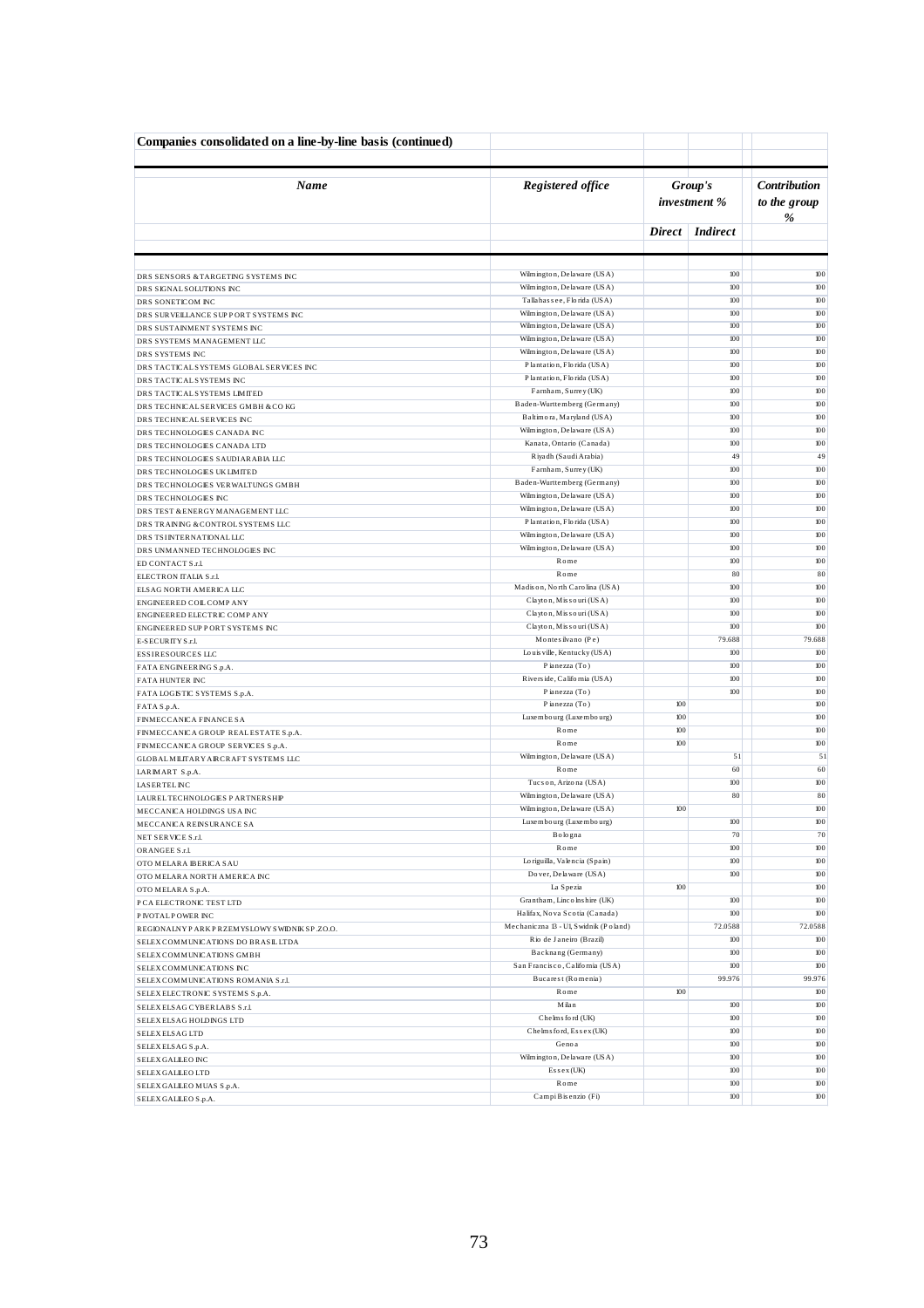| Companies consolidated on a line-by-line basis (continued)                |                                        |               |                         |                                     |  |
|---------------------------------------------------------------------------|----------------------------------------|---------------|-------------------------|-------------------------------------|--|
| <b>Name</b>                                                               | Registered office                      |               | Group's<br>investment % | <b>Contribution</b><br>to the group |  |
|                                                                           |                                        | <b>Direct</b> | <i>Indirect</i>         | %                                   |  |
| <b>SELEX KOMUNIKASYON AS</b>                                              | Golbasi (Turkey)                       |               | 99.999                  | 99.999                              |  |
| SELEX SERVICE MANAGEMENT S.p.A.                                           | Rome                                   | 100           |                         | 100                                 |  |
| SELEX SISTEMINTEGRATIS.p.A.                                               | Rome                                   |               | 100                     | 100                                 |  |
| SELEX SYSTEMS INTEGRATION GMBH                                            | Neuss (Germany)                        |               | 100                     | 100                                 |  |
| SELEX SYSTEMS INTEGRATION INC                                             | Delaware (USA)                         |               | 100                     | 100                                 |  |
| SELEX SYSTEMS INTEGRATION LTD                                             | Ports mouth, Hampshire (UK)            |               | 100                     | 100                                 |  |
| <b>S.C. ELETTRA COMMUNICATIONS SA</b>                                     | Ploiesti (Romania)                     |               | 50.5                    | 50.4997                             |  |
| SIRIO PANELS.p.A.                                                         | Montevarchi (Ar)                       |               | 100                     | 100                                 |  |
| SO.GE.P A. SOC. GEN. DIP ARTECIP AZIONIS.p.A. (IN LIQ.)                   | Genoa                                  | 100           |                         | 100                                 |  |
| SISTEMISOFTWARE INTEGRATIS.p.A.                                           | Taranto                                |               | 100                     | 100                                 |  |
| <b>T-SHOLDING CORPORATION</b>                                             | Dallas, Texas (USA)                    |               | 100                     | 100                                 |  |
| TECH-SYM LLC                                                              | Reno, Nevada (USA)                     |               | 100                     | 100                                 |  |
| UNION SWITCH & SIGNAL INC                                                 | Wilmington, Delaware (USA)             |               | 100                     | 40.0656                             |  |
| VEGA CONSULTING SERVICES LTD                                              | Hertfords hire (UK)                    |               | 100                     | 100                                 |  |
| VEGA DEUTS CHLAND GMBH                                                    | Cologne (Germany)                      |               | 100                     | 100                                 |  |
| WESTLAND SUPPORT SERVICES LTD                                             | Yeo vil, Somers et (UK)                |               | 100                     | 100                                 |  |
| WESTLAND TRANSMISSIONS LTD                                                | Yeo vil. Somers et (UK)                |               | 100                     | 100                                 |  |
| WHITEHEAD SISTEMISUBACQUEIS.p.A.ex WHITEHEAD ALENIA SIST. SUBACQUEIS.p.A. | Livo rno                               | 100           |                         | 100                                 |  |
| WING NED BV                                                               | Rotterdam (The Netherlands)            |               | 100                     | 100                                 |  |
| <b>WORLD'S WING SA</b>                                                    | Gine vra (S witzerland)                |               | 94.944                  | 94.944                              |  |
| WYTWORNIA SP RZETU KOMUNIKACYJ NEGO "P ZL-SWIDNIK" SP OLKA AKCYJ NA       | Aleja Lotnikow, Swidnik (Poland)       |               | 96.09166                | 96.09166                            |  |
| ZAKLAD NARZEDZIOWY W SWIDNIKU SP.ZO.O.                                    | Narzedzio wa 16 - Ul, Swidnik (Poland) |               | 100                     | 96.09166                            |  |
| ZAKLAD OBROBKIP LASTYCZNEJ SP ZO.O.                                       | Kuznicza 13 - Ul, Swidnik (Poland)     |               | 100                     | 96.09166                            |  |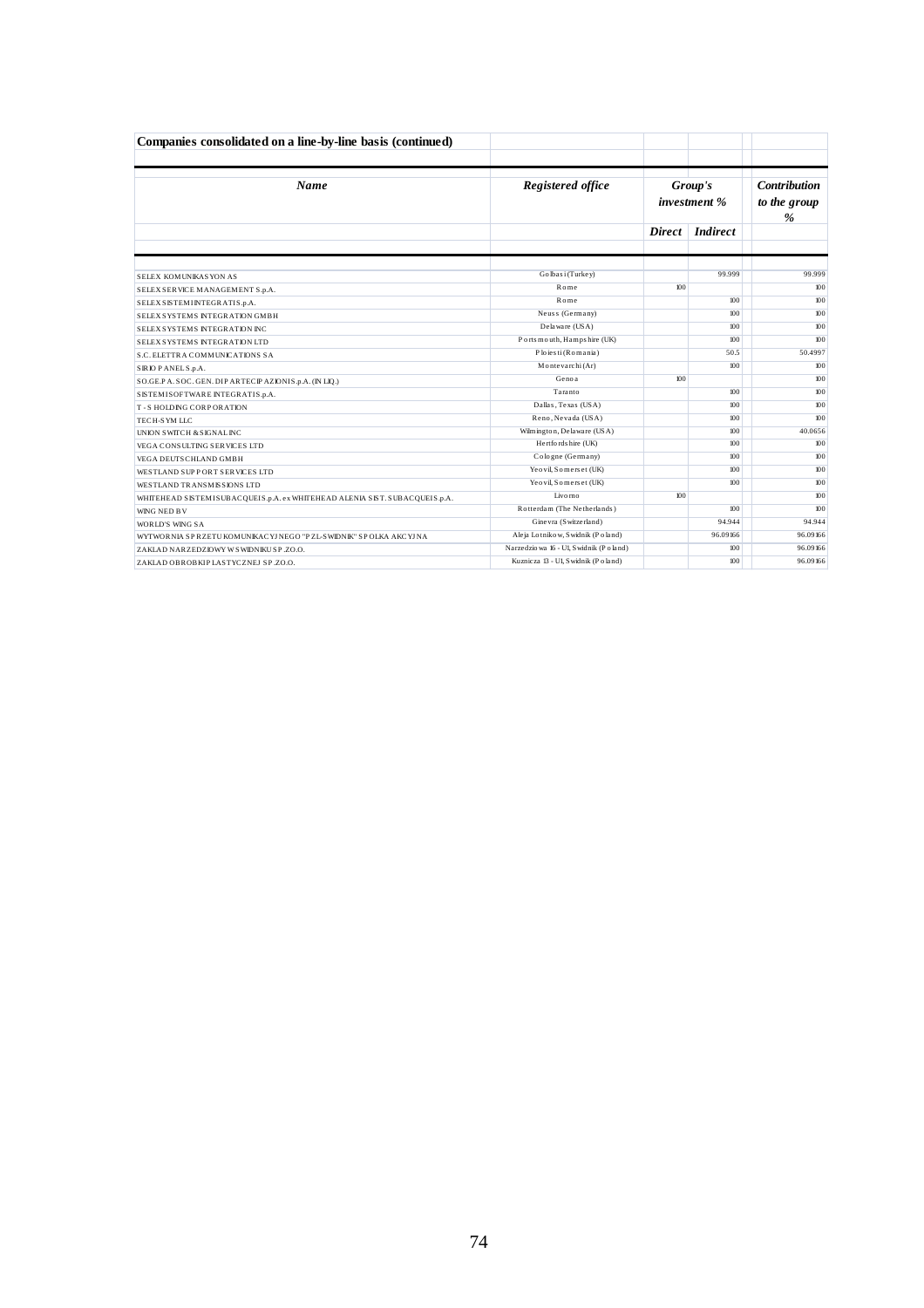| Companies consolidated on proportionate basis              |                                    |               |                         |                                          |
|------------------------------------------------------------|------------------------------------|---------------|-------------------------|------------------------------------------|
| Name                                                       | Registered office                  |               | Group's<br>investment % | <b>Contribution</b><br>to the group<br>% |
|                                                            |                                    | <b>Direct</b> | <b>Indirect</b>         |                                          |
|                                                            |                                    |               |                         |                                          |
| THALES ALENIA SP ACE SAS                                   | Cannes La Bocca (France)           | 33            |                         | 33                                       |
| THALES ALENIA SPACE FRANCE SAS                             | Parigi (France)                    |               | 100                     | 33                                       |
| THALES ALENIA SPACE ITALIA S.p.A.                          | Rome                               |               | 100                     | 33                                       |
| THALES ALENIA SP ACE ESP ANA SA                            | Madrid (Spain)                     |               | 100                     | 33                                       |
| THALES ALENIA SPACE ETCA SA                                | Charleroi (Belgium)                |               | 100                     | 33                                       |
| THALES ALENIA SPACE NORTH AMERICA INC                      | Wilmington (USA)                   |               | 100                     | 33                                       |
| THALES ALENIA SP ACE DEUTHCHLAND SAS                       | Germany                            |               | 100                     | 33                                       |
| <b>FORMALEC SA</b>                                         | Parigi (France)                    |               | 100                     | 33                                       |
| TELESPAZIO FRANCE SAS                                      | To losa (France)                   |               | 100                     | 67                                       |
| TELESPAZIO S.p.A.                                          | Rome                               |               | 100                     | 67                                       |
| SPACEOPALGMBH                                              | Monaco (Germany)                   |               | 50                      | 33.5                                     |
| TELESP AZIO VEGA UKLTD ex VEGA SP ACE LTD                  | Welwyn Garden City, Herts (UK)     |               | 100                     | 67                                       |
| TELESPAZIO VEGA UKSLex VEGA CONSULTING & TECHNOLOGY SL     | Madrid (Spain)                     |               | 100                     | 67                                       |
| TELESP AZIO VEGA DEUTSCHLAND GMBH ex VEGA SP ACE GMBH      | Darmstadt (Germany)                |               | 100                     | 67                                       |
| E-GEOS S.p.A.                                              | Matera                             |               | 80                      | 53.6                                     |
| <b>GAF AG</b>                                              | Monaco (Germany)                   |               | 100                     | 53.6                                     |
| EUROMAP SATELLITENDATEN-VERTRIEBSGESELLSCHAFT MBH          | Neus trelitz (Germany)             |               | 100                     | 53.6                                     |
| TELESPAZIO ARGENTINA SA                                    | Buenos Aires (Argentina)           |               | 100                     | 66.958                                   |
| TELESPAZIO BRASILSA                                        | Rio de Janeiro (Brazil)            |               | 98.774                  | 66.1786                                  |
| TELESPAZIO NORTH AMERICA INC                               | Doover, Delaware (USA)             |               | 100                     | 67                                       |
| TELESP AZIO HUNGARY SATELLITE TELECOMMUNICATIONS LTD       | Budapest (Hungary)                 |               | 100                     | 67                                       |
| <b>RARTELSA</b>                                            | Bucarest (Romania)                 |               | 61.061                  | 40.911                                   |
| TELESPAZIO IBERICA ex AURENSIS SL                          | Barcellona (Spain)                 |               | 100                     | 67                                       |
| <b>AMSHBV</b>                                              | Amsterdam (The Netherlands)        | 50            |                         | 50                                       |
| <b>MBDASAS</b>                                             | Parigi (France)                    |               | 50                      | 25                                       |
| MBDA TREASURE COMP ANY LTD                                 | Jersey (UK)                        |               | 100                     | 25                                       |
| <b>MBDA FRANCE SAS</b>                                     | Parigi (France)                    |               | 99.99                   | 25                                       |
| <b>MBDA INCORPORATED</b>                                   | Wilmington, Delaware (USA)         |               | 100                     | 25                                       |
| <b>MBDA INTERNATIONAL LTD</b>                              | UK                                 |               | 100                     | 25                                       |
| MBDA ITALIA S.p.A.                                         | Rome                               |               | 100                     | 25                                       |
| <b>MBDAUKLTD</b>                                           | Stevenage (UK)                     |               | 99.99                   | 25                                       |
| <b>MBDA UAE LTD</b>                                        | London (UK)                        |               | 100                     | 25                                       |
| MATRA ELECTRONIQUE SA                                      | Paris (France)                     |               | 99.99                   | 25                                       |
| MBDA INSURANCE LTD ex MBDA REINSURANCE LTD                 | Dublin (Irlanda)<br>Paris (France) |               | 100<br>99.68            | 25<br>24.92                              |
| <b>MBDA SERVICES SA</b>                                    | Unters chleiBheim (Germany)        |               | 100                     | 25                                       |
| MBDA DEUTS CHLAND GMBH ex LFK-LENKFLUGKORP ERS YSTEME GMBH | Germany                            |               | 100                     | 25                                       |
| <b>BAYERN-CHEMIE GMBH</b>                                  | Germany                            |               | 67                      | 16.75                                    |
| TAURUS SYSTEMS GMBH                                        | Germany                            |               | 100                     | 25                                       |
| <b>TDWGMBH</b>                                             | Dorset (UK)                        |               | 50                      | 50                                       |
| AVIATION TRAINING INTERNATIONAL LIMITED                    | Sesto Calende (Va)                 |               | 50                      | 50                                       |
| ROTORSM S.r.l.                                             | To louse (France)                  |               | 50                      | 50                                       |
| CONSORZIO ATR GIE e SPE                                    | Tessera (Ve)                       |               | 51                      |                                          |
| SUP ERJET INTERNATIONAL S.p.A.                             | Ampang (Malaysia)                  |               | 40                      | 16.0262                                  |
| BALFOUR BEATTY ANSALDO SYSTEMS JV SDN BHD                  | Astana (Kazakhstan)                |               | 49                      | 19.632                                   |
| KAZAKHASTAN TZ-ANS ALDOSTS ITALY LLP                       | Genoa                              | 54.55         |                         | 54.55                                    |
| ANS ALDO ENERGIA S.p.A.                                    | Wurenlingen (S witzerland)         |               | 100                     | 54.55                                    |
| ANSALDO SWISS ag ex ANSALDO ESG AG                         | Genoa                              |               | 100                     | 54.55                                    |
| ANSALDO NUCLEARE S.p.A.                                    | Rheden (The Netherlands)           |               | 100                     | 54.55                                    |
| ANSALDO THOMASSEN BV                                       | Abu Dhabi (United Arab Emirates)   |               | 48.667                  | 26.548                                   |
| ANSALDO THOMASSEN GULF LLC                                 | Bangalore (India)                  |               | 100                     | 54.55                                    |
| ASIA POWER PROJECTS PRIVATE LTD                            | Is tanbul (Turkey)                 |               | $100\,$                 | 54.55                                    |
| YENIAEN INSAAT ANONIM SIRKETI                              |                                    |               |                         |                                          |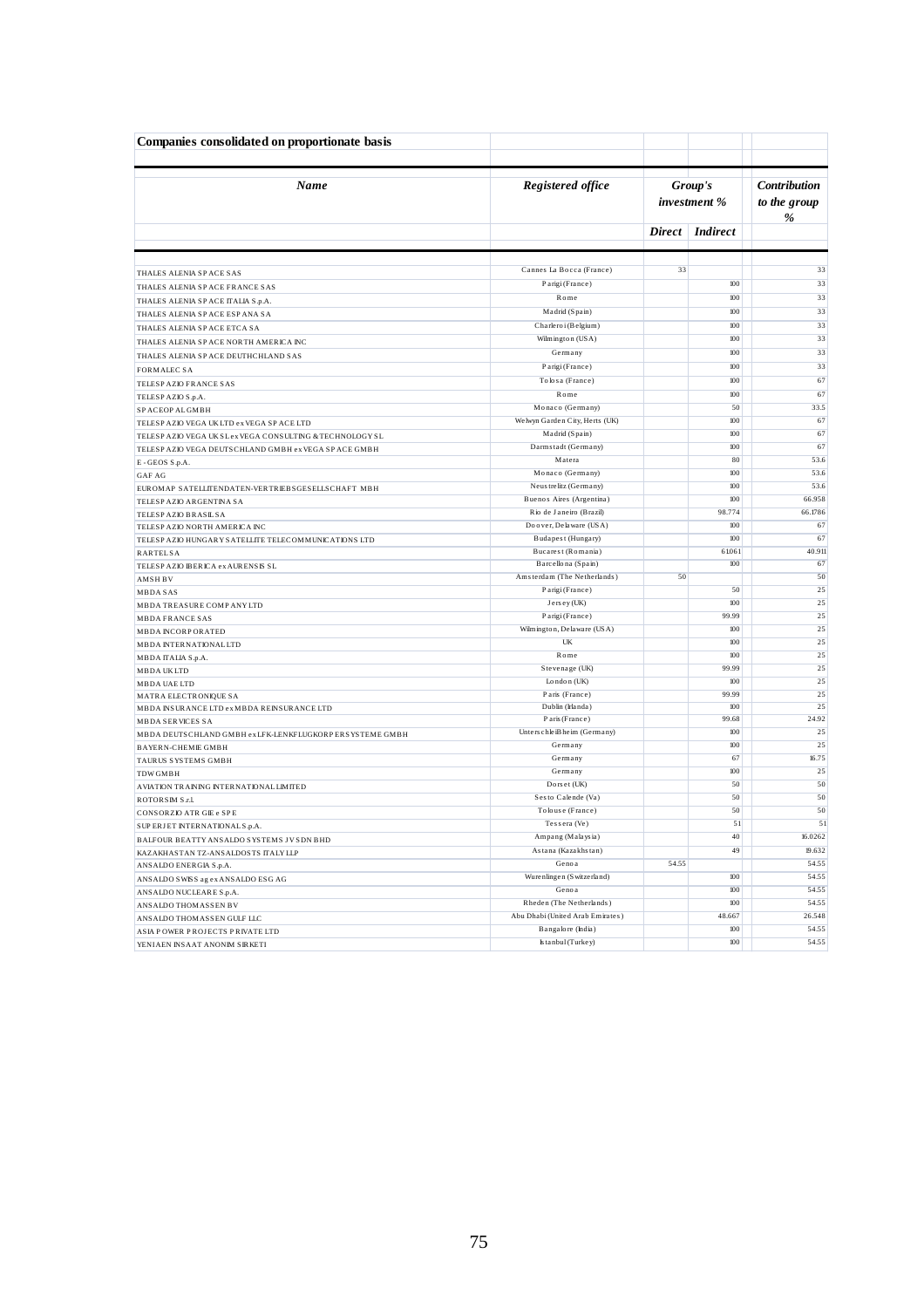| Companies measured using the equity method                                        |                                                       |            |                         |                                   |  |
|-----------------------------------------------------------------------------------|-------------------------------------------------------|------------|-------------------------|-----------------------------------|--|
| Name                                                                              | Registered office                                     |            | Group's<br>investment % | Contribution<br>to the group<br>% |  |
|                                                                                   |                                                       |            | Direct   Indirect       |                                   |  |
|                                                                                   |                                                       |            |                         |                                   |  |
| <b>A4ESSOR SAS</b>                                                                | Neuilly Sur Seine (France)                            |            | 21                      | 21                                |  |
| ABRUZZO ENGINEERING SCP A (IN LIQ.)                                               | L'Aquila                                              |            | 30                      | 30                                |  |
| ABUDHABISYSTEMS INTEGRATION LLC                                                   | Abu Dhabi (United Arab Emirates)                      |            | 43.043                  | 43.043                            |  |
| ADVANCED AIR TRAFFIC SYSTEMS SDN BHD                                              | Darul Ehs an (Malaysia)                               |            | 30                      | 30                                |  |
| ADVANCED LOGISTICS TECHNOLOGY ENGINEERING CENTER S.p.A.                           | Turin<br>Abu Dhabi (United Arab Emirates)             |            | 51<br>30                | 16.83<br>30                       |  |
| AGUSTAWESTLAND AVIATION SERVICES LLC                                              | Halifax, Nova Scotia (Canada)                         |            | 100                     | 100                               |  |
| ALENIA NORTH AMERICA-CANADA CO                                                    | <b>Naples</b>                                         |            | 53.34                   | 21371                             |  |
| ALIFANA DUE SCRL<br>ALIFANA SCRL                                                  | <b>Naples</b>                                         |            | 65.85                   | 26.38                             |  |
| ANSALDO AMERICA LATINA SA                                                         | Buenos Aires (Argentina)                              |            | 99.993                  | 54.546                            |  |
| ANSALDO - E.M.IT. SCRL (IN LIQ.)                                                  | Geno a                                                |            | 50                      | 50                                |  |
| ANSALDO ENERGY INC                                                                | Wilmington, Delaware (USA)                            |            | 100                     | 54.55                             |  |
| ANSERVS.r.l.                                                                      | Bucarest (Romania)                                    |            | 100                     | 54.55                             |  |
| AUTOMATION INTEGRATED SOLUTIONS S.p.A.                                            | Pianezza (To)                                         |            | 40                      | 40                                |  |
| <b>BCVINVESTMENTS SCA</b>                                                         | Luxe mbo urg (Luxe mbo urg)                           |            | 14.32                   | 14.32                             |  |
| <b>BRITISH HELICOPTERS LTD</b>                                                    | Yeo vil, Somers et (UK)<br>Wilmington, Delaware (USA) |            | 100                     | 100                               |  |
| CANOP Y TECHNOLOGIES LLC                                                          | Basildon, Essex (UK)                                  |            | 50<br>100               | 50<br>$100$                       |  |
| CARDP RIZE TWO LIMITED<br>COMLENIA SENDIRIAN BERHAD                               | Selangor Darul Ehs an (Malaysia)                      |            | 30                      | 30                                |  |
| CONSORZIO START S.p.A.                                                            | Rome                                                  |            | 43.96                   | 43.96                             |  |
| DEVELOP MENT & INNOVATION IN TRANSP ORT SYSTEMS S.r.l.                            | Rome                                                  |            | 24                      | 16.8079                           |  |
| DISTRETTO TECNOLOGICO AEROSPAZIALE S.C.A R.L.                                     | Brindis i                                             |            | 24                      | 24                                |  |
| DOGMATIX LEASING LIMITED                                                          | Mauritius                                             |            | 100                     | 50                                |  |
| <b>ECOSENSA</b>                                                                   | Caracas (Venezuela)                                   |            | 48                      | 19.23                             |  |
| ELETTRONICA S.p.A.                                                                | Rome<br>Budapest (Hungary)                            | 31333      | 100                     | 31333<br>100                      |  |
| ELSACOM HUNGARIA KFT (IN LIQ.)<br><b>ELSACOM NV</b>                               | Amsterdam (The Netherlands)                           | 100        |                         | 100                               |  |
| ELSACOM S.p.A. (IN LIQ.)                                                          | Rome                                                  |            | 100                     | 100                               |  |
| ELSACOM-UKRAINE JOINT STOCKCOMPANY                                                | Kie v (Ukraine)                                       |            | 49                      | 49                                |  |
| <b>EURISS NV</b>                                                                  | Leiden (The Netherlands)                              |            | 25                      | 8.25                              |  |
| EUROFIGHTER AIRCRAFT MANAGEMENT GMBH                                              | Hallbergmoos (Germany)                                |            | 21                      | $\overline{21}$                   |  |
| EUROFIGHTER INTERNATIONALLTD                                                      | London (UK)                                           |            | 21                      | 21                                |  |
| EUROFIGHTER JAGDFLUGZEUG GMBH                                                     | Hallbergmoos (Germany)<br>Unterhaching (Germany)      |            | 21<br>24                | 21<br>24                          |  |
| EUROFIGHTER SIMULATION SYSTEMS GMBH                                               | Paris (France)                                        |            | 25                      | 25                                |  |
| <b>EUROMIDS SAS</b><br>EUROS ATELLITE FRANCE SA                                   | France                                                |            | 100                     | 33                                |  |
| <b>EUROSYSNAVSAS</b>                                                              | Paris (France)                                        | 50         |                         | 50                                |  |
| EUROTECH S.p.A.                                                                   | Amaro (Ud)                                            | 11.08      |                         | 11.08                             |  |
| FATA GULF CO WLL                                                                  | Doha (Qatar)                                          |            | 49                      | 49                                |  |
| FATA HUNTER INDIA P VT LTD                                                        | New Dehli (India)                                     |            | 100                     | 100                               |  |
| FINMECCANICA DO BRASILLTDA                                                        | Brasilia (Brazil)<br>Do ver, Delaware (USA)           | 99.999     |                         | 99.999                            |  |
| FINMECCANICA NORTH AMERICA INC                                                    | London (UK)                                           | 100<br>100 |                         | 100<br>100                        |  |
| FINMECCANICA UKLTD<br><b>GRUP O AURENSIS SADE CV</b>                              | Bosque de Duraznos (Mexico)                           |            | 100                     | 67                                |  |
| <b>IAMCO SCRL</b>                                                                 | Mestre (Ve)                                           |            | 20                      | 20                                |  |
| <b>ICARUS SCPA</b>                                                                | Turin                                                 |            | 49                      | 49                                |  |
| <b>IMMOBILIARE CASCINA S.r.l.</b>                                                 | Gallarate (Va)                                        |            | 100                     | 100                               |  |
| <b>IMMOBILIARE FONTEVERDE S.r.l. (IN LIQ.)</b>                                    | Rome                                                  |            | 60                      | 48                                |  |
| <b>INTERNATIONAL METRO SERVICE S.r.l.</b>                                         | Milan                                                 |            | 49                      | 19.63                             |  |
| IM. INTERMETRO S.p.A. (IN LIQ.)                                                   | Rome                                                  |            | 33.332                  | 23.343                            |  |
| IVECO - OTO MELARA SCRL                                                           | Rome<br>Zone Jiangxi Province (China)                 |            | 50<br>40                | 50<br>40                          |  |
| JIANGXICHANGE AGUSTA HELICOPTER CO LTD                                            | Moscow(Russia)                                        |            | 25.0001                 | 25.0001                           |  |
| JOINT STOCK COMP ANY SUKHOICIVL AIRCRAFT<br>LIBYAN ITALIAN ADVANCED TECHNOLOGY CO | Tripo li (Lybia)                                      | 25         | 25                      | 50                                |  |
| <b>LMATTS LLC</b>                                                                 | Georgia (USA)                                         |            | 100                     | 100                               |  |
| MACCHIHURELDUBOIS SAS                                                             | Plais ir (France)                                     |            | 50                      | 49.99                             |  |
| METRO 5 S.p.A.                                                                    | Milan                                                 |            | 319                     | 17.16                             |  |
| METRO BRESCIA S.r.l.                                                              | Brescia                                               |            | 50                      | 25.787                            |  |
| MUSINET ENGINEERING S.p.A.                                                        | Turin                                                 |            | 49                      | 49                                |  |
| N2 IMAGING SYSTEMS LLC                                                            | Wilmington, Delaware (USA)                            |            | 30                      | 30                                |  |
| NGLPRIME S.p.A.                                                                   | Turin                                                 | 30         |                         | 30                                |  |
| NHINDUSTRIES SAS ex N.H. INDUSTRIES SARL                                          | Aixen Provence (France)<br>Colombes (France)          |            | 32<br>50                | 32<br>50                          |  |
| NICCO COMMUNICATIONS SAS<br>NNS - SOC. DE SERV. POUR REACTEUR RAPIDE SNC          | Lyone (France)                                        |            | 40                      | 21.82                             |  |
| NOVACOM SERVICES SA                                                               | To louse (France)                                     |            | 39.73                   | 26.62                             |  |
| ORIZZONTE - SISTEMINAVALIS.p.A.                                                   | Geno a                                                |            | 49                      | 49                                |  |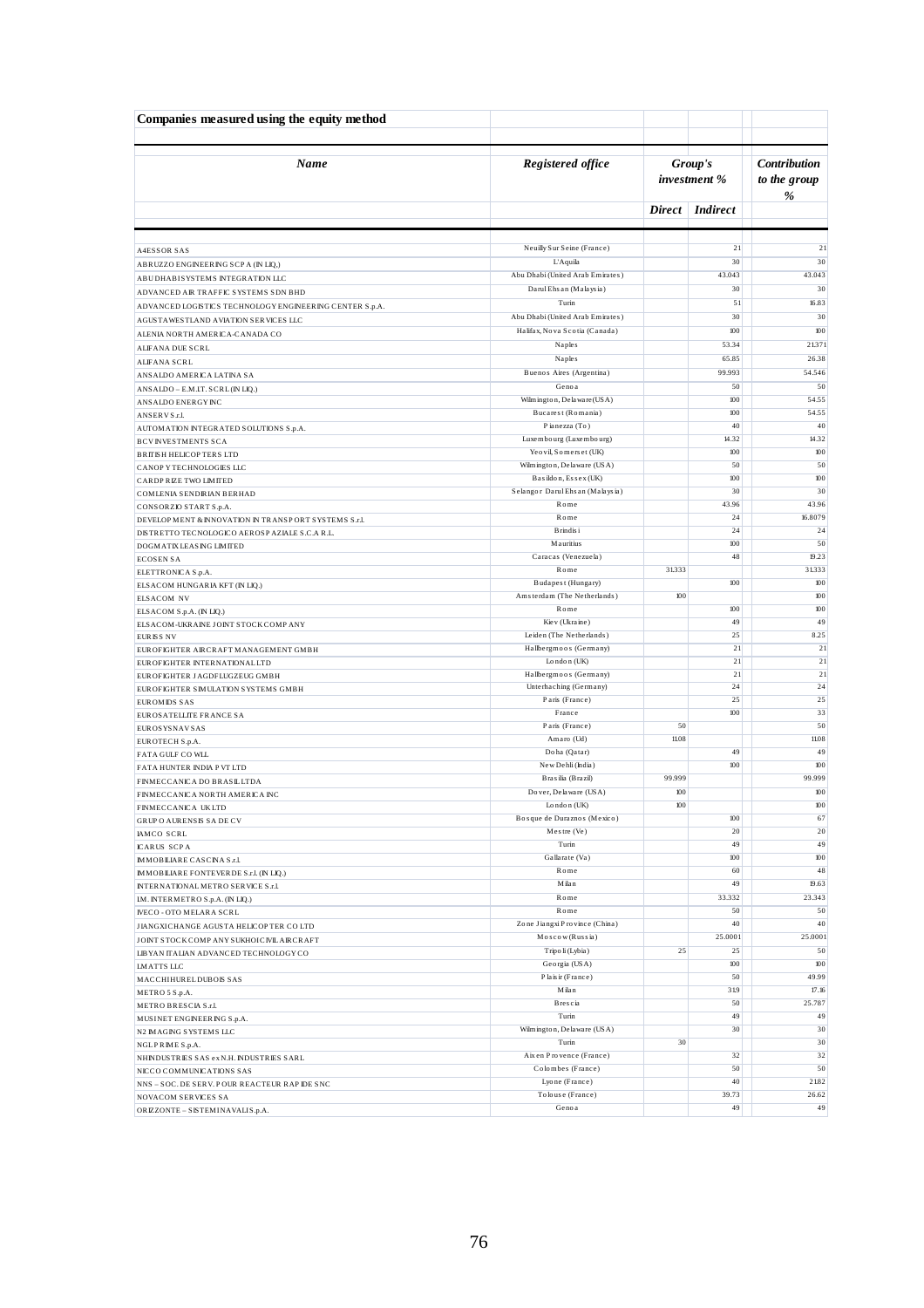| Companies measured using the equity method (continued)                        |                                                 |        |                         |                                   |
|-------------------------------------------------------------------------------|-------------------------------------------------|--------|-------------------------|-----------------------------------|
| Name                                                                          | Registered office                               |        | Group's<br>investment % | Contribution<br>to the group<br>% |
|                                                                               |                                                 |        | Direct   Indirect       |                                   |
|                                                                               |                                                 |        |                         |                                   |
| <b>ROXELSAS</b>                                                               | Le Plessis Robinson (France)<br>Beijing (China) |        | 50<br>65                | 12.5<br>65                        |
| SAPHIRE INTERNAT, ATC ENGINEERING COLTD                                       | Basildon, Essex (UK)                            |        | 100                     | 100                               |
| SELEX GALLEO ELECTRO OP TICS (OVERSEAS) LTD<br>SELEX GALLEO INDIA PRIVATE LTD | New (India)                                     |        | 100                     | 100                               |
| SELEX GALLEO INFRARED LTD                                                     | Basildon, Essex (UK)                            |        | 100                     | $100$                             |
| SELEX GALLEO PROJECTS LTD                                                     | Basildon, Essex (UK)                            |        | 100                     | 100                               |
| SELEX GALLEO SAUDIARABIA COMPANY LTD                                          | Riyadh (Arabia Saudita)                         |        | 100                     | 100                               |
| SELEXPENSION SCHEME (TRUSTEE) LTD                                             | Basildon, Essex (UK)                            |        | 100                     | 100                               |
| SELEX SISTEMINTEGRATIDE VENEZUELA SA                                          | Caracas (Venezuela)                             |        | 100                     | 100                               |
| SERVICIOS TECNICOS Y SPECIALIZADOS DE INFORM. SA DE CV                        | Bosque de Duraznos (Mexico)                     |        | 100                     | 67                                |
| SEVERNYJ AVTOBUZ Z.A.O.                                                       | St. Peters burg (Rus sia)                       |        | 35                      | 35                                |
| <b>SRIOPANELINC</b>                                                           | Do ver, Delaware (USA)                          |        | 100                     | 100                               |
| SISTEMIDINAMICIS.p.A.                                                         | S. Piero a Grado (Pi)                           |        | 40                      | 40                                |
| <b>CONSORZIO TELAER</b>                                                       | Rome<br>Rome                                    |        | 100<br>62               | 67.52<br>47.152                   |
| CONSORZIO TELAER - SISTEMIDITELER LEVAMENTO AEREO                             | Enschede (The Netherlands)                      |        | 100                     | 67                                |
| TELESP AZIO NETHER LAND BV<br>TRIMPROBE S.p.A. (IN LIQ.)                      | Rome                                            | 100    |                         | 100                               |
| TURBOENERGYS.r.L                                                              | Ferrara                                         |        | 21,4443                 | 11.79                             |
| WIN BLUEWATER SERVICES PRIVATE LIMITED                                        | New Delhi (India)                               |        | 99.99                   | 99.99                             |
| WITG L.P. INC                                                                 | Kent, Dover, Delaware (USA)                     |        | 24                      | 24                                |
| WITG LP.LTD                                                                   | Kent, Dover, Delaware (USA)                     |        | 20                      | 20                                |
| XAIT S.r.l.                                                                   | Ariccia (Rome)                                  |        | 100                     | 100                               |
| ZAO ARTETRA                                                                   | Moscow(Russa)                                   |        | 51                      | 51                                |
|                                                                               |                                                 |        |                         |                                   |
| Subsidiaries and associates measured at cost<br>Name                          | Registered office                               |        | Group's                 | <b>Contribution</b>               |
|                                                                               |                                                 |        | investment %            | to the group<br>$\%$              |
|                                                                               |                                                 |        | Direct   Indirect       |                                   |
|                                                                               |                                                 |        |                         |                                   |
| ADVANCED MALE AIRCRAFT LLC                                                    | Al Ain, Muwaiji (United Arab Emirates)          |        | 49                      | 49                                |
| AGUSTAWESTLAND UKP ENSION SCHEME (TRUSTEE) LTD                                | Yeo vil (UK)                                    |        | 100                     | 100                               |
| ALENIA NORTH AMERICA DEFENSE LLC                                              | Wilmington, Delaware (USA)                      |        | 100                     | 100                               |
| ANSALDOBREDA FRANCE SAS (IN LIQ.)                                             | Mars iglia (France)<br>Rieti                    |        | 100<br>30               | 100<br>30                         |
| COREAT S.C. A R.L.                                                            | Milan                                           |        | 30.34                   | 30.34                             |
| CCRT SISTEMIS.p.A. (IN FALL.)                                                 | Ottobrunn (Germany)                             | 18.94  | 18.94                   | 25.19                             |
| EUROP EAN SATELLITE NAVIGATION INDUSTRIES GMBH                                | Bruxelles (Belgium)                             | 18.94  | 18.94                   | 25.19                             |
| EUROPEAN SATELLITE NAVIGATION INDUSTRIES SA (IN LIQ.)                         | Geno a                                          | 30.982 |                         | 30.982                            |
| ND. AER. E MECC. R. PIAGGIO S.p.A. (AMM.STR.)                                 | Passignano sul Trasimeno (Pg)                   |        | 40                      | 40                                |
| SAITECH S.p.A. (IN FALL.)                                                     | <b>L'Aquila</b>                                 | 20     |                         | $20\,$                            |
| SCUOLA ICT S.r.l. (IN LIQ.)<br>SELEXSISTEMINTEGRATIDO BRASIL LTDA             | Rio De Janeiro (Brazil)                         |        | 99.9998                 | 99.9998                           |
| <b>SELPROC SCRL</b>                                                           | Rome                                            |        | 100                     | 100                               |
| SESM - SOLUZIONI EVOLUTE PER LA SISTEMISTICA E IMODELLI - SCRL                | <b>Naples</b>                                   |        | 100                     | 100                               |
| YENIELEKTRIK URETIM ANONIM SIRKETI                                            | Is tanbul (Turkey)                              |        | 40                      | 2182                              |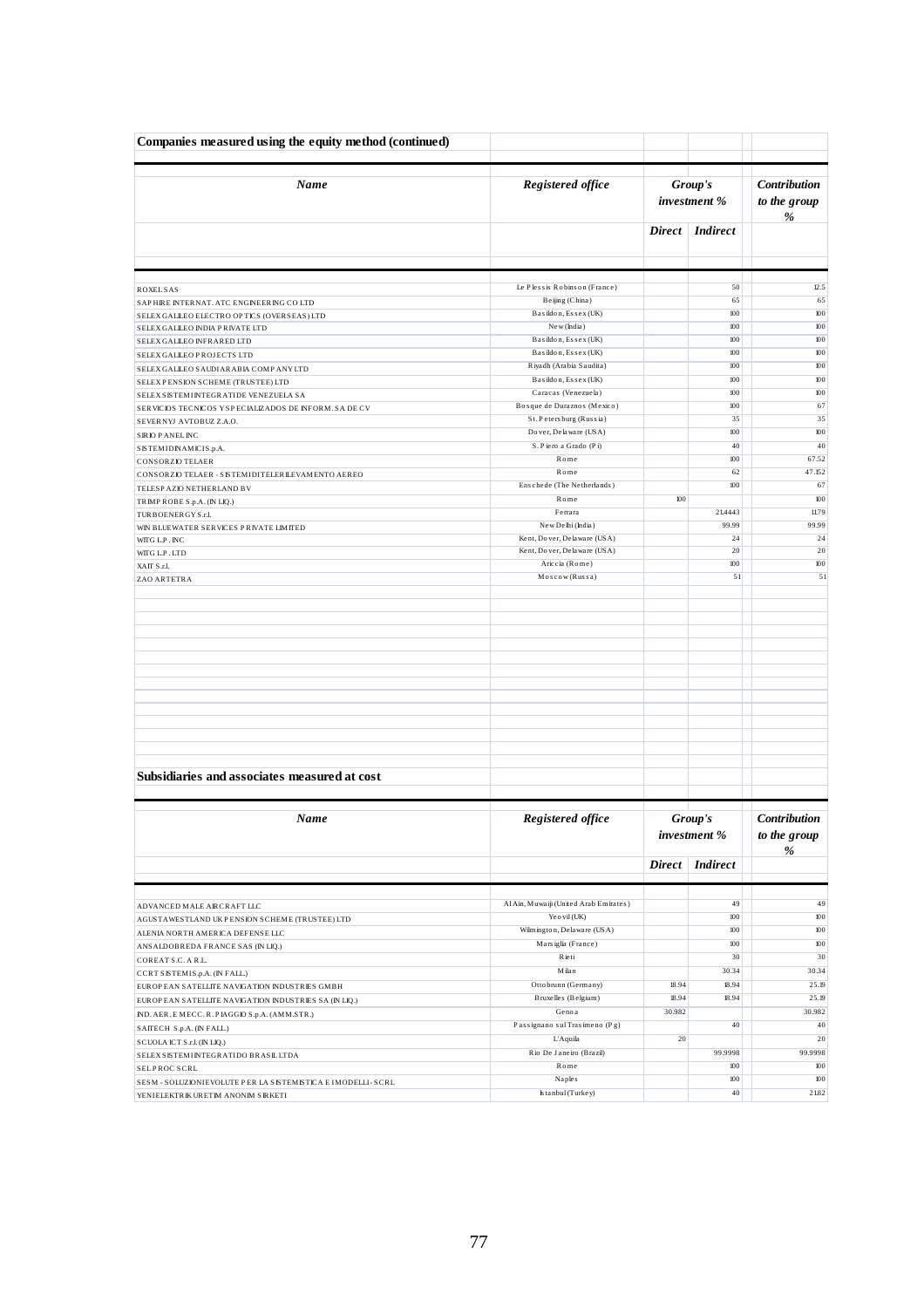For ease of understanding and comparability, the main changes to the consolidation scope since October 2011 are reported below:

- Metro Brescia S.r.l. was incorporated on 26 October 2011 and is measured using the equity method;
- Agusta US Inc. became the sole shareholder of Bell Agusta Aerospace Company LLC on 15 November 2011, which changed its name to AgustaWestland Tilt Rotor Company; it is consolidated from that date (it was previously measured using the equity method);
- on 6 December 2011, Westland Industries Ltd exited the consolidation scope after it was struck off the company register;
- Selex Galileo India Private Ltd was incorporated on 16 December 2011 and is measured using the equity method;
- MSSC Company was deconsolidated with effect from 1 January 2012, after it was struck off the company register;
- Ansaldo STS Sistemas de Transporte e Sinalizacao Limitada was deconsolidated with effect from 1 January 2012, after it was struck off the company register;
- Ansaldobreda France SAS (in liquidation) was deconsolidated with effect from 1 January 2012, as it is dormant after being placed into liquidation;
- Elsacom Slovakia SRO (in liquidation) was deconsolidated with effect from 1 January 2012, after it was struck off the company register;
- DRS Technologies Saudi Arabia LLC was incorporated on 31 January 2012 and was included in the consolidation scope;
- Development & Innovation in Transport Systems S.r.l. was incorporated on 23 February 2012 and is measured using the equity method;
- AgustaWestland Aviation Services LLC was incorporated on 7 March 2012 and is measured using the equity method;

The following companies changed their names during the first nine months of 2012:

- Vega Space Ltd to Telespazio Vega UK Ltd;
- Whitehead Alenia Sistemi Subacquei S.p.A. to Whitehead Sistemi Subacquei S.p.A.;
- Alenia North America Inc to Alenia Aermacchi North America Inc;
- Ansaldo ESG AG to Ansaldo Swiss AG;
- Ansaldo STS South Africa (PTY) Ltd to Ansaldo STS-Sinosa Rail Solutions South Africa (PTY) Ltd.;
- N.H. Industries S.A.R.L. to NHIndustries SAS;
- Aurensis SL to Telespazio Iberica SL;
- Vega Consulting & Technology SL to Telespazio Vega UK SL.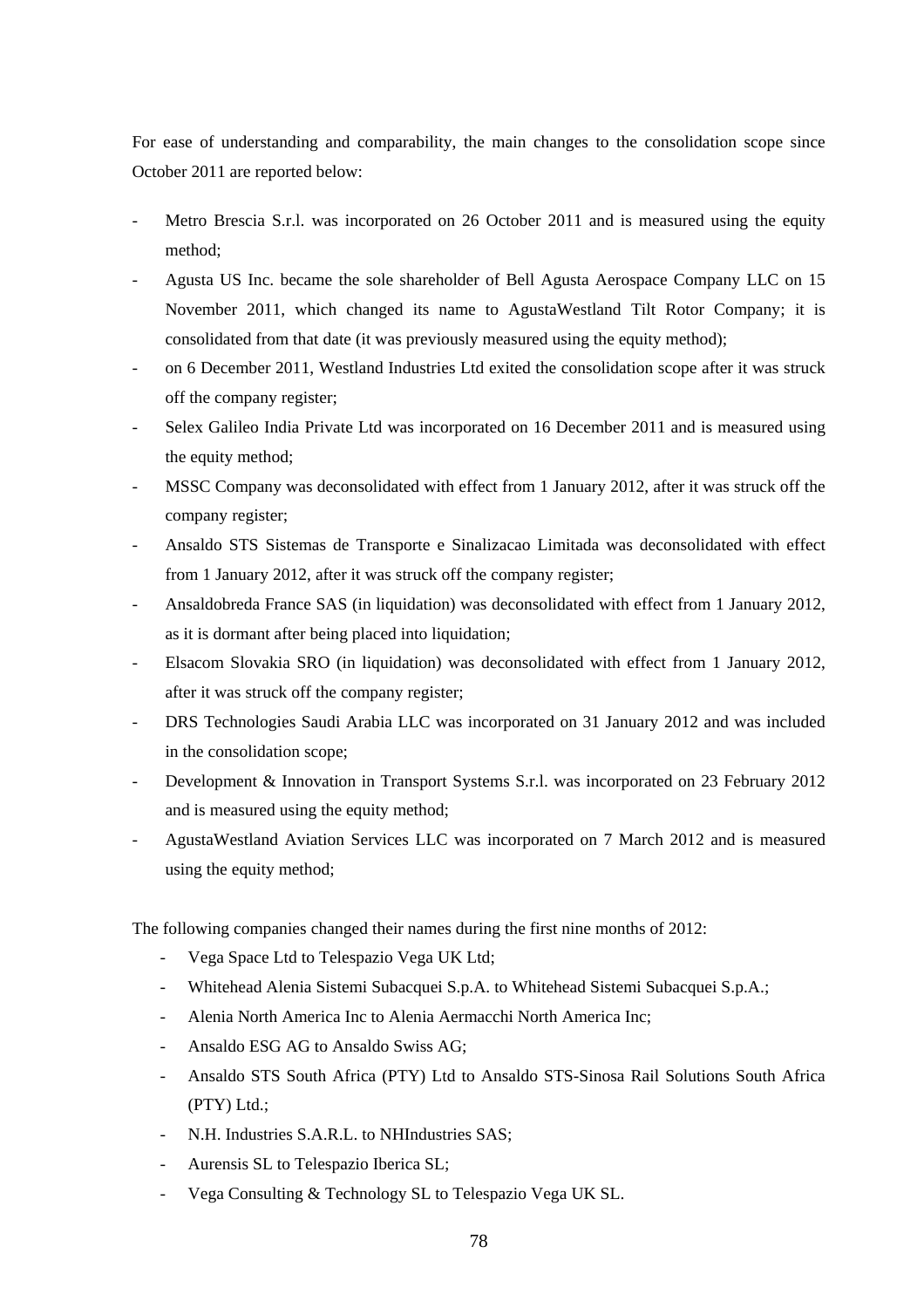The following companies were put into liquidation in the first nine months of 2012:

- Ansaldobreda France SAS;
- Ansaldo STS Finland OY.

The following mergers took place after 30 September 2011:

- Ansaldo Fuel Cells S.p.A. was merged into Ansaldo Energia S.p.A. on 1 October 2011, with accounting effect from 1 January 2011;
- Italdata Ingegneria dell'Idea and Sistemi e Telematica were merged into SELEX Elsag S.p.A. on 1 December 2011;
- Alenia SIA S.p.A. and Alenia Aermacchi S.p.A. were merged into Alenia Aeronautica S.p.A. on 1 January 2012 and the latter simultaneously changed its name to Alenia Aermacchi S.p.A.;
- Fileas SAS and Vega Technologies SAS were merged into Telespazio France SAS on 1 January 2012;
- PZL Invest SP. Z O.O., Zaklad Utrzymania Ruchu SO. Z O.O., "Swidtrans" SP. Z O.O. and Zaklad Remontowy SP. Z O.O. were merged into "PZL Swidnik" on 5 January 2012";
- Seicos S.p.A. was merged into SELEX Elsag S.p.A. on 1 February 2012, with accounting effect from 1 January 2012;
- Telespazio Holding S.r.l. was merged into Telespazio S.p.A. on 20 February 2012, with accounting effect from 1 January 2012;
- Amtec S.p.A. was merged into SELEX Elsag S.p.A. on 1 April 2012, with accounting effect from 1 January 2012;
- Night Vision Systems LLC was merged into DRS RSTA Inc on 16 April 2012;
- Ansaldo Energia Holding S.p.A. was merged into Ansaldo Energia S.p.A. on 30 June 2012, with accounting effect from 1 January 2012.
- Telespazio Deutschland GmbH was merged into Vega Space GmbH on 26 July 2012 and the latter simultaneously changed its name to Telespazio Vega Deutschland GmbH, with accounting effect from 1 January 2012;
- AgustaWestland Tilt-Rotor Company LLC was merged into Agusta US Inc. on 27 July 2012 and the latter simultaneously changed its name to AgustaWestland Tilt-Rotor Inc..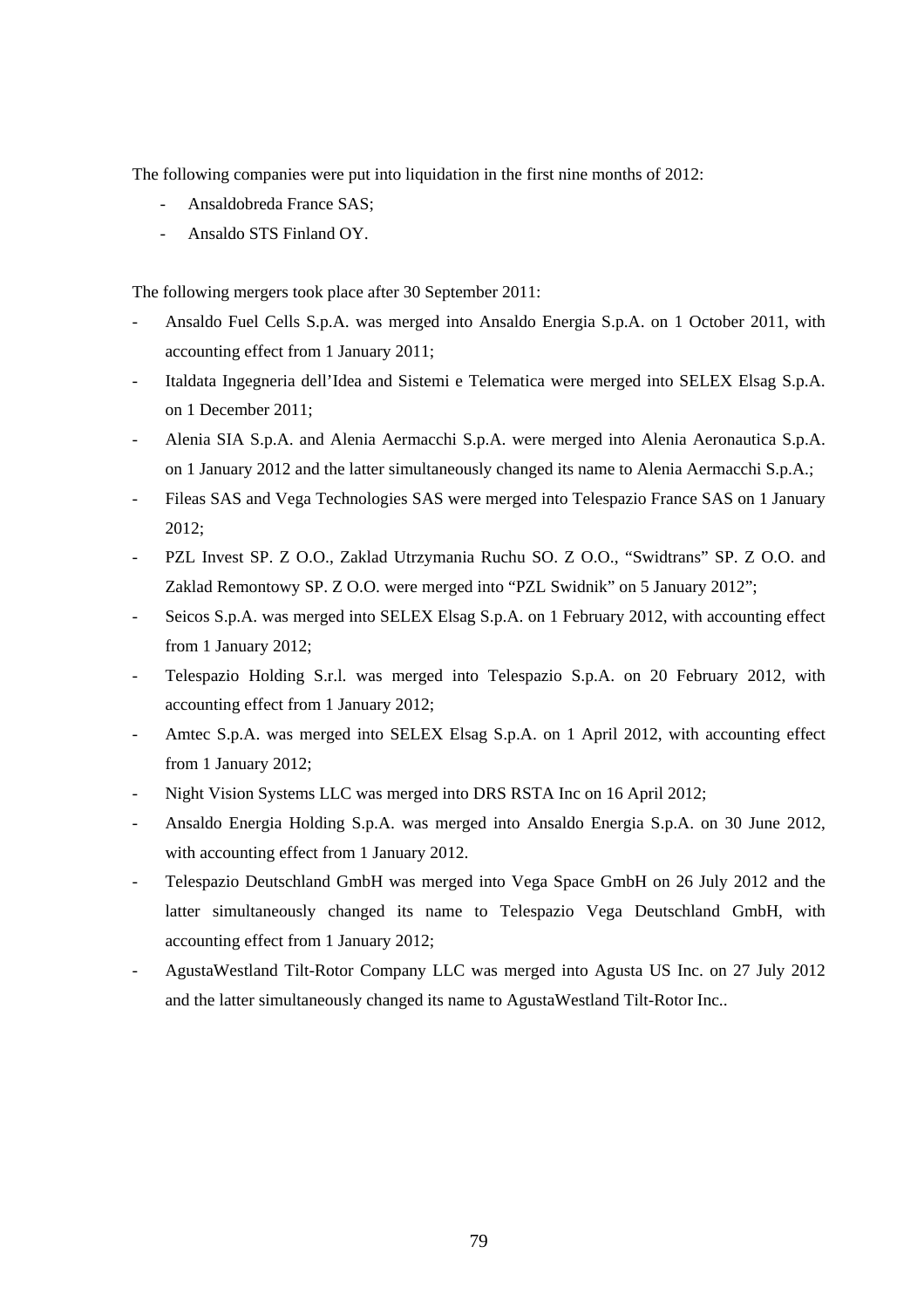## **7. MATERIAL CHANGES IN EXCHANGE RATES ADOPTED**

Again with reference to data comparability, the euro exchange rate fluctuated against those of the main currencies relevant to the group in the first nine months of 2012. Specifically, the key exchange rates at 30 September 2012 and averages for the reporting period varied as follows from the same period of 2011: closing rates (euro/US dollar -0.07% and euro/pound sterling -4.46%); average exchange rates of the reporting period (euro/US dollar -8.86% and euro/pound sterling -6.77%).

The exchange rates adopted for the key currencies for the group are:

|                | 30 September 2012                 |                 | 31 December 2011 | 30 September 2011                 |                 |  |
|----------------|-----------------------------------|-----------------|------------------|-----------------------------------|-----------------|--|
|                | average<br>rate for<br>the period | closing<br>rate | closing rate     | average<br>rate for<br>the period | closing<br>rate |  |
| US dollar      | 1.28168                           | 1.29300         | 1.29390          | 1.40627                           | 1.35030         |  |
| Pound sterling | 0.81225                           | 0.79805         | 0.83530          | 0.87127                           | 0.86665         |  |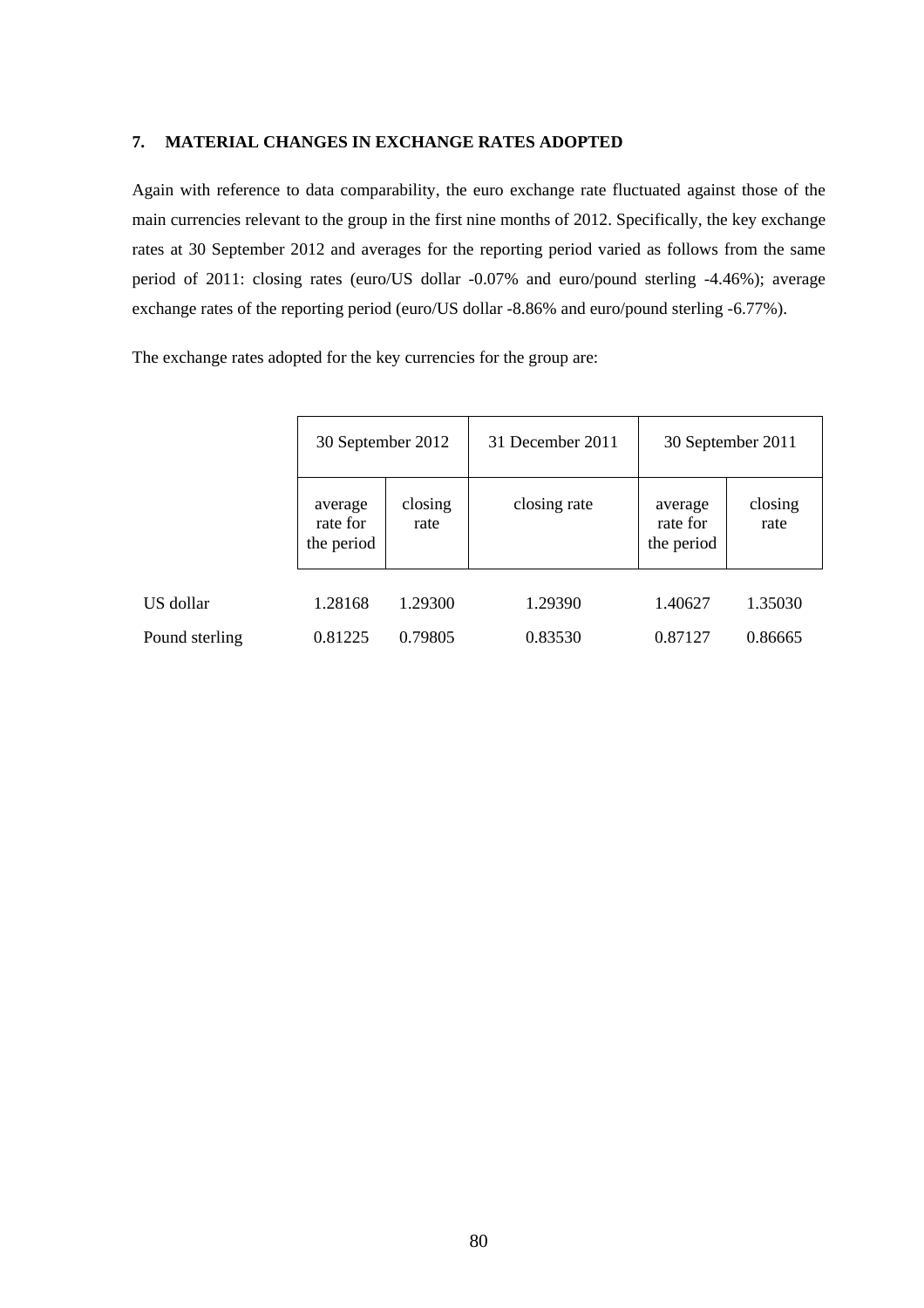#### **8. SEGMENT REPORTING**

In compliance with IFRS 8 and in line with the management and control model used, management has identified the group's operating segments as the business segments in which it operates: Helicopters, Defence Electronics and Security, Aeronautics, Space, Defence Systems, Energy, Transportation and Other activities.

Reference should be made to the report on operations for a more in-depth analysis of the main programmes, outlook and revenues and Adjusted EBITA for each business segment.

The group assesses its operating segments and the allocation of financial resources based on revenues and Adjusted EBITA (see the section of the report on operations entitled "*Non-IFRS alternative performance indicators*").

Following the incorporation of the joint venture Ansaldo Energia (via the sale, finalised in June 2011, of the entire share capital of Ansaldo Energia S.p.A. to Ansaldo Energia Holding, in which the US fund, First Reserve Corporation, has a 45% investment), the Energy business segment is consolidated using the proportionate method (to the extent of the investment percentage) from the transaction date.

The results of the business segments for the reporting period, compared to those of the corresponding period of the previous year, are as follows:

|                                      | <b>Helicop-</b><br>ters | <b>Defence</b><br>Electro-<br>nics and<br><b>Security</b> | Aeronau<br>tics | <b>Space</b> | <b>Defence</b><br><b>Systems</b> | <b>Energy</b> | <b>Transpor</b><br>tation | Other<br>activi-<br>ties | Elimina-<br>tions        | <b>Total</b> |
|--------------------------------------|-------------------------|-----------------------------------------------------------|-----------------|--------------|----------------------------------|---------------|---------------------------|--------------------------|--------------------------|--------------|
| For the first nine<br>months of 2012 |                         |                                                           |                 |              |                                  |               |                           |                          |                          |              |
| Revenues                             | 2.976                   | 4.089                                                     | 2,002           | 697          | 829                              | 493           | 1,385                     | 244                      | (531)                    | 12.184       |
| of which, related<br>parties         | 149                     | 336                                                       | 552             | 19           | 101                              | 7             | 298                       | 10                       | $\overline{\phantom{a}}$ | 11,472       |
| <b>Adjusted EBITA</b>                | 339                     | 238                                                       | 74              | 47           | 89                               | 36            | 6                         | (88)                     | ۰.                       | 741          |
| Investments                          | 163                     | 141                                                       | 257             | 21           | 22                               | 14            | 14                        | 27                       | $\overline{\phantom{a}}$ | 659          |
|                                      |                         |                                                           |                 |              |                                  |               |                           |                          |                          |              |

|                                      | <b>Helicop-</b><br>ters | <b>Defence</b><br>Electro-<br>nics and<br><b>Security</b> | Aeronau<br>tics | <b>Space</b> | <b>Defence</b><br><b>Systems</b> | <b>Energy</b> | <b>Transpor</b><br>-tation | Other<br>activi-<br>ties | Elimina-<br>tions | <b>Total</b> |
|--------------------------------------|-------------------------|-----------------------------------------------------------|-----------------|--------------|----------------------------------|---------------|----------------------------|--------------------------|-------------------|--------------|
| For the first nine<br>months of 2011 |                         |                                                           |                 |              |                                  |               |                            |                          |                   |              |
| Revenues                             | 2,750                   | 4,291                                                     | 1,866           | 699          | 811                              | 720           | 1,372                      | 197                      | (454)             | 12.252       |
| of which, related<br>parties         | 141                     | 339                                                       | 523             | 20           | 127                              | 3             | 233                        | 8                        | $\sim$            | 1,394        |
| <b>Adjusted EBITA</b>                | 287                     | 267                                                       | (768)           | 27           | 65                               | 54            | (10)                       | (110)                    | ۰.                | (188)        |
| Investments                          | 130                     | 143                                                       | 165             | 18           | 24                               | 17            | 13                         | 10                       | ۰                 | 520          |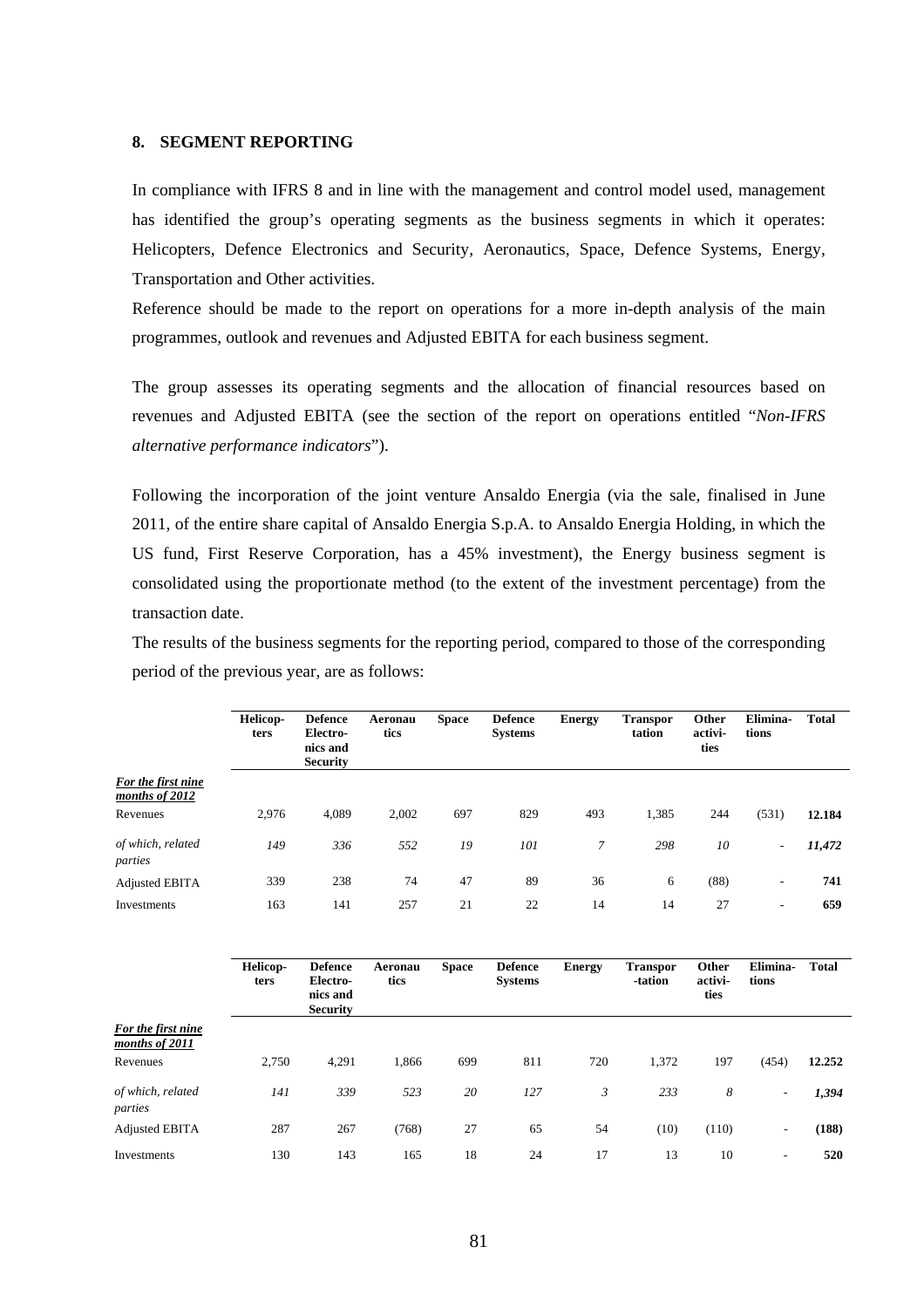Non-current assets (intangible assets, property, plant and equipment and investment property) may be analysed by their business segment as follows at 30 September 2012 and 31 December 2011:

|                       | Helicop-<br>ters       | <b>Defence</b><br>Electro-<br>nics and<br><b>Security</b> | Aeronau<br>tics | <b>Space</b> | <b>Defence</b><br><b>Systems</b> | <b>Energy</b> | Transpor-<br>tation        | Other<br>activi-<br>ties | Elimina<br>tions         | <b>Total</b> |
|-----------------------|------------------------|-----------------------------------------------------------|-----------------|--------------|----------------------------------|---------------|----------------------------|--------------------------|--------------------------|--------------|
| 30.09.2012            |                        |                                                           |                 |              |                                  |               |                            |                          |                          |              |
| Non-current<br>assets | 2,786                  | 5,080                                                     | 1,834           | 510          | 566                              | 97            | 162                        | 773                      | $\overline{\phantom{a}}$ | 11,808       |
|                       | <b>Helico</b><br>pters | <b>Defence</b><br>Electro-<br>nics and<br><b>Security</b> | Aeronau<br>tics | <b>Space</b> | <b>Defence</b><br><b>Systems</b> | <b>Energy</b> | <b>Transpor-</b><br>tation | Other<br>activi<br>ties  | Elimina-<br>tions        | <b>Total</b> |
| 31.12.2011            |                        |                                                           |                 |              |                                  |               |                            |                          |                          |              |
| Non-current<br>assets | 2,702                  | 5,063                                                     | 1,681           | 519          | 563                              | 94            | 167                        | 791                      | $\overline{a}$           | 11,580       |

A reconciliation between Adjusted EBITA and EBIT for the reporting period and the corresponding period of the previous year is as follows:

|                                                                                         | Helicop-<br>ters         | <b>Defence</b><br><b>Electronics</b><br>and<br><b>Security</b> | Aeronau-<br>tics         | <b>Space</b> | <b>Defence</b><br><b>Systems</b> | <b>Energy</b> | <b>Transpor</b><br>tation | Other<br>activities | <b>Total</b> |
|-----------------------------------------------------------------------------------------|--------------------------|----------------------------------------------------------------|--------------------------|--------------|----------------------------------|---------------|---------------------------|---------------------|--------------|
| For the first nine<br>months of 2012<br><b>Adjusted EBITA</b>                           | 339                      | 238                                                            | 74                       | 47           | 89                               | 36            | 6                         | (88)                | 741          |
| <b>Impairment</b> losses                                                                | $\overline{\phantom{a}}$ |                                                                |                          |              | ٠                                |               |                           |                     |              |
| Amortisation of<br>intangible assets<br>acquired as part of<br>business<br>combinations | (6)                      | (59)                                                           | -                        | (1)          | (1)                              |               |                           | $\qquad \qquad$     | (67)         |
| Restructuring                                                                           |                          |                                                                |                          |              |                                  |               |                           |                     |              |
| costs                                                                                   |                          | (27)                                                           | $\overline{\phantom{a}}$ | (5)          | (4)                              |               | (14)                      | $\qquad \qquad$     | (50)         |
| Non-recurring<br>income (expenses)                                                      |                          |                                                                |                          |              |                                  |               |                           |                     |              |
| <b>EBIT</b>                                                                             | 333                      | 152                                                            | 74                       | 41           | 84                               | 36            | (8)                       | (88)                | 624          |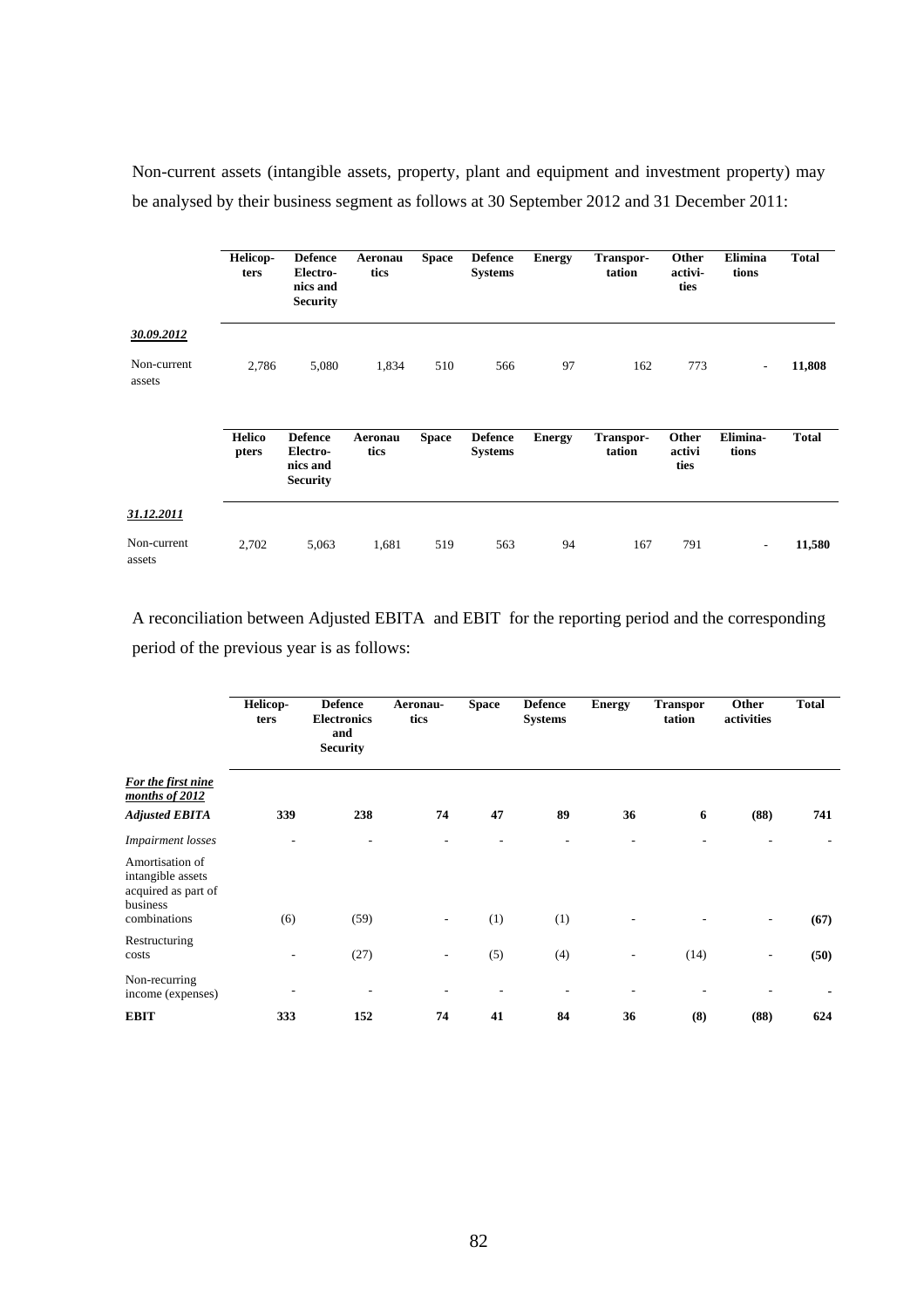|                                                                         | Helicop-<br>ters         | <b>Defence</b><br><b>Electronics</b><br>and<br><b>Security</b> | Aeronau-<br>tics | <b>Space</b>             | <b>Defence</b><br><b>Systems</b> | <b>Energy</b>            | <b>Transpor</b><br>tation | Other<br>activities      | <b>Total</b> |
|-------------------------------------------------------------------------|--------------------------|----------------------------------------------------------------|------------------|--------------------------|----------------------------------|--------------------------|---------------------------|--------------------------|--------------|
| For the first<br>nine months of<br>2011                                 |                          |                                                                |                  |                          |                                  |                          |                           |                          |              |
| <b>Adjusted</b><br><b>EBITA</b>                                         | 287                      | 267                                                            | (768)            | 27                       | 65                               | 54                       | (10)                      | (110)                    | (188)        |
| <i>Impairment</i>                                                       |                          |                                                                |                  |                          |                                  |                          |                           |                          |              |
| losses                                                                  |                          |                                                                |                  |                          |                                  |                          |                           |                          |              |
| Amortisation of<br>intangible assets<br>acquired as part<br>of business |                          |                                                                |                  |                          |                                  |                          |                           |                          |              |
| combinations                                                            | (6)                      | (53)                                                           | ۰                | (1)                      | (1)                              |                          |                           | $\overline{\phantom{a}}$ | (61)         |
| Restructuring<br>costs                                                  | $\overline{\phantom{a}}$ | (14)                                                           | (20)             | $\overline{\phantom{a}}$ | (2)                              | $\overline{\phantom{a}}$ | (8)                       | $\overline{\phantom{a}}$ | (44)         |
| Non-recurring<br>income                                                 | ٠                        | (81)                                                           | (112)            | $\overline{a}$           | $\overline{\phantom{a}}$         | $\overline{\phantom{a}}$ | (117)                     | $\overline{\phantom{a}}$ | (310)        |
| <b>EBIT</b>                                                             | 281                      | 119                                                            | (900)            | 26                       | 62                               | 54                       | (135)                     | (110)                    | (603)        |

# **9. INTANGIBLE ASSETS**

Intangible assets may be analysed as follows:

|                                                           | 30.09.2012 | 31.12.2011 |
|-----------------------------------------------------------|------------|------------|
| Goodwill                                                  | 5,584      | 5,518      |
| Development expenses                                      | 600        | 569        |
| Non-recurring expenses                                    | 891        | 716        |
| Concessions, licences and trademarks                      | 419        | 417        |
| Acquisitions as part of business<br>combinations<br>Other | 853<br>263 | 908<br>281 |
| <b>Total intangible assets</b>                            | 8,610      | 8,409      |

Key changes were:

- a net increase in goodwill (€66 million) mainly due to exchange rate gains on the goodwill related to assets denominated in US dollars and pounds sterling;
- amortisation totalling  $\text{\textsterling}205$  million ( $\text{\textsterling}206$  million at 30 September 2011) (Note 26);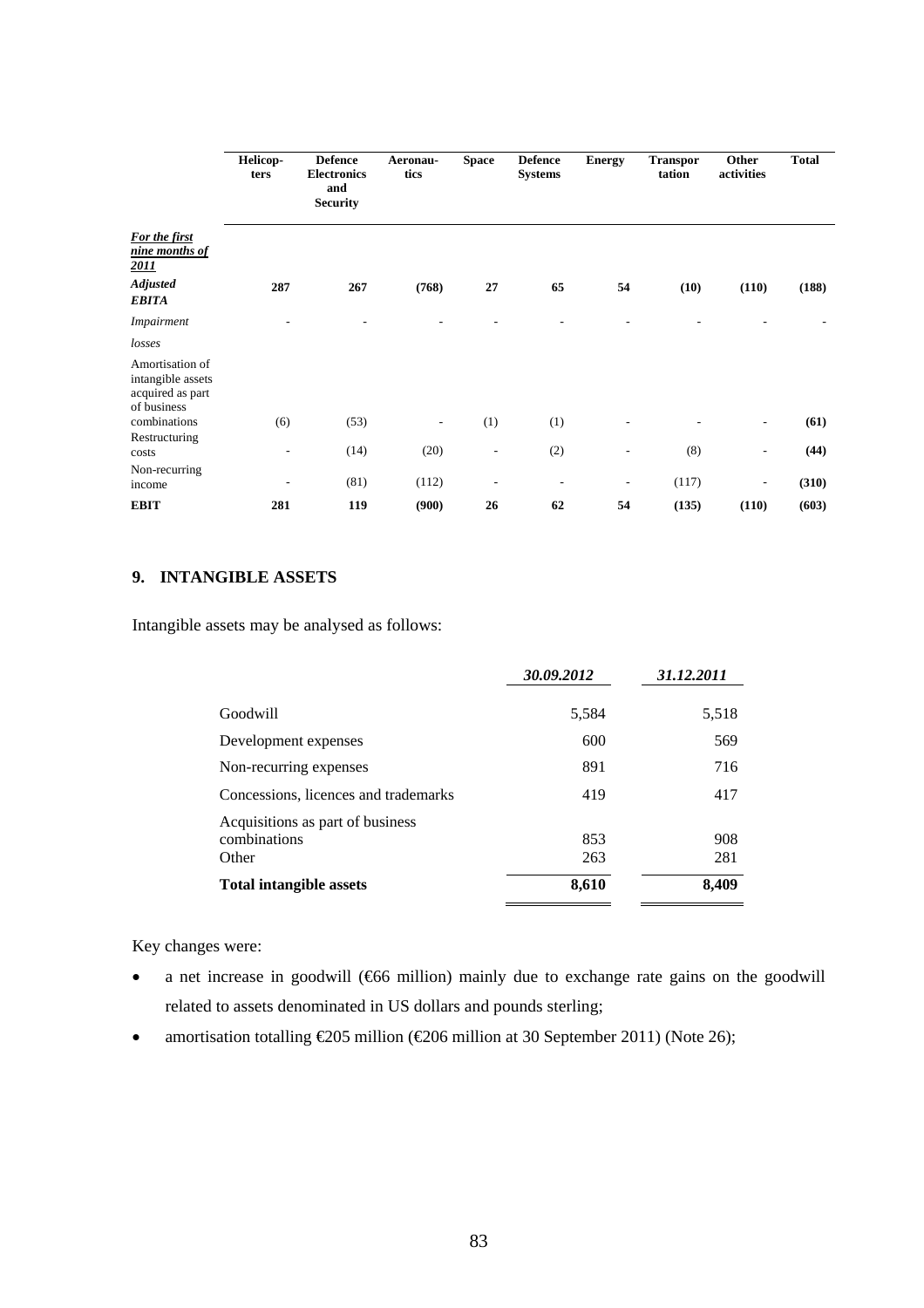|                                      | For the first nine months of |      |  |  |
|--------------------------------------|------------------------------|------|--|--|
| Investments                          | 2012                         | 2011 |  |  |
| Development expenses                 | 77                           | 55   |  |  |
| Non-recurring expenses               | 187                          | 136  |  |  |
| Concessions, licences and trademarks | 8                            |      |  |  |
| Other                                | 48                           | 66   |  |  |
| <b>Total intangible assets</b>       | 320                          | 258  |  |  |

#### investments totalling €320 million (€258 million at 30 September 2011), as follows:

There are also commitments to purchase intangible assets for  $\bigoplus$  1 million ( $\bigoplus$  1 million at 31 December 2011).

The market capitalisation of the Finmeccanica Spa share is currently lower than the carrying amount of equity attributable to the owners of the parent (market capitalisation at 30 September 2012 of  $\epsilon 2.1$ ) billion, against equity attributable to the owners of the parent of  $\epsilon 4.4$  billion). However, this situation was not deemed to require impairment testing additional to that carried out when the annual consolidated financial statements at 31 December 2011 were prepared, as the share price reflects the generally depressed and highly volatile conditions of the financial markets and is decidedly different from a valuation based on value in use.

Moreover, certain group markets are impacted by uncertainties arising from the ongoing review of public spending, which especially concerns the Defence Electronics and Security business segment (Italy, Great Britain and United States of America). The related developments and effects will be assessed for the purposes of the preparation of the business plans. Nothing is deemed to have arisen to date compared to the assumptions and projections used for impairment testing in the 2011 consolidated financial statements.

Particularly with reference to DRS, almost the full amount of this CGU's revenues is realised with the government of the United States of America, whose budgets, including for defence spending, were reduced significantly in 2011. This impacted DRS's outlook and, therefore, impairment losses on goodwill totalling €646 million were recognised in the 2011 consolidated financial statements. However, the United States defence budget is still uncertain considering the possible further selective cuts and the sequestration process. Under this process, if the relevant bodies are unable to reach an agreement on the costs needed to comply with budget ceilings, the programmes already approved for funding will be reduced on a linear basis, with a few limited exceptions. The effects of the sequestration process cannot be predicted at present.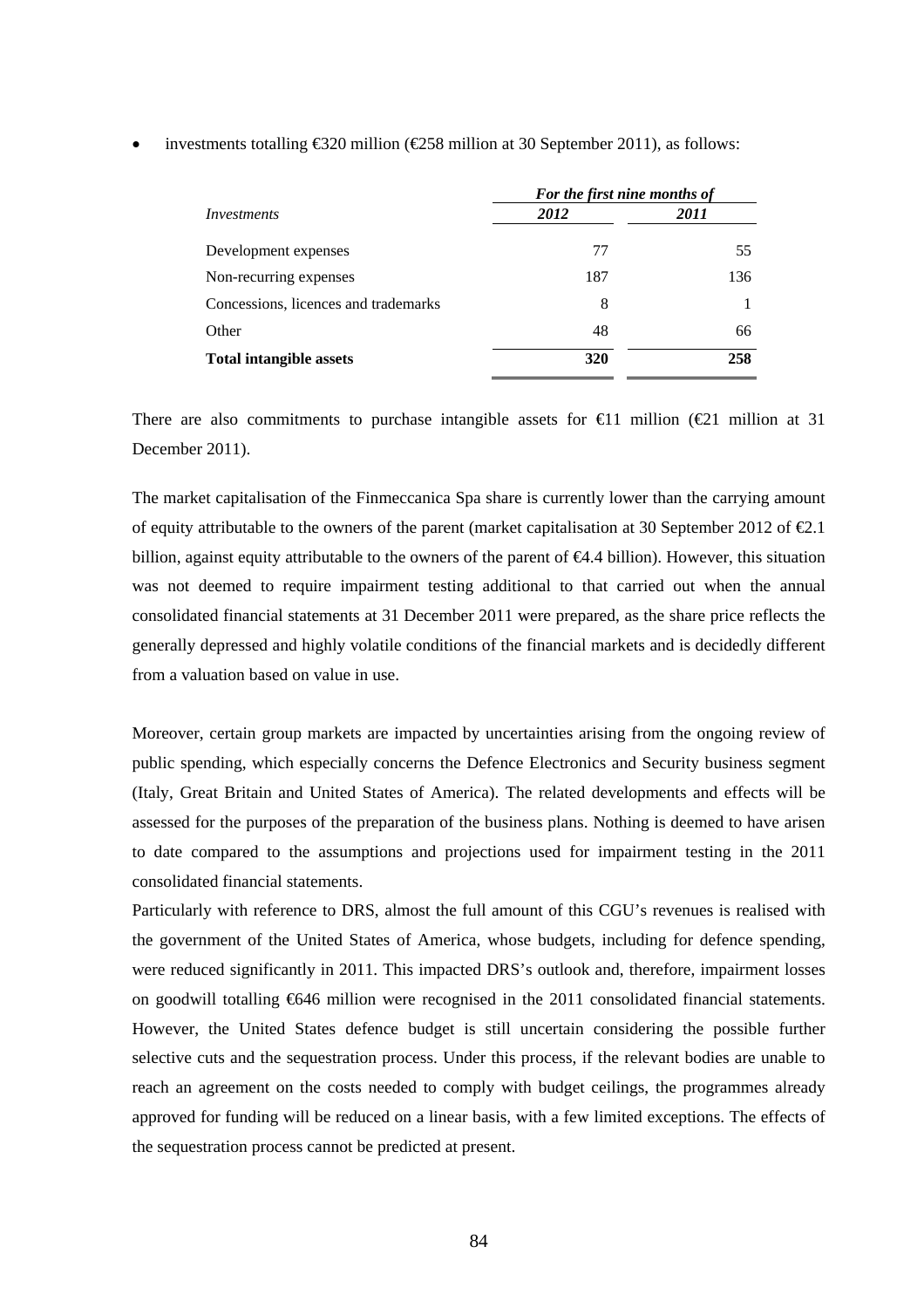Pending the conclusion of the decision-making process and given that an agreement is expected to be reached, there are no indications such to require further amendments to the assumptions, which were already reduced in 2011, used for the impairment testing carried out at 31 December 2011. Moreover, DRS has already commenced a series of streamlining and efficiency initiatives to maintain its competitiveness, also in this challenging context.

## **10. PROPERTY, PLANT AND EQUIPMENT**

Property, plant and equipment may be analysed as follows:

|                                     | 30.09.2012 | 31.12.2011 |
|-------------------------------------|------------|------------|
| Land and buildings                  | 1,200      | 1,229      |
| Plant and machinery                 | 593        | 610        |
| Equipment                           | 737        | 708        |
| Other assets                        | 668        | 624        |
| Total property, plant and equipment | 3,198      | 3,171      |

In addition to the exchange rate gains on assets in US dollars and pounds sterling ( $\bigoplus$ 9 million), the key changes were:

- depreciation totalling  $\in \mathbb{Z}84$  million ( $\in \mathbb{Z}84$  million at 30 September 2011);
- investments totalling €339 million (€262 million at 30 September 2011), as follows:

|                                     | For the first nine months of |      |  |
|-------------------------------------|------------------------------|------|--|
|                                     | 2012                         | 2011 |  |
| Land and buildings                  | 13                           | 12   |  |
| Plant and machinery                 | 32                           | 36   |  |
| Equipment                           | 65                           | 56   |  |
| Other assets                        | 229                          | 158  |  |
| Total property, plant and equipment | 339                          | 262  |  |

Property, plant and equipment include €58 million (€59 million at 31 December 2011) related to assets held under finance leases. "Other assets" also include the aircraft owned by GIE ATR group of €15 million (€39 million at 31 December 2011) and aircraft for which sales contracts have been agreed with third-party customers but for which the conditions for the substantial transfer of risks related to ownership have not been satisfied such to enable its recognition as a sales transaction. The caption also includes helicopters owned by the AgustaWestland group of  $\bigoplus$ 7 million ( $\bigoplus$ 8 million at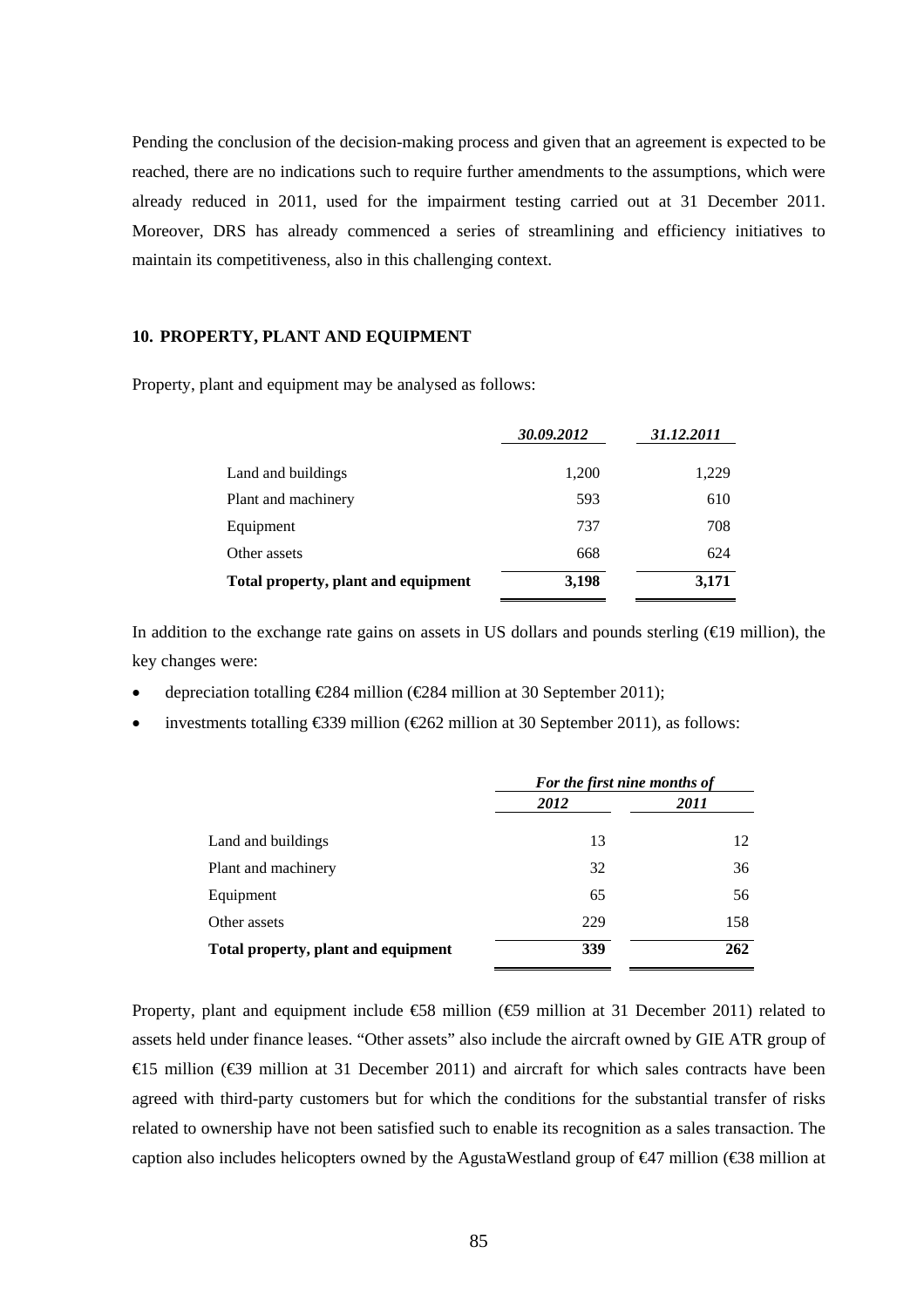31 December 2011) and simulators owned by Superjet of  $\oplus$  million ( $\oplus$ 0 million at 31 December 2011).

There are also commitments to purchase property, plant and equipment for  $\epsilon 0$  million ( $\epsilon 0$ 3 million at 31 December 2011).

## **11. BUSINESS COMBINATIONS**

There were no business combinations during the reporting period.

The purchase by the Thales Alenia Space joint venture (consolidated on a proportionate basis at 33%) of Thales Deutschland was finalised in the corresponding period of the previous year.

The overall effects of the transactions finalised in the reporting period and the corresponding period of the previous year are as follows:

| $\epsilon$ <i>million</i>                       | 30 September 2012 |             | 30 September 2011 |             |
|-------------------------------------------------|-------------------|-------------|-------------------|-------------|
|                                                 | Goodwill          | Cash effect | Goodwill          | Cash effect |
| Acquisitions                                    |                   |             |                   |             |
| Payments related to previous years acquisitions |                   |             |                   |             |
| Total                                           | -                 |             |                   |             |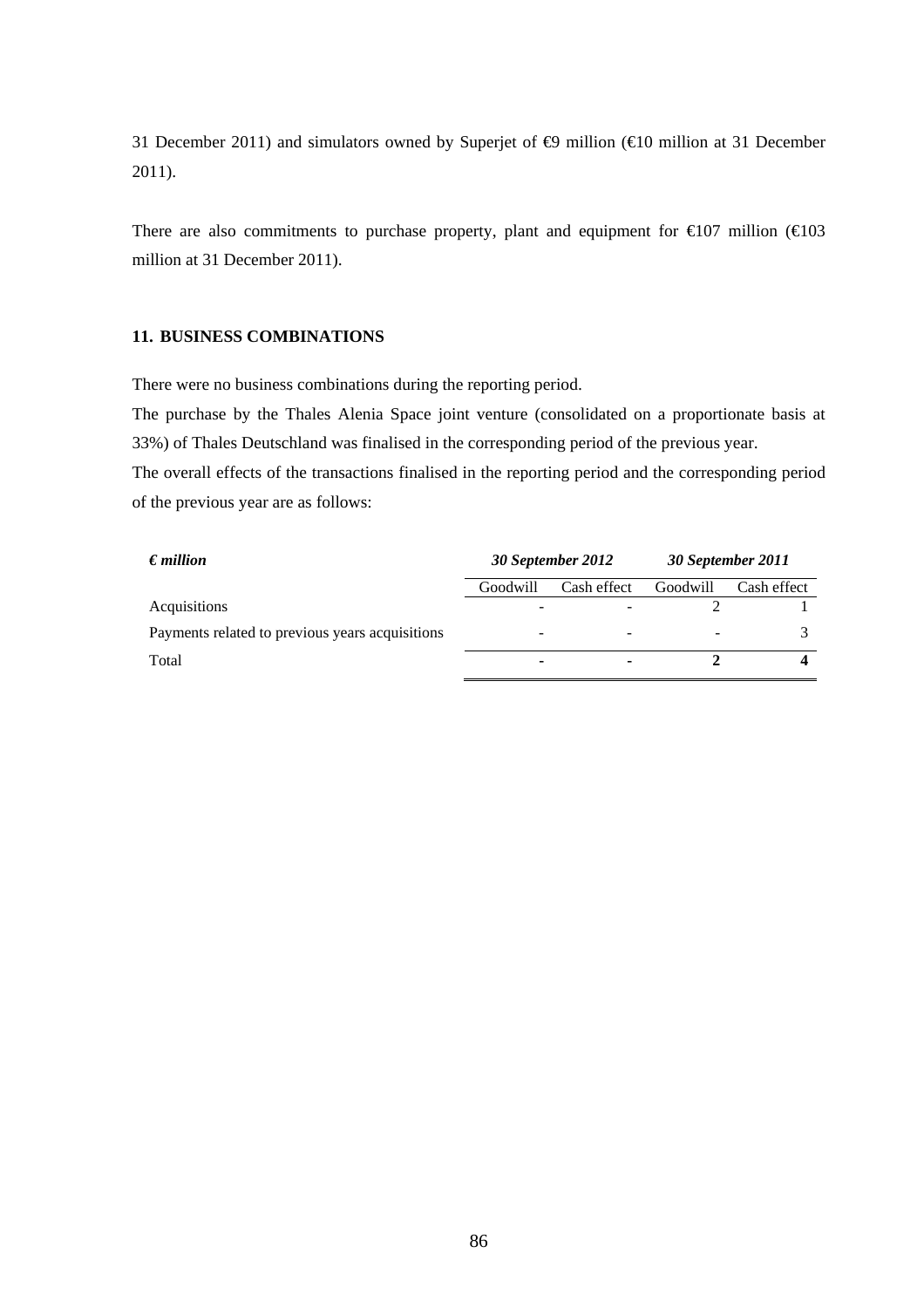#### **12. RECEIVABLES AND OTHER NON-CURRENT ASSETS**

|                                                                     | 30 September<br>2012 | <b>31 December</b><br>2011 |
|---------------------------------------------------------------------|----------------------|----------------------------|
| Financing to third parties                                          | 70                   | 83                         |
| Security deposits                                                   | 23                   | 23                         |
| Finance lease receivables                                           | 3                    | $\overline{2}$             |
| Deferred receivables under Law no. 808/85                           | 108                  | 152                        |
| Net assets of defined benefit plan (Note 19)                        | 64                   | 102                        |
| Related parties financial receivables (Note 22)                     | 31                   | 8                          |
| Other                                                               | 51                   | 36                         |
| <b>Non-current receivables</b>                                      | 350                  | 406                        |
| Prepaid expenses (non-current portion)                              | 13                   | 24                         |
| Equity investments                                                  | 232                  | 263                        |
| Non-recurring costs awaiting for approval under Law<br>no. 808/1985 | 128                  | 221                        |
| Other related parties receivables (Note 22)                         | 4                    | 3                          |
| <b>Non-current assets</b>                                           | 377                  | 511                        |
| Total receivables and other non-current assets                      | 727                  | 917                        |

Finance lease receivables relate to transactions that qualify as such undertaken by GIE ATR and in which the group is the lessor. In this case, the relevant aircraft is derecognised from assets and replaced by the receivable; the related financial income is gradually recognised over the term of the lease on the basis of the effective interest rate applicable to the contract.

The item "Deferred receivables under Law 808/85" includes the receivables from the Ministry for Economic Development relating to the current value of the interventions pursuant to Law 808/85 in national security and similar projects for which collections were deferred. The portion for which collection is expected within 12 months ( $\bigoplus$  million;  $\bigoplus$  29 million at 31 December 2011) is classified among other current assets (Note 15). Non-recurring costs awaiting for approval under Law 808/85 include the portion of non-recurring expenses paid on programmes that benefit from the provisions of Law 808/85, that are classified as being functional to national security, and whose expenses have not been assessed yet by the issuer. After the legal requirements for the recognition of the receivable from the Ministry are fulfilled, the recognised amount is reclassified as a receivable (current or noncurrent, based on the expected payment schedule). The amount shown is calculated based on an estimate made by management that reflects the reasonable probability that funds are received and the effects of time value in the case of deferment over more than one year of the granting of funds.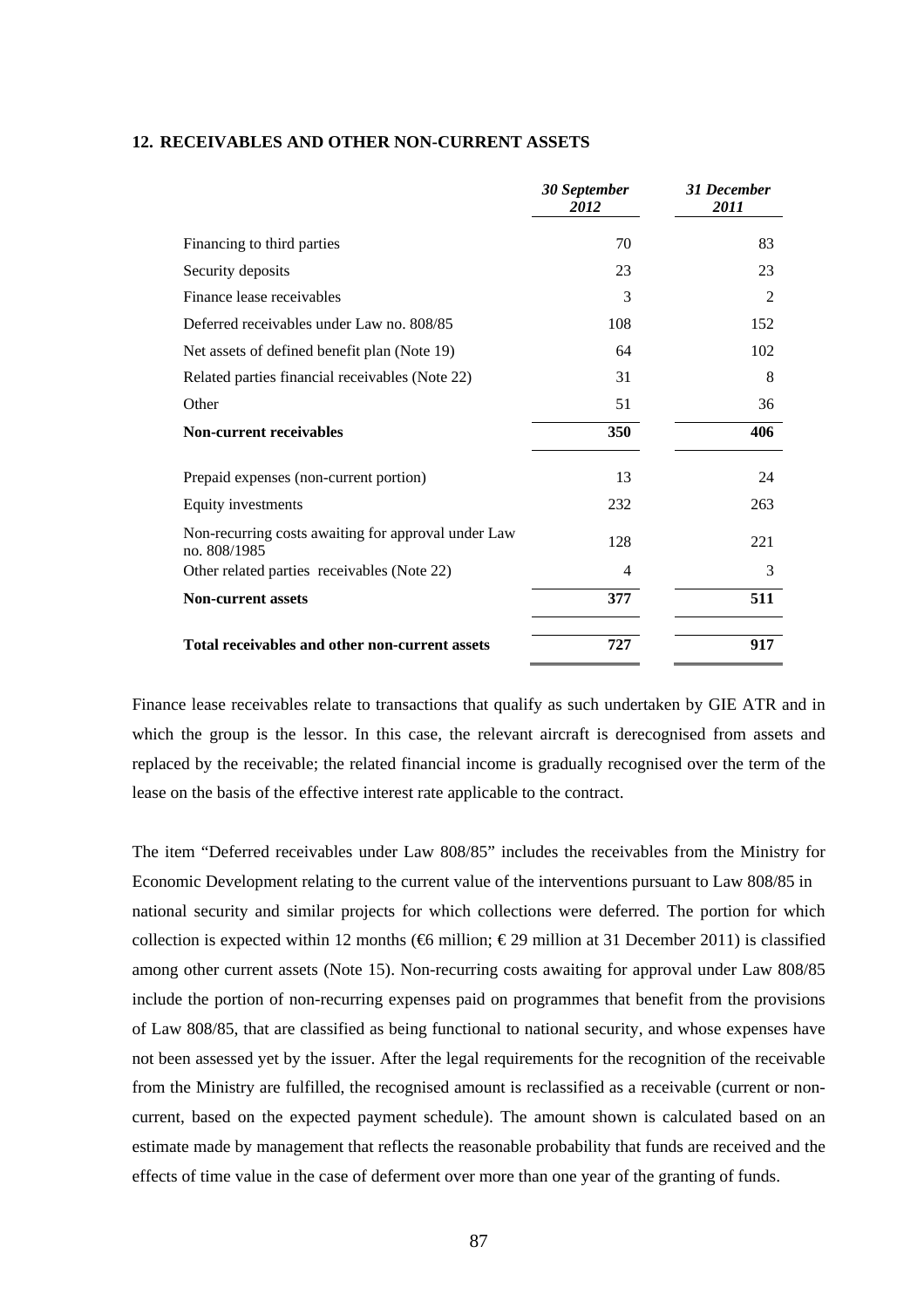Equity investments measured at cost or using the equity method show a net decrease, mainly due to the loss for the period of Joint Stock Company Sukhoi Aircraft (€30 million), while the profits for the period of Elettronica S.p.A. ( $\bigoplus$  million) and International Metro Service S.r.l. ( $\bigoplus$  million) are offset by the collection of the same amount of dividends from such companies.

Non-current assets also include the net amount of the indirect equity investment (via the holding company BCV Investment) in Avio group and additional credit instruments issued to BCV Investment, for a total amount of €30 million.

## **13. TRADE RECEIVABLES, INCLUDING NET CONTRACT WORK IN PROGRESS**

|                                                              | 30.09.2012 | 31.12.2011 |
|--------------------------------------------------------------|------------|------------|
| Trade receivables                                            | 4,526      | 4,690      |
| Allowance for impairment                                     | (318)      | (309)      |
| Trade receivables from related parties (Note 22)             | 865        | 884        |
|                                                              | 5,073      | 5,265      |
| Contract work in progress                                    | 9,438      | 8,131      |
| Progress payments and advances from customers                | (4,959)    | (4, 464)   |
| Net contract work in progress                                | 4,479      | 3,667      |
| Total trade receivables and net contract work<br>in progress | 9,552      | 8,932      |

Reference should be made to Note 22 for details of trade receivables from related parties and a summary of the more important transactions.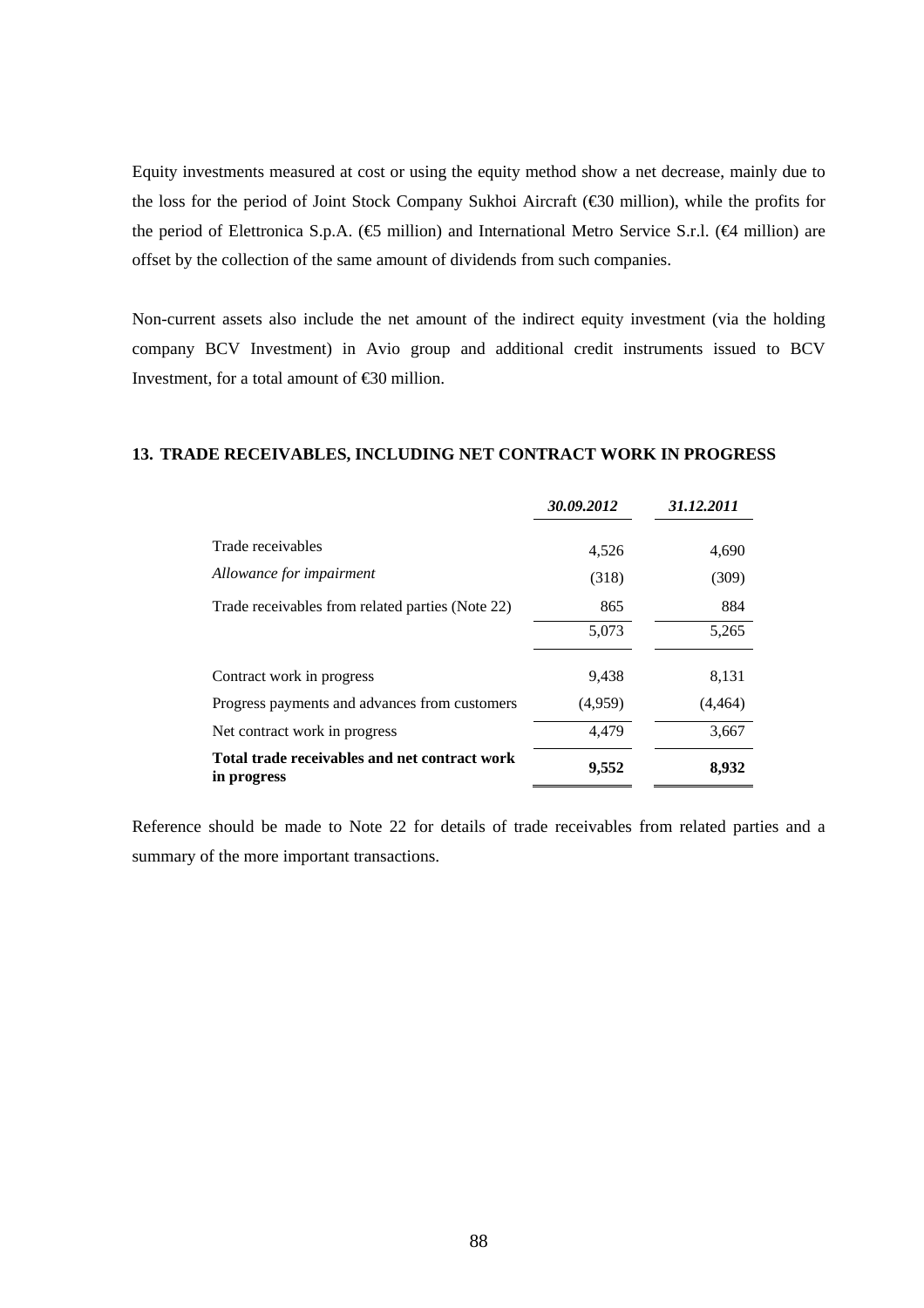#### **14. DERIVATIVES**

Derivative assets and liabilities may be analysed as follows:

|                      | 30.09.2012    |                                     | 31.12.2011 |                    |
|----------------------|---------------|-------------------------------------|------------|--------------------|
|                      | <b>Assets</b> | <b>Liabilities</b><br><b>Assets</b> |            | <b>Liabilities</b> |
| Currency forwards    | 85            | 88                                  | 101        | 144                |
| Embedded derivatives | 6             |                                     | 30         |                    |
| Interest rate swaps  | 74            | 17                                  | 36         | 15                 |
|                      | 165           | 105                                 | 167        | 159                |

The change in the fair value of forwards relates mainly to fluctuations in the US dollar/euro exchange rate. The greater stability of the euro vis-a-vis the US dollar (the exchange rate was 1.2939 at 31 December 2011 and 1.2930 at 30 September 2012) recorded during the reporting period has limited the effect on the measurement of currency hedging derivatives. However, it did not impact the income statement following the adoption of cash flow hedging.

The interest rate swaps totalling a notional amount of €1,150 million are entered into to hedge part of the bond issues. The change in the fair value is impacted by the trend of the interest rate curve and payments of around €30 million were made during the reporting period. Accordingly, the fair value at 30 September 2012 was positively impacted by the amount that will be certainly collected in December 2012.

Embedded derivatives arise from trading contracts agreed in currencies other than those of the contracting parties and from those generally used on the relevant markets. This component, separated from the trading contract, is measured at fair value through profit or loss and is merely an unrealised item that will not produce financial effects.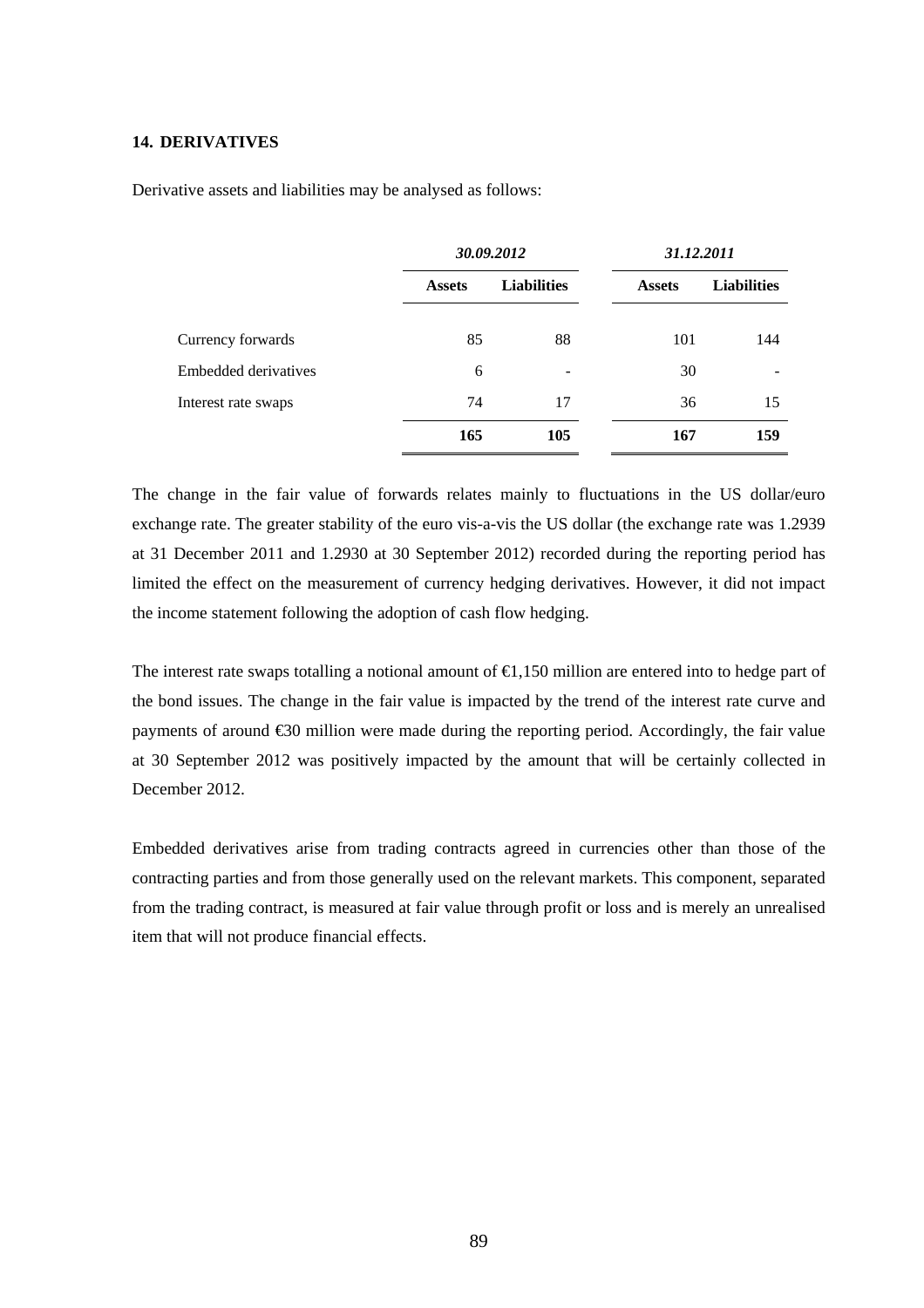## **15. OTHER CURRENT ASSETS**

|                                                | 30.09.2012 |       | 31.12.2011 |       |
|------------------------------------------------|------------|-------|------------|-------|
| Income tax receivables                         |            | 184   |            | 185   |
| Assets held for sale                           |            | 10    |            | 40    |
| Other current assets:                          |            | 950   |            | 837   |
| Prepaid expenses - current portion             | <i>120</i> |       | 126        |       |
| Equity investments                             |            |       | 1          |       |
| Receivables for grants                         | 88         |       | 78         |       |
| Receivables from employees and social security | 47         |       | 43         |       |
| Indirect tax receivables                       | 341        |       | 293        |       |
| Deferred receivables under Law no. 808/85      | 6          |       | 29         |       |
| Other related parties receivables (Note 22)    | 11         |       | 13         |       |
| Other assets                                   | 337        |       | 254        |       |
| <b>Total other current assets</b>              |            | 1,144 |            | 1,062 |

The item deferred receivables under Law 808/85 includes the receivables from the Ministry for Economic Development relating to the interventions pursuant to Law 808/1985 in national security and similar projects for which collections are expected within 12 months. Portions for which collections are expected beyond 12 months are recognised as accounts receivable and other noncurrent assets (Note 12).

Other assets include, *inter alia*, amounts due from Bombardier Transportation (€20 million; €20 million at 31 December 2011), Ariane Space ( $big$ 44 million; €44 million at 31 December 2011) and sundry advances (€41 million; €19 million at 31 December 2011).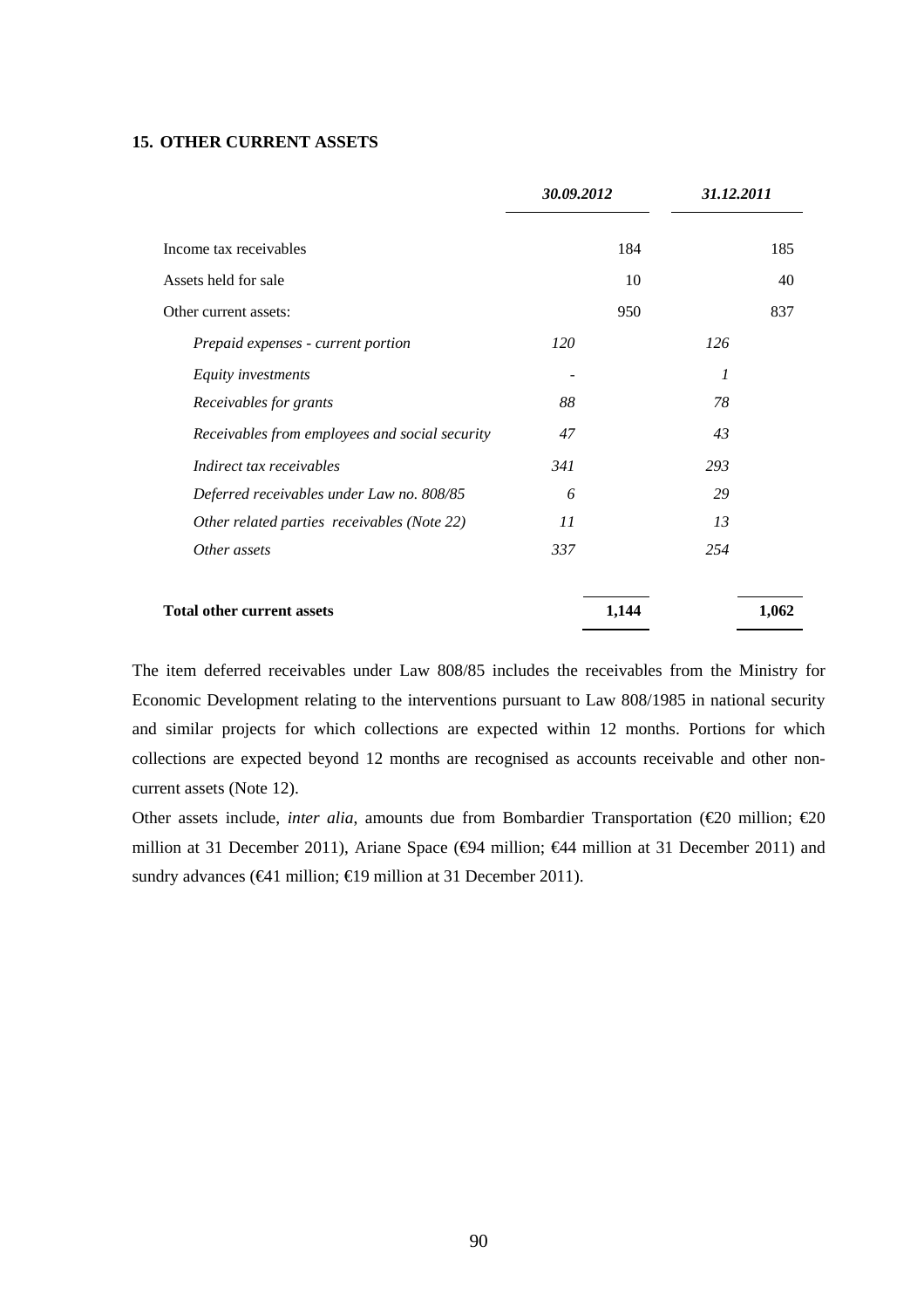#### **16. SHAREHOLDERS' EQUITY**

| Share capital                                                  | No. of<br>ordinary<br>shares | Par value<br>$\epsilon$ million | <b>Treasury</b><br>shares<br>$\epsilon$ million | <b>Costs</b><br>incurred net<br>of the tax<br>effect<br>$\epsilon$ million. | <b>Total</b><br>$\epsilon$ million |
|----------------------------------------------------------------|------------------------------|---------------------------------|-------------------------------------------------|-----------------------------------------------------------------------------|------------------------------------|
| Outstanding shares                                             | 578,150,395                  | 2,544                           |                                                 | (19)                                                                        | 2,525                              |
| Treasury shares                                                | (32, 450)                    |                                 |                                                 |                                                                             |                                    |
| 31 December 2011                                               | 578,117,945                  | 2,544                           |                                                 | (19)                                                                        | 2,525                              |
| Repurchase of<br>treasury shares, net of<br>shares transferred |                              |                                 |                                                 |                                                                             |                                    |
| 30 September 2012                                              | 578,117,945                  | 2,544                           |                                                 | (19)                                                                        | 2,525                              |
| as follows:                                                    |                              |                                 |                                                 |                                                                             |                                    |
| Outstanding shares                                             | 578,150,395                  | 2,544                           |                                                 | (19)                                                                        | 2,525                              |
| Treasury shares                                                | (32, 450)                    |                                 |                                                 |                                                                             |                                    |
|                                                                | 578,117,945                  | 2,544                           |                                                 | (19)                                                                        | 2,525                              |

The parent's fully subscribed and paid up share capital comprises ordinary shares of a unit nominal amount of €4.40.

At 30 September 2012, the Ministry of Economy and Finance owned around 30.204% of the share capital, Deutsche Bank Trust Company Americas around 3.600% and Arab Bkg Corp/Libyan Investment, Man around 2.010%. Moreover, Tradewinds Global Investors LLC held around 4.976% of the shares on a discretional fund management basis, BlackRock Inc. around 2.240% on a nondiscretional fund management basis and Grantham, Mayo, Van Otterloo & Co. LLC around 2.045% on a discretional fund management basis.

Apart from those stated above, no shareholders hold more than 2% of Finmeccanica Spa's share capital at 30 September 2012.

Changes in Other reserves and Equity attributable to non-controlling interests are presented in the financial statements schedules.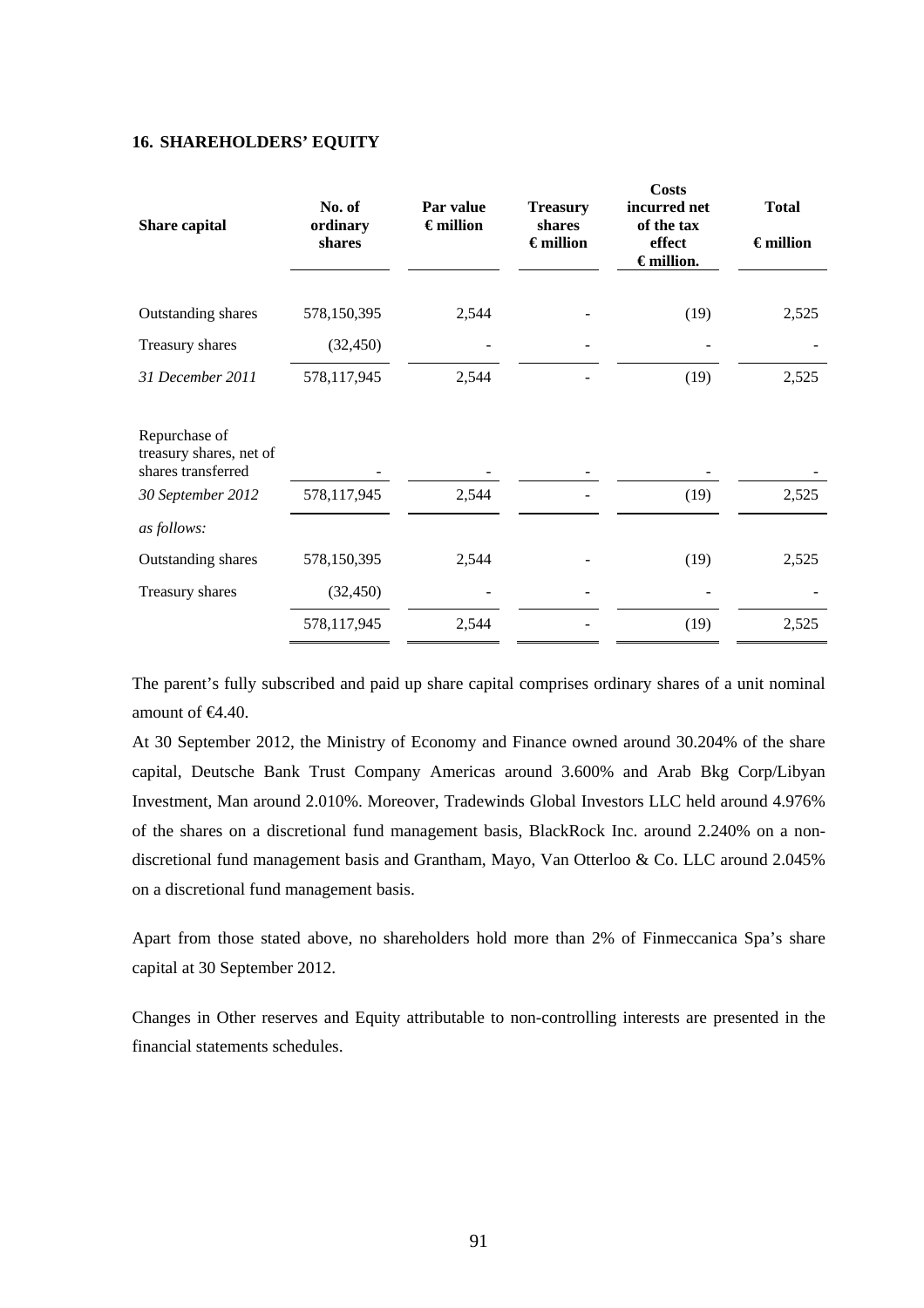The tax effects on the gains and losses recognised in equity are shown below:

|                                                      | Equity attributable to the owners of<br>the parent |            |                          |                   | Equity attributable to non-<br>controlling interests |                          |
|------------------------------------------------------|----------------------------------------------------|------------|--------------------------|-------------------|------------------------------------------------------|--------------------------|
|                                                      | Pre-tax<br>amount                                  | Tax effect | Net of the<br>tax effect | Pre-tax<br>amount | Tax effect                                           | Net of the<br>tax effect |
| Actuarial gains/(losses)<br>on defined benefit plans | (223)                                              | 52         | (171)                    | (1)               |                                                      | (1)                      |
| Changes in cash flow<br>hedges                       | 35                                                 | (10)       | 25                       |                   |                                                      |                          |
| Exchange rate<br>gains/(losses)                      | 102                                                |            | 102                      |                   |                                                      |                          |
| <b>Total</b>                                         | (86)                                               | 42         | (44)                     |                   |                                                      |                          |

## **17. LOANS AND BORROWINGS**

|                                                | 30.09.2012 | 31.12.2011 |
|------------------------------------------------|------------|------------|
| <b>Bonds</b>                                   | 3,962      | 3,951      |
| Bank loans and borrowings                      | 1,879      | 860        |
| Finance lease payables                         | 5          | 6          |
| Related parties loans and borrowings (Note 22) | 755        | 949        |
| Other loans and borrowings                     | 144        | 119        |
| <b>Total loans and borrowings</b>              | 6,745      | 5,885      |
| of which:                                      |            |            |
| Current                                        | 2,282      | 1,393      |
| Non-current                                    | 4.463      | 4,492      |

The increase in bonds is due to the recognition of interest accrued in the reporting period  $(\text{E}89)$ million), net of payments made ( $\in$ 140 million), and the repurchase of around  $\in$ 1 million (nominal amount of \$66 million) of the \$500 million bonds maturing in July 2019 issued in 2009 by the subsidiary Meccanica Holdings USA during the first half of the year and the repurchase, during the third quarter of the year, of around  $\epsilon 12$  million of the  $\epsilon 1,000$  million bonds maturing in December 2013 issued by the subsidiary Finmeccanica Finance SA in 2008. The changes of the reporting period also include significant exchange rate gains and losses.

Bond issues are governed by regulations containing standard legal clauses for this type of corporate transaction on institutional markets. They do not require compliance with specific financial covenants for issues, while they include, *inter alia*, negative pledge and cross default clauses (see also the Financial transactions section in the report on operations).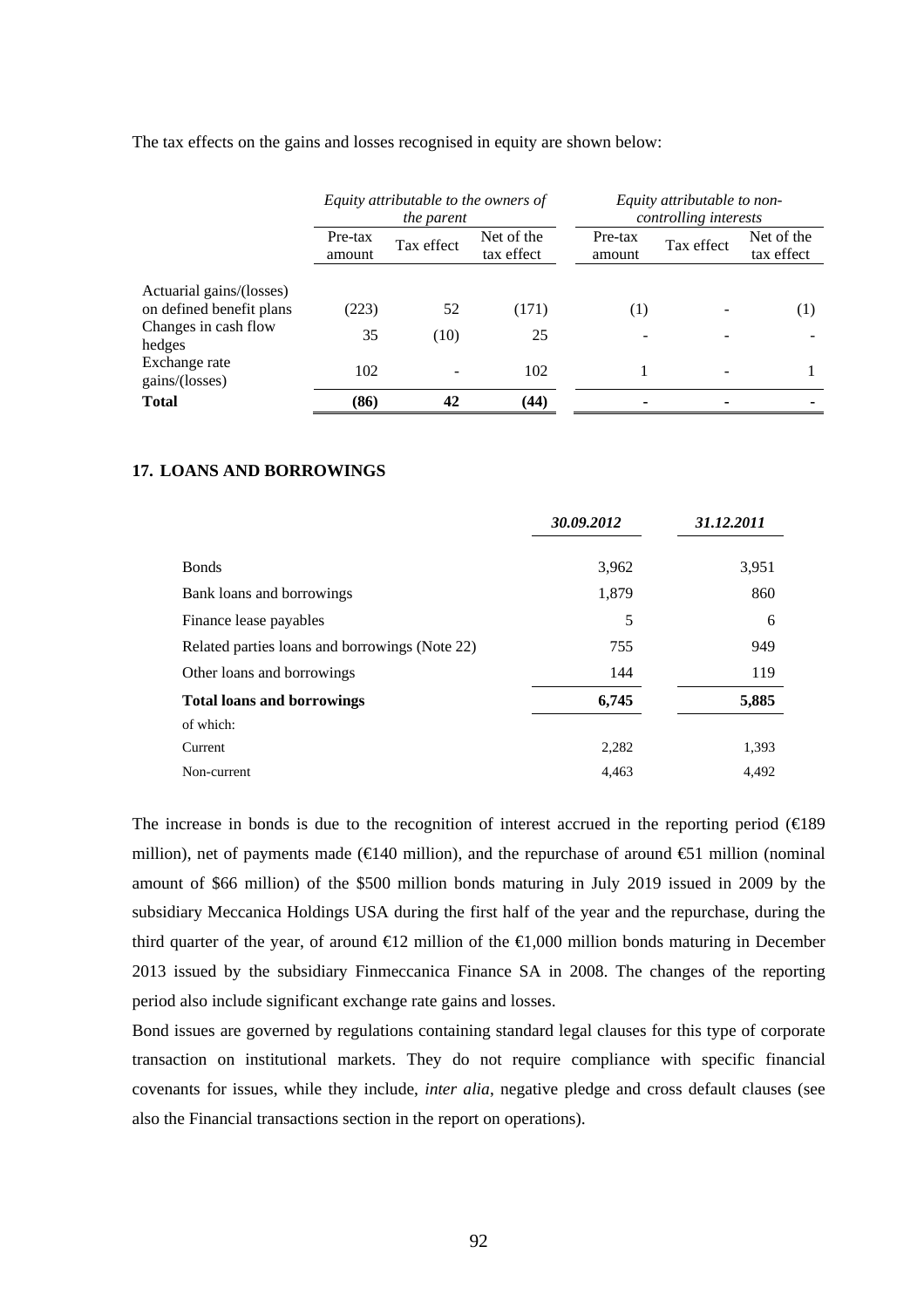The increase in bank loans and borrowings is mainly due to use of the short-term revolving credit line. To fund the group's ordinary operations, Finmeccanica agreed a Revolving Credit Facility with a pool of domestic and international banks in September 2010 for a total of €2,400 million, with a final maturity date of September 2015. The same regulations described above for bond issues apply to this facility.

Related parties transactions are discussed in Note 22.

*The following disclosure is required by CONSOB communication no. DEM/6064293 of 28 July 2006:* 

|                                                            |            | of which,<br>related |            | of which,<br>related |
|------------------------------------------------------------|------------|----------------------|------------|----------------------|
| $\epsilon$ <i>million</i>                                  | 30.09.2012 | parties              | 31.12.2011 | parties              |
| Cash and cash equivalents                                  | (1,093)    |                      | (1, 331)   |                      |
| Securities held for trading                                | (10)       |                      | (40)       |                      |
| <b>LIQUIDITY</b>                                           | (1,103)    |                      | (1,371)    |                      |
| <b>CURRENT FINANCIAL RECEIVABLES</b>                       | (789)      | (65)                 | (1,071)    | (184)                |
| Current bank loans and borrowings                          | 1,213      |                      | 159        |                      |
| Current portion of non-current loans, borrowings and bonds | 253        |                      | 255        |                      |
| Other current loans and borrowings                         | 816        | 722                  | 979        | 913                  |
| <b>CURRENT FINANCIAL DEBT</b>                              | 2,282      |                      | 1,393      |                      |
| NET CURRENT FINANCIAL DEBT (CASH)                          | 390        |                      | (1,049)    |                      |
| Non-current bank loans and borrowings                      | 666        |                      | 701        |                      |
| Bonds issued                                               | 3,709      |                      | 3,696      |                      |
| Other non-current loans and borrowings                     | 88         | 33                   | 95         | 36                   |
| <b>NON-CURRENT FINANCIAL DEBT</b>                          | 4,463      |                      | 4,492      |                      |
| <b>NET FINANCIAL DEBT</b>                                  | 4,853      |                      | 3,443      |                      |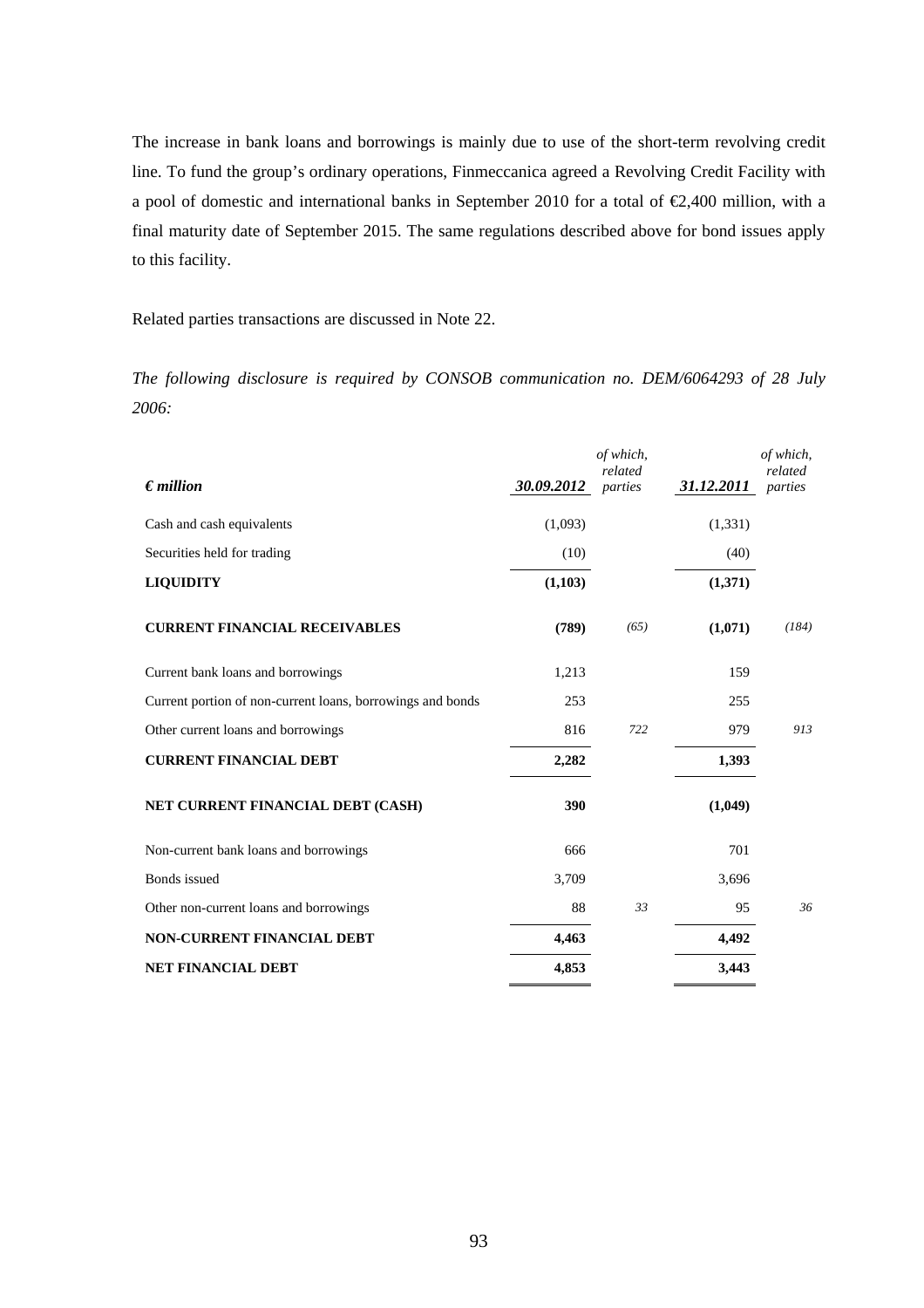## **18. PROVISIONS FOR RISKS AND CHARGES**

|                    | 30 September 2012 |                | 31 December 2011 |                |  |  |
|--------------------|-------------------|----------------|------------------|----------------|--|--|
|                    | Non-current       | <b>Current</b> | Non-current      | <b>Current</b> |  |  |
| Guarantees given   | 56                | 42             | 80               | 33             |  |  |
| Restructuring      | 163               | 42             | 160              | 104            |  |  |
| <b>Penalties</b>   | 275               | 36             | 254              | 40             |  |  |
| Product warranties | 105               | 122            | 95               | 134            |  |  |
| Other              | 1,129             | 611            | 1,185            | 621            |  |  |
|                    | 1,728             | 853            | 1,774            | 932            |  |  |

"Other" totalled  $\in$  740 million ( $\in$  806 million at 31 December 2011) and mainly relates to:

- the provision for risks on GIE ATR activities of  $668$  million, unchanged from 31 December 2011;
- the provision for contractual risks and charges of  $\epsilon 1.014$  million ( $\epsilon 1.043$  million at 31 December 2011). It mainly relates to the Aeronautics business segment (€850 million), the Defence Electronics and Security business segment ( $\epsilon$ 79 million), the Transportation business segment ( $\epsilon$ 29 million) and the Space business segment ( $\epsilon$ 27 million);
- the provision for risks on equity investments of  $\epsilon$ 27 million ( $\epsilon$ 24 million at 31 December 2011), which includes the accruals for losses exceeding the carrying amounts of unconsolidated or equity-accounted investments;
- the provision for taxes of  $\epsilon 109$  million ( $\epsilon 99$  million at 31 December 2011);
- the provision for litigation with employees and former employees of €39 million (€35 million at 31 December 2011);
- the provision for litigation underway of €87 million (€81 million at 31 December 2011);
- the provision for contract costs to complete of  $666$  million ( $6102$  million at 31 December 2011);
- other sundry provisions of  $\text{\textsterling}30$  million ( $\text{\textsterling}354$  million at 31 December 2011).

Finally, in relation to the provisions for risks, it should be noted that the activities of the Finmeccanica group companies relate to segments and markets where disputes are only settled after a significant time lapse, especially in cases where the counterparty is a public body.

Pursuant to the IFRS, provisions have only been made for risks that are probable and for which the amount can be determined. Likewise, specific provisions have not been set aside for disputes in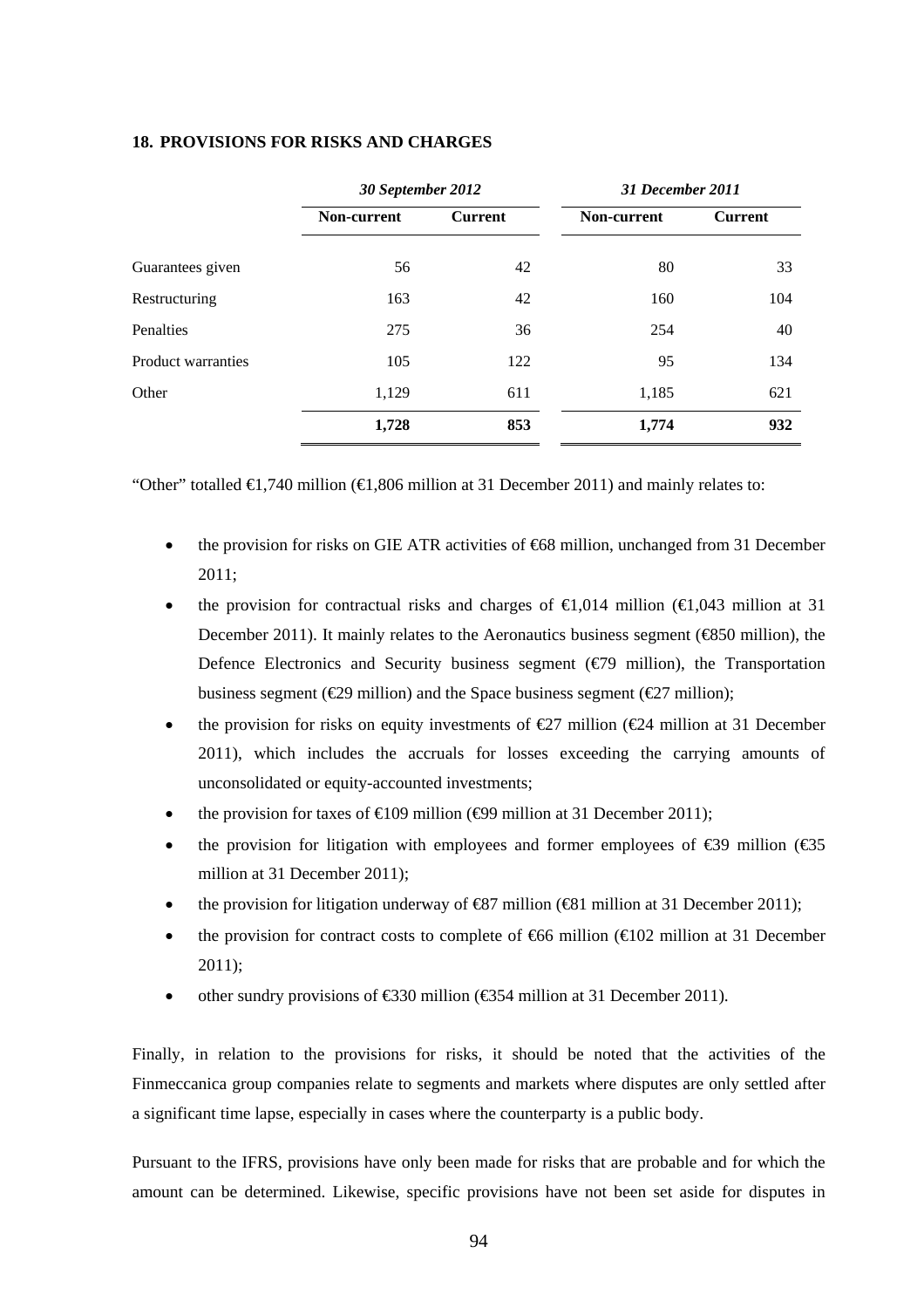which the group is defendant as, based on current knowledge, these disputes are expected to be resolved satisfactorily and without significantly impacting results.

For the purposes of full disclosure, changes in the cases (for which no provision has been made) described in the 2011 Annual Report, to which reference should be made for a more complete description, are reported below:

o the dispute in which Finmeccanica is defendant in relation to contractual commitments taken on at the time of the sale of the former subsidiary Finmilano S.p.A. to Banca di Roma (now Unicredit Group), arising from an assessment report issued to Finmilano S.p.A. by the Rome Direct Taxation Office, which disallowed the tax deductibility of the loss arising in 1987 from the factoring without recourse of a receivable subject to deferred collection for an amount lower than its nominal amount. Basically, the tax authorities considered this factoring to be a financing transaction and that the loss should be treated as borrowing costs and, therefore, it should not have been fully deducted in 1987 but deferred on a pro rata basis over the subsequent years as implicit interest.

After the Supreme Court had allowed the petition filed by the tax authorities and referred the case to the trial judge, the latter again allowed the parent's appeal. However, the tax authorities filed another petition to the Supreme Court against the trial judge's decision. In 2009, for the second time, the Supreme Court quashed the trial judge's decision and referred the case to the second level court. The Rome Regional Tax Court resolved in favour of the tax authorities and the parent filed a new petition with the Supreme Court on 6 June 2012. The parent does not currently expect it will incur significant losses in this respect;

- o the appeal filed by AgustaWestland S.p.A. against the 2006 IRES and IRAP assessment report issued by the Lombardy Regional tax office, disallowing the deductibility of certain costs (without however contesting the relevant transactions) that allegedly did not meet the requirements of article 110.11 of the Consolidated Tax Act. According to the tax authorities, their correct treatment would lead to an increase in taxes of approximately  $\Theta$ .5 million (excluding interest), to which penalties of an equal amount are to be added. The company believes that its treatment is correct and filed an appeal with the Milan Local Tax Court on 27 March 2012;
- o the litigation commenced by Reid against Finmeccanica and Alenia Space (now So.Ge.Pa. S.p.A.) before the Court of Texas in 2001, whereby Reid claimed that the former Finmeccanica - Space business segment failed to meet its obligations under the contract for the development of the Gorizont satellite programme, was closed in favour of the group after more than five years, due to the lack of jurisdiction of the Court involved. In May 2007, Reid served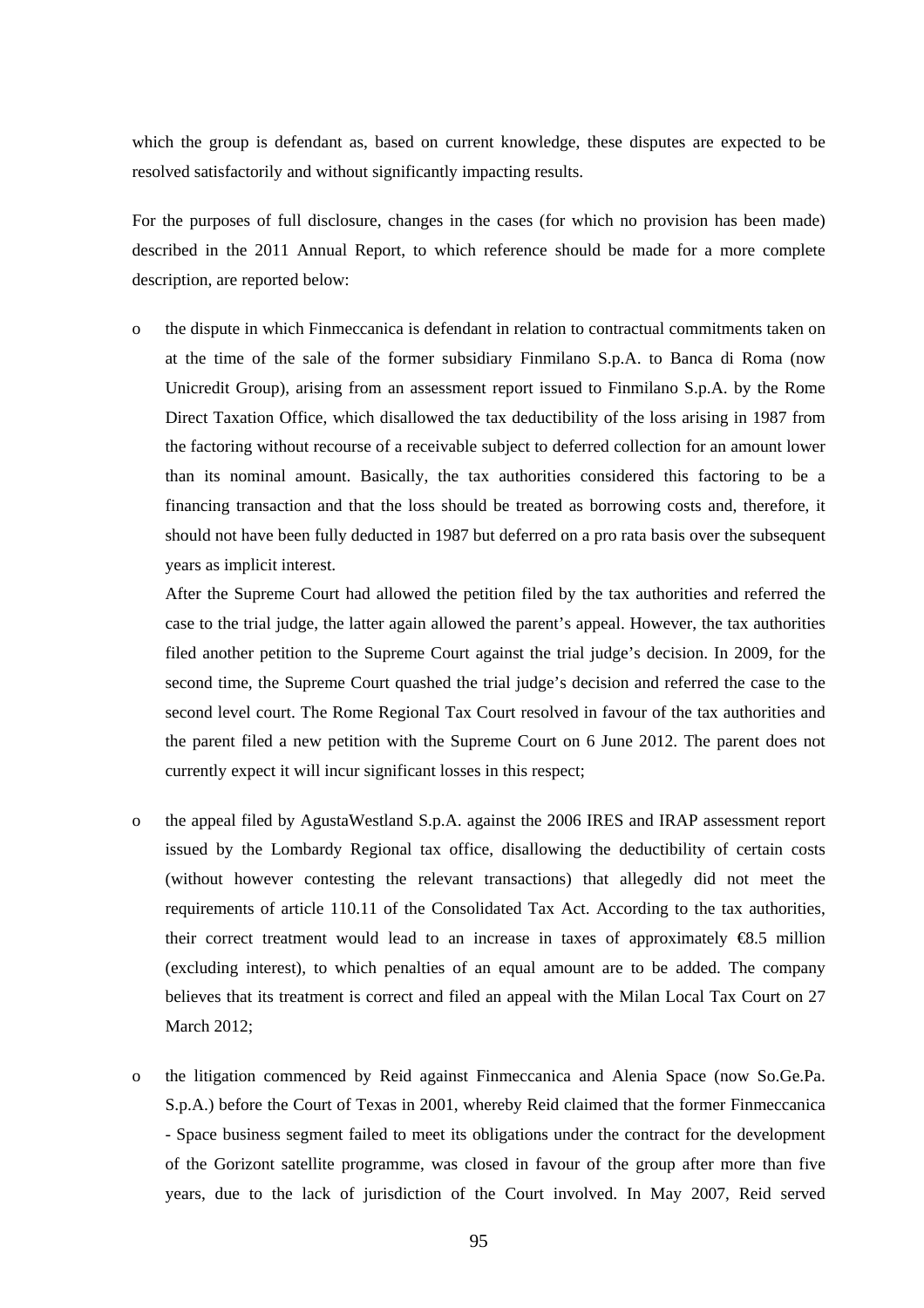Finmeccanica and Alcatel Alenia Space Italia (now Thales Alenia Space Italia) a complaint, whereby it commenced new legal proceedings before the Court of Chancery in Delaware.

Reid has reproposed the same claims for damages that it claimed before the Court of Texas, without, however, quantifying the amount of the alleged damage.

Finmeccanica appeared before the Court on 29 June 2007, filing a motion to dismiss, asserting that the case was time-barred, the statute of limitation had run out and the Court of Delaware did not have jurisdiction. On 27 March 2008, the judge rejected the claim as the case was timebarred. The claimant appealed against this decision before the Supreme Court of Delaware, which, on 9 April 2009, allowed the petition and referred the case to the Court of Chancery for its decision about the plea related to the jurisdiction. Therefore, the discovery phase commenced and is still ongoing. In this respect, after having made the decision reserved after the hearing held on 29 February 2012, the judged has allowed the testimonial evidence requested by the counterparty. Witnesses will be examined in the coming months;

o G.M.R., as the sole shareholder of Firema Trasporti, commenced legal proceedings against Finmeccanica and AnsaldoBreda before the Santa Maria Capua Vetere Court in 2011, requesting that the court admit the defendants' liability for having caused, with their conduct, Firema Trasporti's insolvency, ordering them to pay damages. According to the claimant, during the period in which Finmeccanica held an investment in Firema Trasporti (from 1993 to 2005), its management and coordination were carried out to the detriment of Firema Trasporti and in the sole interest of Finmeccanica group. Moreover, even after the sale of the investment by Finmeccanica, Firema Transporti was allegedly de facto subjected to an abuse of economic dependence by the group in performing the various agreements existing with AnsaldoBreda.

Finmeccanica and AnsaldoBreda appeared before the court requesting that the claims be dismissed as evidently unfounded. After the first hearing held on 31 May 2011 and following the filing of the briefs, the judge fixed the hearing for 30 October 2012. During that hearing, the judge reserved their decision on the preliminary pleas filed by the defendants, in particular the plea for the lack of jurisdiction of the court;

o in January 2009, Pont Ventoux Scrl commenced an arbitration procedure against the joint venture set up by Ansaldo Energia (lead contractor, 31%), Alstom Power Italia S.p.A. (17%) and Voith Siemens Hydro Power Generation S.p.A. (52%) in connection with a contract for the provision of two power generators, for a total amount approximating €15 million, as part of the project for the construction of a hydro power plant in Val di Susa (Italy). The claimant requests compensation of alleged direct and indirect damage totalling approximately  $\Theta$ 0 million, asserting that the clause limiting the joint venture's liability to the contractual consideration is not applicable due to gross negligence. Ansaldo Energia holds that it has fulfilled its lead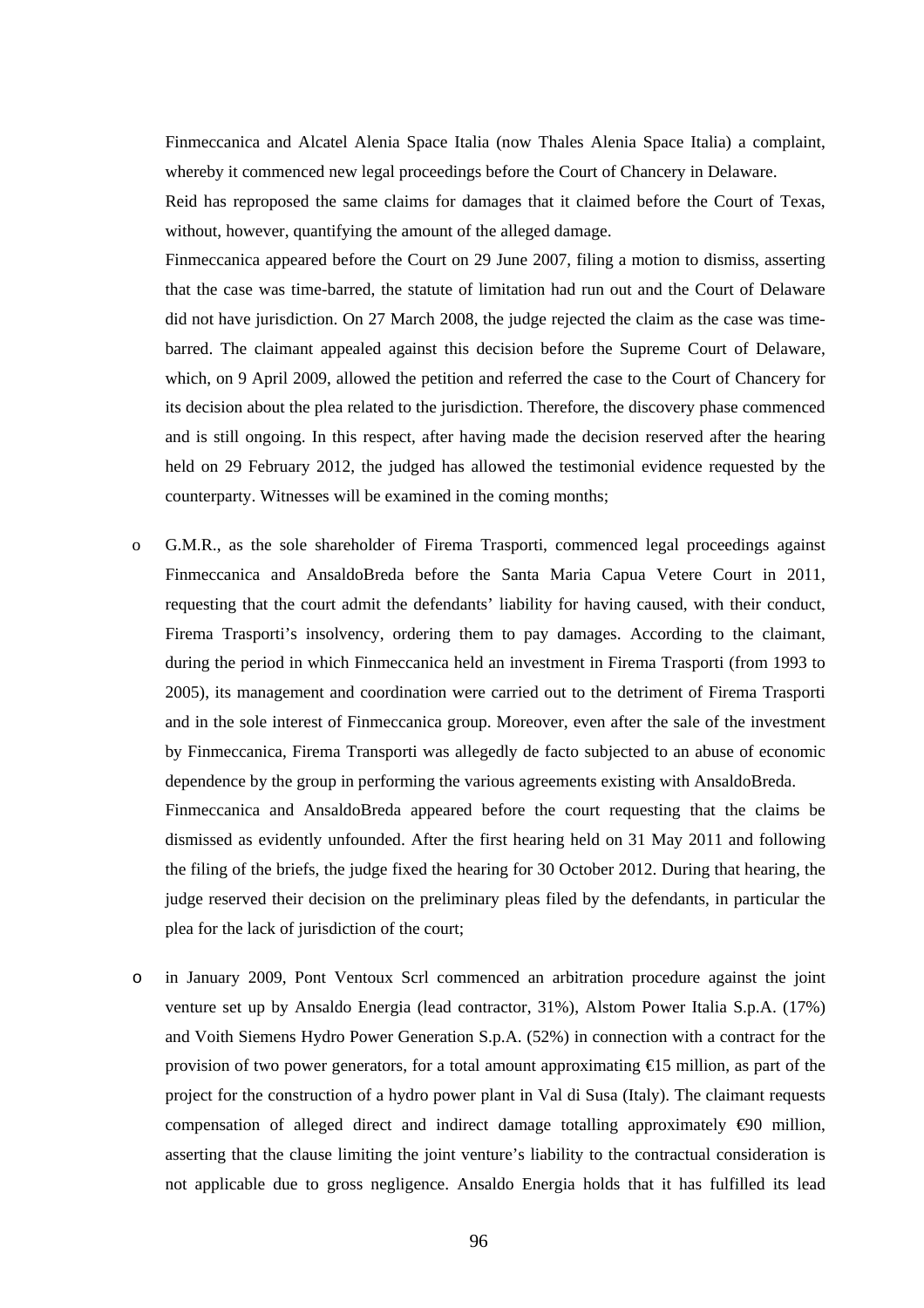contractor's duties with utmost diligence and that Pont Ventoux's allegations of delays and breach of contract are unfounded. The court-appointed expert's report was filed on 6 June 2011. The parties completed exchanging their briefs in October, after which the arbitration award should be issued before the end of December 2012;

o in September 2011, the French company DCNS commenced an arbitration procedure before the Paris ICC against WASS in relation to the agreement signed by the parties in 2008 for the development of the F21 heavy torpedo for the French Navy Ministry.

The dispute followed the suspension of supply by WASS, due to the suspension of the export licence by the Italian Ministry of Foreign Affairs. The measure was taken on the basis of a possible Italian-French agreement for the exchange of technology between the two countries. However, the agreement has never been reached. Therefore, DCNS commenced the arbitration procedure requesting that the agreement be declared terminated due to WASS' default and claiming damages of €45 million. WASS appeared before the arbitration tribunal, objecting that the supervening impossibility of performance was due to reasons not attributable thereto and raising, by way of counterclaim, the counterparty's default, therefore claiming damages of  $\text{\textsterling}5$ million.

The parties reached an agreement on 26 March 2012, whereby DCNS undertakes that it will not use the technology developed for the 2008 agreement. Following the agreement, WASS discontinued the precautionary motion filed as part of the arbitration procedure.

The arbitration tribunal has planned the preliminary activities, which will be completed before the end of December 2012. The first hearing for discussion will be held on 23 January 2013.

\* \* \* \* \* \* \* \*

Moreover, given their complexity, their cutting-edge technological content and the nature of customers, the group's long-term contracts are sometimes affected by disputes with customers in relation to the compliance of works with customer specifications and product performance. The group adjusts the estimated contract costs for foreseeable issues on a quarterly basis, also taking into account the possible developments in the relevant disputes. Specifically, the following contracts in progress are affected by issues under discussion with customers that have not been provided for at 30 September 2012:

• contract for the supply of air traffic control systems to a Cypriot body for  $\epsilon$ 19 million, with respect to which the customer enforced the guarantees provided, amounting to €18 million, in July 2012, despite the fact that almost all the tests performed were passed;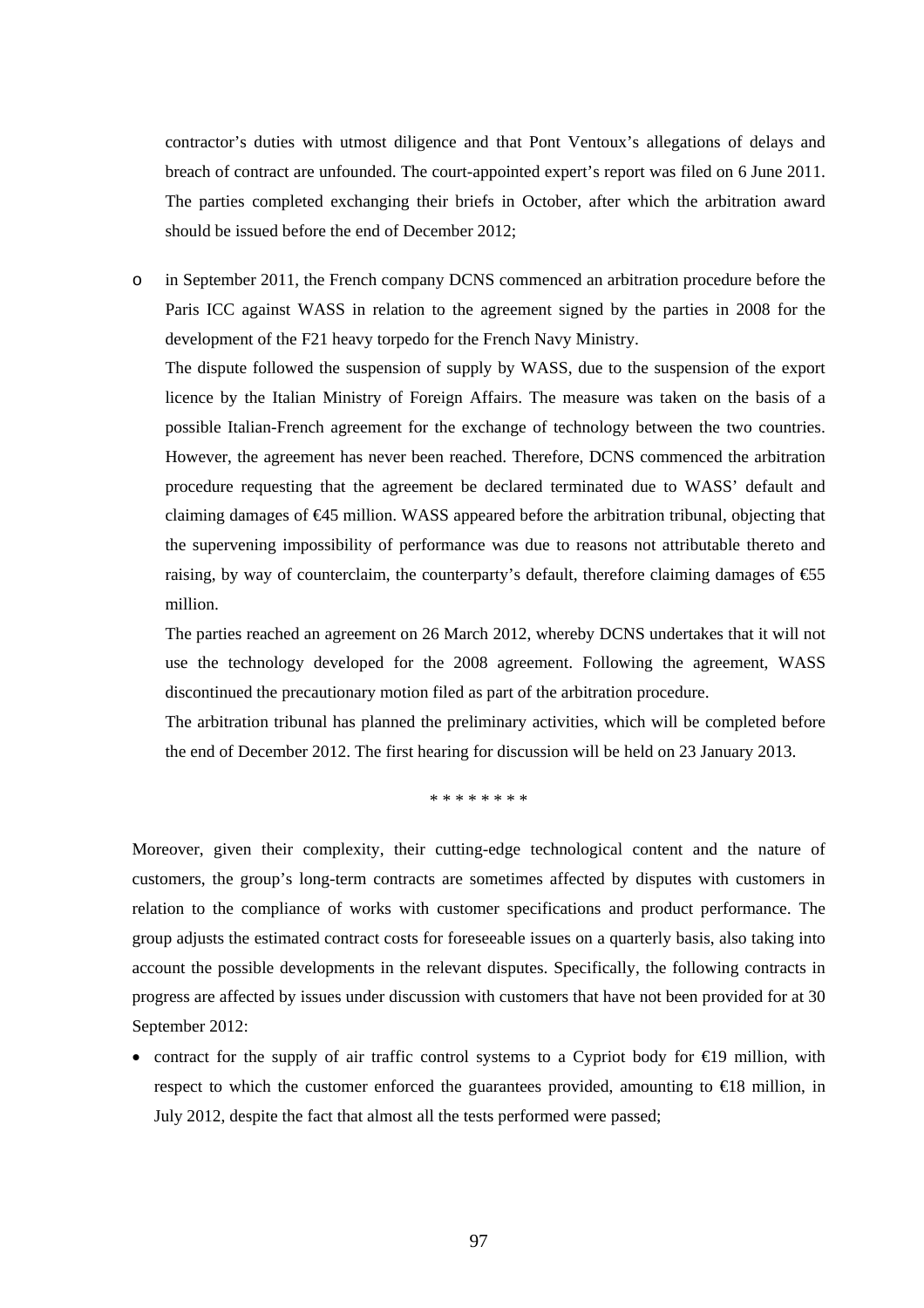- contract for the supply of 160 buses to a public transport operator for €46 million, with respect to which the customer continues to defer payments asserting alleged faultiness and due to its financial stress;
- contracts of the vehicle line of the Transportation business segment, which is encountering difficulties in meeting customer specifications in due time.

Moreover, with reference to the SISTRI programme, Law decree no. 147 of 26 June 2012 froze the roll out of the system in order to carry out further administrative and operating checks of the projects to be completed by 30 June 2013.

Said Law decree has also established that a new deadline for the system roll out should be fixed by Ministerial decree, suspending the effects of the contract between the Ministry for the Environment, Land and Sea and SELEX Service Management S.p.A. and payment of contributions due from users for 2012 until such date.

In the light of the above, the company informed the Ministry that it will collaborate in the performance of the required checks and invited it to commence the related procedure as soon as possible. Indeed, in addition to causing a significant financial loss for the company, the deferral of the system roll out date may jeopardise its functionality.

On 5 September 2012, the Ministry informed the company of the commencement of the procedure, which also involves Agenzia per l'Italia Digitale (formerly DigitPA). The first few meetings with the Ministry and the agency have taken place.

The assets relating to the SISTRI programme recognised in the condensed consolidated interim financial statements at 30 September 2012 are as follows:

|                                  | $\epsilon$ <i>million</i> |
|----------------------------------|---------------------------|
| Inventories                      |                           |
| Inventories awaiting contracting |                           |
| Receivables for invoices issued  |                           |
| <b>Unbilled Receivables</b>      |                           |

Moreover, the company factored receivables without recourse (which were then derecognised) totalling  $\bigoplus$  07 million, of which  $\bigoplus$ 8 million has not been collected from the factor.

Based on the information currently available, there is no reason to make accruals or recognise impairment losses in relation to the programme.

\* \* \* \* \* \* \* \*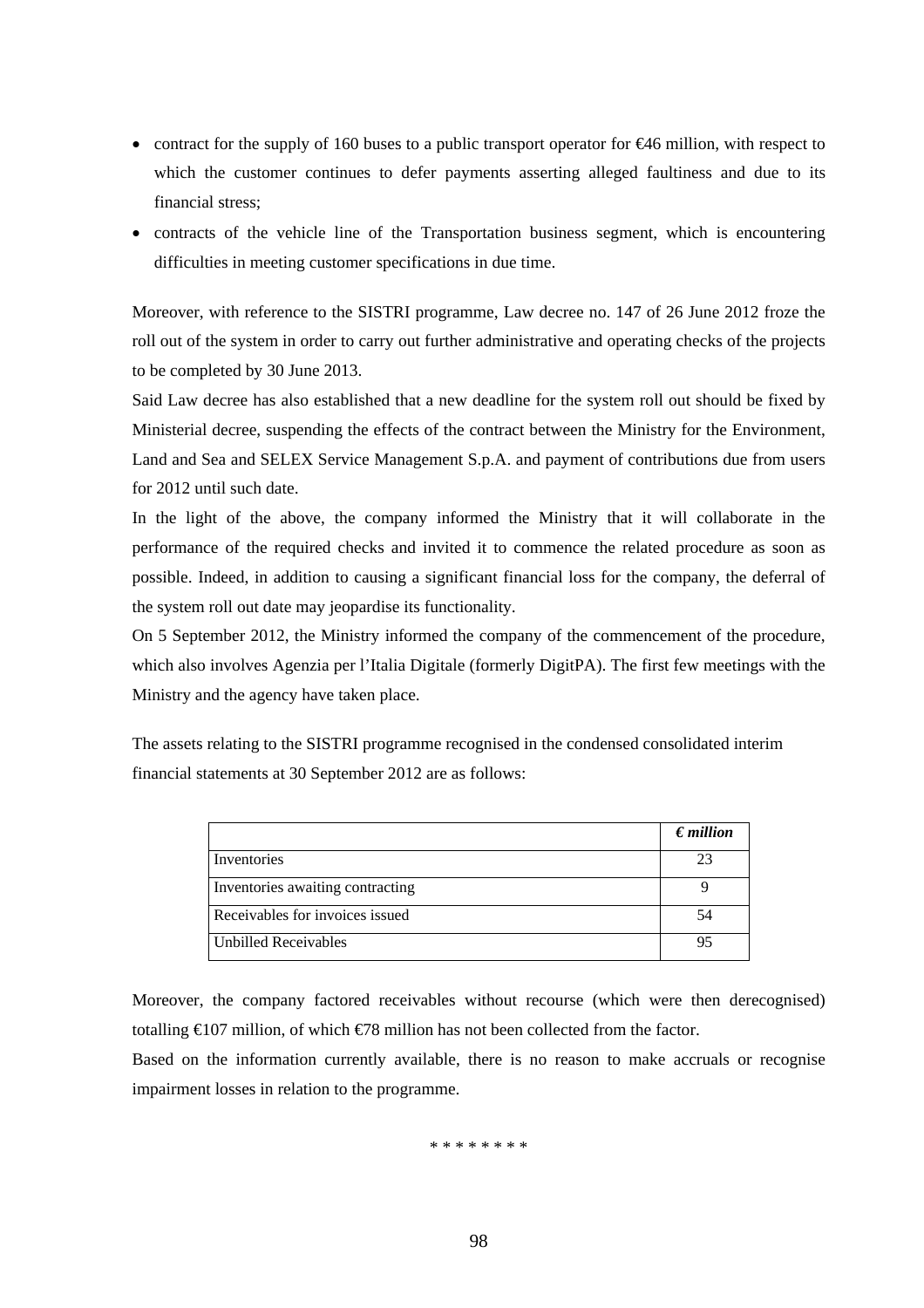The Report on corporate governance and shareholding structure included in the 2011 Annual Report sets out the investigations involving Finmeccanica and group companies carried out by the judicial authorities during the year.

The development of pending criminal proceedings that occurred during the reporting period are summarised below.

**Finmeccanica Spa** fulfilled the court's order to produce evidence and provided documentation relating to: *i)* the findings of the internal audit carried out by Finmeccanica and AgustaWestland S.p.A. in relation to the supply contract for 12 helicopters to India; *ii)* the international tender procedure for the supply of the above-mentioned helicopters; *iii)* agreements that are necessary for and related to the above-mentioned supply to which one of AgustaWestland's advisors was a party, either directly or through companies related thereto

On 9 September 2012, at the request of the public prosecutor's expert, Finmeccanica provided the minutes of the board of statutory auditors' and supervisory body's meetings and the audit reports of Finmeccanica, AgustaWestland and SELEX Sistemi Integrati concerning the Panama contract, as well as an update on the progress of the contracts signed by the concerned companies with AGAFIA Corp.

On 9 October 2012, the company was notified of a court order to produce evidence aimed at acquiring documentation about any transactions between Finmeccanica or its group companies and a Russian company.

As part of the same proceeding, concerning allegations of crimes as per article 322-bis of the Italian Criminal Code, on 23 October 2012, the judge for preliminary investigations of the Naples Court issued a preventive detention warrant against the company's former sales executive officer.

On the same date, Finmeccanica was served a search warrant for the office used by its former sales executive officer, aimed at obtaining the documentation supporting *i)* the cash flows involving the former sales executive officer and *ii)* the latter's relationships with other parties involved in the transactions covered by the investigation.

As part of the criminal proceeding carried out by the public prosecutor of the Busto Arsizio Court relating to the supply of 12 helicopters to India, detailed below, on 20 September 2012, Finmeccanica Spa was served a notice of investigation for the administrative offence covered by article 25 of Legislative decree no. 231/01, resulting from the crime covered by articles 110, 319 and 322-bis of the Italian Criminal Code, which was allegedly committed by, *inter alia*, the chairman and CEO, who was previously in charge of the AugustaWestland group.

**AnsaldoBreda S.p.A.** was served a court order to produce evidence aimed at acquiring documentation about its transactions with GADIT A.G., a company related to Mr. Haschke, as well as documentation about any contracts signed with Mr. Haschke.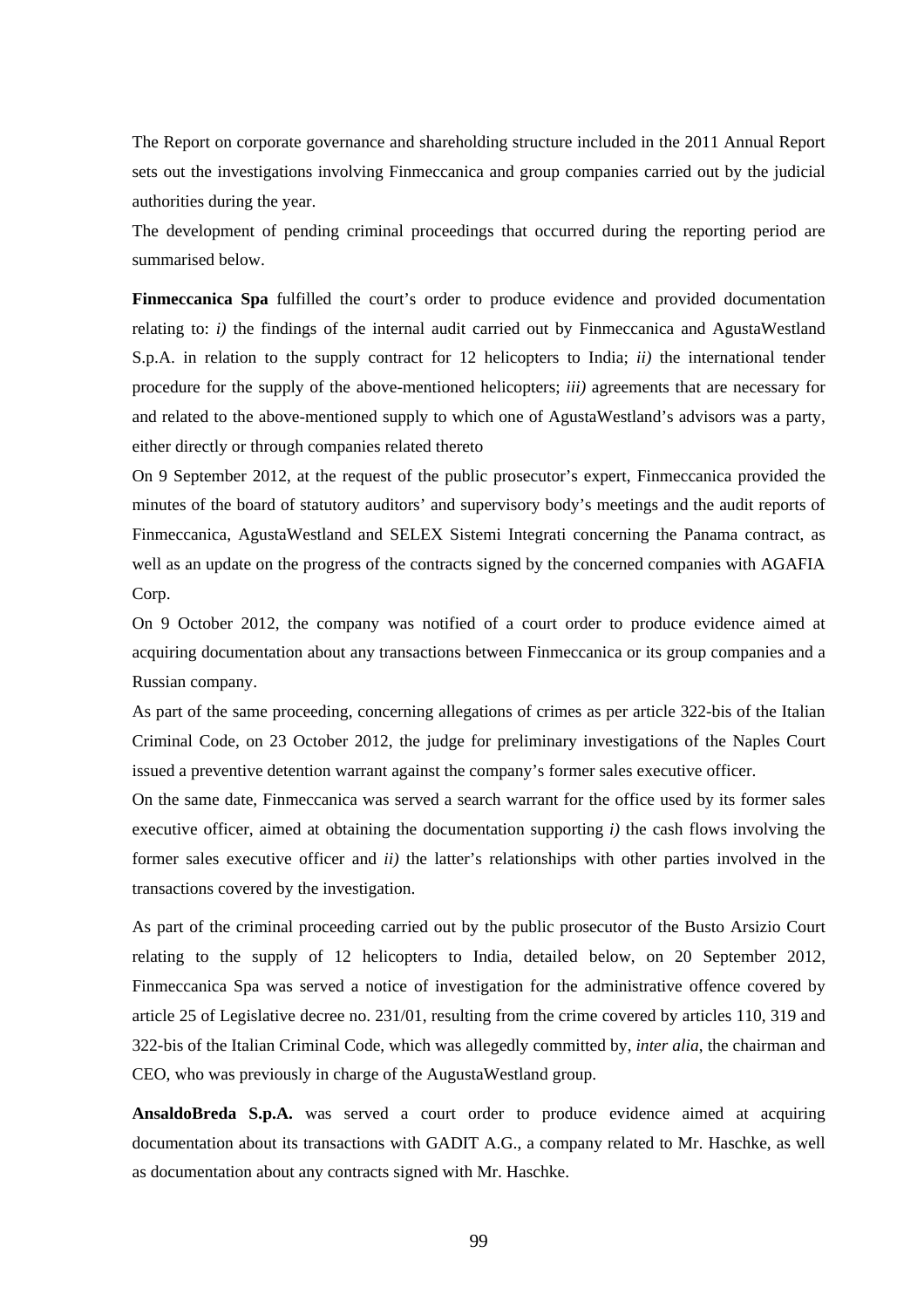**AgustaWestland S.p.A.** provided further information and documentation relating to: i) the company's organisational structure; ii) company procedures; iii) certain foreign contracts, including that for the supply of 12 helicopters to India; iv) relationships with foreign suppliers and intermediaries

Following the decision of the general public prosecutor of the Supreme Court, which established that the Busto Arsizio public prosecutor had jurisdiction, the investigation file for the supply of 12 helicopters to India by AugustaWestland was transferred to the competent public prosecutor office.

On 27 August 2012, AgustaWestland S.p.A. was served a notice of investigation for the administrative offence covered by article 25 of Legislative decree no. 231/01, resulting from the crime covered by articles 110, 319 and 322-bis of the Italian Criminal Code, which was allegedly committed by the former head of the AugustaWestland group and former CEO of the company.

**Ansaldo Energia S.p.A.** filed an appeal against the decision issued by the Milan Court on 20 September 2011, which ordered the company to pay an administrative fine of  $\epsilon$ 150,000 for the administrative offence covered by article 25.3 of Legislative decree no. 231/2001 and seized an equivalent of  $\bigoplus$ 8,700,000. The hearing before the Milan Court of Appeal originally fixed for 20 September 2012, was postponed to 14 February 2013. In this respect, in its 2011 financial statements, the company has made a provision for risks for the entire discounted amount (roughly €81 million), despite being confident that the higher level courts will review the decision

Moreover, as part of a criminal proceeding carried out by the public prosecutor of the Milan Court, on 16 March 2012, Ansaldo Energia was notified of the request for an extension of the preliminary investigation term in relation to the alleged crime covered by article 25 of Legislative decree no. 231/01 "committed in Milan before and close to 20 June 2011".

**Bredamenarinibus S.p.A.** was served a search and direct seizure warrant aimed at acquiring documentation about the above-mentioned contract and the sub-contract awarded to the company, as well as a copy of its Organisational Model and the minutes of the supervisory body's meetings. The measure was served also as a notice of investigation aimed at, *inter alia*, the company's former chief executive officer, for the crime covered by articles 110, 319 and 321 of the Italian Criminal Code and the crime covered by article 61.2 of Legislative decree no. 74/2000, and at the company for administrative offence covered by article 25.2 of Legislative decree no. 231/2001, resulting from the crime covered by article 321 of the Italian Criminal Code, allegedly committed by the company's former CEO.

On 17 October 2012, the company received another seizure warrant aimed at acquiring, *inter alia*, documentation on the provision of consulting services relating to the supply of the 45 trolley-buses.

**Electron Italia S.r.l.** was served a seizure warrant for the documentation relating to the agreements signed with SELEX Sistemi Integrati S.p.A. in 2009.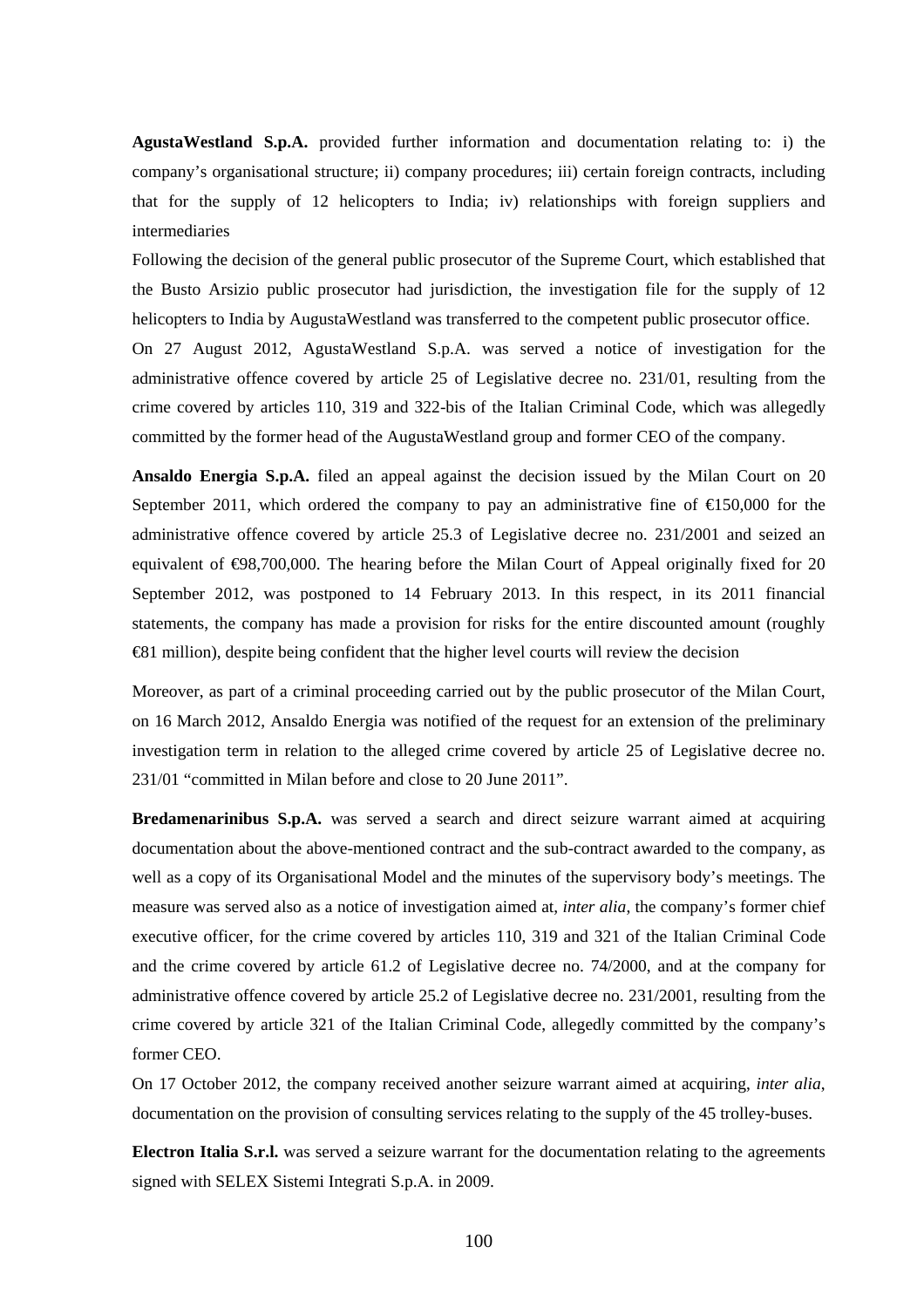**FATA S.p.A.** was issued with a search warrant for the offices used by the company's chairman, in order to acquire documentation about his relationship with certain third parties.

**SELEX Elsag S.p.A.** announced that, on 23 January 2012, one of its employees was notified of the request for an extension of the preliminary investigation term in relation to crimes associated with supplies not meeting the customer's requirements (articles 353 and 356 of the Italian Criminal Code).

As part of the criminal proceeding carried out by the public prosecutor of the Trani Court in relation to the development of the access control system for the restricted traffic area in the Barletta municipality, SELEX Elsag announced that, on 12 July 2012, one of its employees was committed for trial by the preliminary investigation judge for crimes associated with supplies not meeting the customer's requirements (articles 353, 356 and 483 of the Italian Criminal Code). The first hearing before the relevant court was held on 22 October 2012 and the next hearing will be held on 21 May 2013.

**SELEX Galileo S.p.A**, which was issued with a search warrant by the public prosecutor of the Palermo Court in relation to the public funding it requested pursuant to the P.I.A. Innovazione (integrated aid package - innovation), announced that, on 5 March 2012 and 25 September 2012, its former CEO, the current CEO and other two employees received the request for an extension of the preliminary investigation term in relation to the crimes covered by articles 81, second paragraph, 640-bis, 483, 56 and 640 of the Italian Criminal Code.

**SELEX Service Management S.p.A.** received an order to produce evidence for the acquisition of documentation on the checks carried out by the supervisory body.

Moreover, as part of the criminal proceeding carried out by the public prosecutor of the Naples Court, on 26 April 2012, SELEX Service Management was issued with a search warrant ordering the acquisition of the documentation filed with the Ministry for the Environment, Land and Sea concerning the SISTRI project as from 2006.

**SELEX Sistemi Integrati S.p.A.**, as the victim of the crime, received the notice informing it that the preliminary hearing relating to the request to commit for trial the former CEO and the former Sales executive officer for the crimes covered by article 8 of Legislative decree no. 74/2000 and articles 61.2/11, 81, second paragraph, 110 and 646 of the Italian Criminal Code had been fixed for 22 June 2012. At that hearing, SELEX Sistemi Integrati brought a civil action in the criminal proceeding and the judge reserved the decision for the hearing fixed for 21 September 2012, which was subsequently postponed to 9 November 2012.

As part of the criminal proceeding carried out by the public prosecutor of the Rome Court against the former CEO for the crime covered by article 2 of Legislative decree no. 74/2000, on 23 July 2012,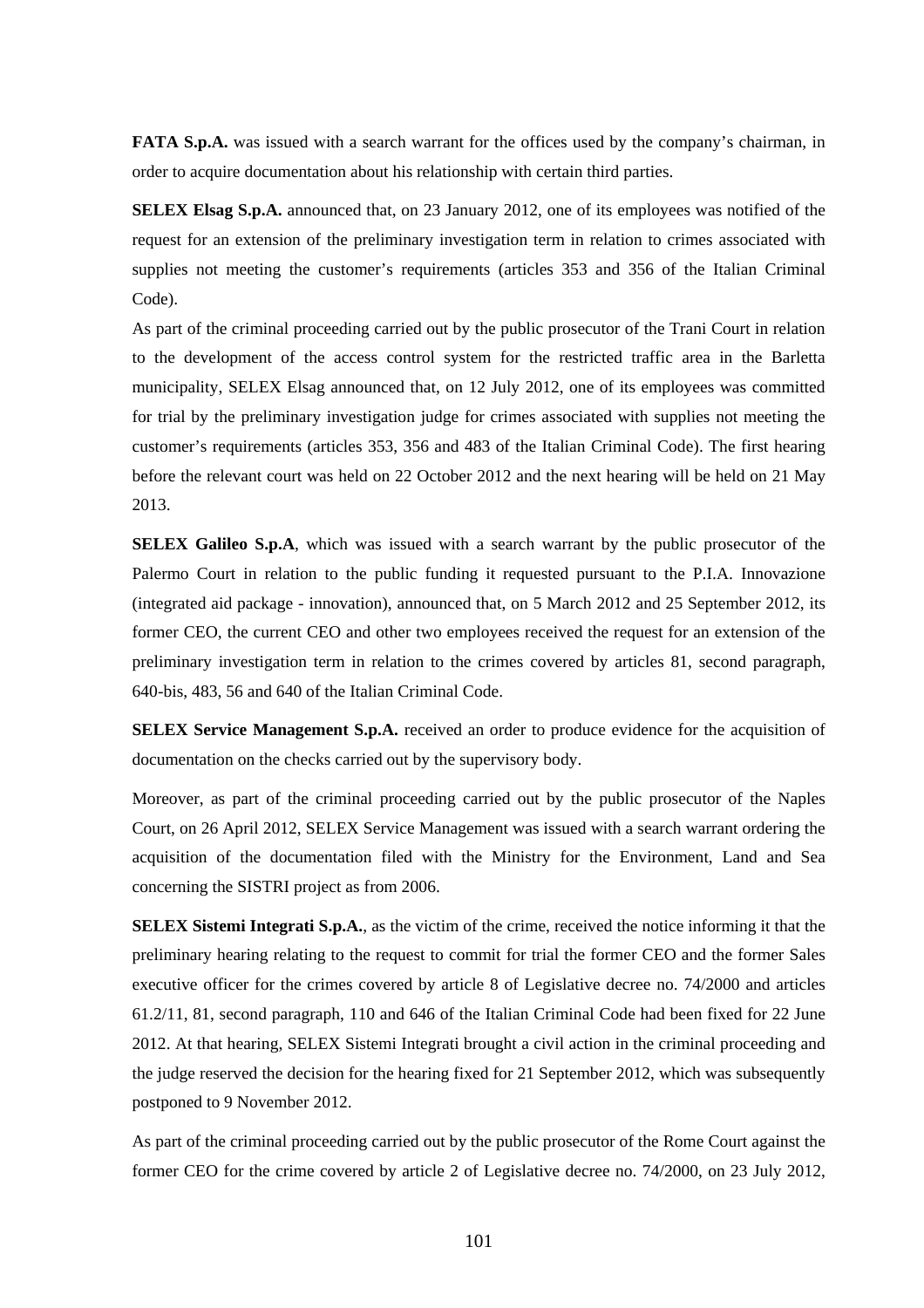SELEX Sistemi Integrati S.p.A. was served a seizure warrant aimed at acquiring documentation about its transactions with a company that is not part of the group.

As part of the criminal proceeding carried out by the public prosecutor of the Rome Court in relation to allegations of bribery in assigning works by ENAV, SELEX Sistemi Integrati, which is alleged to have committed the unlawful act covered by article 25.2 of Legislative decree no. 231/01, was issued with search warrant on 18 January 2012, which ordered the acquisition of the contracts signed with Print Sistem S.r.l. and Electron Italia in 2009.

Moreover, the company received a seizure warrant on 8 March 2012, ordering the acquisition of the documentation relating to the installation of the Multilateration system covered by the contract signed with ENAV on 23 December 2009.

In relation to the same proceeding, on 23 April 2012, SELEX Sistemi Integrati received the notice that the preliminary investigation into the above-mentioned unlawful act had been concluded. The company has not currently been notified of any requests for committal for trial of any of the individuals involved.

On 4 October 2012, SELEX Sistemi Integrati filed an application for a plea agreement, in order to settle all pending proceedings against the company pursuant to article 25.2 of Legislative decree no. 231/01 as part of the assignment of works by ENAV.

The actions undertaken after the 2001 Corporate governance report date to face the issues that have emerged in relation to the proper fulfilment of certain supplies relating to contracts that the company signed with ENAV are summarised below:

 In February 2012, SELEX Sistemi Integrati assigned the engagement for a fairness analysis of the amounts and works carried under the subcontracts to Arc Trade S.r.l., Print Sistem S.r.l., Techno Sky S.p.A. and Renco S.p.A. from 1 January 2008 to 30 November 2011 to an independent expert (RINA SERVICES S.p.A.). The overall amount of orders to be analysed for fairness approximates  $\bigoplus$  38 million. The analysis aims at ensuring that the costs allocated to each subcontract are in line with market values and that works have been carried out correctly, with delivery and installation in line with contractual terms.

The analysis comprises two stages: Stage 1 - Fairness analysis of the price and estimated bills of quantities (expected to take four months); Stage 2 - On-site check that the works carried out are consistent with the contractual terms (expected to take another four months).

RINA issued its "Final report" relating to Stage 1 to the company on 31 May 2012. The report states that orders analysed totalled  $\bigoplus$  27 million, which is less than the scope of the engagement, as orders approximating  $\epsilon 1$  million could not be financially analysed for fairness (these are fixed-price orders, whose amounts are not detailed, or orders to a single global supplier that did not reply to the pricing requests). Of the analysed orders, orders or portions of orders totalling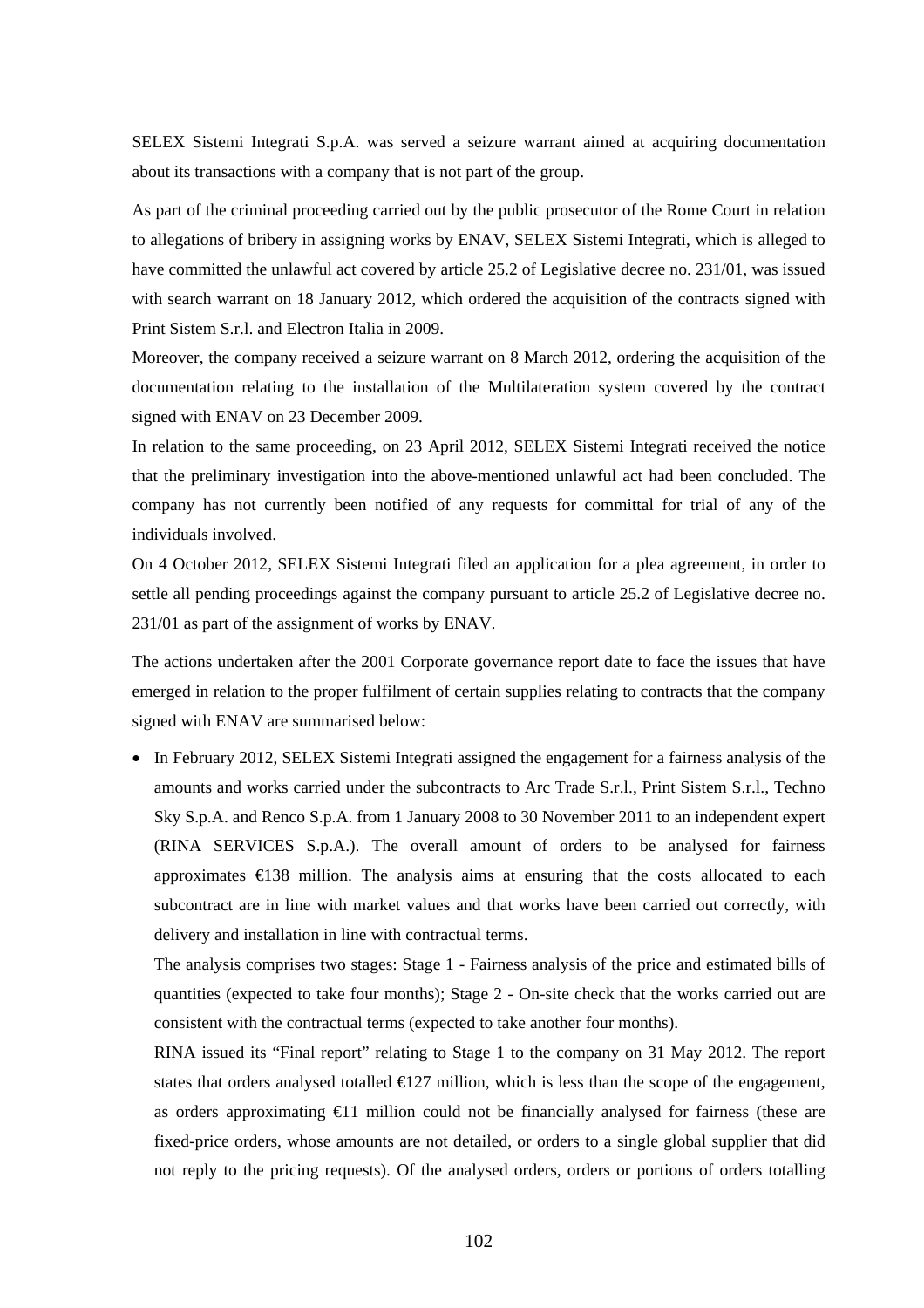€32 million (or 23% of the total) were found incongruent, whereas another portion of orders approximating  $\bigoplus$  6 million could not be analysed for the above-mentioned reasons. Based on the findings of Stage 1, the company has increased by  $66$  million the provisions made in its 2011 financial statements.

Once it received the Final Report on Stage 1, SELEX Sistemi Integrati's board of directors deemed it necessary to immediately start Stage 2, which will be finalized in November, with the issue of the "Final Report" related to Stage 2. Based on the anticipated information, the company does not deem that further significant accruals will be necessary when preparing its 2012 financial statements;

- On 6 July 2012, the board of directors of SELEX Sistemi Integrati approved a revised version of the Organisation, Management and Control model pursuant to Legislative decree no. 231/2001. This revision was preceded by an in-depth risk assessment exercise carried out in collaboration with external consultants. In addition to covering the introduction of environmental crimes in the scope of the relevant legislation, it implements, in particular, all amendments and integrations to both the general and special parts of the Model proposed in the light of the well-known legal proceedings in which the company is involved. Special emphasis has been placed on the revision of the special part covering crimes against the public administration. Specifically, the following critical areas have been revised and updated in detail: *(i)* subcontract management; *(ii)* acquisition of contracts with public bodies by participating in negotiated proceedings and public tenders; *(iii)* cash flows;
- SELEX Sistemi Integrati commenced different legal and arbitration proceedings in March, April and May 2012, claiming the return of overpayments and compensation of the damage suffered from the subcontractor Print Sistem;
- SELEX Sistemi Integrati brought a civil action into the above-mentioned criminal proceeding alleging tax crimes committed by the former CEO. However, this does not jeopardise its right to commence an action against the directors in the future, including in the light of the outcome of the ongoing criminal proceedings, as this type of action becomes time-barred after five year of the termination of the director's office;
- Following the findings of internal checks of certain subcontracts in connection with the ENAV contracts, SELEX Sistemi Integrati commenced disciplinary procedures in March against five employees, two of which ended with the termination of employment and three with a suspension measure.

With reference to that disclosed in the 2011 Annual Report and the above, to the best of their present knowledge and based on the findings of the analyses carried out, the directors believe that Finmeccanica's equity is not currently or prospectively exposed to additional risks to those for which a provision has been made.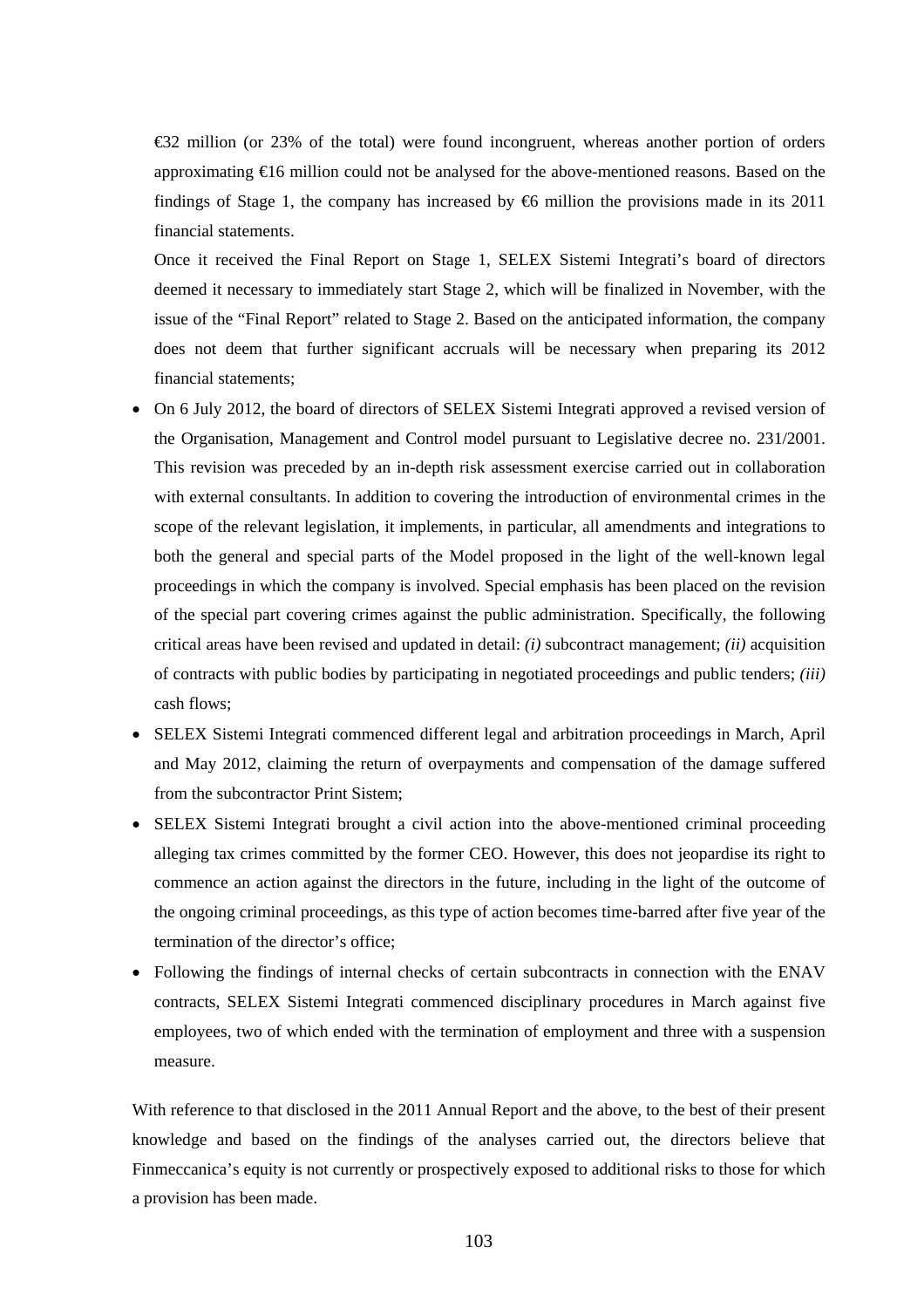## **19. EMPLOYEE LIABILITIES**

|                                                                | 30.09.2012         |               |            | 31.12.2011         |                              |            |  |
|----------------------------------------------------------------|--------------------|---------------|------------|--------------------|------------------------------|------------|--|
|                                                                | <b>Liabilities</b> | <i>Assets</i> | <b>Net</b> | <b>Liabilities</b> | <i>Assets</i>                | <b>Net</b> |  |
| Severance obligations                                          | 552                |               | 552        | 512                |                              | 512        |  |
| Defined benefit plans (Note 12)<br>Share of MBDA joint venture | 389                | 64<br>-       | 325        | 325                | 102                          | 223        |  |
| pension obligation                                             | 116                | ۰             | 116        | 92                 | $\qquad \qquad \blacksquare$ | 92         |  |
| Defined contribution plans                                     | 25                 |               | 25         | 27                 |                              | 27         |  |
|                                                                | 1.082              | 64            | 1.018      | 956                | 102                          | 854        |  |

Defined benefit plans and statistical information on the plans' deficit are detailed below:

|                              | 30.09.2012 | 31.12.2011 | 31.12.2010 | 31.12.2009 | 31.12.2008 |
|------------------------------|------------|------------|------------|------------|------------|
| Present value of obligations | (2,074)    | (1,798)    | (1,567)    | (1,409)    | (1,055)    |
| Fair value of plan assets    | 1,749      | 1,575      | 1,258      | 1,038      | 846        |
| Plan excess/(deficit)        | (325)      | (223)      | (309)      | (371)      | (209)      |
| of which, related to:        |            |            |            |            |            |
| - net liabilities            | (389)      | (325)      | (341)      | (382)      | (248)      |
| - net assets                 | 64         | 102        | 32         | 11         | 39         |

The increased net deficit relates substantially to the AgustaWestland Ltd plan (an increase in the deficit of €77 million), the SELEX Galileo Ltd plan (a decrease in net plan assets of €38 million) and the DRS plan (a decrease in the deficit of €23 million).

The amount recognised in the income statement for defined benefit plans was calculated as follows:

|                                      | For the first nine months of |      |  |
|--------------------------------------|------------------------------|------|--|
|                                      | 2012                         | 2011 |  |
| Current service costs                | 46                           | 24   |  |
| Personnel costs                      | 46                           | 24   |  |
| Interest expenses                    | 79                           | 90   |  |
| Expected return on plan assets       | (62)                         | (72) |  |
| Costs booked as "financial expenses" | 17                           | 18   |  |
|                                      | 63                           | 42   |  |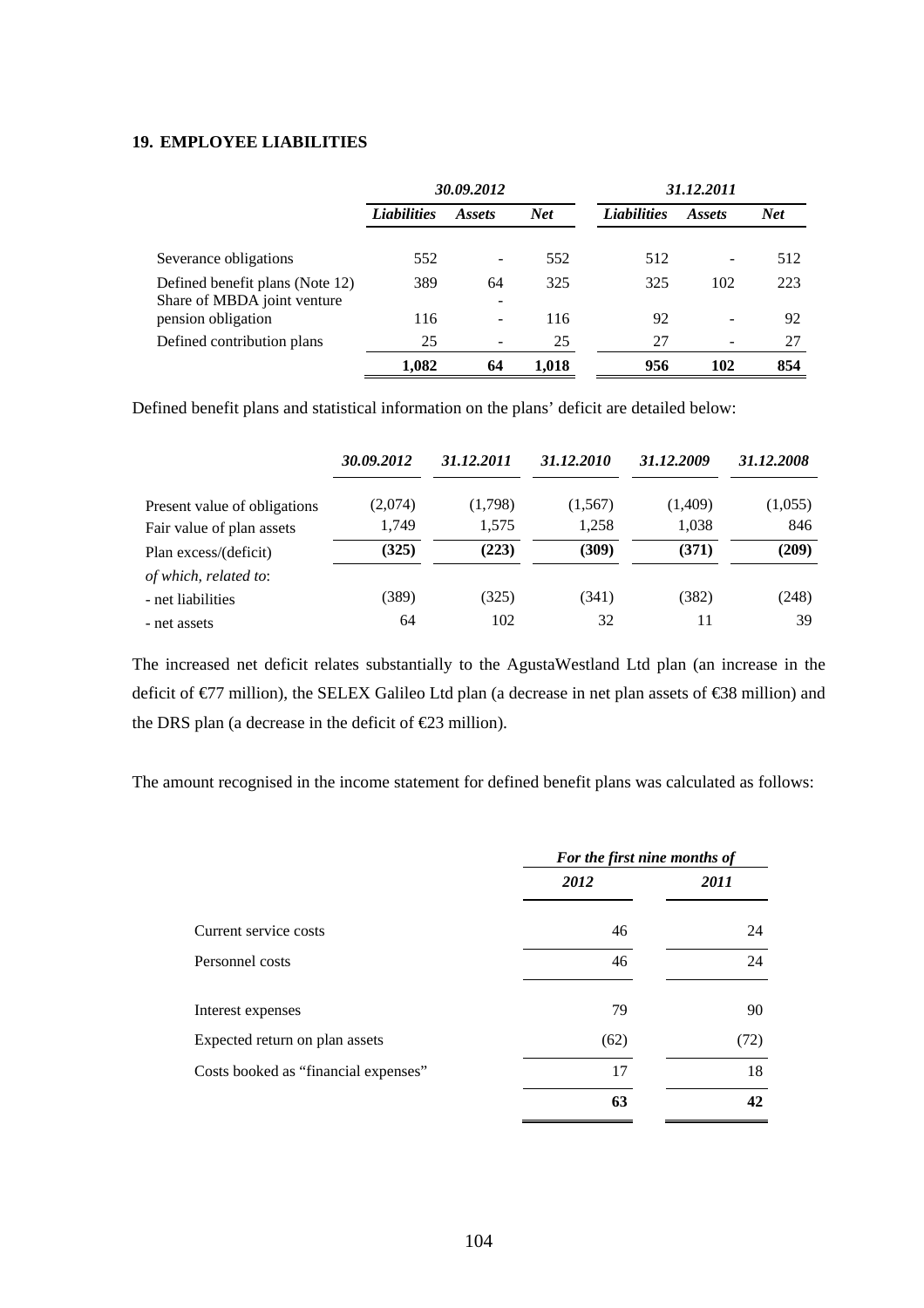#### **20. OTHER LIABILITIES**

|                                                | Non-current |            | <b>Current</b> |            |
|------------------------------------------------|-------------|------------|----------------|------------|
|                                                | 30.09.2012  | 31.12.2011 | 30.09.2012     | 31.12.2011 |
| <b>Employees obligations</b>                   | 66          | 56         | 449<br>462     |            |
| Deferred income                                | 42          | 51         | 93             | 102        |
| Social security payables                       | 6           | 6          | 243            | 288        |
| Payables to MED (Law no. 808/85)               | 268         | 259        | 63             | 63         |
| Payables to MED for royalties (Law no. 808/85) | 112         | 112        | 30             | 36         |
| Other liabilities (Law no. 808/85)             | 128         | 119        |                |            |
| Indirect tax payables                          |             |            | 127            | 219        |
| Other related parties payables (Note 22)       |             |            | 35             | 41         |
| Other payables                                 | 323<br>333  |            | 522            | 451        |
|                                                | 945         | 936        | 1,562          | 1,662      |

The payables to the Ministry for Economic Development (MED) relate to the payables for royalties accrued pursuant to Law no. 808/85 for "national security" and similar projects, in addition to payables for disbursement received from the MED supporting development of non-national security and similar programmes eligible for the incentives under Law no. 808/85. The payables are reimbursed on the basis of a scheduled repayment plan, without the payment of financial expenses.

Other liabilities (Law no. 808/85) include the difference between the royalties charged for the national security programmes and the effective payable accrued based on the established reimbursement ratio.

#### Other payables include:

- the payable due to Bell Helicopter of  $\epsilon$ 278 million ( $\epsilon$ 336 million at 31 December 2011), of which  $\text{\textsterling}29$  million carried as non-current liabilities ( $\text{\textsterling}294$  million at 31 December 2011).  $\text{\textsterling}39$ million of this payable relates to the "BAAC reorganisation", entailing the acquisition of all manufacturing and marketing rights for the AW139 helicopter previously held by Bell Helicopter (25%) and  $\epsilon$ 239 million to the agreements reached in November 2011 for the acquisition of 100% of the AW609 programme, in which the group already had a 39.7% stake. This amount also includes the reasonably estimated potential consideration due to Bell Helicopter based on the programme's commercial success;
- the payable due to EADS NV from GIE ATR (joint venture held equally by Alenia Aermacchi S.p.A. and EADS NV) of  $\bigoplus$  million ( $\bigoplus$  million at 31 December 2011);
- payables for customer deposits of  $660$  million ( $644$  million at 31 December 2011);
- payables for commissions due in the amount of  $\epsilon$ 46 million ( $\epsilon$ 48 million at 31 December 2011);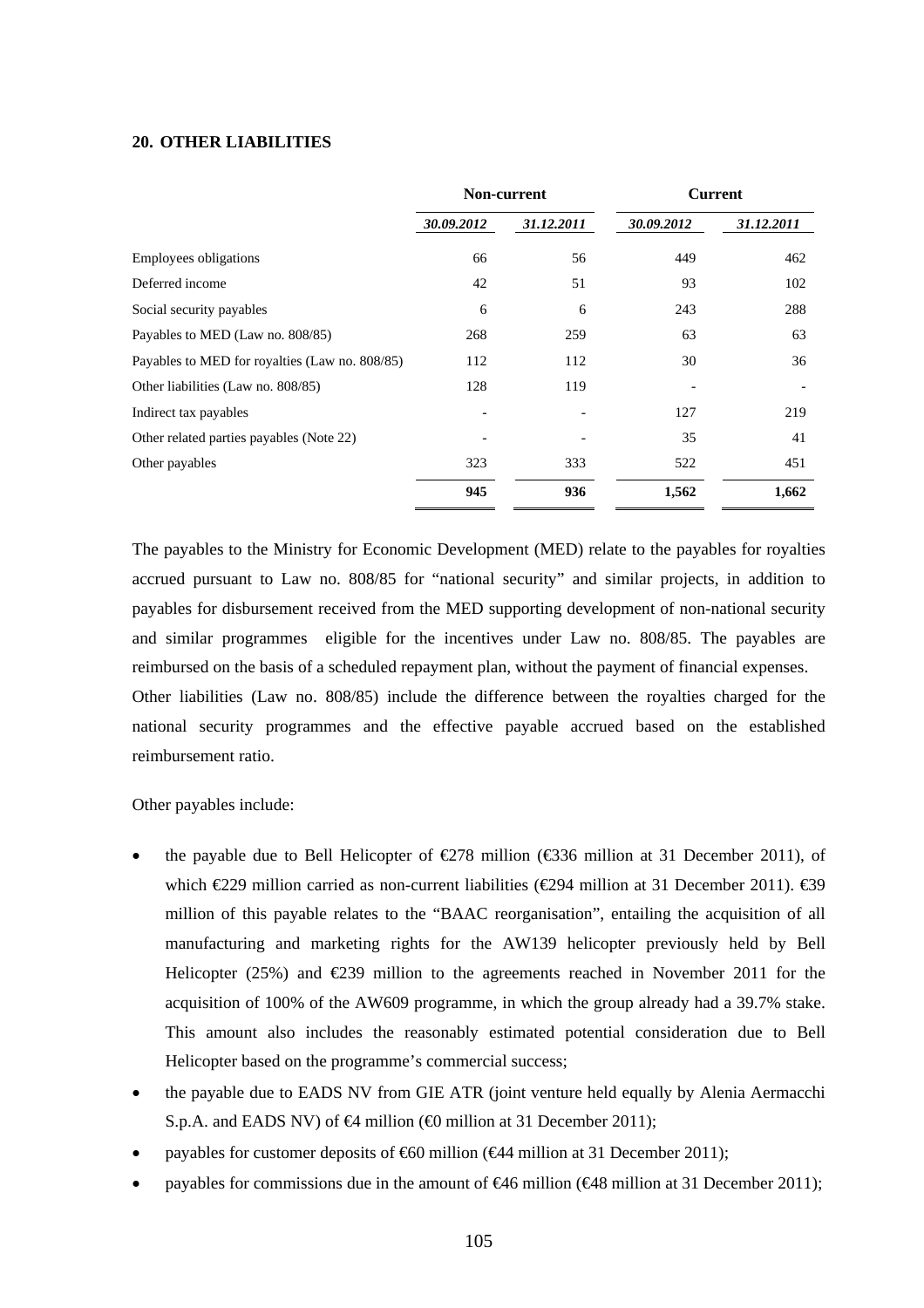- royalties due for  $\text{\textsterling}24$  million ( $\text{\textsterling}23$  million at 31 December 2011);
- payables for contractual penalties of  $\in$  4 million ( $\in$  5 million at 31 December 2011);
- payables for the repurchase of a G222 aircraft for  $\bigoplus$  million ( $\bigoplus$  million at 31 December 2011);
- payables for insurance premiums of  $\bigoplus$  million ( $\bigoplus$  million at 31 December 2011).

# **21. TRADE PAYABLES, INCLUDING PROGRESS PAYMENTS AND ADVANCES FROM CUSTOMERS**

|                                                       | 30.09.2012 | 31.12.2011 |
|-------------------------------------------------------|------------|------------|
| Trade payables                                        | 4,508      | 4,789      |
| Trade payables to related parties (Note 22)           | 155        | 160        |
|                                                       | 4,663      | 4,949      |
| Progress payments and advances from customers (gross) | 16,000     | 15,622     |
| Contract work in progress                             | (7,696)    | (7, 409)   |
| Progress payments and advances from customers         | 8,304      | 8,213      |
| <b>Total trade payables</b>                           | 12,967     | 13,162     |

Reference should be made to Note 22 for details of Trade payables to related parties and a summary of the most significant liabilities of this kind.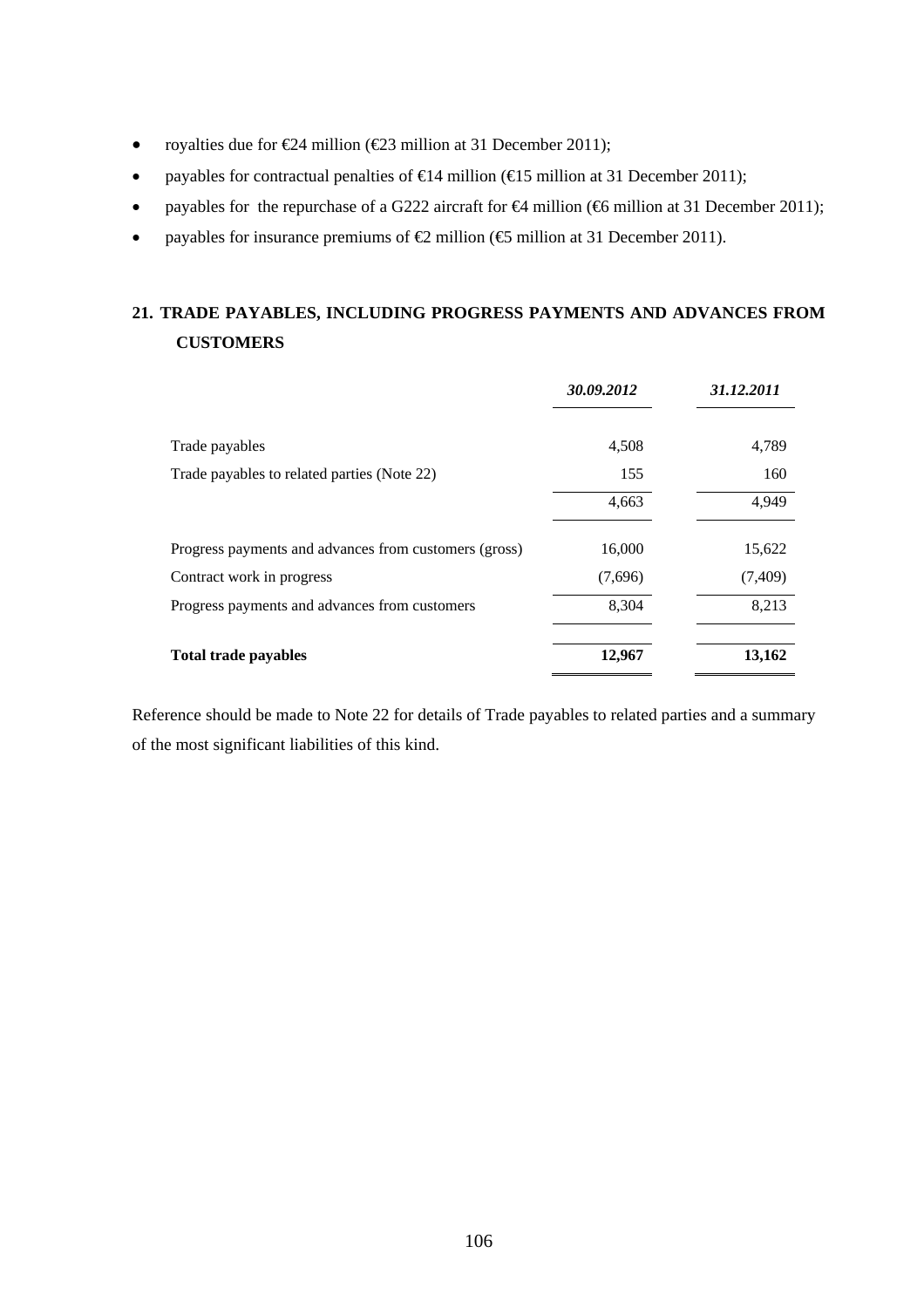## **22. RELATED PARTIES TRANSACTIONS**

Related parties transactions take place on an arm's length basis, as does the settlement of interestbearing financial assets and liabilities where not governed by specific contractual conditions. The relevant financial statements amounts are shown below. The statement of cash flows presents the impact of related parties transactions on cash flows. Reference should be made to the section Related parties transactions in the report on operations for the definition of related parties.

| (Emillion)<br>RECEIVABLES AT 30.09.2012                        | Non-<br>current<br>financial<br>receivabl<br>es | Other non-<br>current<br>receiva-<br>bles | <b>Current</b><br>financial<br>receiva<br>bles | <b>Trade</b><br>receiva<br>-bles | <b>Other</b><br>current<br>receiva-<br>bles | <b>Total</b> |
|----------------------------------------------------------------|-------------------------------------------------|-------------------------------------------|------------------------------------------------|----------------------------------|---------------------------------------------|--------------|
| <b>Subsidiaries</b>                                            |                                                 |                                           |                                                |                                  |                                             |              |
| Elsacom NV<br>SESM - Soluzioni Evolute per la Sistemistica e i |                                                 |                                           | 8                                              |                                  |                                             | 8            |
| Modelli Scarl                                                  |                                                 |                                           | 5                                              |                                  |                                             | $\sqrt{5}$   |
| Other companies with an amount less than $\bigoplus$ million   |                                                 |                                           | 7                                              | $\overline{2}$                   | $\mathbf{1}$                                | 10           |
| <u>Associates</u>                                              |                                                 |                                           |                                                |                                  |                                             |              |
| Eurofighter Jagdflugzeug GmbH                                  |                                                 |                                           |                                                | 241                              |                                             | 241          |
| <b>NHIndustries SAS</b><br>Iveco - Oto Melara Scarl            |                                                 |                                           |                                                | 110<br>28                        |                                             | 110<br>28    |
| Metro 5 S.p.A.                                                 |                                                 | 3                                         | $\mathbf{1}$                                   | 27                               |                                             | 31           |
| <b>BCV</b> Investment SCA                                      | 26                                              |                                           |                                                |                                  |                                             | 26           |
| Abruzzo Engineering Scpa (in liquidation)                      |                                                 |                                           |                                                | 21                               |                                             | 21           |
| Joint Stock Company Sukhoi Civil Aircraft                      |                                                 |                                           |                                                | 14                               |                                             | 14           |
| Orizzonte - Sistemi Navali S.p.A.                              |                                                 |                                           |                                                | 11                               | $\mathbf{1}$                                | 12           |
| Eurosysnav SAS                                                 |                                                 |                                           |                                                | 10                               |                                             | 10           |
| Macchi Hurel Dubois SAS                                        |                                                 |                                           |                                                | 10                               |                                             | 10           |
| Abu Dhabi Systems Integration LLC                              |                                                 |                                           |                                                | 6                                |                                             | 6            |
| Other companies with an amount less than $\bigoplus$ million   |                                                 |                                           |                                                | 21                               | $\mathbf{1}$                                | 22           |
| <i>Joint ventures</i> (*)<br><b>MBDA SAS</b>                   |                                                 |                                           |                                                | 50                               |                                             | 50           |
| <b>GIE ATR</b>                                                 |                                                 |                                           |                                                | 30                               | $\overline{4}$                              | 34           |
| Thales Alenia Space SAS                                        |                                                 |                                           | 6                                              | 16                               | $\mathbf{1}$                                | 23           |
| Ansaldo Energia S.p.A.                                         |                                                 |                                           | $\overline{c}$                                 | 10                               |                                             | 12           |
| Yeni Elektrik Uretim Anonim Sirketi                            |                                                 |                                           |                                                | 10                               |                                             | 10           |
| Telespazio S.p.A.                                              | 3                                               |                                           | 13                                             | $\mathbf{1}$                     |                                             | 17           |
| Superjet International S.p.A.                                  |                                                 |                                           | 19                                             | $\overline{4}$                   | $\mathbf{1}$                                | 24           |
| Other companies with an amount less than $\bigoplus$ million   | 2                                               | $\mathbf{1}$                              | $\overline{c}$                                 | 8                                |                                             | 13           |
| Consortia (**)                                                 |                                                 |                                           |                                                |                                  |                                             |              |
| Ferroviario Vesuviano<br>S3Log                                 |                                                 |                                           |                                                | 14<br>5                          |                                             | 14           |
| Other consortia with an amount less than $\bigoplus$ million   |                                                 |                                           | $\overline{2}$                                 | 20                               | $\overline{c}$                              | 5<br>24      |
|                                                                |                                                 |                                           |                                                |                                  |                                             |              |
| <b>Subsidiaries/associates of MEF</b>                          |                                                 |                                           |                                                |                                  |                                             |              |
| Ferrovie dello Stato Italiane<br>Other                         |                                                 |                                           |                                                | 53<br>143                        |                                             | 53<br>143    |
|                                                                |                                                 |                                           |                                                |                                  |                                             |              |
| <b>Total</b>                                                   | 31                                              | 4                                         | 65                                             | 865                              | 11                                          | 976          |
| % of the total for the reporting period                        | 24.0                                            | 7.4                                       | 8.2                                            | 17.1                             | 1.2                                         |              |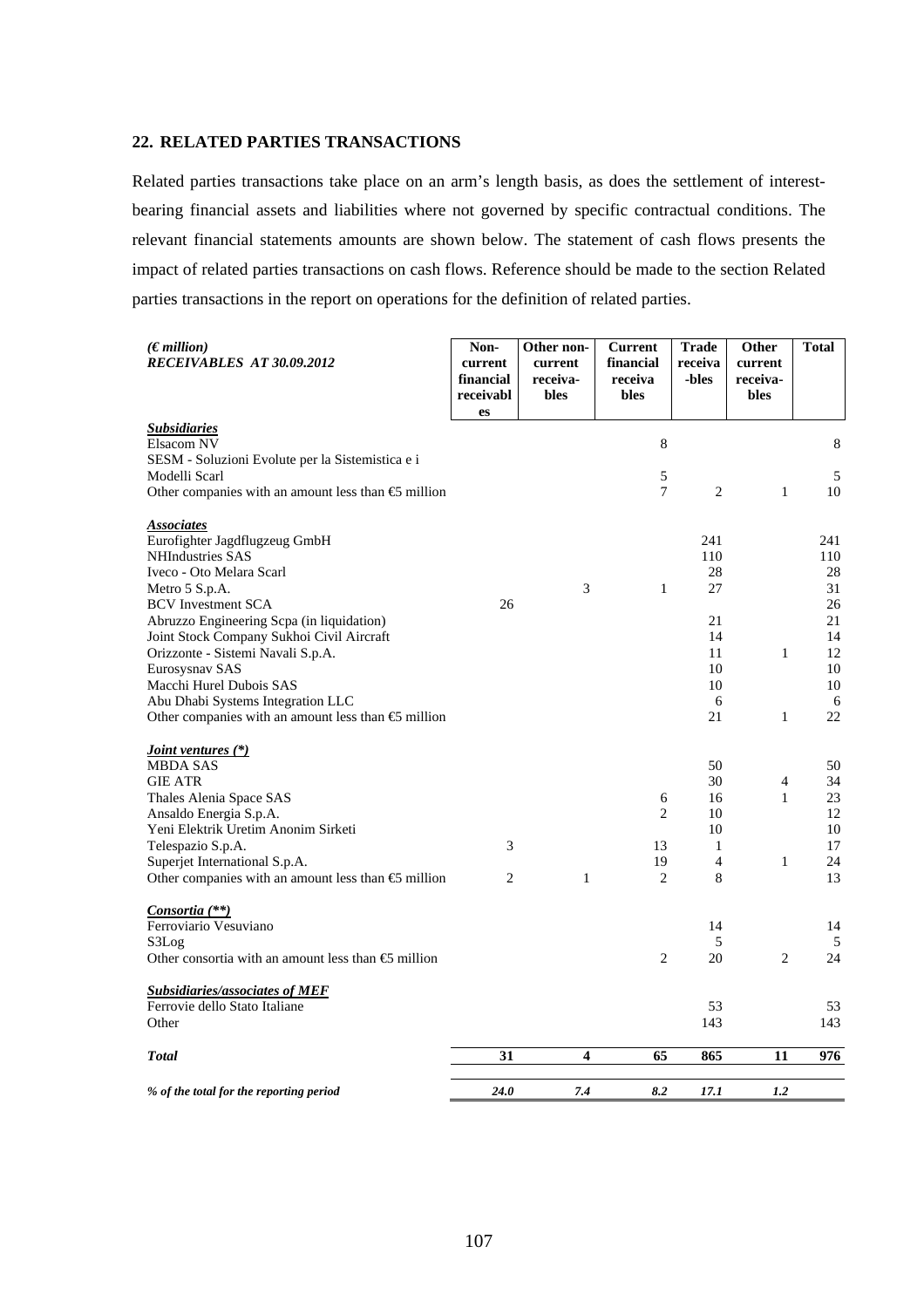| $(\epsilon$ <i>million</i> )<br>PAYABLES AT 30.09.2012                                         | Non-                 | Other<br>non-  | <b>Current</b><br>loans and | <b>Trade</b><br>payables | Other<br>current | <b>Total</b> | Guaran-<br>tees |
|------------------------------------------------------------------------------------------------|----------------------|----------------|-----------------------------|--------------------------|------------------|--------------|-----------------|
|                                                                                                | current<br>loans and | current        | borrowings                  |                          | payables         |              |                 |
|                                                                                                | <b>borrowings</b>    | payables       |                             |                          |                  |              |                 |
|                                                                                                |                      |                |                             |                          |                  |              |                 |
| <b>Subsidiaries</b>                                                                            |                      |                | $\overline{4}$              | 13                       | 1                | 18           |                 |
| Other companies with an amount less than $\bigoplus$ million                                   |                      |                |                             |                          |                  |              |                 |
| <b>Associates</b>                                                                              |                      |                |                             |                          |                  |              |                 |
| Eurofighter Jagdflugzeug GmbH                                                                  |                      |                | 69                          | 5                        |                  | 74           |                 |
| Consorzio Start S.p.A.                                                                         |                      |                |                             | 38                       |                  | 38           |                 |
| Joint Stock Company Sukhoi Civil Aircraft                                                      | 10                   |                | $\overline{c}$              | 4                        |                  | 16           |                 |
| Avio S.p.A.                                                                                    |                      |                |                             | 17                       |                  | 17           |                 |
| Elettronica S.p.A.<br>Iveco - Oto Melara Scarl                                                 |                      |                |                             | 6<br>$\overline{2}$      | 8                | 6<br>10      |                 |
| Other companies with an amount less than $\bigoplus$ million                                   |                      |                | 3                           | 10                       |                  | 13           |                 |
|                                                                                                |                      |                |                             |                          |                  |              |                 |
| <i>Joint ventures</i> (*)                                                                      |                      |                |                             |                          |                  |              |                 |
| <b>MBDA SAS</b>                                                                                |                      |                | 502                         | 12                       |                  | 514          | 93              |
| Thales Alenia Space SAS                                                                        |                      |                | 134                         | 12                       |                  | 146          | $\mathbf{1}$    |
| Ansaldo Energia S.p.A.                                                                         |                      |                |                             |                          | 13               | 13           |                 |
| <b>GIE ATR</b>                                                                                 |                      |                |                             | 5                        |                  | 5            |                 |
| Telespazio S.p.A.                                                                              |                      |                | 1                           | 1<br>1                   | 4<br>8           | 5<br>10      | 211             |
| Superject International S.p.A.<br>Other companies with an amount less than $\bigoplus$ million |                      |                |                             | 4                        |                  | 4            |                 |
|                                                                                                |                      |                |                             |                          |                  |              |                 |
| <i>Consortia</i> $(**)$                                                                        |                      |                |                             |                          |                  |              |                 |
| Other consortia with an amount less than $\bigoplus$ million                                   |                      |                |                             | 6                        |                  | 6            |                 |
|                                                                                                |                      |                |                             |                          |                  |              |                 |
| <b>Subsidiaries/associates of MEF</b><br>Ferrovie dello Stato                                  |                      |                |                             |                          |                  |              |                 |
| Other                                                                                          | 23                   |                | 7                           | 8<br>11                  | 1                | 8<br>42      |                 |
|                                                                                                |                      |                |                             |                          |                  |              |                 |
| <b>Total</b>                                                                                   | 33                   | $\blacksquare$ | 722                         | 155                      | 35               | 945          | 305             |
| % of the total for the reporting period                                                        | 0.74                 | $\blacksquare$ | 31.64                       | 3.45                     | 2.29             |              |                 |

*(\*) Portion not eliminated on proportionate consolidation* 

*(\*\*) Consortia subject to significant influence or under joint control*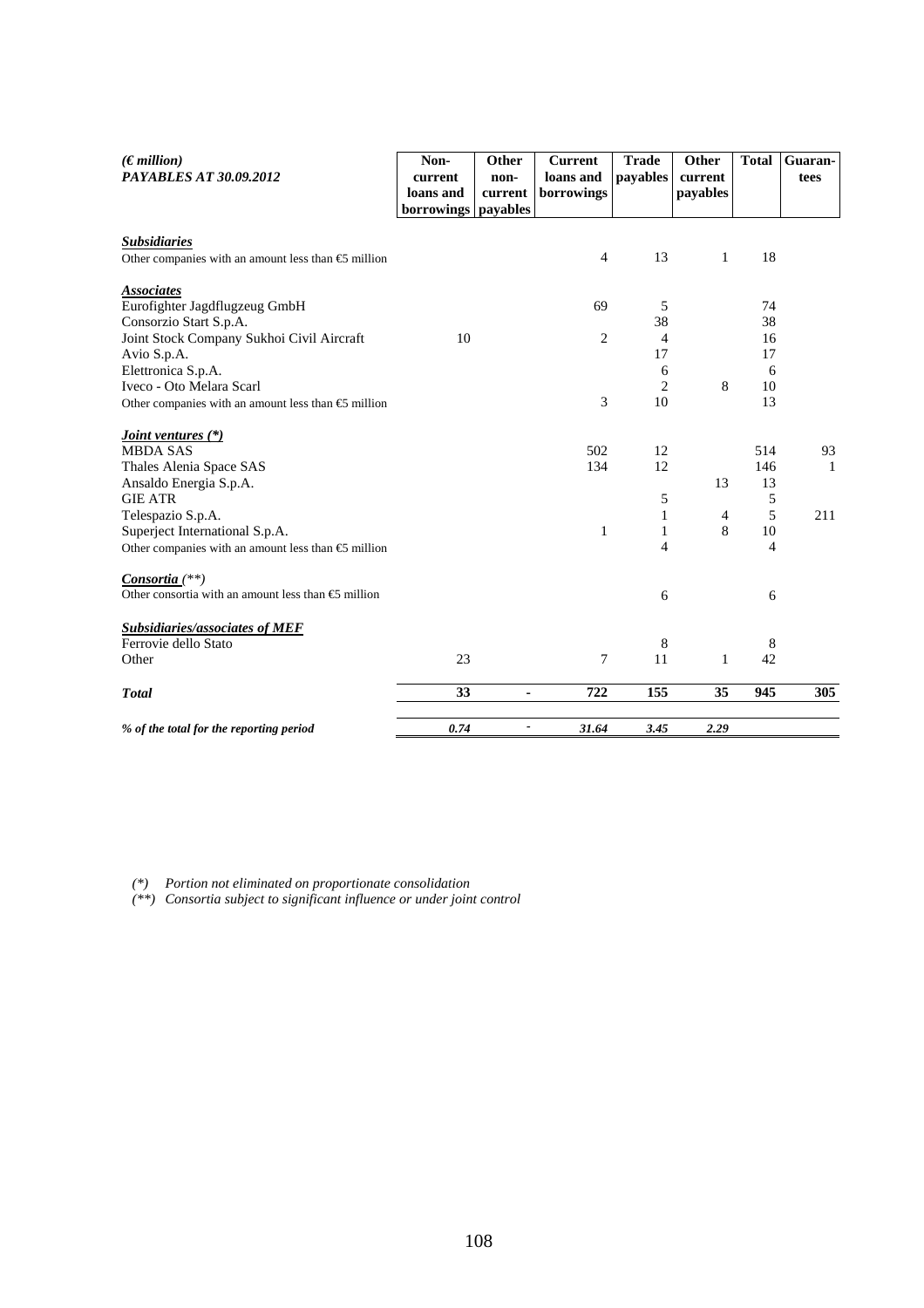| $(E$ <i>million</i> )<br>RECEIVABLES AT 31.12.2011           | Non-<br>current | Other<br>non-                      | <b>Current</b><br>financial | <b>Trade</b><br>receiva- | Other<br>current            | Total      |
|--------------------------------------------------------------|-----------------|------------------------------------|-----------------------------|--------------------------|-----------------------------|------------|
|                                                              | financial       | current<br>receivables receivables | receivables                 | bles                     | receiva-<br>bles            |            |
| <b>Subsidiaries</b>                                          |                 |                                    |                             |                          |                             |            |
| Elsacom NV                                                   |                 |                                    | $\,8\,$                     |                          |                             | 8          |
| Other companies with an amount less than $\bigoplus$ million |                 |                                    | 10                          | 3                        | $\mathbf{1}$                | 14         |
| <b>Associates</b>                                            |                 |                                    |                             | 193                      |                             |            |
| Eurofighter Jagdflugzeug GmbH<br>NHIndustries SAS            |                 |                                    |                             | 91                       |                             | 193<br>91  |
| Iveco - Oto Melara Scarl                                     |                 |                                    |                             | 41                       |                             | 41         |
| Orizzonte - Sistemi Navali S.p.A.                            |                 |                                    |                             | 22                       |                             | 22         |
| Abruzzo Engineering Scpa (in liquidation)                    |                 |                                    |                             | 22                       |                             | 22         |
| Joint Stock Company Sukhoi Civil Aircraft                    |                 |                                    |                             | 15                       | 5                           | 20         |
| Metro 5 S.p.A.                                               |                 | 2                                  |                             | 14                       |                             | 16         |
| Macchi Hurel Dubois SAS                                      |                 |                                    |                             | 5                        |                             | $\sqrt{5}$ |
| Eurosysnav SAS                                               |                 |                                    |                             | 8                        |                             | $\,8\,$    |
| Abu Dhabi Systems Integration LLC                            |                 |                                    |                             | 5                        |                             | 5          |
| Other companies with an amount less than $\epsilon$ million  |                 |                                    |                             | 18                       | $\mathbf{1}$                | 19         |
| <u>Joint ventures(*)</u>                                     |                 |                                    |                             |                          |                             |            |
| Ansaldo Energia Holding S.p.A.                               |                 |                                    | 126                         |                          |                             | 126        |
| <b>MBDA SAS</b>                                              |                 |                                    |                             | 67                       |                             | 67         |
| Thales Alenia Space SAS                                      | $\overline{2}$  |                                    | 5                           | 18                       |                             | 25         |
| <b>GIE ATR</b>                                               |                 |                                    |                             | 18                       |                             | 18         |
| Rotorsim S.r.l.                                              |                 |                                    |                             | 15                       |                             | 15         |
| Telespazio S.p.A.<br>Superjet International S.p.A.           | $\overline{4}$  |                                    | 18<br>15                    | 1<br>$\overline{4}$      |                             | 23<br>19   |
| Balfour Beatty Ansaldo Systems JV SDN BHD                    |                 |                                    |                             | 9                        |                             | 9          |
| Ansaldo Energia S.p.A.                                       |                 |                                    |                             | 9                        | $\ensuremath{\mathfrak{Z}}$ | 12         |
| Other companies with an amount less than $\bigoplus$ million | 2               | $\mathbf{1}$                       | 1                           | $\overline{2}$           | 1                           | 7          |
| Consortia (**)                                               |                 |                                    |                             |                          |                             |            |
| Saturno                                                      |                 |                                    |                             | 14                       | $\mathbf{1}$                | 15         |
| Ferroviario Vesuviano                                        |                 |                                    |                             | 14                       |                             | 14         |
| S3Log                                                        |                 |                                    |                             | 7                        |                             | 7          |
| Other consortia with an amount less than $\epsilon$ million  |                 |                                    | $\mathbf{1}$                | 19                       | $\mathbf{1}$                | 21         |
| <b>Subsidiaries/associates of MEF</b>                        |                 |                                    |                             |                          |                             |            |
| Ferrovie dello Stato Italiane                                |                 |                                    |                             | 150                      |                             | 150        |
| Other                                                        |                 |                                    |                             | 100                      |                             | 100        |
| <b>Total</b>                                                 | 8               | $\mathbf{3}$                       | 184                         | 884                      | 13                          | 1,092      |
| % of the total for the reporting period                      | 9.5             | 8.0                                | 17.2                        | 16.8                     | 1.6                         |            |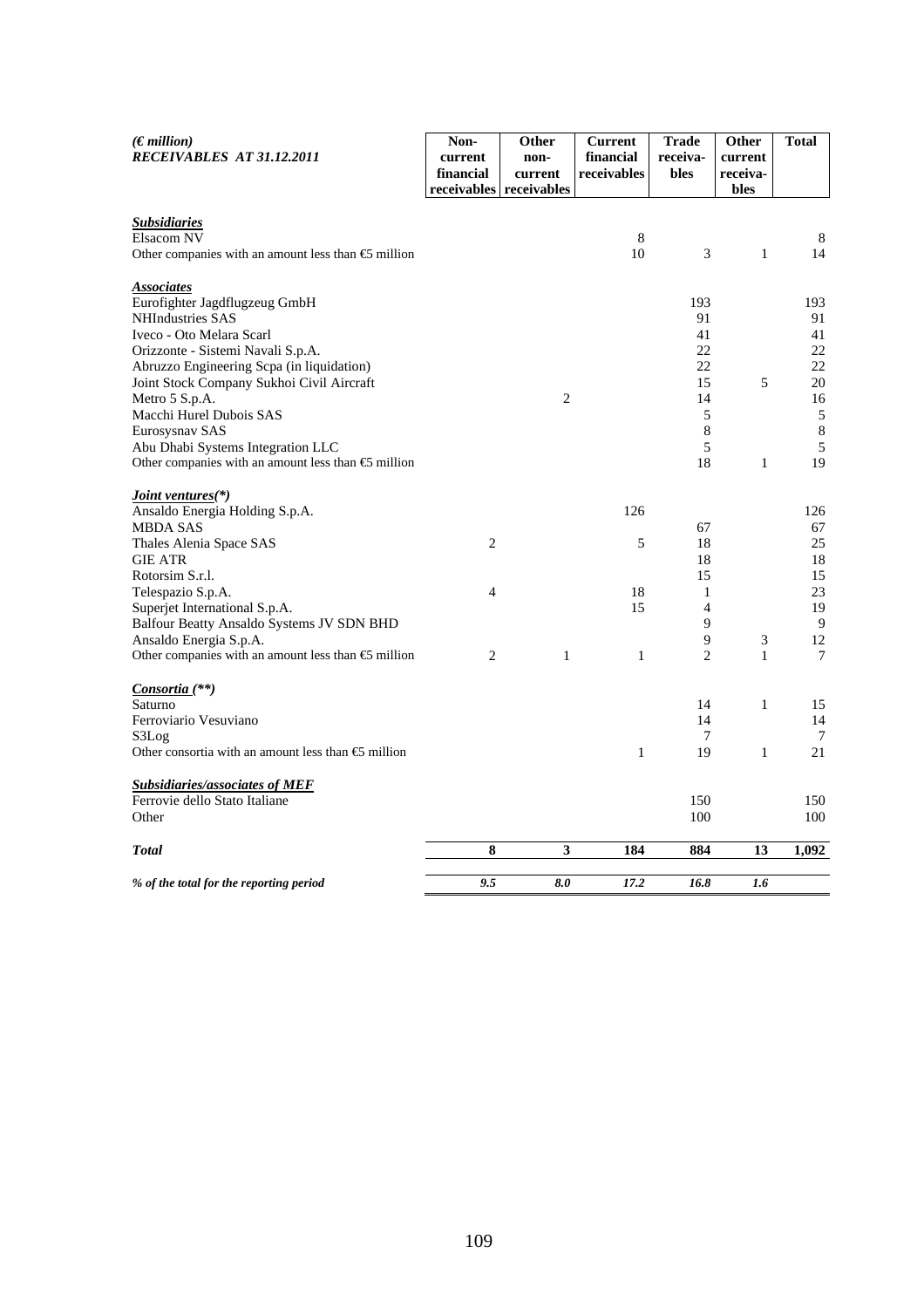| $(\epsilon$ million)<br>PAYABLES AT 31.12.2011               | Non-<br>current              | Other<br>non-       | <b>Current</b><br>loans | <b>Trade</b><br>payables | Other<br>current | <b>Total</b>   | Guaran-<br>tees |
|--------------------------------------------------------------|------------------------------|---------------------|-------------------------|--------------------------|------------------|----------------|-----------------|
|                                                              | loans and<br>borro-<br>wings | current<br>payables | and<br>borro-<br>wings  |                          | payables         |                |                 |
| <b>Subsidiaries</b>                                          |                              |                     |                         |                          |                  |                |                 |
| Finmeccanica North America Inc.                              |                              |                     |                         | $\sqrt{5}$               | $\mathbf{1}$     | 6              |                 |
| Other companies with an amount less than $\bigoplus$ million |                              |                     | 5                       | 8                        |                  | 13             |                 |
| <b>Associates</b>                                            |                              |                     |                         |                          |                  |                |                 |
| Eurofighter Jagdflugzeug GmbH                                |                              |                     | 47                      | 5                        |                  | 52             |                 |
| Consorzio Start S.p.A.                                       |                              |                     |                         | 44                       |                  | 44             |                 |
| Avio S.p.A.                                                  |                              |                     |                         | 10                       |                  | 10             |                 |
| Iveco - Oto Melara Scarl                                     |                              |                     |                         | 1                        | 7                | 8              |                 |
| Joint Stock Company Sukhoi Civil Aircraft                    | 10                           |                     |                         | 5                        |                  | 15             |                 |
| Other companies with an amount less than $\bigoplus$ million |                              |                     | $\overline{2}$          | 13                       |                  | 15             |                 |
| <i>Joint ventures</i> (*)                                    |                              |                     |                         |                          |                  |                |                 |
| <b>MBDA SAS</b>                                              |                              |                     | 569                     | 11                       |                  | 580            | 96              |
| Ansaldo Energia S.p.A.                                       |                              |                     | 139                     |                          | 7                | 146            |                 |
| Ansaldo Energia Holding S.p.A.                               |                              |                     |                         |                          | $\overline{4}$   | $\overline{4}$ |                 |
| Thales Alenia Space SAS                                      |                              |                     | 132                     | 13                       |                  | 145            | 2               |
| Rotorsim S.r.l.                                              |                              |                     |                         | 13                       |                  | 13             |                 |
| Telespazio S.p.A.                                            |                              |                     | 6                       | $\mathbf{2}$             | 7                | 15             | 208             |
| Superject International S.p.A.                               |                              |                     | 6                       | $\mathbf{1}$             | 8                | 15             |                 |
| <b>GIE ATR</b>                                               |                              |                     |                         | 4                        | 5                | $\overline{9}$ |                 |
| Other companies with an amount less than $\bigoplus$ million |                              |                     |                         | $\overline{2}$           | $\mathbf{1}$     | 3              |                 |
| <i>Consortia</i> $(**)$                                      |                              |                     |                         |                          |                  |                |                 |
| Other consortia with an amount less than $\epsilon$ million  |                              |                     |                         | 7                        |                  | 7              |                 |
| <b>Subsidiaries/associates of MEF</b>                        |                              |                     |                         |                          |                  |                |                 |
| Other                                                        | 26                           |                     | 7                       | 16                       | 1                | 50             |                 |
| <b>Total</b>                                                 | 36                           | $\blacksquare$      | 913                     | 160                      | 41               | 1,150          | 306             |
| % of the total for the reporting period                      | 0.8                          | -                   | 65.5                    | 3.2                      | 2.6              |                |                 |

*(\*) Portion not eliminated on proportionate consolidation* 

*(\*\*) Consortia subject to significant influence or under joint control*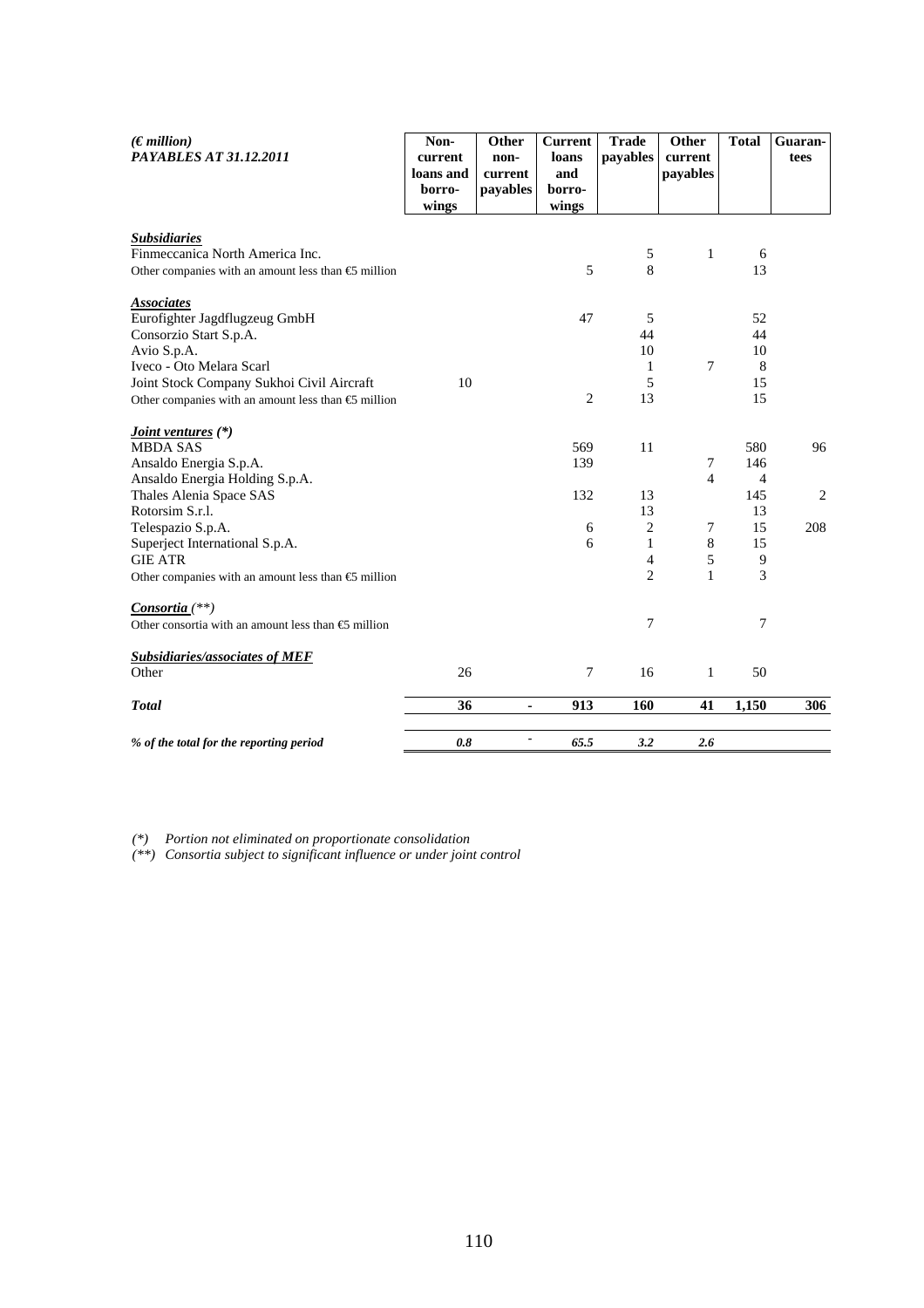| For the first nine months of 2012                            | <b>Revenues</b> | Other               | <b>Expenses</b> | Other                 | <b>Financial</b> | Financial    |
|--------------------------------------------------------------|-----------------|---------------------|-----------------|-----------------------|------------------|--------------|
| $(\epsilon$ million)                                         |                 | operating<br>income |                 | operating<br>expenses | income           | expenses     |
|                                                              |                 |                     |                 |                       |                  |              |
| <b>Subsidiaries</b>                                          |                 |                     |                 |                       |                  |              |
| Finmeccanica UK Ltd                                          |                 |                     | 9               |                       |                  |              |
| Finmeccanica North America Inc.                              |                 |                     | $\overline{7}$  |                       |                  |              |
| Other companies with an amount less than $\bigoplus$ million | $\mathbf{1}$    |                     | 7               |                       |                  |              |
| <b>Associates</b>                                            |                 |                     |                 |                       |                  |              |
| Eurofighter Jagdflugzeug GmbH                                | 521             |                     |                 |                       |                  |              |
| NHIndustries SAS                                             | 147             |                     |                 |                       |                  |              |
| Orizzonte - Sistemi Navali S.p.A.                            | 106             |                     |                 |                       |                  |              |
| Iveco - Oto Melara Scarl                                     | 72              |                     | 1               | $\mathbf{1}$          |                  | $\mathbf{2}$ |
| Consorzio Start S.p.A.                                       | $\mathbf{1}$    |                     | 20              |                       |                  |              |
| Macchi Hurel Dubois SAS                                      | 22              |                     |                 |                       |                  |              |
| Eurofighter Simulation Sistems GmbH                          | 7               |                     |                 |                       |                  |              |
| Metro 5 S.p.A.                                               | 7               |                     | 1               |                       |                  |              |
| Fata Gulf CO. W.L.L.                                         |                 |                     | 15              |                       |                  |              |
| Euromids SAS                                                 | $\sqrt{5}$      |                     |                 |                       |                  |              |
| Avio S.p.A.                                                  | $\mathbf{1}$    |                     | 14              |                       |                  |              |
| Automation Integrated Solutions S.p.A.                       |                 |                     | 8               |                       |                  |              |
| Other companies with an amount less than $\bigoplus$ million | 18              |                     | 7               | $\mathbf{1}$          |                  | 1            |
| <i><u><b>Joint ventures (*)</b></u></i>                      |                 |                     |                 |                       |                  |              |
| <b>GIE ATR</b>                                               | 80              |                     | 14              |                       |                  |              |
| <b>MBDA SAS</b>                                              | 46              |                     |                 |                       |                  | 4            |
| Thales Alenia Space SAS                                      | 22              |                     | $\overline{4}$  |                       |                  | $\mathbf{1}$ |
| Balfour Beatty Ansaldo Systems JV SDN BHD                    | 6               |                     |                 |                       |                  |              |
| Telespazio S.p.A.                                            | 1               |                     | 8               |                       | $\mathbf{1}$     |              |
| Rotorsim S.r.l.                                              | 1               | $\overline{2}$      | 6               |                       |                  |              |
| Ansaldo Energia S.p.A.                                       | 6               |                     | 1               |                       | $\overline{4}$   |              |
| Other companies with an amount less than $\bigoplus$ million | $\overline{4}$  | $\mathbf{1}$        | $\mathbf{1}$    |                       |                  |              |
| Consortia (**)                                               |                 |                     |                 |                       |                  |              |
| Saturno                                                      | 5               |                     | $\mathbf{1}$    |                       |                  |              |
| Other consortia with an amount less than $\epsilon$ million  | 6               |                     | $\overline{c}$  |                       |                  |              |
| <b>Subsidiaries/associates of MEF</b>                        |                 |                     |                 |                       |                  |              |
| Ferrovie dello Stato Italiane                                | 276             |                     | 6               | 3                     |                  |              |
| Other                                                        | 111             |                     | 20              |                       |                  |              |
| <b>Total</b>                                                 | 1,472           | 3                   | 152             | 5                     | 5                | ${\bf 8}$    |
|                                                              |                 |                     |                 |                       |                  |              |
| % of the total for the reporting period                      | 12.08           | 0.84                | 2.00            | 1.38                  | 1.29             | 1.14         |

*(\*) Portion not eliminated on proportionate consolidation* 

*(\*\*) Consortia subject to significant influence or under joint control*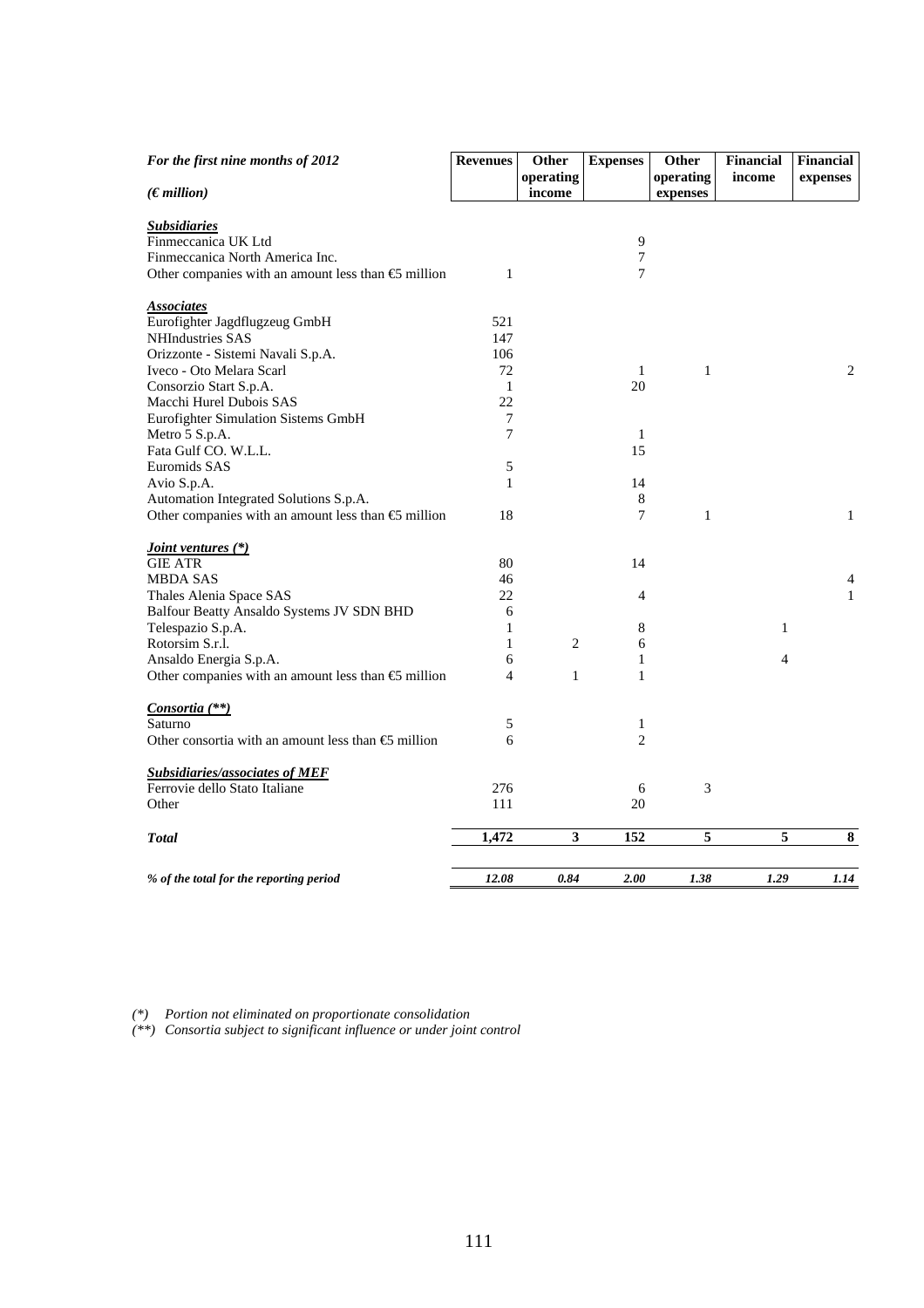| For the first nine months of 2011                            | <b>Revenues</b> | <b>Other</b> | <b>Expenses</b> | Other          | <b>Financial</b> | Financial        |
|--------------------------------------------------------------|-----------------|--------------|-----------------|----------------|------------------|------------------|
|                                                              |                 | operating    |                 | operating      | income           | expenses         |
| $(\epsilon$ <i>million</i> )                                 |                 | income       |                 | expenses       |                  |                  |
| <b>Subsidiaries</b>                                          |                 |              |                 |                |                  |                  |
| Finmeccanica North America Inc.                              |                 |              | $8\phantom{1}$  |                |                  |                  |
| Finmeccanica UK Ltd.                                         |                 |              | $\overline{7}$  |                |                  |                  |
| Other companies with an amount less than $\bigoplus$ million | 3               |              | 11              | $\mathbf{1}$   |                  |                  |
|                                                              |                 |              |                 |                |                  |                  |
| <b>Associates</b>                                            |                 |              |                 |                |                  |                  |
| Eurofighter Jagdflugzeug GmbH                                | 511             |              | $\overline{4}$  |                |                  |                  |
| NH Industries Sarl                                           | 139             |              |                 |                |                  |                  |
| Orizzonte Sistemi Navali S.p.A.                              | 89              |              | 1               |                |                  |                  |
| Iveco - Oto Melara Scarl                                     | 74              |              | $\mathbf{1}$    | 1              |                  | 3                |
| Macchi Hurel Dubois SAS                                      | 13              |              |                 |                |                  |                  |
| Eurofighter Simulation Sistem GmbH                           | 12              |              |                 |                |                  |                  |
| Metro 5 S.p.A.                                               | 7               |              |                 |                |                  |                  |
| Abu Dhabi Systems Integration Llc                            | 6               |              |                 |                |                  |                  |
| <b>A4ESSOR SAS</b>                                           | 5               |              |                 |                |                  |                  |
| Consozio Start S.p.A.                                        | 1               |              | 29              |                |                  |                  |
| Other companies with an amount less than $\bigoplus$ million | 16              |              | 9               |                |                  |                  |
|                                                              |                 |              |                 |                |                  |                  |
| <i><u><b>Joint ventures (*)</b></u></i>                      |                 |              |                 |                |                  |                  |
| <b>GIE ATR</b>                                               | 67              |              |                 |                |                  |                  |
| <b>MBDA</b>                                                  | 78              |              |                 |                |                  | 5                |
| Thales Alenia Space                                          | 21              |              | 9               |                |                  |                  |
| Telespazio S.p.A.                                            |                 |              | 5               |                |                  |                  |
| Rotorsim S.r.l.                                              |                 | 2            | 5               |                |                  |                  |
| Other companies with an amount less than $\bigoplus$ million | 11              | $\mathbf{1}$ | $\overline{c}$  |                | 3                | $\mathbf{1}$     |
| Consortia <sup>(**)</sup>                                    |                 |              |                 |                |                  |                  |
| Saturno                                                      | 9               |              | 2               |                |                  |                  |
| Other consortia with an amount less than $\bigoplus$ million | 9               |              | $\overline{c}$  |                |                  |                  |
| <b>Subsidiaries/associates of MEF</b>                        |                 |              |                 |                |                  |                  |
| Ferrovie dello Stato Italiane                                | 205             |              | $\overline{4}$  |                |                  |                  |
| Other                                                        | 118             |              | 28              |                |                  |                  |
|                                                              |                 |              |                 |                |                  |                  |
| <b>Total</b>                                                 | 1,394           | 3            | 127             | $\overline{2}$ | 3                | $\boldsymbol{9}$ |
|                                                              |                 |              |                 |                |                  |                  |
| % of the total for the reporting period                      | 11.4            | 1.0          | 1.6             | 0.3            | 0.3              | 1.3              |

*(\*) Portion not eliminated on proportionate consolidation* 

*(\*\*) Consortia subject to significant influence or under joint control*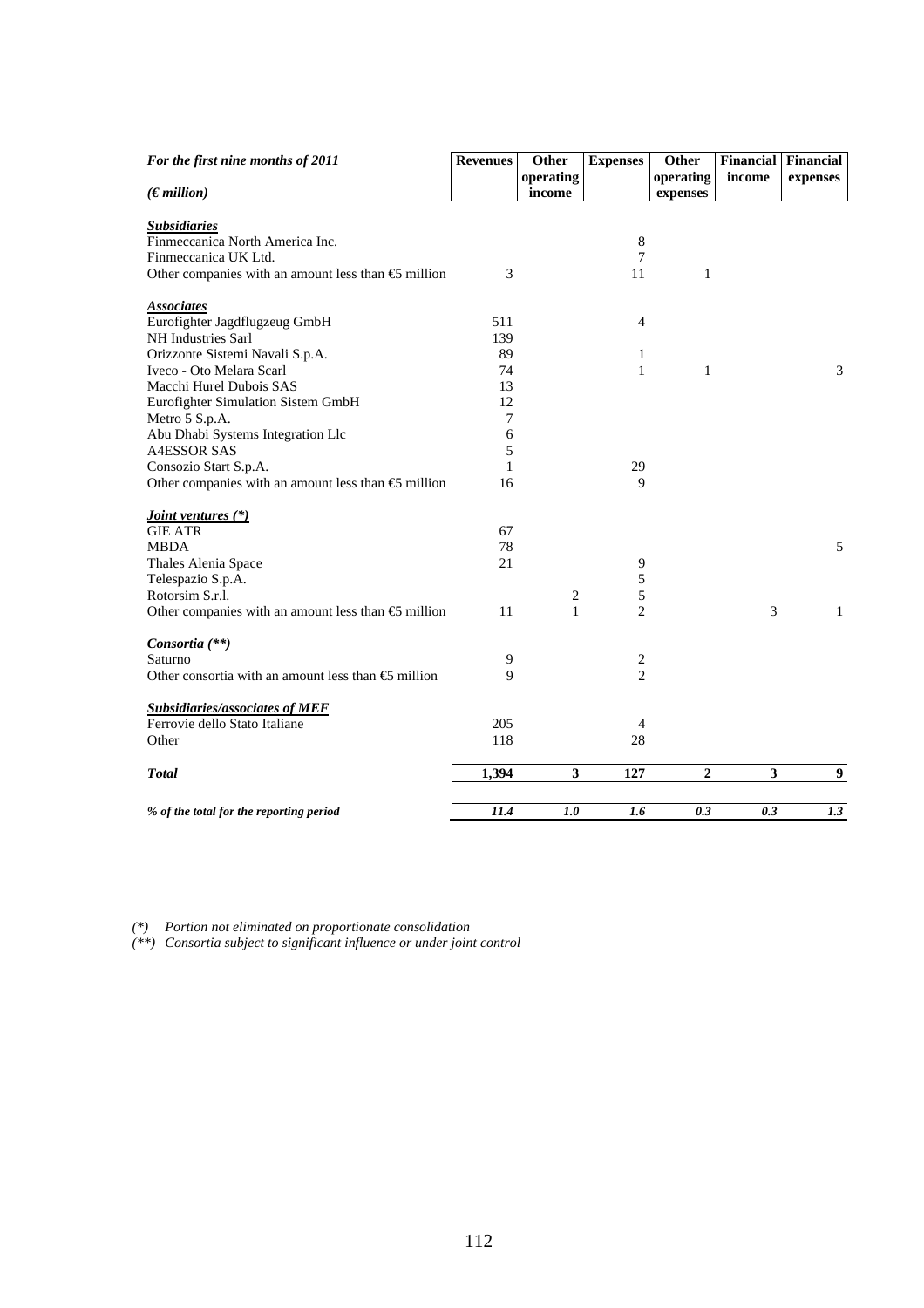The main transactions generating financial assets and liabilities, revenues and expenses in the reporting period were as follows:

- "trade receivables" relate mainly to associates, to companies or consortia heading up large-scale programmes in which the group is involved, as well as the uneliminated portion of amounts due from joint ventures. The most important of these transactions concern:
	- the Eurofighter (EFA programme) for  $\in \{241 \text{ million } (\in \{193 \text{ million at } 31 \text{ December } 2011})$ for contracts for semi-wings and posterior fuselages and to the assembly of aircraft for the Italian Air Force;
	- NHIndustries for  $\in$  10 million ( $\oplus$ 1 million at 31 December 2011) for the final sale of the NH90 helicopter;
	- the Iveco Oto Melara consortium for  $\text{\textsterling}8$  million ( $\text{\textsterling}41$  million at 31 December 2011) for production and post-sales assistance on defence and security ground vehicles (production is underway for contracts for the VBM Freccia and PZH2000 self-propelled vehicles for the Italian Army);
	- Metro 5 S.p.A. for  $\bigoplus$  million ( $\bigoplus$  4 million at 31 December 2011) for the design, construction and operation of the new line 5 of the Milan metro;
	- Orizzonte Sistemi Navali S.p.A. for €11 million (€22 million at 31 December 2011) for the FREMM programme;
	- Abruzzo Engineering (in liquidation) for  $\bigoplus$  1 million ( $\bigoplus$  2 million at 31 December 2011) for the project to develop regional infrastructure to resolve the Digital Divide, commissioned by the Abruzzo regional authorities;
	- Ferrovie dello Stato Italiane group for €53 million (€150 million at 31 December 2011) to supply locomotives for long-distance trains, high-speed and local trains, train control systems and service and maintenance;
- "trade payables" due to related parties mainly relate to the uneliminated portion of payables to joint ventures and Consorzio Start of €38 million (€44 million at 31 December 2011) for the supply of software for defence and security systems;
- "current financial receivables" mainly relate to the uneliminated portion of amounts due from joint ventures;
- "current loans and borrowings" of  $\epsilon$ 722 million ( $\epsilon$ 913 million at 31 December 2011) include the unconsolidated amount of  $\epsilon$ 636 million ( $\epsilon$ 701 million at 31 December 2011) due from group companies to the MBDA and Thales Alenia Space joint ventures, as well as  $\epsilon$ 69 million ( $\epsilon$ 47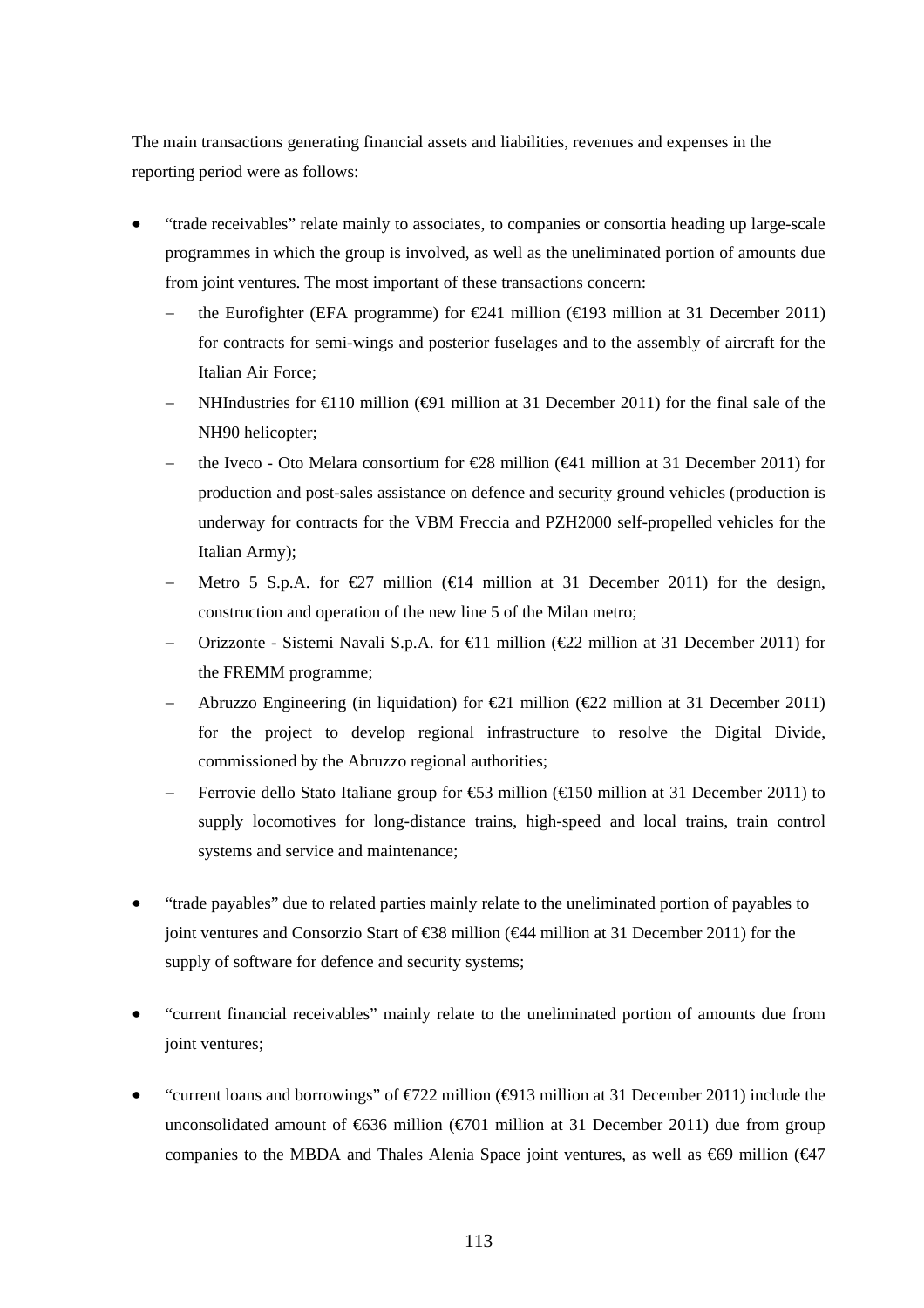million at 31 December 2011) due to Eurofighter, in which Alenia Aermacchi has a 21% investment. Pursuant to existing agreements, Eurofighter lent excess cash to its shareholders;

- the most significant "revenue" items from related parties, in addition to the uneliminated portion of receivables due from joint ventures, relate to:
	- the Eurofighter (EFA programme) for  $\epsilon$ 521 million ( $\epsilon$ 511 million in the corresponding period of 2011) for contracts for semi-wings and posterior fuselages and to the assembly of aircraft for the Italian Air Force;
	- the Iveco Oto Melara consortium for  $\epsilon/2$  million  $\epsilon/4$  million in the corresponding period of 2011) for production and post-sales assistance on defence and security ground vehicles;
	- NHIndustries for  $\in$  47 million ( $\in$  39 million in the corresponding period of 2011) for the final sale of the NH90 helicopter;
	- Orizzonte Sistemi Navali S.p.A. for  $\in$  106 million ( $\in$ 99 million in the corresponding period of 2011) for the FREMM programme;
	- Ferrovie dello Stato Italiane group for  $\epsilon$  76 million ( $\epsilon$  205 million in the corresponding period of 2011) to supply high-speed and local trains, train control systems and service, maintenance and revamping;
- "expenses" incurred with related parties, in addition to the uneliminated portion paid to the joint ventures, mainly relate to Consorzio Start for €20 million (€29 million in the corresponding period of 2011) for the supply of software for defence and security systems.

# **23. REVENUES**

|                                    | For the first nine months of |        |  |  |
|------------------------------------|------------------------------|--------|--|--|
|                                    | 2012                         | 2011   |  |  |
| Sales                              | 7,330                        | 7,084  |  |  |
| Services                           | 2,453                        | 2,121  |  |  |
| Change in work in progress         | 929                          | 1,653  |  |  |
| Related parties revenues (Note 22) | 1,472                        | 1,394  |  |  |
| <b>Total revenues</b>              | 12,184                       | 12.252 |  |  |

Revenues for the first nine months of 2012 totalled  $\bigoplus$  2.184 million, compared to  $\bigoplus$  2.252 million in the corresponding period of the previous year, with a  $668$  million reduction. On a like-for-like basis,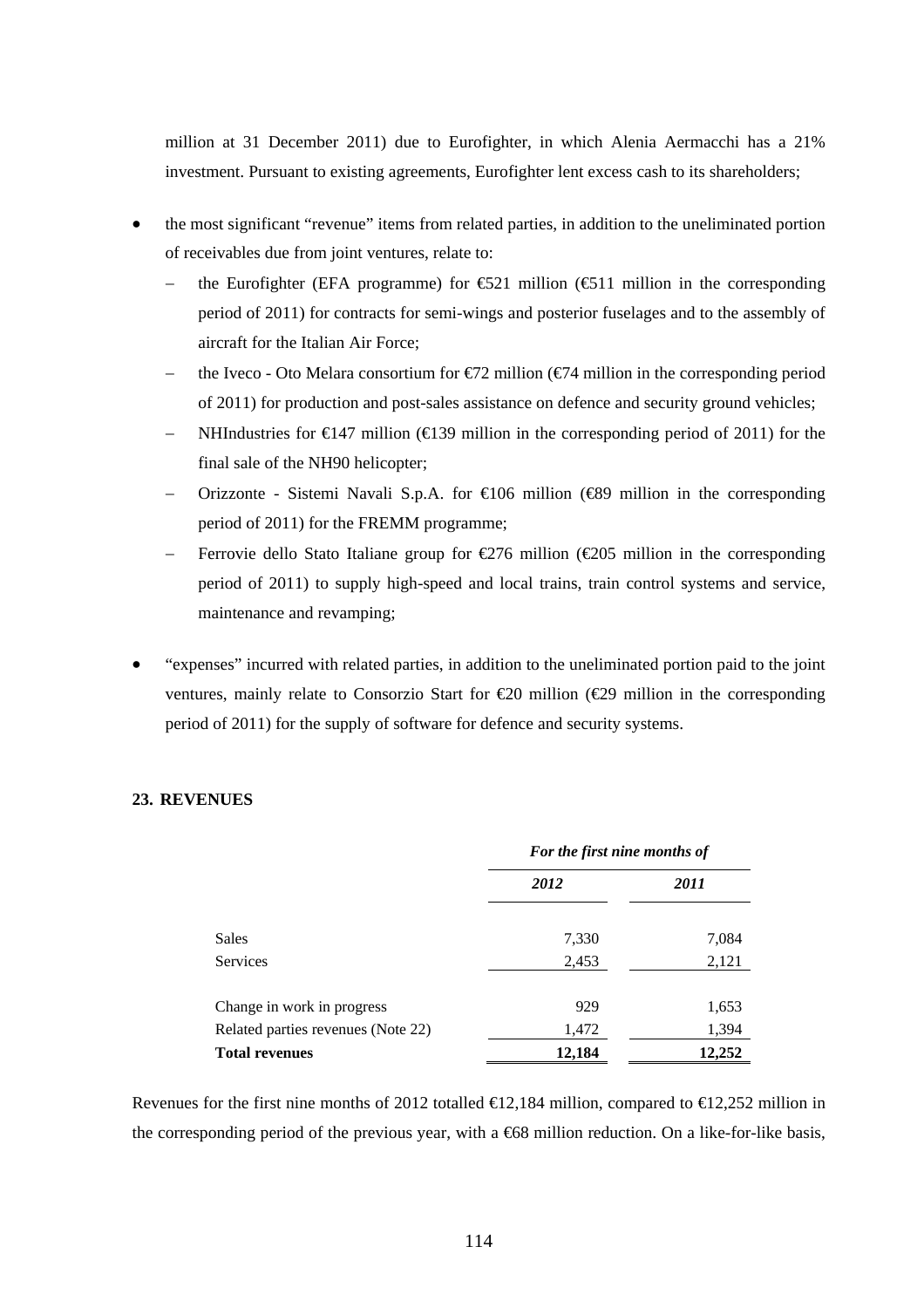i.e., consolidating the Energy business segment at 55%, group revenues for the first nine months of 2011 would have approximated  $\text{€}12,007$  million

Revenues by business segment is discussed in Note 8.

Reference should be made to Note 22 in relation to related parties revenues (for an analysis of the caption and a summary of the more significant amounts).

Revenues for the third quarter of 2012 increased  $\epsilon$ 246 million, from  $\epsilon$ 3,828 million to  $\epsilon$ 4,124 million.

Revenues for the third quarter by business segment is discussed in "The group's performance in the third quarter of 2012" section of the report on operations.

# **24. OTHER OPERATING INCOME (EXPENSES)**

Specifically:

|                                                                        | For the first nine months of |                 |            |               |                 |            |
|------------------------------------------------------------------------|------------------------------|-----------------|------------|---------------|-----------------|------------|
|                                                                        |                              | 2012            |            |               |                 |            |
|                                                                        | <b>Income</b>                | <b>Expenses</b> | <b>Net</b> | <b>Income</b> | <b>Expenses</b> | <b>Net</b> |
| Grants for training, research and development                          | 57                           |                 | 57         | 49            |                 | 49         |
| Exchange rate gains (losses) on operating items                        | 115                          | (132)           | (17)       | 115           | (126)           | (11)       |
| Indirect taxes                                                         |                              | (38)            | (38)       |               | (32)            | (32)       |
| Gain (losses) on the sale of assets                                    | 7                            | (4)             | 3          | 1             |                 | 1          |
| Insurance reimbursements                                               | 15                           |                 | 15         | 21            |                 | 21         |
| Reversals of impairment of receivables                                 | 6                            |                 | 6          | 2             |                 | 2          |
| Restructuring costs                                                    |                              | (8)             | (8)        |               | (4)             | (4)        |
| Reversal of / Accruals to provisions                                   | 96                           | (122)           | (26)       | 59            | (1,052)         | (993)      |
| Other operating income (expenses)                                      | 56                           | (63)            | (7)        | 50            | (62)            | (12)       |
| Other operating income (expenses) from/to<br>related parties (Note 22) | 3                            | (5)             | (2)        | 3             | (2)             | 1          |
| <b>Total</b>                                                           | 355                          | (372)           | (17)       | 300           | (1,278)         | (978)      |

"Use of (accruals to) provisions" mainly relates to provisions for contractual risks and charges in the Aeronautics, Defence Electronics and Security, Space and Transportation business segments. The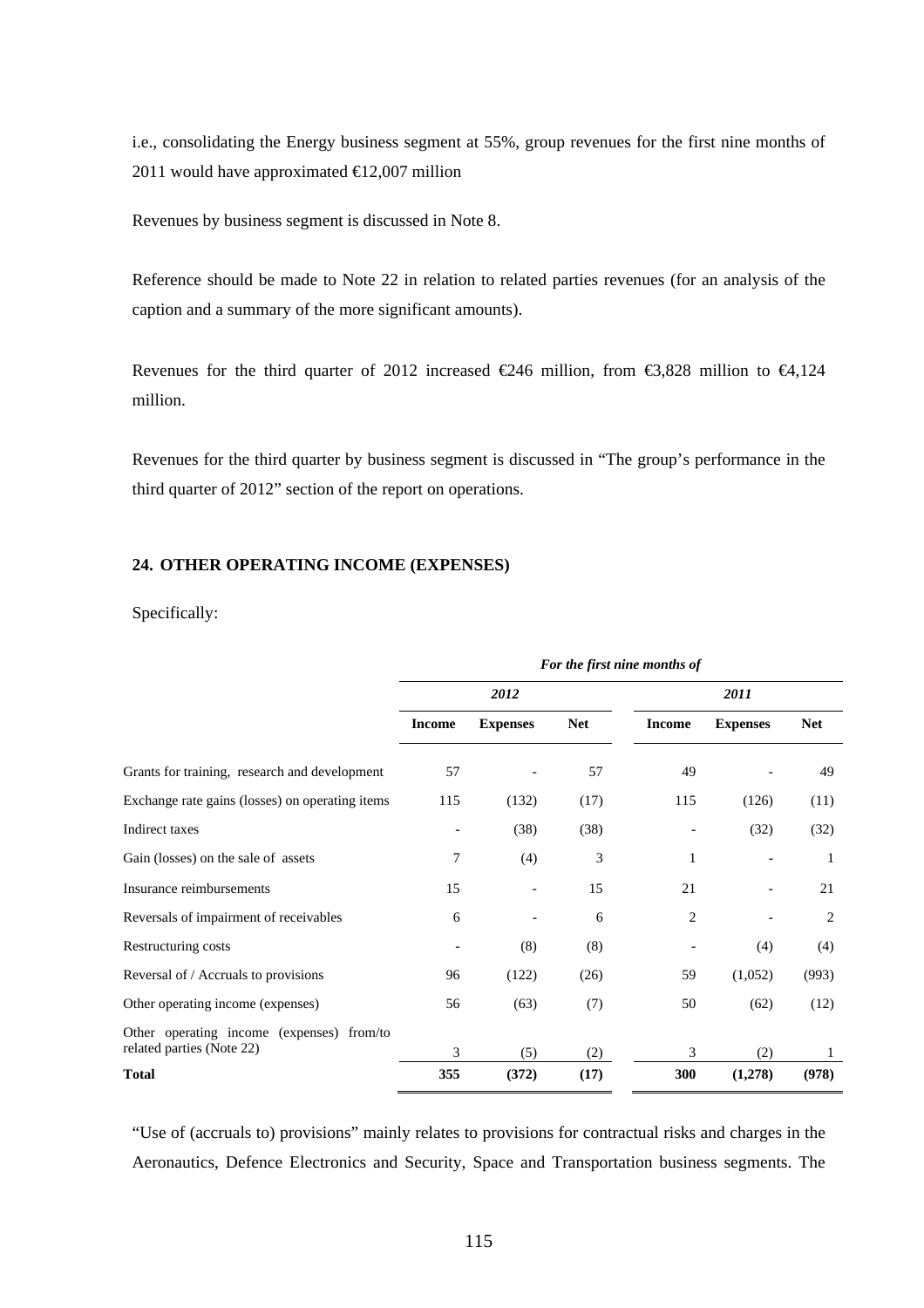figure for the corresponding period of the previous year was affected by significant accruals made to provisions for contractual risks and charges in the Aeronautics and Transportation business segments.

In the third quarter of 2012, the group recognised other net operating expenses of  $\epsilon$ 7 million (including other operating income of  $\text{\textcircled{486}}$  million and other operating expenses of  $\text{\textcircled{43}}$  million) compared to other net operating expenses of  $\Theta$ 52 million (including other operating income of  $\Theta$ 3 million and other operating expenses of  $\epsilon 1,035$  million) in the third quarter of 2011. As mentioned above, the figure for the third quarter of 2011 was affected by the accruals made to provisions for contractual risks and charges in the Aeronautics and Transportation business segments.

#### **25. RAW MATERIALS AND CONSUMABLES USED AND PERSONNEL COSTS**

Specifically:

|                                                              | For the first nine months of |        |       |        |
|--------------------------------------------------------------|------------------------------|--------|-------|--------|
|                                                              |                              | 2012   |       | 2011   |
| Raw materials and consumables used                           |                              | 4,059  |       | 4,118  |
| Purchase of services                                         |                              | 3,887  |       | 4,067  |
| Costs to related parties (Note 22)                           |                              | 152    |       | 127    |
| Personnel costs                                              |                              | 3,442  |       | 3,558  |
| Wages, salaries and contributions                            | 3,145                        |        | 3,240 |        |
| Stock grant plans costs                                      | 2                            |        | 1     |        |
| Performance cash plans costs                                 | 8                            |        | 16    |        |
| Defined benefit plans costs (Note 19)                        | 50                           |        | 24    |        |
| Defined contribution plans costs                             | 99                           |        | 109   |        |
| Restructuring costs                                          | 43                           |        | 40    |        |
| Other personnel costs                                        | 95                           |        | 128   |        |
| Change in finished goods, work in progress and semi-finished |                              |        |       |        |
| products                                                     |                              | (171)  |       | (207)  |
| Work performed by the Group and capitalised                  |                              | (334)  |       | (339)  |
| Total raw materials and consumables used and personnel costs |                              | 11,035 |       | 11,324 |

The average workforce numbered 67,625 employees in the first nine months of 2012, a net decrease of 4,542 employees from the 72,167 employees in the corresponding period of the previous year. The drop was seen mainly in the Defence Electronics and Security (mainly due to the reorganisation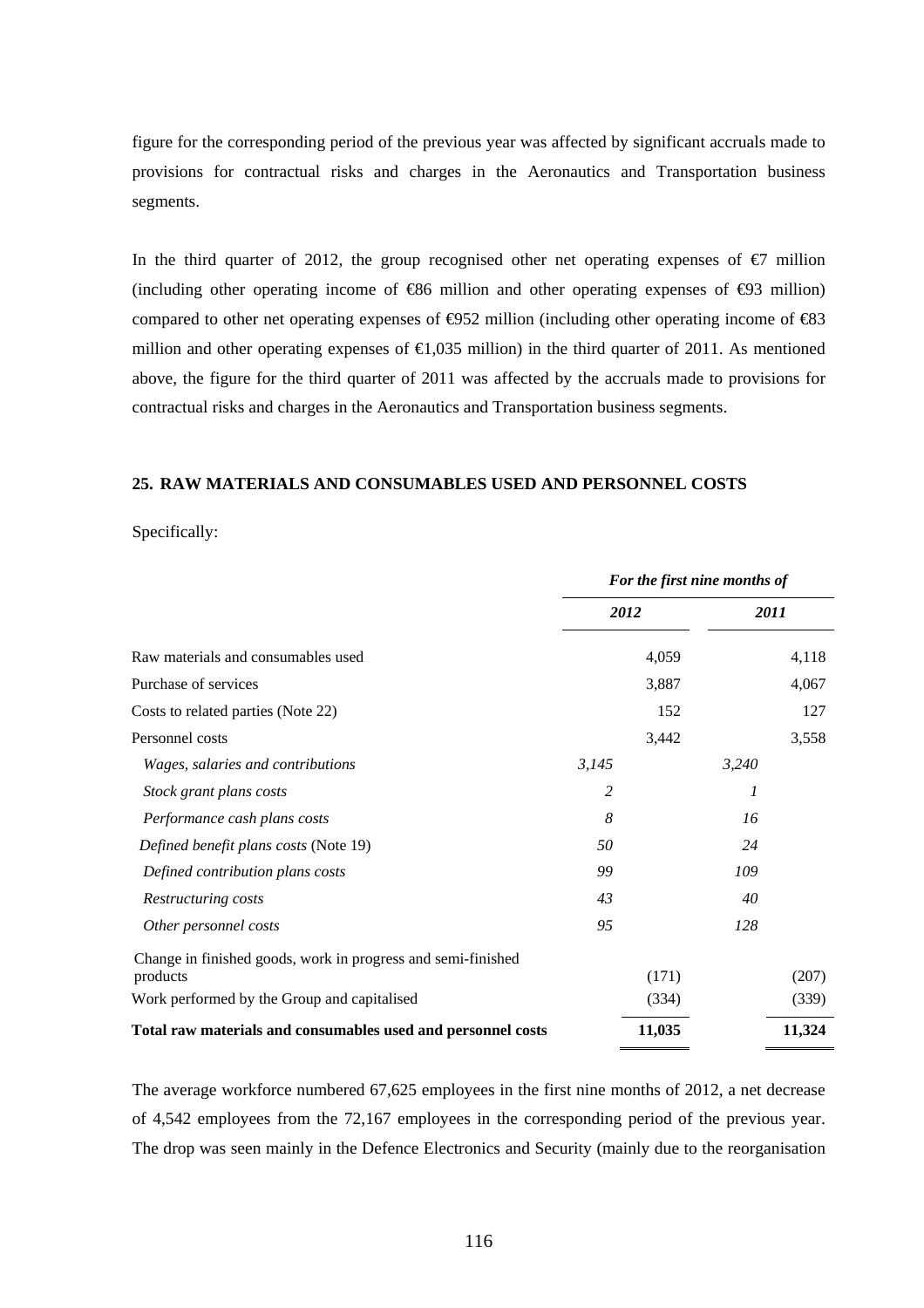underway in the United States of America) and Aeronautics business segments, mainly due to the reorganisation, streamlining and cost-saving initiatives launched last year. The decrease in the average workforce is also a result of the change in the group's consolidation scope with the different consolidation method (from consolidation on a line-by-line basis to consolidation on a proportionate basis (55%)) used for Ansaldo Energia group from the second half of the previous year. This change accounted for a decrease of 1,498 employees.

The workforce at 30 September 2012 numbers 68,321 employees, compared to 70,474 employees at 31 December 2011, with a net decrease of 2,153 employees, seen in the Defence Electronics and Security, Helicopters and Transportation business segments especially.

Personnel costs totalled  $\epsilon$ 3,442 million in the first nine months of 2012 compared to  $\epsilon$ 3,558 million in the corresponding period of 2011, with a net decrease of  $\bigoplus$ 16 million attributable, *inter alia*, to the net effect of the decrease in the average workforce and the change in the consolidation scope (in particular, due to the changed contribution of the Ansaldo Energia group), the increase in restructuring costs and the change in costs for defined contribution plans and costs for defined benefit plans. Specifically, the increased costs of the British plans impacted the costs for defined benefit plans, while the decrease in costs for defined contribution plans is mainly due to the reduction in the workforce.

Like in the corresponding period of the previous year, stock grant plans related to the Ansaldo STS plan, while performance cash plans relate to the group's medium- to long-term incentive plan for management.

Restructuring costs comprise costs for the reorganisations taking place, especially in the Defence Electronics and Security (particularly in the foreign area), Transportation and Space business segments.

Personnel costs totalled  $\bigoplus$ , 053 in the third quarter of 2012, compared to  $\bigoplus$ , 112 million in the third quarter of 2011. Restructuring costs for the third quarter of 2012 came to  $\epsilon$ 6 million, compared to €17 million in the corresponding period of the previous year, and mainly relate to the Defence Electronics and Security and Transportation business segments.

Raw materials and consumables used and purchase of services for the first nine months of 2012 came to  $\epsilon$ 7,946 million, compared to  $\epsilon$ 8,185 million in the corresponding period of 2011. They include, *inter alia*, rental costs, operating leases and hire cost of  $\epsilon$ 177 million, compared to  $\epsilon$ 215 million in the corresponding period of 2011.

Raw materials and consumables used and purchase of services for the third quarter of 2012 totalled €2,792 million, compared to €2,619 million for the third quarter of 2011. They include, *inter alia*,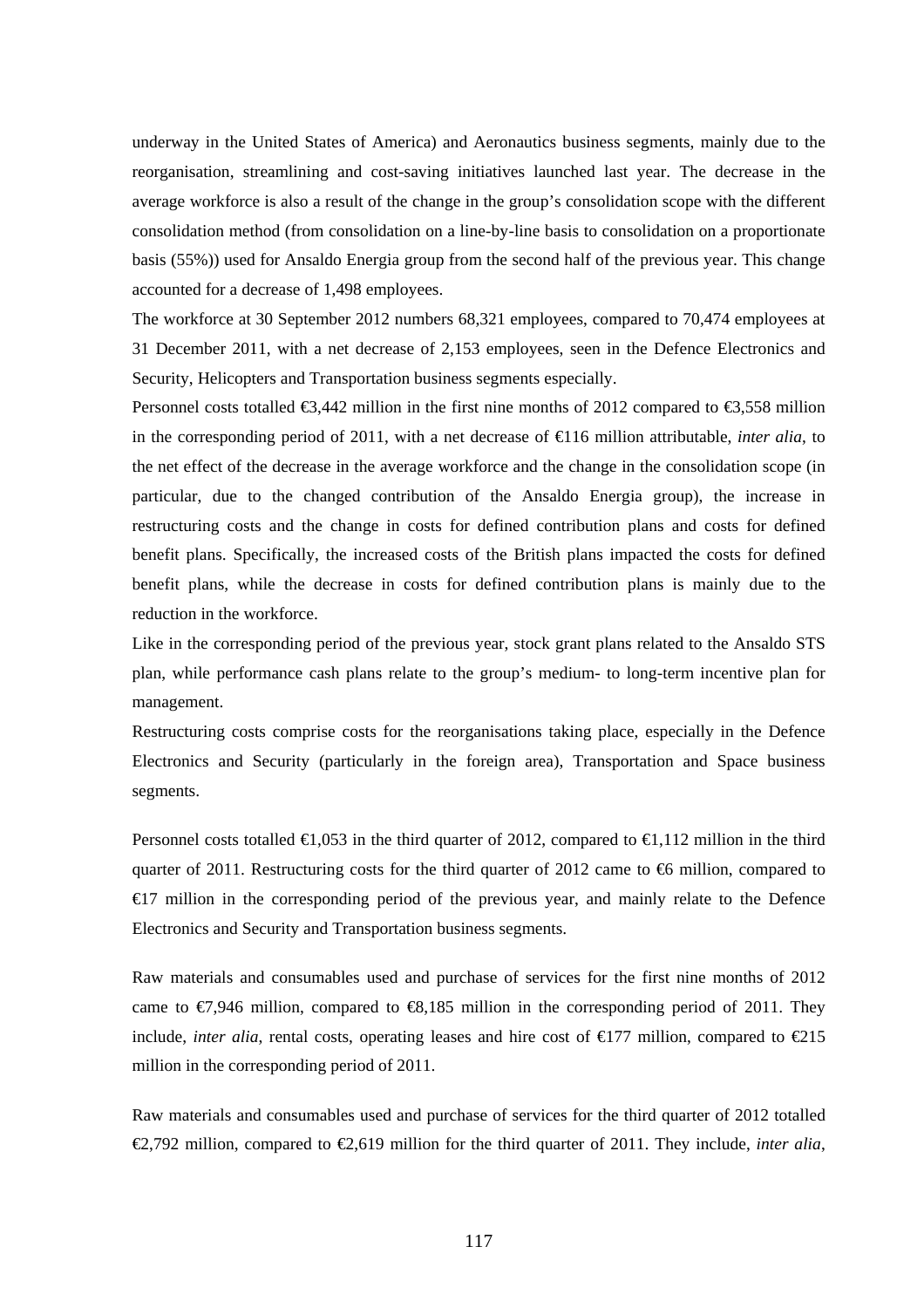rental costs, operating leases and hire cost of €62 million, compared to €75 million in the third quarter of 2011.

Related parties costs are discussed in Note 22.

### **26. AMORTISATION, DEPRECIATION AND IMPAIRMENT**

|                                                 | For the first nine months of |      |  |  |
|-------------------------------------------------|------------------------------|------|--|--|
|                                                 | 2012                         | 2011 |  |  |
| Amortisation and depreciation:                  |                              |      |  |  |
| Amortisation of intangible assets (Note 9)      | 205                          | 206  |  |  |
| Development expenses                            | 50                           | 59   |  |  |
| Non-recurring expenses                          | 18                           | 20   |  |  |
| Acquired as part of business combinations       | 67                           | 61   |  |  |
| <i>Other</i>                                    | 70                           | 66   |  |  |
| • Depreciation of property, plant and equipment | 284                          | 284  |  |  |
| <i>Impairment:</i>                              |                              |      |  |  |
| • non-current assets and investment property    | 5                            | 51   |  |  |
| • operating receivables                         | 14                           | 12   |  |  |
| Total amortisation, depreciation and impairment | 508                          | 553  |  |  |

Amortisation and depreciation for the third quarter of 2012 amounted to  $\epsilon$ 65 million (amortisation of €70 million and depreciation of €95 million) compared to €155 million (amortisation of €63 million and depreciation of  $\Theta$ 2 million). Impairment came to  $\Theta$  million, compared to  $\Theta$ 6 million in the third quarter of 2011, when they mainly related to development expenses of the Aeronautics business segment.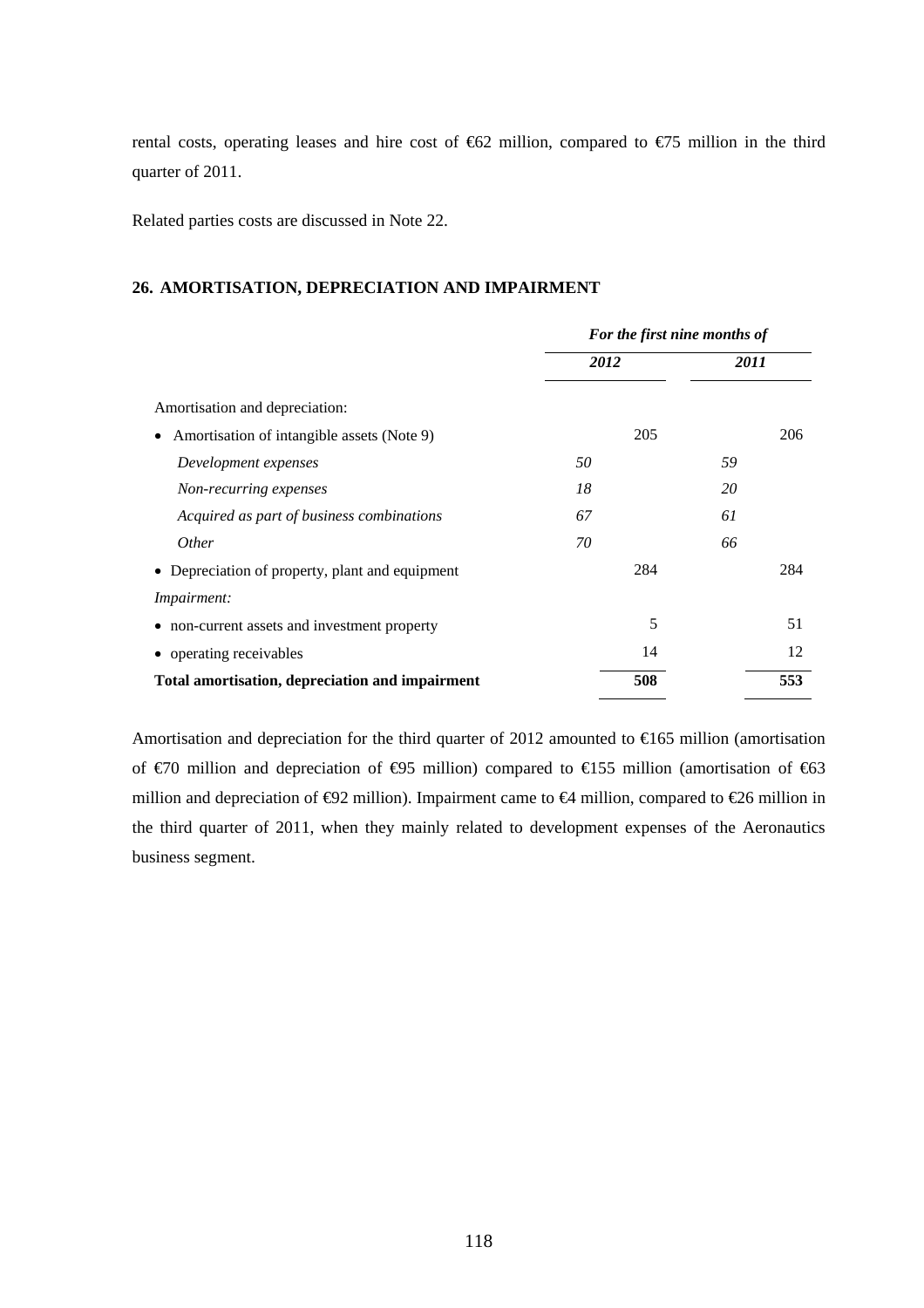# **27. FINANCIAL INCOME AND EXPENSES**

Financial income and expenses comprise:

|                                                                                                 | For the first nine months of |                 |                |               |                 |            |  |
|-------------------------------------------------------------------------------------------------|------------------------------|-----------------|----------------|---------------|-----------------|------------|--|
|                                                                                                 |                              | 2012            |                | 2011          |                 |            |  |
|                                                                                                 | <b>Income</b>                | <b>Expenses</b> | <b>Net</b>     | <b>Income</b> | <b>Expenses</b> | <b>Net</b> |  |
| Gain on the sale of Ansaldo Energia                                                             |                              |                 |                | 458           |                 | 458        |  |
| Dividends                                                                                       | $\overline{c}$               |                 | 2              | 6             |                 | 6          |  |
| Interests                                                                                       | 20                           | (225)           | (205)          | 16            | (227)           | (211)      |  |
| Premiums (paid)/received on IRSs                                                                |                              | (30)            | (30)           | 12            | (30)            | (18)       |  |
| Commissions (including on factoring without                                                     |                              |                 |                |               |                 |            |  |
| recourse)                                                                                       | 1                            | (52)            | (51)           |               | (31)            | (31)       |  |
| Fair value adjustments through profit or loss                                                   | 62                           | (45)            | 17             | 112           | (39)            | 73         |  |
| Premiums (paid)/received on forward contracts                                                   | 11                           | (9)             | $\overline{2}$ | 5             | (6)             | (1)        |  |
| Exchange rate differences                                                                       | 271                          | (282)           | (11)           | 273           | (313)           | (40)       |  |
| Impairment/reversals on equity investments                                                      |                              | (1)             | (1)            | 2             | (1)             | 1          |  |
| Interest cost on defined benefit plans (net of the<br>expected return on plan assets) (Note 19) |                              | (19)            | (19)           |               | (18)            | (18)       |  |
| Financial income/(expenses) from/to related                                                     |                              |                 |                |               |                 |            |  |
| parties (Note 22)                                                                               | 5                            | (8)             | (3)            | 3             | (9)             | (6)        |  |
| Other financial income /(expenses)                                                              | 15                           | (30)            | (15)           | 35            | (36)            | (1)        |  |
|                                                                                                 | 387                          | (701)           | (314)          | 922           | (710)           | 212        |  |

# Specifically:

- net interest expenses includes, *inter alia*, €177 million (€198 million in the corresponding period of the previous year) on bonds, down on the first nine months of 2011 due to the partial repurchase of bonds in the second half of 2011 and the third quarter of 2012, respectively for €185 million and €12 million (bonds maturing in December 2013, bearing interest at 8.125%, issued by Finmeccanica Finance in 2008 for a nominal total of €1,000 million) and in the first half of 2012 for approximately €51 million (approximately \$66 million of the bonds maturing in July 2019, bearing interest at 6.25%, issued by Meccanica Holdings USA in 2009 for a total of \$500 million); reference should be made to the Financial transactions section;
- net commission expenses rose due to certain group companies' greater use of without recourse factoring of receivables;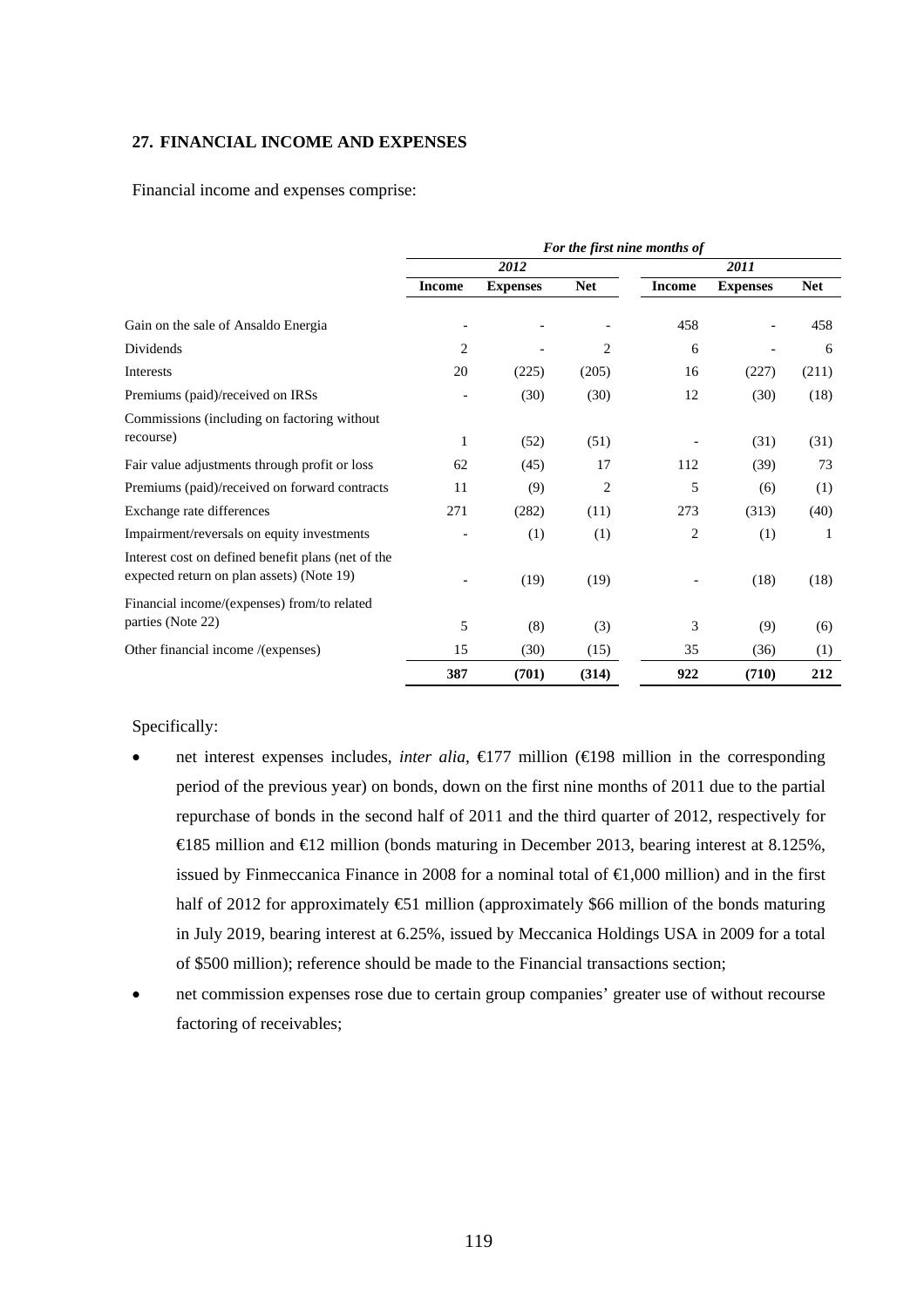|                          | For the first nine months of |               |            |       |               |            |  |
|--------------------------|------------------------------|---------------|------------|-------|---------------|------------|--|
|                          |                              | 2012          |            | 2011  |               |            |  |
|                          | Gains                        | <b>Losses</b> | <b>Net</b> | Gains | <b>Losses</b> | <b>Net</b> |  |
| Currency swaps           | 7                            | (11)          | (4)        | 31    | (9)           | 22         |  |
| Currency options         |                              |               |            |       | (1)           | (1)        |  |
| Interest rate swaps      | 37                           | (2)           | 35         | 62    | (1)           | 61         |  |
| Ineffective portion of   |                              |               |            |       |               |            |  |
| hedging swaps            | 18                           | (4)           | 14         | 6     | (9)           | (3)        |  |
| Embedded derivatives     | $\overline{\phantom{0}}$     | (28)          | (28)       |       | (6)           | (6)        |  |
| Other equity derivatives |                              |               |            | 13    | (13)          |            |  |
|                          | 62                           | (45)          | 17         | 112   | (39)          | 73         |  |

fair value adjustments through profit or loss can be detailed as follows:

- net fair value losses on currency swaps relate to forwards agreed for hedging purposes (hedges of foreign currency financial assets/liabilities) and recognised as fair value hedges. They mainly relate to the parent;
- fair value adjustments on interest rate swaps, offsetting the realised losses (premiums paid on IRSs), fell compared to the corresponding period of the previous year due to the early termination in the fourth quarter of 2011 of transactions measured at fair value at 30 September 2011. As the transactions' effects were realised in the previous year, they no longer produce fair value adjustments in 2012.
- the ineffective portion of hedging swaps relates to net gains on currency swaps, relating to the ineffective portion of trading contracts recognised as cash flow hedges (forward points);
- embedded derivatives arise from trading contracts agreed in currencies other than those of the contracting parties and from those generally used on the relevant markets. This component, separated from the trading contract, is measured at fair value through profit or loss and is merely an unrealised item that will not produce financial effects;
- other net financial expenses mainly relate to income and expenses generated by discounting receivables, payables and provisions. The figure for the corresponding period of the previous year mainly comprised the positive and negative impact of premiums collected and paid on the earn out and the option mirroring the earn out mechanism related to the sale of STM shares.

The group's net financial expenses rose by €58 million, from €107 million for the third quarter of 2011 to €49 million for the third quarter of 2012. The increase is mainly due to larger commission expenses and fair value losses, partially offset by smaller interest expenses. Interest expenses on bonds decreased to  $\text{\textsterling}0$  million from  $\text{\textsterling}66$  million in the third quarter of 2011.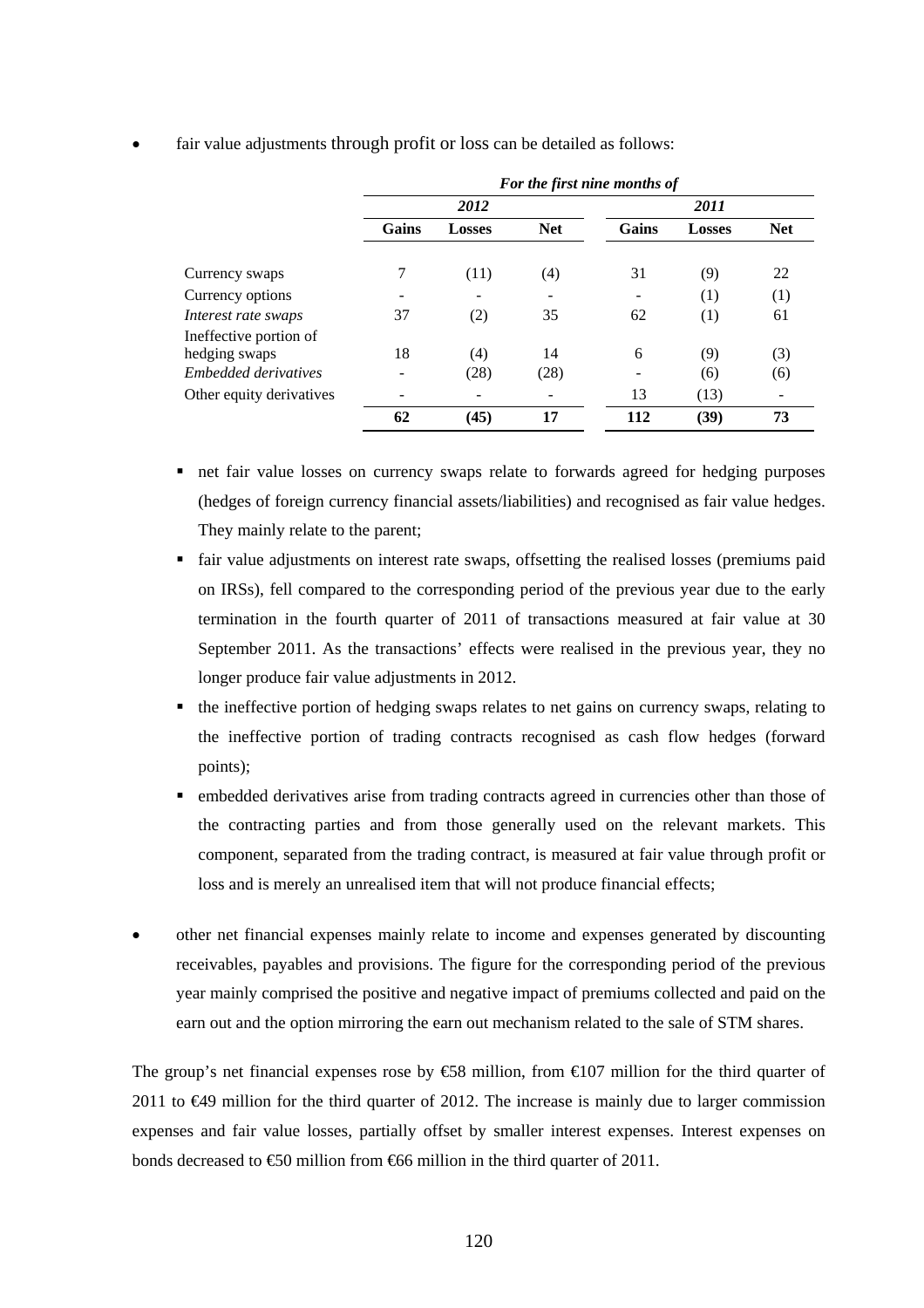|                                                       | For the first nine months of |                |  |  |
|-------------------------------------------------------|------------------------------|----------------|--|--|
|                                                       | 2012                         | 2011           |  |  |
| Share of profit on Elettronica S.p.A.                 | 5                            | 3              |  |  |
| Share of loss on Joint Stock Co. Sukhoi Aircraft      | (30)                         | (47)           |  |  |
| Share of profit on Eurofighter Jagdflugzeug GMBH      | 2                            |                |  |  |
| Share of profit on International Metro Service S.r.l. | $\overline{4}$               |                |  |  |
| Other (net)                                           | 3                            | $\mathfrak{D}$ |  |  |
|                                                       | (16)                         | 42             |  |  |

#### **28. SHARE OF PROFITS (LOSSES) OF EQUITY-ACCOUNTED INVESTMENTS**

The share of net losses on equity-accounted investments totalled €3 million in the third quarter of 2012, compared to €33 million in the third quarter of the previous year and mainly related to the share of loss on Joint Stock Co. Sukhoi Aircraft.

### **29. INCOME TAXES**

This caption may be analysed as follows:

|                                        | For the first nine months of |      |  |
|----------------------------------------|------------------------------|------|--|
|                                        | 2012                         | 2011 |  |
| <b>IRES</b>                            | (84)                         | (93) |  |
| <b>IRAP</b>                            | (65)                         | (61) |  |
| Tax consolidation benefits             | 83                           | 79   |  |
| Other income taxes                     | (97)                         | (81) |  |
| Taxes relative to previous years       | $\overline{4}$               | 7    |  |
| Provisions for tax litigations         | (11)                         | (16) |  |
| Net deferred taxes - income/(expenses) | 22                           | 274  |  |
| <b>Income taxes</b>                    | (148)                        | 109  |  |

Income taxes for the reporting period totalled  $\bigoplus$  48 million as expenses, compared to a positive  $\bigoplus$ 09 million in the corresponding period of the previous year, when the group recognised significant net deferred tax income.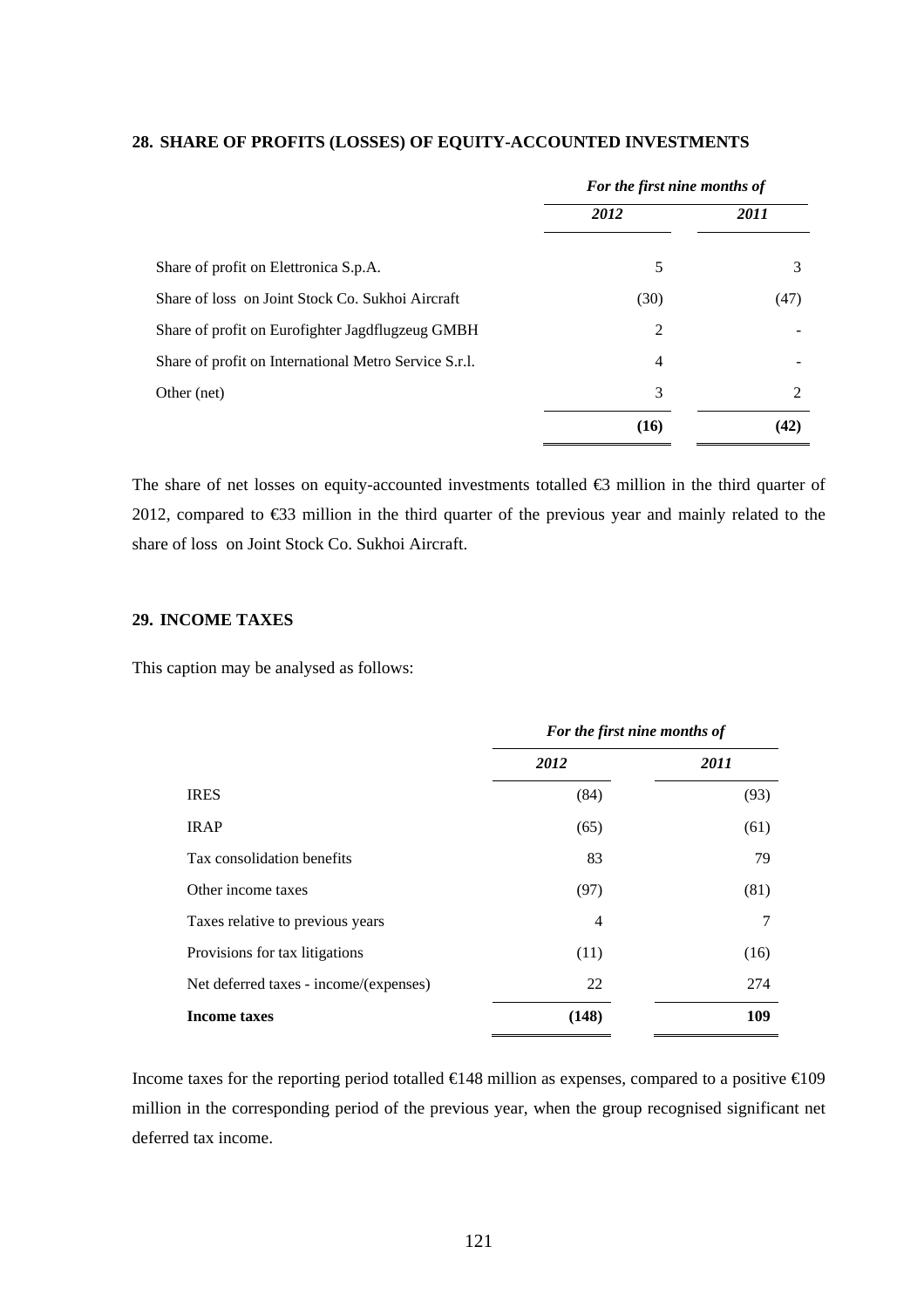Income taxes for the third quarter of 2012 came to €62 million as expenses compared to a positive €225 million in the third quarter of 2011.

# **30. CASH FLOWS FROM OPERATING ACTIVITIES**

|                                                          | For the first nine months of |       |
|----------------------------------------------------------|------------------------------|-------|
|                                                          | 2012                         | 2011  |
| Net $profit/loss)$                                       | 146                          | (324) |
| Amortisation, depreciation and impairment                | 508                          | 553   |
| Share of profit/(losses) of equity-accounted investments | 16                           | 42    |
| Income taxes                                             | 148                          | (109) |
| Pension plans and stock grant plans                      | 52                           | 25    |
| Net finance (income)/ expenses                           | 314                          | (212) |
| Net accruals to provisions for risks and charges         | 50                           | 1,028 |
| Other non-monetary items                                 | 24                           | 88    |
| Gross cash flow from operating activities                | 1,258                        | 1,091 |

Pension plans and stock grant plans include the portion of costs related to defined benefit pension plans recognised under personnel costs (interest expenses is recognised as a financial item).

The change in working capital, shown net of the impacts of acquisitions and sales of consolidated companies and exchange rate gains and losses, comprises:

|                                                                                | For the first nine months of |         |
|--------------------------------------------------------------------------------|------------------------------|---------|
|                                                                                | 2012                         | 2011    |
| Inventories                                                                    | (383)                        | (451)   |
| Contract work in progress and progress payments<br>and advances from customers | (886)                        | (568)   |
| Trade receivables and payables                                                 | (167)                        | (202)   |
| Change in working capital                                                      | (1, 436)                     | (1,221) |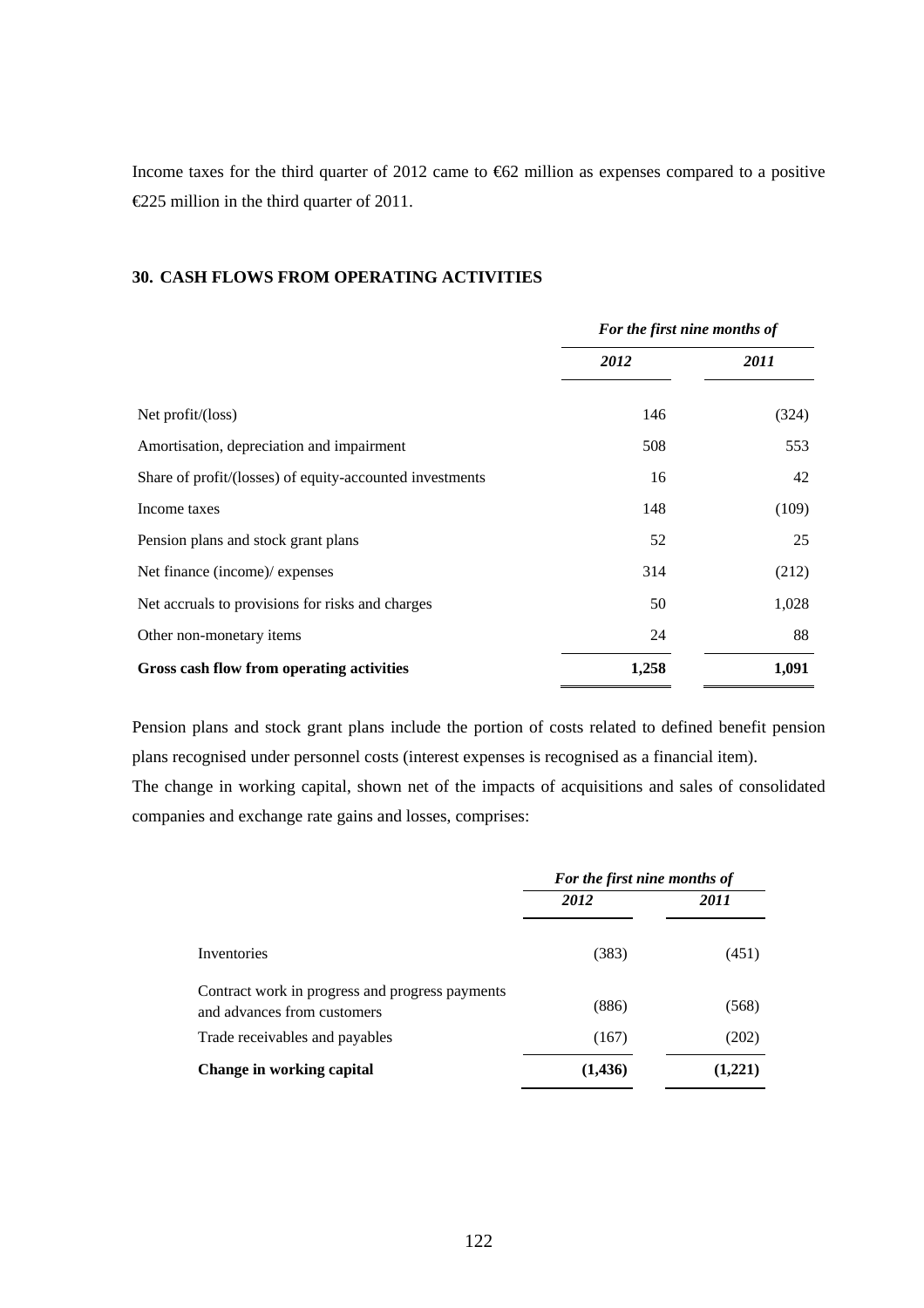### **31. EARNINGS PER SHARE**

Earnings per share ("EPS") are calculated by:

- dividing the profit for the period attributable to holders of ordinary shares by the average number of ordinary shares outstanding in the reporting period, net of treasury shares (basic EPS);
- dividing the profit for the period by the average number of ordinary shares and, for the corresponding period of the previous year, those that could arise from the exercise of all options under stock option plans, net of treasury shares (diluted EPS).

|                                                                                                                                                            | For the first nine months of |         |  |
|------------------------------------------------------------------------------------------------------------------------------------------------------------|------------------------------|---------|--|
| <b>Basic EPS</b>                                                                                                                                           | 2012                         | 2011    |  |
| Average number of shares outstanding during the reporting<br>period (in thousands)<br>Net profit/(loss) excluding non-controlling interests ( $\epsilon$ ) | 578,118                      | 577,438 |  |
| million)                                                                                                                                                   | 118                          | (358)   |  |
| Profit (loss) from continuing operations (excluding non-<br>controlling interests) (€million)                                                              | 118                          | (358)   |  |
| <i>Basic EPS</i> (€)                                                                                                                                       | 0.205                        | (0.620) |  |
| <i>Basic EPS from continuing operations</i> $(\epsilon)$                                                                                                   | 0.205                        | (0.620) |  |
|                                                                                                                                                            | For the first nine months of |         |  |
| <b>Diluted EPS</b>                                                                                                                                         | 2012                         | 2011    |  |
| Average number of shares outstanding during the reporting<br>period (in thousands)                                                                         | 578,118                      | 578,097 |  |
| Adjusted net profit/(loss) excluding non-controlling interests<br>$(\epsilon$ million)                                                                     | 118                          | (358)   |  |
| Adjusted profit (loss) from continuing operations (excluding<br>non-controlling interests) (€million)                                                      | 118                          | (358)   |  |
| Diluted EPS $(\epsilon)$                                                                                                                                   | 0.205                        | (0.619) |  |
| Diluted EPS from continuing operations $(\epsilon)$                                                                                                        | 0.205                        | (0.619) |  |

 On behalf of the board of directors The chairman and CEO (Giuseppe Orsi) (signed on the original)